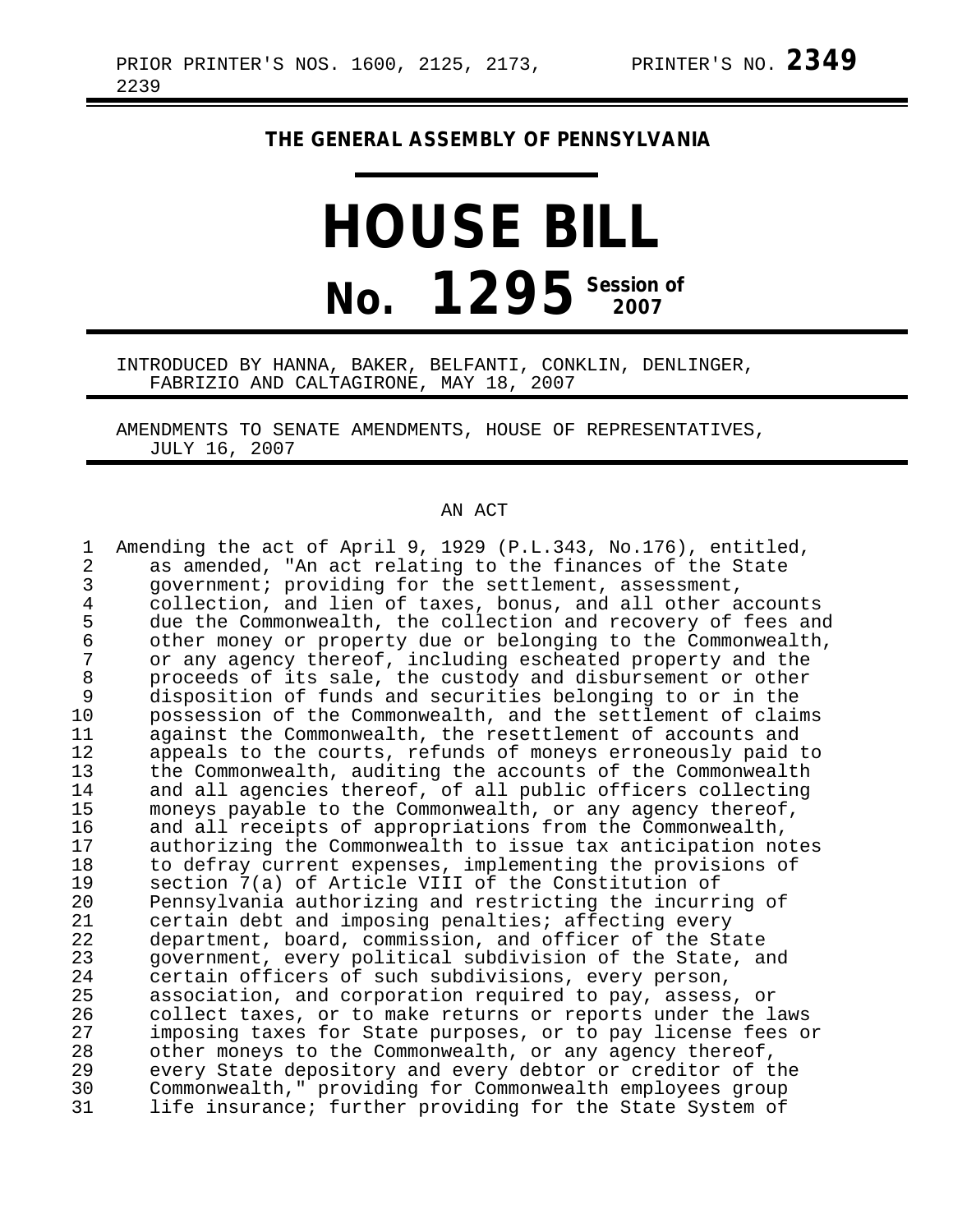| 1<br>2<br>3<br>4 | Higher Education and for budget implementation; providing for<br>general budget implementation and for 2007-2008 budget<br>implementation and restrictions on appropriations for funds<br>and accounts; and making a related repeal. |
|------------------|--------------------------------------------------------------------------------------------------------------------------------------------------------------------------------------------------------------------------------------|
| 5                | The General Assembly of the Commonwealth of Pennsylvania                                                                                                                                                                             |
| 6                | hereby enacts as follows:                                                                                                                                                                                                            |
| 7                | Section 1. The act of April 9, 1929 $(P.L.343, No.176)$ , known                                                                                                                                                                      |
| 8                | as The Fiscal Code, is amended by adding an article to read:                                                                                                                                                                         |
| 9                | ARTICLE XV A                                                                                                                                                                                                                         |
| 10               | COMMONWEALTH EMPLOYEES GROUP LIFE INSURANCE                                                                                                                                                                                          |
| 11               | Section 1501 A. Definitions.                                                                                                                                                                                                         |
| 12               | The following words and phrases when used in this article                                                                                                                                                                            |
| 13               | shall have the meanings given to them in this section unless the                                                                                                                                                                     |
| 14               | context clearly indicates otherwise:                                                                                                                                                                                                 |
| 15               | <u>"Annual pay rate." The base pay rate annualized and, in the </u>                                                                                                                                                                  |
| 16               | case of hourly eligible employees, shall be computed on the                                                                                                                                                                          |
| 17               | basis of expected work hours.                                                                                                                                                                                                        |
| 18               | "Department." The Department of General Services of the                                                                                                                                                                              |
| 19               | Commonwealth.                                                                                                                                                                                                                        |
| 20               | "Employees." A permanent, continuously scheduled employee of                                                                                                                                                                         |
| 21               | the executive, judicial or legislative branch of the                                                                                                                                                                                 |
| 22               | Commonwealth, its commissions, boards, departments and                                                                                                                                                                               |
| 23               | authorities. The term shall include members of the General                                                                                                                                                                           |
| 24               | <del>Assembly.</del>                                                                                                                                                                                                                 |
| 25               | "Life insurance." Life insurance procured under this                                                                                                                                                                                 |
|                  | 26 <del>article.</del>                                                                                                                                                                                                               |
| 27               | "Secretary." The Secretary of General Services of the                                                                                                                                                                                |
| 28               | <del>Commonwealth.</del>                                                                                                                                                                                                             |
| 29               | Section 1502 A. Group life insurance.                                                                                                                                                                                                |
| 30               | (a) Procurement by department. Except as provided under                                                                                                                                                                              |
|                  | 31 subsection (b), the department, with the approval of the                                                                                                                                                                          |

20070H1295B2349 - 2 -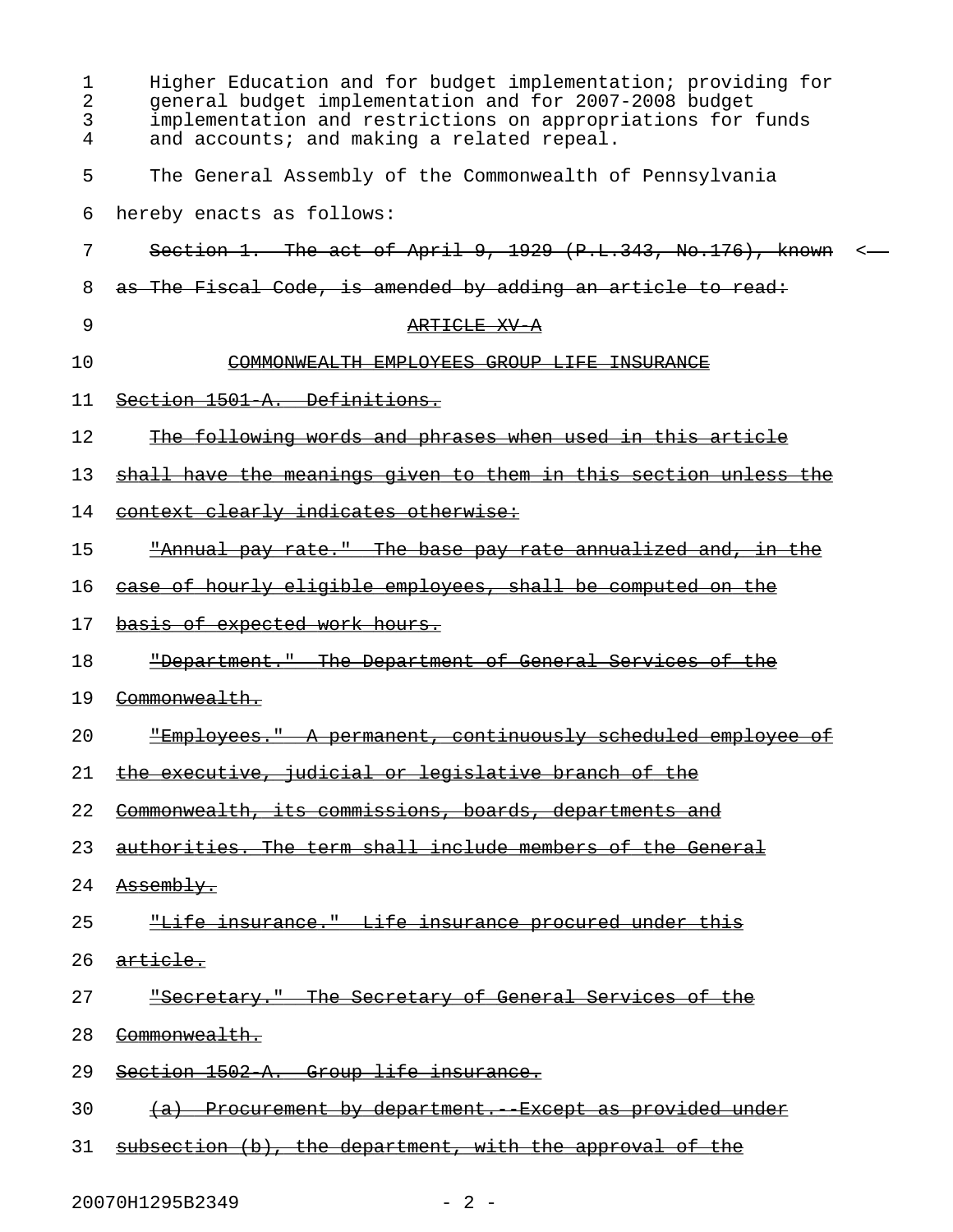| 1  | and with the advice of<br>the Insurance<br><del>Commissioner,</del><br><del>Governor</del> |
|----|--------------------------------------------------------------------------------------------|
| 2  | from one or more life insurance companies<br><del>shall procure</del>                      |
| 3  | authorized to do business in this Commonwealth a policy or                                 |
| 4  | of group life insurance covering eligible employees.<br><del>policies</del>                |
| 5  | Legislative branch. Upon written notice to the<br>$\Theta$                                 |
| 6  | secretary, an individual agency of the General Assembly may                                |
| 7  | procure life insurance for its eligible employees, including                               |
| 8  | members of the General Assembly, in place of life insurance                                |
| 9  | available under subsection (a). Any life insurance procured                                |
| 10 | under this subsection shall, at a minimum, meet the requirements                           |
| 11 | sections 1503 A, 1504 A, 1505 A, 1506 A and 1508 A.<br>οŧ                                  |
| 12 | Eligibility. An employee under subsection (a) or (b) in<br>$\left( \mathrm{e}\right)$      |
| 13 | active service shall be eligible for life insurance under this                             |
| 14 | article if the employee has completed three months' continuous                             |
| 15 | service as an employee under subsection (a) or (b). Temporary                              |
|    |                                                                                            |
| 16 | employees shall not be eligible.                                                           |
| 17 | Section 1503 A. Amount.                                                                    |
| 18 | (a) Schedule. The amount of life insurance for any eligible                                |
| 19 | employee shall be based on the eligible employee's annual pay                              |
| 20 | rate from the Commonwealth in accordance with a schedule to be                             |
| 21 | submitted annually by the secretary for publication in the                                 |
| 22 | Pennsylvania Bulletin.                                                                     |
| 23 | (b) Reduction. The amount of life insurance for any                                        |
| 24 | eligible employees 70 years of age or older shall be one half                              |
| 25 | the amount of life insurance provided under the schedule                                   |
| 26 | published under subsection (a).                                                            |
| 27 | (c) Change in amount. Any change in the amount of life                                     |
| 28 | <u>insurance made necessary by a change in pay shall take effect on</u>                    |
| 29 | the next succeeding program anniversary.                                                   |

20070H1295B2349 - 3 -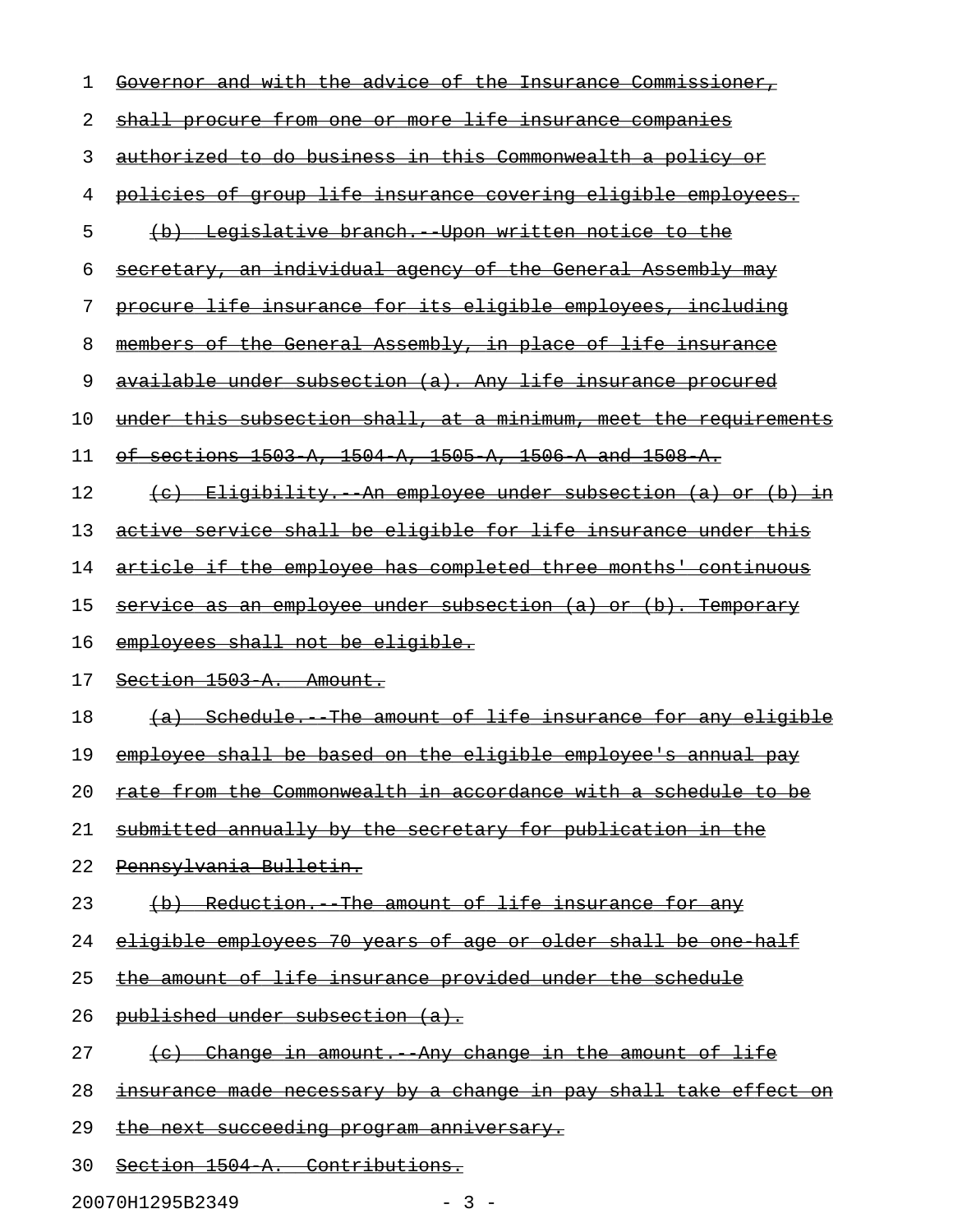| 1  | (a) Eligible employee payment. Except as provided under                 |
|----|-------------------------------------------------------------------------|
| 2  | subsection (b), each eligible employee covered by life insurance        |
| 3  | shall pay, either directly or by means of a payroll deduction           |
| 4  | authorized by the employee, the cost of the insurance in an             |
| 5  | amount as may be determined from time to time on the basis of           |
| 6  | the actual total costs of the life insurance policy or policies         |
| 7  | contracted for by the Commonwealth.                                     |
| 8  | (b) Commonwealth payment. The Commonwealth may agree to pay             |
| 9  | all or any of the costs for life insurance.                             |
| 10 | Section 1505 A. Termination.                                            |
| 11 | <u>(a) Cessation. Except as provided under subsection (b),</u>          |
| 12 | <u>life insurance shall, subject to any conversion privilege, cease</u> |
| 13 | upon the occurrence of any of the following:                            |
| 14 | (1) Termination of employment.                                          |
| 15 | (2) Nonpayment of any contribution due from an eligible                 |
| 16 | employee.                                                               |
| 17 | (3) After 12 continuous months of unpaid absence.                       |
| 18 | (b) Disability. Life insurance shall be continued for                   |
| 19 | employees who terminate after becoming permanently and totally          |
| 20 | disabled while covered under this program.                              |
| 21 | Section 1506 A. Automatic coverage.                                     |
| 22 | (a) Provision for coverage. Any policy of life insurance                |
| 23 | shall provide that all eligible employees shall be automatically        |
| 24 | covered commencing on the date they first become eligible.              |
| 25 | (b) Notice. An employee desiring not to be covered by life              |
| 26 | <u>insurance shall give written notice, on a prescribed form, to</u>    |
| 27 | the employee's employing office that the employee desires not to        |
| 28 | be insured. If the notice is received before the employee               |
| 29 | becomes insured under the policy, the employee shall not be             |
| 30 | insured. If the notice is received after the employee becomes           |
|    | 20070H1295B2349<br>- 4 -                                                |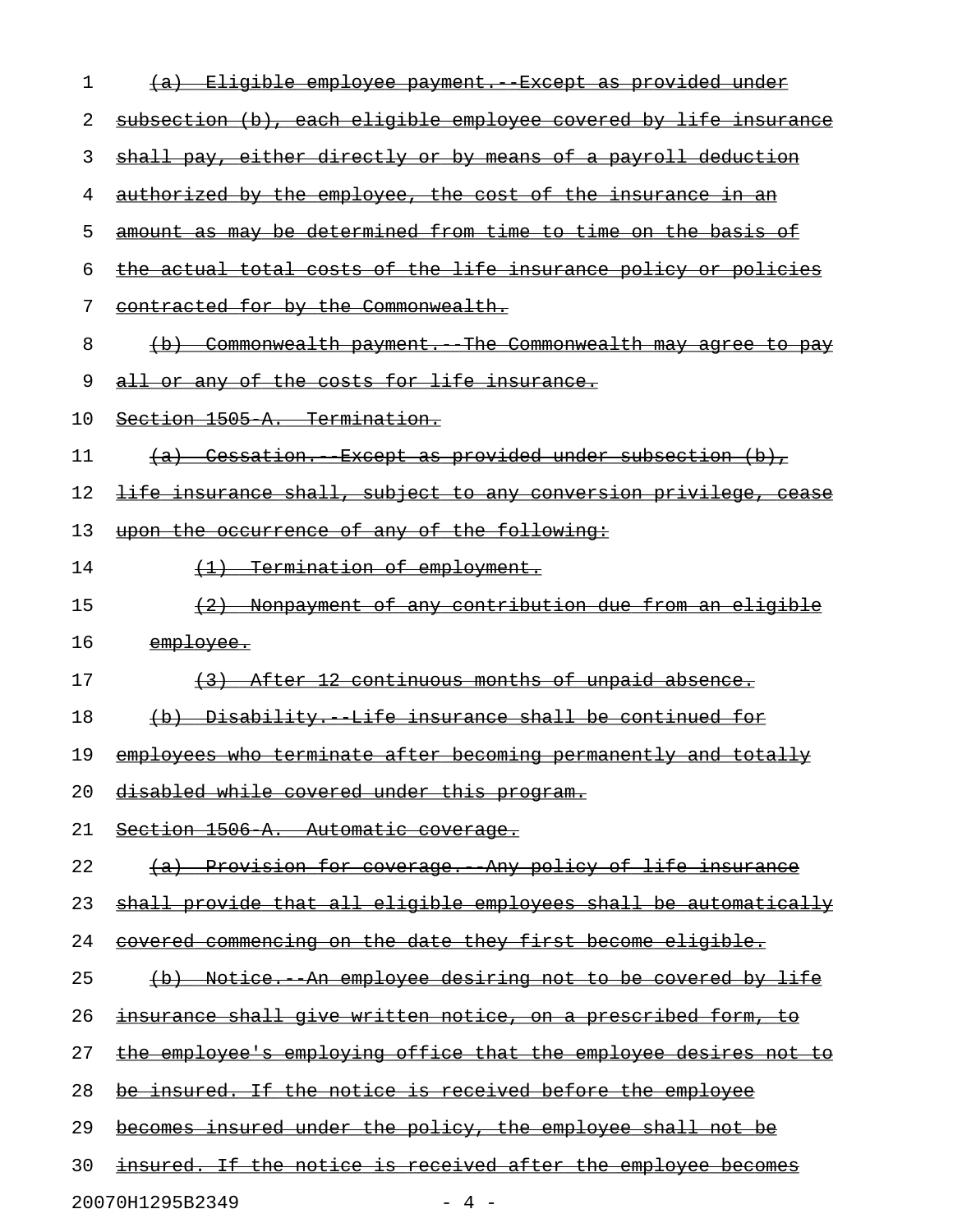| ı  | <u>insured, the employee's insurance under the policy will cease</u>    |
|----|-------------------------------------------------------------------------|
| 2  | effective with the end of the pay period during which the notice        |
| 3  | is received by the employing office.                                    |
| 4  | Section 1507 A. Secretary to be agent.                                  |
| 5  | (a) Agent. Except for life insurance procured under section             |
| 6  | 1502 A(b), the secretary is exclusively authorized and shall            |
| 7  | have the duty to transact all business necessary for the purpose        |
| 8  | <u>of contracting for insurance under this article.</u>                 |
| 9  | (b) Commission. The life insurance company or companies                 |
| 10 | from whom life insurance is procured by the secretary shall             |
| 11 | compute commissions in accordance with their standard practice          |
| 12 | followed in other similar plans. The commissions shall be paid          |
| 13 | to the secretary to offset administrative and other expenses            |
| 14 | <u>incurred in the administration of the insurance plan.</u>            |
| 15 | Section 1508 A. Applicability of insurance laws.                        |
| 16 | All life insurance shall be subject to the laws of this                 |
| 17 | Commonwealth relating to insurance.                                     |
| 18 | Section 2. Section 1737 B of the act, added July 5, 2006                |
| 19 | $(F.L.296, No.66)$ , is amended to read:                                |
| 20 | Section 1737 B. State System of Higher Education.                       |
| 21 | $\{$ (Reserved).                                                        |
| 22 | The following shall apply to executive authorizations from              |
| 23 | the Keystone Recreation, Park and Conservation Fund for the             |
| 24 | State System of Higher Education:                                       |
| 25 | Notwithstanding the provisions of section 12(b) of<br>$\leftrightarrow$ |
| 26 | the act of July 2, 1993 $(P.L.359, No.50)$ , known as the               |
| 27 | Keystone Recreation, Park and Conservation Fund Act, for                |
| 28 | fiscal year 2006 2007, the entire amount of the transfer                |
| 29 | under section 1106 C(d) of the act of March 4, 1971 (P.L.6,             |
| 30 | No.2), known as the Tax Reform Code of 1971, shall be paid to           |
|    | 20070H1295B2349<br>$-5 -$                                               |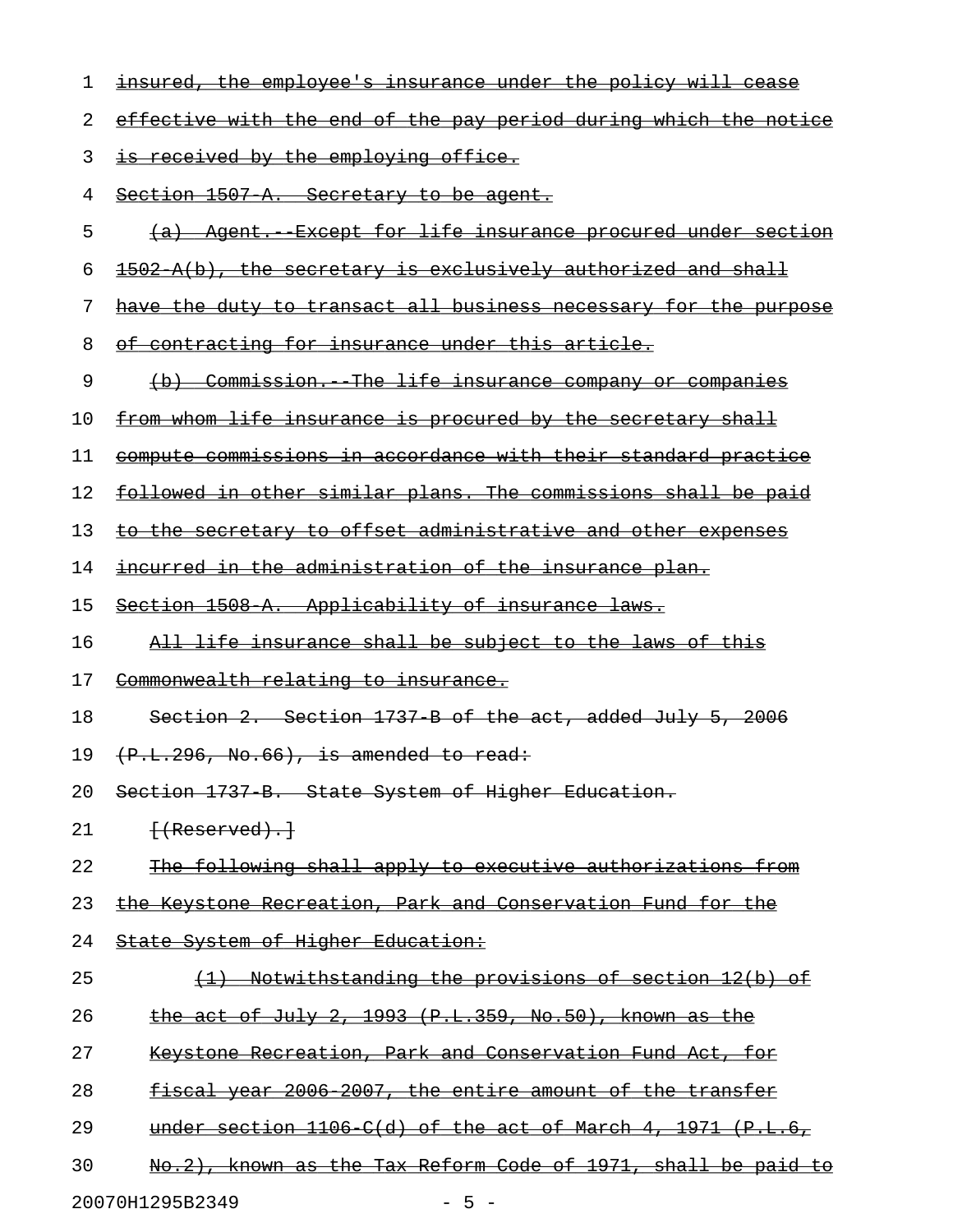| 1  | the State System of Higher Education.                         |
|----|---------------------------------------------------------------|
| 2  | $(2)$ (Reserved).                                             |
| 3  | Section 3. The act is amended by adding articles to read:     |
| 4  | ARTICLE XVII E                                                |
| 5  | GENERAL BUDGET IMPLEMENTATION                                 |
| 6  | SUBARTICLE A                                                  |
| 7  | PRELIMINARY PROVISIONS                                        |
| 8  | Section 1701 E. Applicability.                                |
| 9  | This article applies to appropriations from every General     |
| 10 | Appropriation Act.                                            |
| 11 | Section 1702 E. Definitions and abbreviations.                |
| 12 | (a) Definitions. The following words and phrases when used    |
| 13 | in this article shall have the meanings given to them in this |
| 14 | section unless the context clearly indicates otherwise:       |
| 15 | "Secretary." The Secretary of the Budget of the               |
| 16 | Commonwealth.                                                 |
| 17 | (b) Abbreviations. The following abbreviations when used in   |
| 18 | this article shall have the meanings given to them in this    |
| 19 | section:                                                      |
| 20 | "AIDS." Acquired Immune Deficiency Syndrome.                  |
| 21 | "ARC." Appalachian Regional Commission.                       |
| 22 | "BG." Block Grant.                                            |
| 23 | "CCDFBG." Child Care and Development Fund Block Grant.        |
| 24 | "CSBG." Community Services Block Grant.                       |
| 25 | "DCSI." Drug Control and Systems Improvement Formula Grant    |
| 26 | Program.                                                      |
| 27 | "DFSC." Drug Free Schools and Communities Act.                |
| 28 | "DOE." Department of Energy.                                  |
| 29 | "EEOC." Equal Employment Opportunity Commission.              |
| 30 | "EPA." Environmental Protection Agency.                       |
|    |                                                               |

20070H1295B2349 - 6 -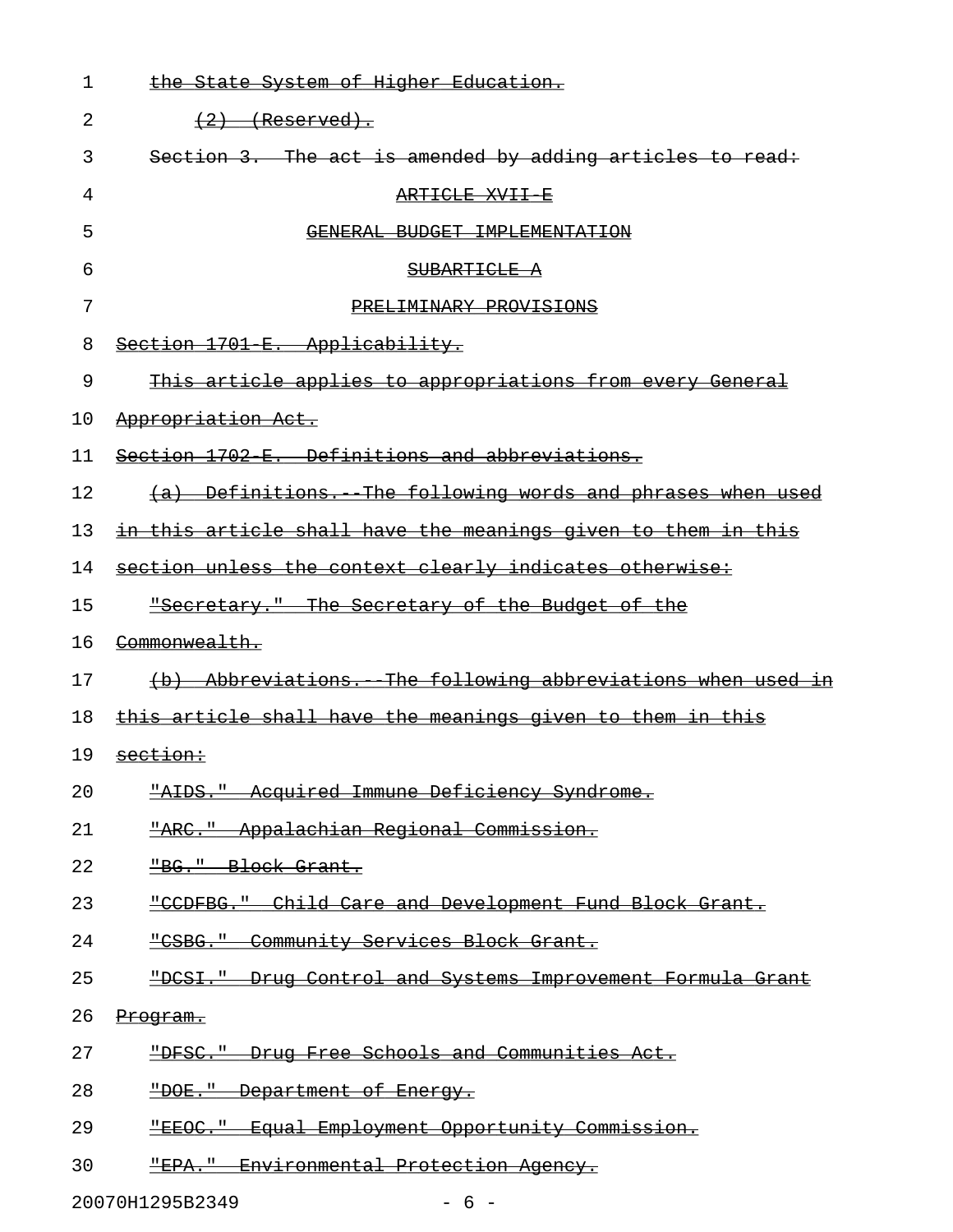| 1  | <b>"ESEA."</b> Elementary and Secondary Education Act.                |
|----|-----------------------------------------------------------------------|
| 2  | "FEMA." Federal Emergency Management Agency.                          |
| 3  | "FTA." Federal Transit Administration.                                |
| 4  | "HUD." Department of Housing and Urban Development.                   |
| 5  | "LIHEABG." Low Income Home Energy Assistance Block Grant.             |
| 6  | "LSTA." Library Services and Technology Act.                          |
| 7  | "MCHSBG." Maternal and Child Health Services Block Grant.             |
| 8  | "MHSBG." Mental Health Services Block Grant.                          |
| 9  | "MR." Mental Retardation.                                             |
| 10 | "PAFE." Pennsylvania Agricultural Food Exposition.                    |
| 11 | "PHHSBG." Preventive Health and Health Services Block Grant.          |
| 12 | Residential Substance Abuse Treatment.<br><del>"RSAT."</del>          |
| 13 | "SABG." Substance Abuse Block Grant.                                  |
| 14 | Small Communities Development Block Grant.<br><del>"SCDBG."</del>     |
| 15 | "SDA." Service Delivery Area.                                         |
| 16 | "SSBG." Social Services Block Grant.                                  |
| 17 | Temporary Assistance for Needy Families.<br><del>"TANF."</del>        |
| 18 | Temporary Assistance for Needy Families Block<br><del>"TANFBG."</del> |
| 19 | Grant.                                                                |
| 20 | "TEFAP." Temporary Emergency Food Assistance Program.                 |
| 21 | <u> "WIA." Workforce Investment Act.</u>                              |
| 22 | Women, Infants and Children Program.<br>$-WFC.$ "                     |
| 23 | Section 1703 E. Warrants.                                             |
| 24 | <del>(Reserved).</del>                                                |
| 25 | SUBARTICLE B                                                          |
| 26 | EXECUTIVE DEPARTMENT                                                  |
| 27 | Section 1711 E. Governor.                                             |
| 28 | <del>(Reserved).</del>                                                |
| 29 | Section 1712 E. Executive Offices.                                    |
| 30 | <del>(Reserved).</del>                                                |

20070H1295B2349 - 7 -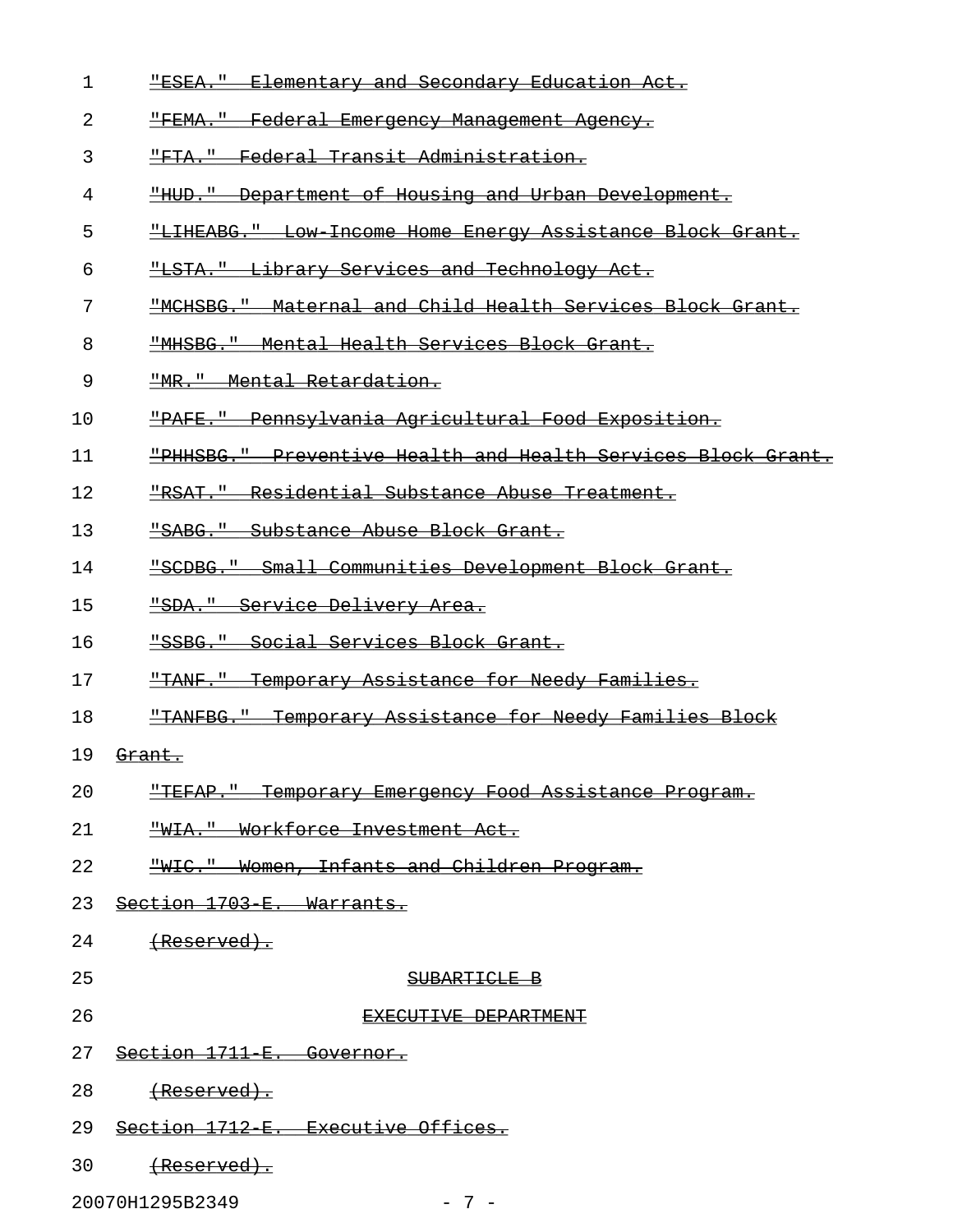| 1  |                              | Section 1713 E. Lieutenant Governor.                       |
|----|------------------------------|------------------------------------------------------------|
| 2  | (Reserved).                  |                                                            |
| 3  |                              | Section 1714 E. Attorney General.                          |
| 4  | (Reserved).                  |                                                            |
| 5  |                              | Section 1715 E. Auditor General.                           |
| 6  | (Reserved).                  |                                                            |
| 7  |                              | Section 1716 E. Treasury Department.                       |
| 8  | (Reserved).                  |                                                            |
| 9  |                              | Section 1717 E. Department of Aging.                       |
| 10 | (Reserved).                  |                                                            |
| 11 |                              | Section 1718 E. Department of Agriculture.                 |
| 12 |                              |                                                            |
| 13 |                              | Section 1719 E. Department of Community and Economic       |
| 14 |                              | Development.                                               |
| 15 | <del>(Reserved).</del>       |                                                            |
| 16 |                              | Section 1720 E. Department of Conservation and Natural     |
| 17 |                              | <del>Resources.</del>                                      |
| 18 | (Reserved).                  |                                                            |
| 19 |                              | Section 1721 E. Department of Corrections.                 |
|    | 20 <del>(Reserved).</del>    |                                                            |
|    |                              | 21 Section 1722 E. Department of Education.                |
|    | 22<br><del>(Reserved).</del> |                                                            |
|    |                              | 23 Section 1723 E. Department of Environmental Protection. |
|    | 24 (Reserved).               |                                                            |
|    |                              | 25 Section 1724 E. Department of General Services.         |
|    | 26 (Reserved).               |                                                            |
|    |                              | 27 Section 1725 E. Department of Health.                   |
|    | 28<br><del>(Reserved).</del> |                                                            |
|    |                              | 29 Section 1726 E. Insurance Department.                   |
|    | 30                           |                                                            |

20070H1295B2349 - 8 -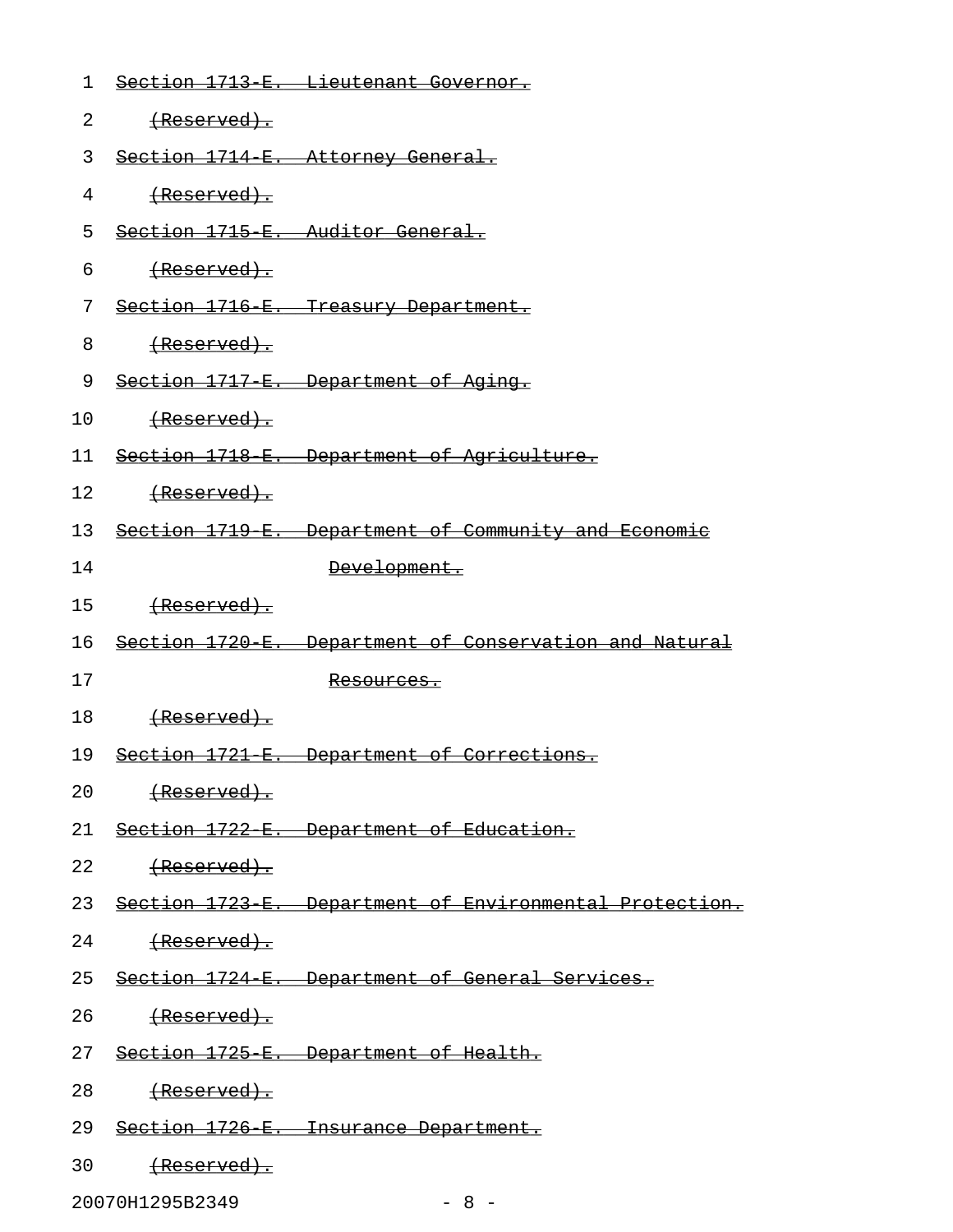| 1  | Section 1727 E.<br>Department of Labor and Industry.                                                                                                                                                                                                                                                                                                                                                                                                                                                                                                                                                                                                                                                                                                                           |
|----|--------------------------------------------------------------------------------------------------------------------------------------------------------------------------------------------------------------------------------------------------------------------------------------------------------------------------------------------------------------------------------------------------------------------------------------------------------------------------------------------------------------------------------------------------------------------------------------------------------------------------------------------------------------------------------------------------------------------------------------------------------------------------------|
| 2  | <del>(Reserved).</del>                                                                                                                                                                                                                                                                                                                                                                                                                                                                                                                                                                                                                                                                                                                                                         |
| 3  | Section 1728 E.<br><del>Department of Military and Veterans Affairs.</del>                                                                                                                                                                                                                                                                                                                                                                                                                                                                                                                                                                                                                                                                                                     |
| 4  |                                                                                                                                                                                                                                                                                                                                                                                                                                                                                                                                                                                                                                                                                                                                                                                |
| 5  | Section 1729 E.<br>Department of Public Welfare.                                                                                                                                                                                                                                                                                                                                                                                                                                                                                                                                                                                                                                                                                                                               |
| 6  | <u>The following shall apply to appropriations for the</u>                                                                                                                                                                                                                                                                                                                                                                                                                                                                                                                                                                                                                                                                                                                     |
| 7  | Department of Public Welfare:                                                                                                                                                                                                                                                                                                                                                                                                                                                                                                                                                                                                                                                                                                                                                  |
| 8  | $(1)$ (Reserved).                                                                                                                                                                                                                                                                                                                                                                                                                                                                                                                                                                                                                                                                                                                                                              |
| 9  | Federal and State medical assistance                                                                                                                                                                                                                                                                                                                                                                                                                                                                                                                                                                                                                                                                                                                                           |
| 10 | following shall apply:                                                                                                                                                                                                                                                                                                                                                                                                                                                                                                                                                                                                                                                                                                                                                         |
| 11 | $(i)$ (Reserved).                                                                                                                                                                                                                                                                                                                                                                                                                                                                                                                                                                                                                                                                                                                                                              |
| 12 | <del>(Reserved)</del><br>$\overline{\phantom{0}}$                                                                                                                                                                                                                                                                                                                                                                                                                                                                                                                                                                                                                                                                                                                              |
| 13 | $\overleftrightarrow{$ $\leftrightarrow$ $\overleftrightarrow{$ $\leftrightarrow$ $\leftrightarrow$ $\overleftrightarrow{$ $\leftrightarrow$ $\leftrightarrow$ $\overleftrightarrow{$ $\leftrightarrow$ $\leftrightarrow$ $\overleftrightarrow{$ $\leftrightarrow$ $\leftrightarrow$ $\overleftrightarrow{$ $\leftrightarrow$ $\leftrightarrow$ $\overleftrightarrow{$ $\leftrightarrow$ $\leftrightarrow$ $\overleftrightarrow{$ $\leftrightarrow$ $\leftrightarrow$ $\overleftrightarrow{$ $\leftrightarrow$ $\leftrightarrow$ $\overleftrightarrow{$ $\leftrightarrow$ $\leftrightarrow$ $\rightarrow$ $\overleftrightarrow{$ $\leftrightarrow$ $\leftrightarrow$ $\rightarrow$ $\overleftrightarrow{$ $\leftrightarrow$ $\rightarrow$ $\rightarrow$ $\overleftrightarrow{$ |
| 14 | $\overline{(+iv)}$ (Reserved).                                                                                                                                                                                                                                                                                                                                                                                                                                                                                                                                                                                                                                                                                                                                                 |
| 15 | <del>(Reserved).</del><br>$\leftarrow$                                                                                                                                                                                                                                                                                                                                                                                                                                                                                                                                                                                                                                                                                                                                         |
| 16 | $(vi)$ (Reserved).                                                                                                                                                                                                                                                                                                                                                                                                                                                                                                                                                                                                                                                                                                                                                             |
| 17 | The following shall apply to eligibility<br>$\leftarrow$ $\leftarrow$                                                                                                                                                                                                                                                                                                                                                                                                                                                                                                                                                                                                                                                                                                          |
| 18 | determinations for services under medical assistance:                                                                                                                                                                                                                                                                                                                                                                                                                                                                                                                                                                                                                                                                                                                          |
| 19 | Unless the custodial parent or legally<br>$+A$                                                                                                                                                                                                                                                                                                                                                                                                                                                                                                                                                                                                                                                                                                                                 |
| 20 | responsible adult has provided to the department, at                                                                                                                                                                                                                                                                                                                                                                                                                                                                                                                                                                                                                                                                                                                           |
| 21 | application or redetermination, information required                                                                                                                                                                                                                                                                                                                                                                                                                                                                                                                                                                                                                                                                                                                           |
| 22 | by the department for inclusion in the annual report                                                                                                                                                                                                                                                                                                                                                                                                                                                                                                                                                                                                                                                                                                                           |
| 23 | under clause (B), no funds from an appropriation for                                                                                                                                                                                                                                                                                                                                                                                                                                                                                                                                                                                                                                                                                                                           |
| 24 | medical assistance shall be used to pay for medical                                                                                                                                                                                                                                                                                                                                                                                                                                                                                                                                                                                                                                                                                                                            |
| 25 | services for a child under 21 years of<br><del>assistance</del>                                                                                                                                                                                                                                                                                                                                                                                                                                                                                                                                                                                                                                                                                                                |
| 26 | age:                                                                                                                                                                                                                                                                                                                                                                                                                                                                                                                                                                                                                                                                                                                                                                           |
| 27 | (I) who has a Supplemental Security Income                                                                                                                                                                                                                                                                                                                                                                                                                                                                                                                                                                                                                                                                                                                                     |
| 28 | (SSI) level of disability; and                                                                                                                                                                                                                                                                                                                                                                                                                                                                                                                                                                                                                                                                                                                                                 |
| 29 | <u>whose parental income is not currently</u><br>$\overline{+1}$                                                                                                                                                                                                                                                                                                                                                                                                                                                                                                                                                                                                                                                                                                               |
| 30 | considered in the eligibility determination                                                                                                                                                                                                                                                                                                                                                                                                                                                                                                                                                                                                                                                                                                                                    |
|    | 20070H1295B2349<br>$-9-$                                                                                                                                                                                                                                                                                                                                                                                                                                                                                                                                                                                                                                                                                                                                                       |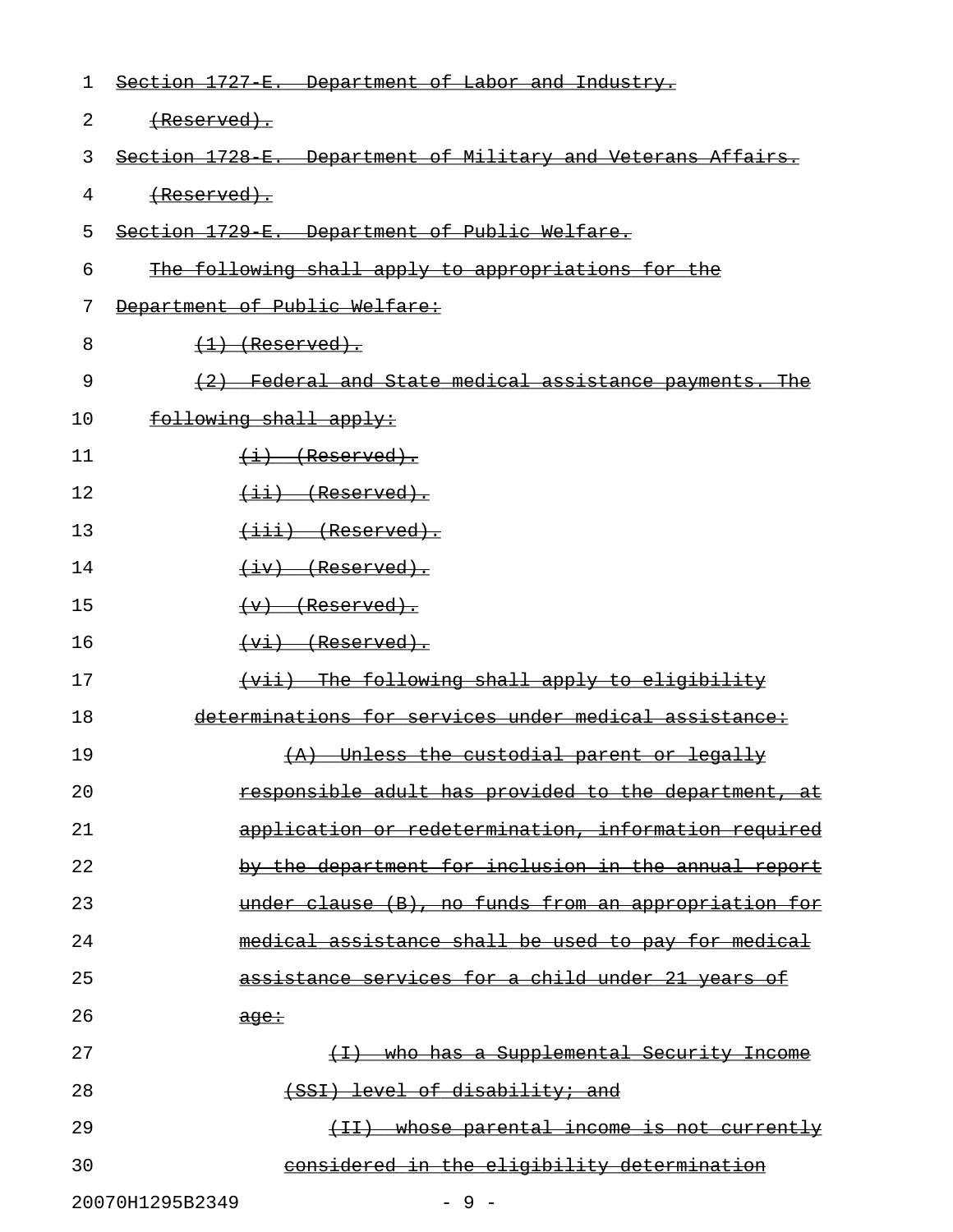| 1  | process.                                                     |
|----|--------------------------------------------------------------|
| 2  | (B) The department shall submit to the Public                |
| 3  | Health and Welfare Committee of the Senate and the           |
| 4  | Health and Human Services Committee of the House of          |
| 5  | Representatives an annual report including the               |
| 6  | following data:                                              |
| 7  | $\overline{f(1)}$ Family size.                               |
| 8  | (II) Household income.                                       |
| 9  | (III) County of residence.                                   |
| 10 | (IV) Length of residence in this                             |
| 11 | Commonwealth.                                                |
| 12 | (V) Third party insurance information.                       |
| 13 | <u>(VI) Diagnosis and type and cost of services</u>          |
| 14 | paid for by the medical assistance program on                |
| 15 | behalf of each eligible and enrolled child                   |
| 16 | described in clause (A).                                     |
| 17 | Section 1730 E. Department of Revenue.                       |
| 18 | <del>(Reserved).</del>                                       |
| 19 | Section 1731 E. Department of State.                         |
| 20 | (Reserved).                                                  |
|    | 21 Section 1732 E. Department of Transportation.             |
| 22 | ${$ Reserved $)$ .                                           |
|    | 23 Section 1733 E. Pennsylvania State Police.                |
| 24 | (Reserved).                                                  |
|    | 25 Section 1734 E. State Civil Service Commission.           |
| 26 | <del>(Reserved).</del>                                       |
|    | 27 Section 1735 E. Pennsylvania Emergency Management Agency. |
| 28 |                                                              |
|    | 29 Section 1736 E. Pennsylvania Fish and Boat Commission.    |
| 30 | (Reserved).                                                  |

20070H1295B2349 - 10 -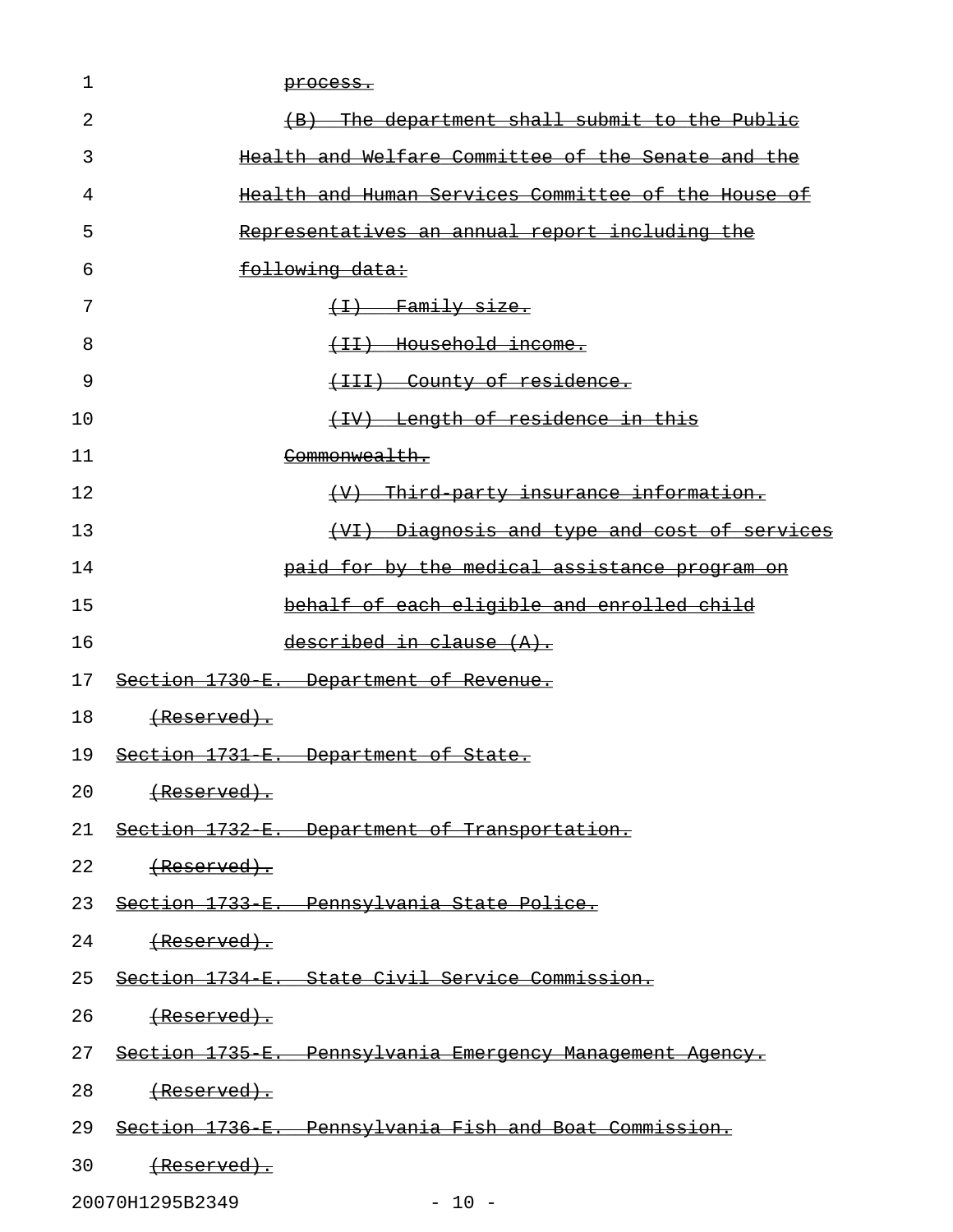| 1  |                        | Section 1737 E. State System of Higher Education.              |
|----|------------------------|----------------------------------------------------------------|
| 2  | (Reserved).            |                                                                |
| 3  |                        | Section 1738 E. Pennsylvania Higher Education Assistance       |
| 4  |                        | <u>Agency.</u>                                                 |
| 5  | <u>(Reserved).</u>     |                                                                |
| 6  |                        | Section 1739 E. Pennsylvania Historical and Museum Commission. |
| 7  | (Reserved).            |                                                                |
| 8  |                        | Section 1740 E. Pennsylvania Infrastructure Investment         |
| 9  |                        | Authority.                                                     |
| 10 | <del>(Reserved).</del> |                                                                |
| 11 |                        | Section 1741 E. Environmental Hearing Board.                   |
| 12 | (Reserved).            |                                                                |
| 13 |                        | Section 1742 E. Pennsylvania Board of Probation and Parole.    |
| 14 | (Reserved).            |                                                                |
| 15 |                        | Section 1743 E. Pennsylvania Public Television Network         |
| 16 |                        | Commission.                                                    |
| 17 | (Reserved).            |                                                                |
| 18 |                        | Section 1744 E. Pennsylvania Securities Commission.            |
| 19 |                        |                                                                |
| 20 |                        | Section 1745 E. State Tax Equalization Board.                  |
| 21 | <del>(Reserved).</del> |                                                                |
| 22 |                        | Section 1746 E. Health Care Cost Containment Council.          |
| 23 | <del>(Reserved).</del> |                                                                |
| 24 |                        | Section 1747 E. State Ethics Commission.                       |
| 25 | (Reserved).            |                                                                |
| 26 |                        | Section 1748 E. State Employees' Retirement System.            |
| 27 | (Reserved).            |                                                                |
| 28 |                        | Section 1749 E. Thaddeus Stevens College of Technology.        |
| 29 | <del>(Reserved).</del> |                                                                |
| 30 |                        | Section 1750 E. Pennsylvania Housing Finance Agency.           |
|    | 20070H1295B2349        | $-11 -$                                                        |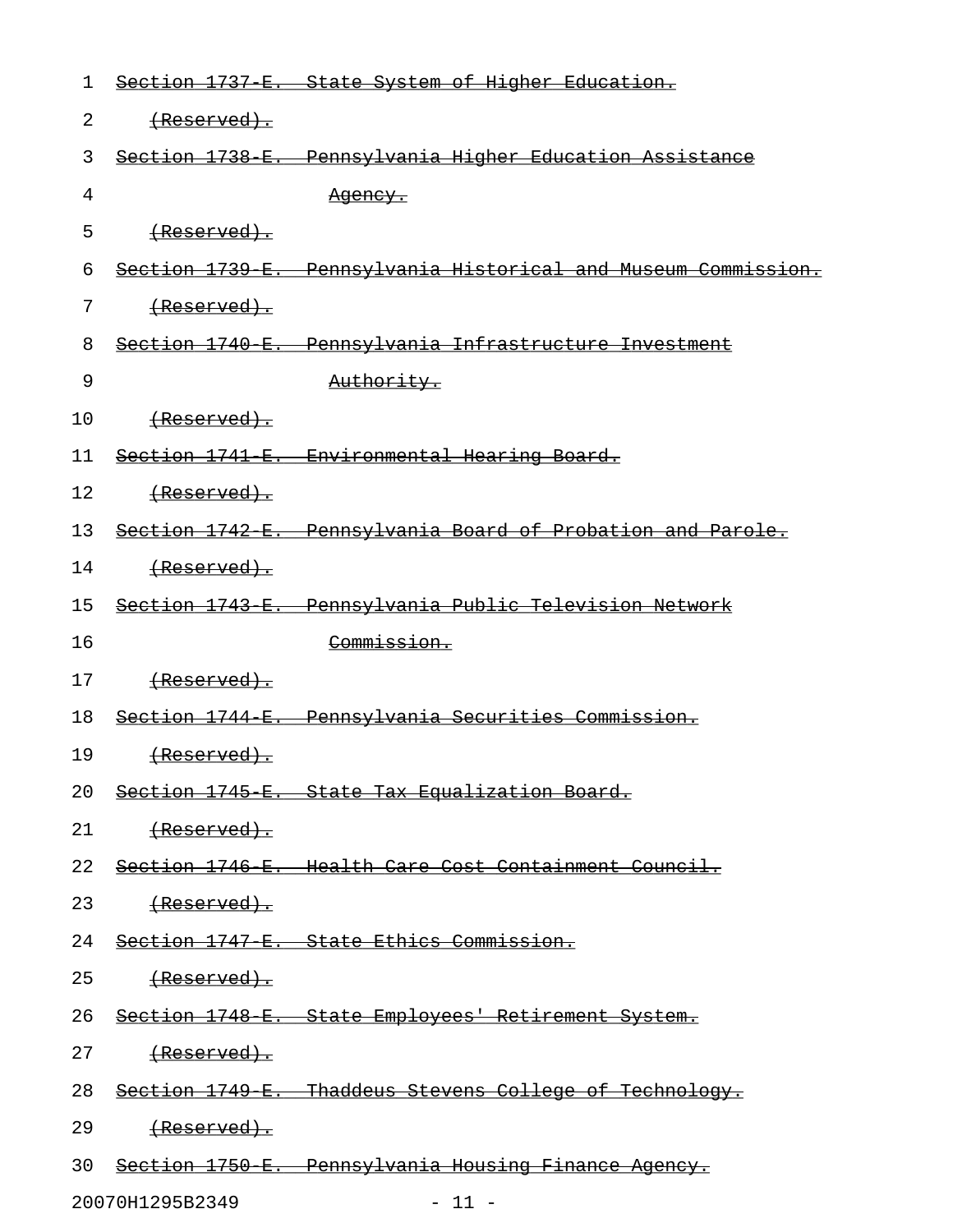| $1$ Dogovirod)<br>170901 ACAT |
|-------------------------------|
|-------------------------------|

| 2  | Section 1751 E. LIHEABG.                                            |
|----|---------------------------------------------------------------------|
| 3  | The following shall apply to expenditures:                          |
| 4  | (1) The Department of Public Welfare may, upon approval             |
| 5  | of the secretary, make transfers of Federal funds                   |
| 6  | appropriated to the Department of Community and Economic            |
| 7  | Development from LIHEABG for weatherization and                     |
| 8  | administration if the transfer will not result in a deficit         |
| 9  | in any appropriation from which funds are transferred.              |
| 10 | (2) Unexpended weatherization funds which would result              |
| 11 | in LIHEABG funds being returned to the Department of Health         |
| 12 | and Human Services may be spent for assistance grants at the        |
| 13 | discretion of the secretary.                                        |
| 14 | (3) The secretary shall provide ten days' prior                     |
| 15 | <u>notification of a transfer under paragraph (1) or (2) to the</u> |
| 16 | chairman and the minority chairman of the Appropriations            |
| 17 | Committee of the Senate and the chairman and minority               |
| 18 | chairman of the Appropriations Committee of the House of            |
| 19 | Representatives.                                                    |
| 20 | Section 1752 E. Budget Stabilization Reserve Fund.                  |
| 21 | <del>(Reserved).</del>                                              |
| 22 | SUBARTICLE C                                                        |
| 23 | LEGISLATIVE DEPARTMENT                                              |
| 24 | Section 1761 E. Senate.                                             |
| 25 | <del>(Reserved).</del>                                              |
| 26 | Section 1762 E. House of Representatives.                           |
| 27 | <del>(Reserved).</del>                                              |
| 28 | Section 1763 E. Legislative Reference Bureau.                       |
| 29 | <u>Notwithstanding any other provision of law to the</u>            |
| 30 | contrary, including 62 Pa.C.S. (relating to procurement), the       |
|    | 20070H1295B2349<br>$-12 -$                                          |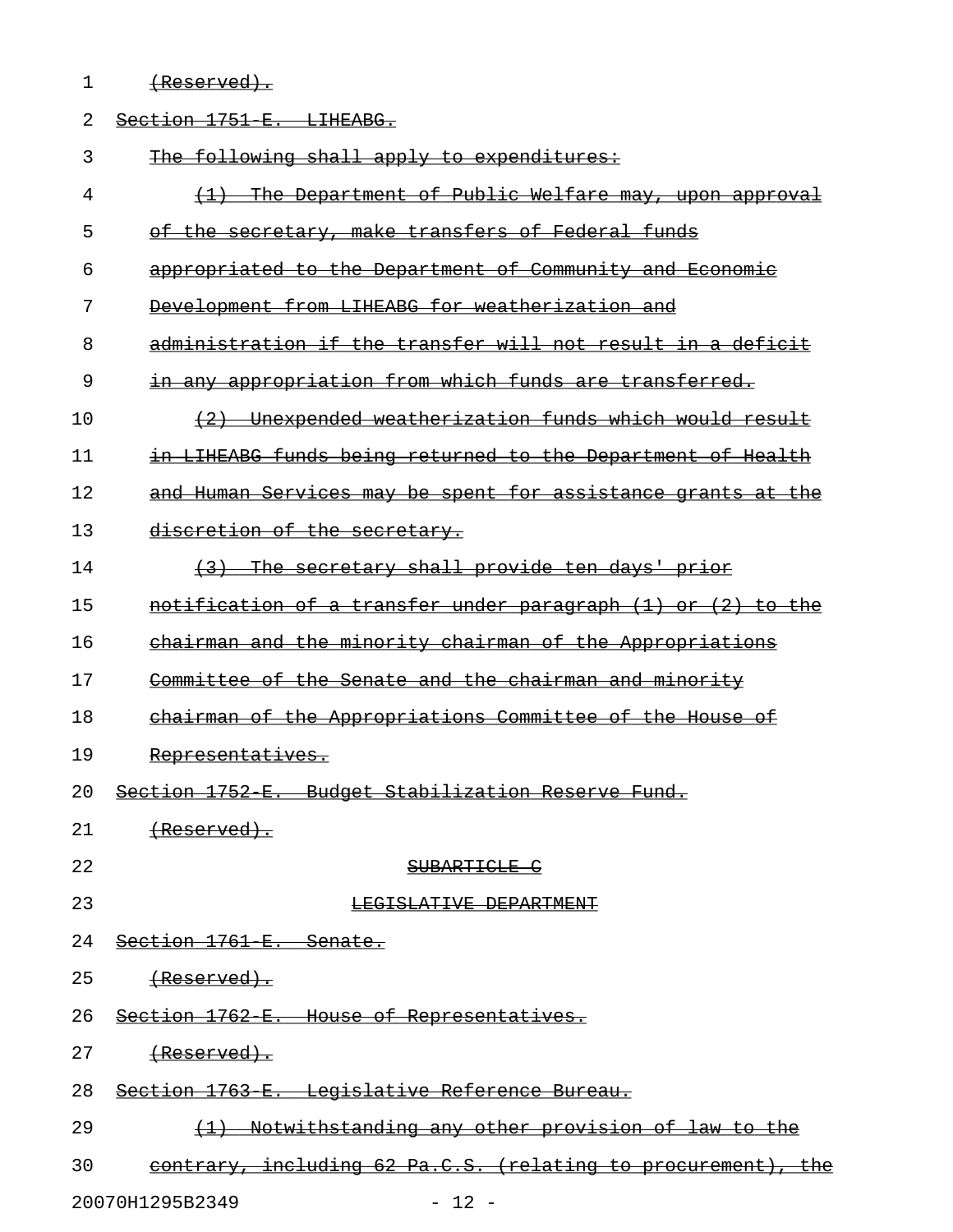| $\mathbf{1}$ | Pennsylvania Consolidated Statutes, advance copies of         |
|--------------|---------------------------------------------------------------|
| 2            | statutes, volumes of the Laws of Pennsylvania and other       |
| 3            | publications shall be printed under contracts entered into by |
| 4            | the Legislative Reference Bureau and distributed as           |
| 5            | determined by the bureau. Money from sales shall be paid to   |
| 6            | the bureau or the Department of General Services, as the      |
| 7            | bureau shall determine; and that money shall be paid into the |
| 8            | State Treasury to the credit of the General Fund. Money from  |
| 9            | sales is hereby appropriated from the General Fund to the     |
| 10           | Legislative Reference Bureau for the editing, printing and    |
| 11           | distribution of the Pennsylvania Consolidated Statutes,       |
| 12           | advance copies of statutes, volumes of the Laws of            |
| 13           | Pennsylvania and other publications and for related expenses. |
| 14           | (2) Contingent expenses connected with the work of the        |
| 15           | bureau shall be paid on warrants of the State Treasurer in    |
| 16           | favor of the director on the presentation of the director's   |
| 17           | requisitions.                                                 |
| 18           | (3) The director shall file an accounting of the              |
| 19           | contingent expenses, together with supporting documents       |
| 20           | whenever possible, in the office of the bureau.               |
| 21           | Section 1764 E. Legislative Budget and Finance Committee.     |
| 22           | $(Research)$ .                                                |
| 23           | Section 1765 E. Legislative Data Processing Committee.        |
| 24           |                                                               |
| 25           | Section 1766 E. Joint State Government Commission.            |
| 26           | <del>(Reserved).</del>                                        |
| 27           | Section 1767 E. Local Government Commission.                  |
| 28           | <del>(Reserved).</del>                                        |
| 29           | Section 1768 E. Joint Legislative Air and Water Pollution     |
| 30           | Control and Conservation Committee.                           |

20070H1295B2349 - 13 -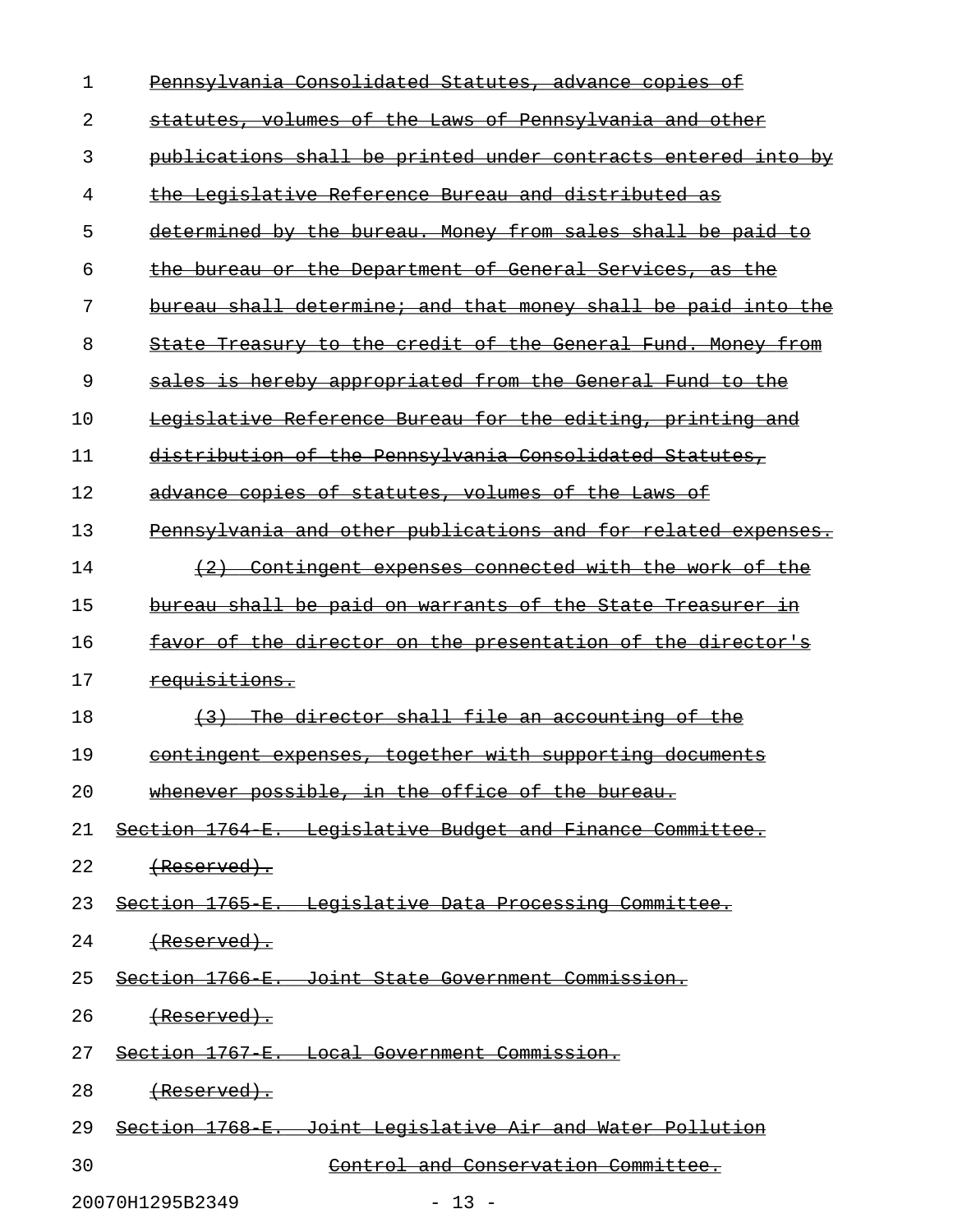| 1  | $(Research)$ .                          |                                                                    |
|----|-----------------------------------------|--------------------------------------------------------------------|
| 2  |                                         | Section 1769 E. Legislative Audit Advisory Commission.             |
| 3  |                                         |                                                                    |
| 4  |                                         | Section 1770 E. Independent Regulatory Review Commission.          |
| 5  |                                         |                                                                    |
| 6  |                                         | Section 1771 E. Capitol Preservation Committee.                    |
| 7  |                                         |                                                                    |
| 8  |                                         | Section 1772 E. Pennsylvania Commission on Sentencing.             |
| 9  |                                         |                                                                    |
| 10 |                                         | Section 1773 E. Center for Rural Pennsylvania.                     |
| 11 |                                         |                                                                    |
| 12 |                                         | Section 1774 E. Commonwealth Mail Processing Center.               |
| 13 |                                         |                                                                    |
| 14 |                                         | Section 1775 E. Chief Clerk of the Senate and Chief Clerk of       |
| 15 |                                         | the House of Representatives.                                      |
| 16 |                                         |                                                                    |
| 17 |                                         | SUBARTICLE D                                                       |
| 18 |                                         | JUDICIAL DEPARTMENT                                                |
| 19 | Section 1781 E. Supreme Court.          |                                                                    |
| 20 | <del>(Reserved).</del>                  |                                                                    |
|    | 21 Section 1782 E. Superior Court.      |                                                                    |
| 22 | ${$ $\left($ Reserved $\right)$ $\cdot$ |                                                                    |
|    |                                         | 23 Section 1783 E. Commonwealth Court.                             |
| 24 | ${$ $\left($ Reserved $\right)$ $\cdot$ |                                                                    |
|    |                                         | 25 Section 1784 E. Courts of common pleas.                         |
| 26 | (Reserved).                             |                                                                    |
|    |                                         | 27 Section 1785 E. Community courts - magisterial district judges. |
|    |                                         |                                                                    |
| 28 | (Reserved).                             |                                                                    |
| 29 |                                         | <u> Section 1786 E. – Philadelphia Traffic Court.</u>              |

20070H1295B2349 - 14 -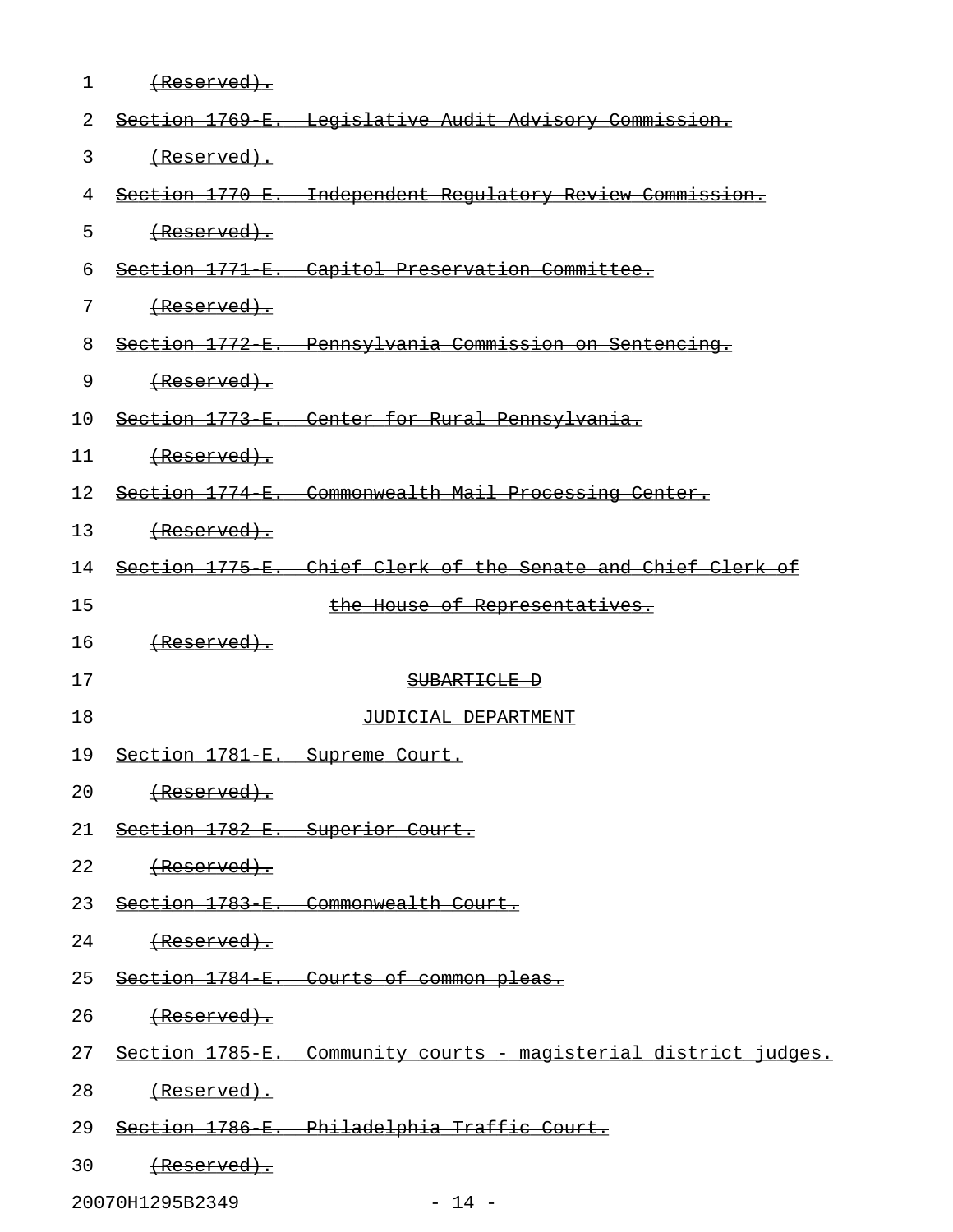| 1                          | Section 1787 E. Philadelphia Municipal Court.                        |  |
|----------------------------|----------------------------------------------------------------------|--|
| 2                          | (Reserved).                                                          |  |
| 3                          | Section 1788 E. Judicial Conduct Board.                              |  |
| 4                          | (Reserved).                                                          |  |
| 5                          | Section 1789 E. Court of Judicial Discipline.                        |  |
| 6                          | (Reserved).                                                          |  |
| 7                          | Section 1790 E. Juror cost reimbursement.                            |  |
| 8                          | (Reserved).                                                          |  |
| 9                          | Section 1791 E. County court reimbursement.                          |  |
| 10                         |                                                                      |  |
| 11                         | Section 1792 E. Senior judges.                                       |  |
| 12                         |                                                                      |  |
| 13                         | Section 1793 E. Transfer of funds by Supreme Court.                  |  |
| 14                         | (Reserved).                                                          |  |
| 15                         | SUBARTICLE E                                                         |  |
| 16                         | RESTRICTIONS ON APPROPRIATIONS                                       |  |
| 17                         | FOR FUNDS AND ACCOUNTS                                               |  |
| 18                         | Section 1799 E. State Gaming Fund.                                   |  |
| 19                         | (a) Transfers for Volunteer Fire Company and Volunteer               |  |
| 20                         | Ambulance Service Grant Act. Commencing with Fiscal Year 2007        |  |
| 21                         | 2008 and continuing annually thereafter, the sum of \$25,000,000     |  |
| 22                         | shall be transferred from the State Gaming Fund to the General       |  |
| 23                         | <u>Fund and is hereby appropriated on a continuing basis to the </u> |  |
| 24                         | Pennsylvania Emergency Management Agency for the purpose of          |  |
| 25                         | making grants in accordance with Chapter 7 of the act of July        |  |
| 26                         | 31, 2003 (P.L.73, No.17), known as the Volunteer Fire Company        |  |
| 27                         | and Volunteer Ambulance Service Grant Act. Annually the sum of       |  |
| 28                         | \$22,000,000 shall be expended for the purpose of making grants      |  |
| 29                         | to eligible volunteer fire companies pursuant to Chapter 3 of        |  |
| 30                         | the Volunteer Fire Company and Volunteer Ambulance Service Grant     |  |
| 20070H1295B2349<br>$-15 -$ |                                                                      |  |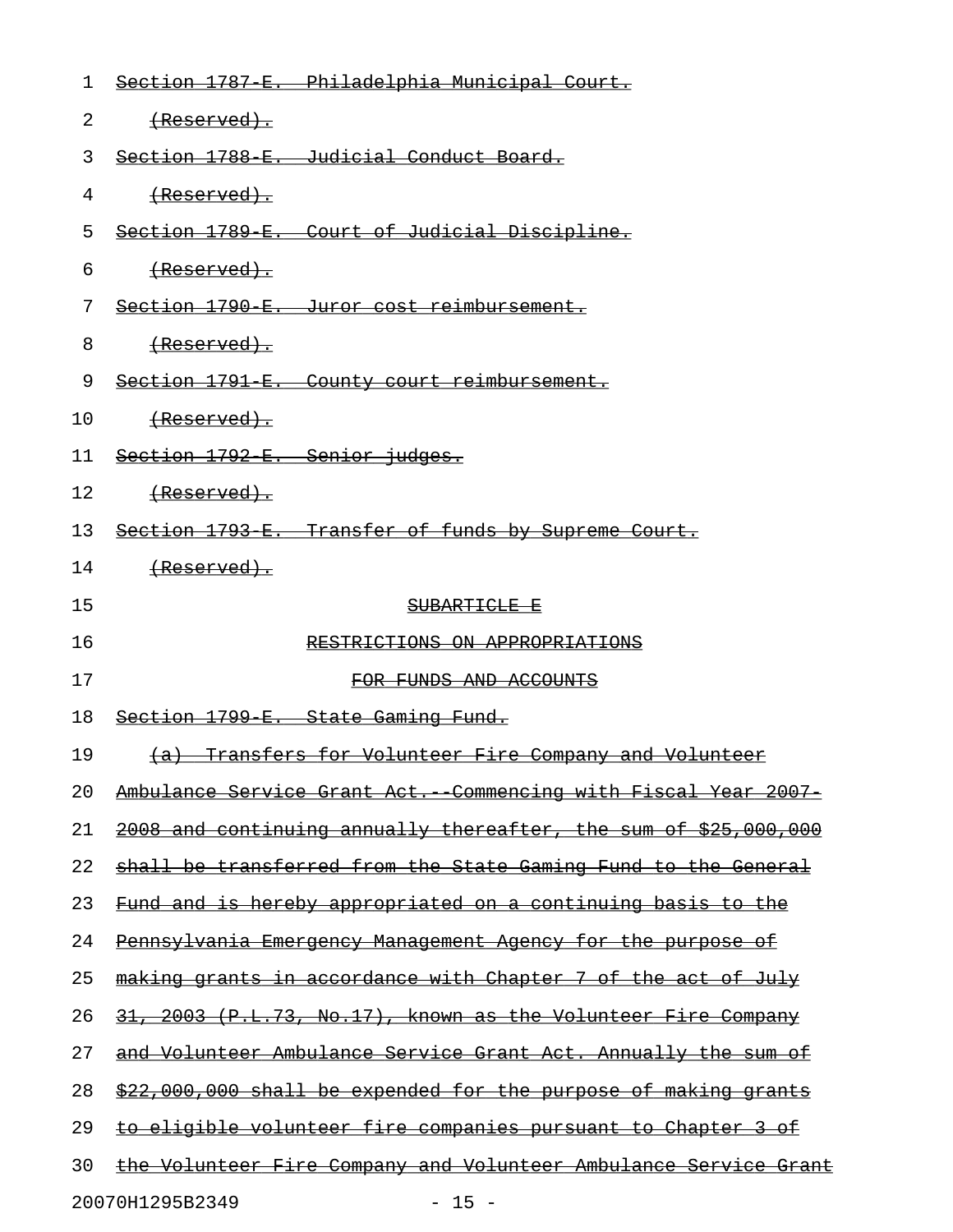| 1                          | Act. Annually the sum of \$3,000,000 shall be expended for the          |
|----------------------------|-------------------------------------------------------------------------|
| 2                          | purpose of making grants to eligible volunteer ambulance                |
| 3                          | services pursuant to Chapter 5 of the Volunteer Fire Company and        |
| 4                          | <u>Volunteer Ambulance Service Grant Act.</u>                           |
| 5                          | (b) Provision of documents. Notwithstanding any other law               |
| 6                          | to the contrary, the Pennsylvania Gaming Control Board shall            |
| 7                          | provide all documents, files, records and accounts to a member          |
| 8                          | of the General Assembly or the staff of a member or committee of        |
| 9                          | the General Assembly within three days of the written or oral           |
| 10                         | request of the member or staff member. This subsection shall            |
| 11                         | apply to any document, file, policy directive, memorandum of            |
| 12                         | <u>understanding, operations materials or any other records in the </u> |
| 13                         | board's possession or control with the exception of employee            |
| 14                         | <u>disciplinary information or personal identification information</u>  |
| 15                         | of an employee of the board, including home telephone number,           |
| 16                         | home address or Social Security number. The board may redact            |
| 17                         | information that constitutes a trade secret of an applicant or          |
| 18                         | gaming entity or information protected under 4 Pa.C.S. § 1206(f)        |
| 19                         | (relating to board minutes and records).                                |
| 20                         | (e) Performance audit. A performance audit of the                       |
| 21                         | Pennsylvania Gaming Control Board by the Auditor General shall          |
| 22                         | be paid for from funds appropriated to the Auditor General.             |
| 23                         | (d) Utilization. The board shall not encumber or commit                 |
| 24                         | funds obtained from any source, including a commercial loan or          |
| 25                         | the sale of gaming receipts, unless appropriated by the General         |
| 26                         | Assembly.                                                               |
| 27                         | ARTICLE XVII F                                                          |
| 28                         | 2007 2008 BUDGET IMPLEMENTATION                                         |
| 29                         | SUBARTICLE A                                                            |
| 30                         | PRELIMINARY PROVISIONS                                                  |
| 20070H1295B2349<br>$-16 -$ |                                                                         |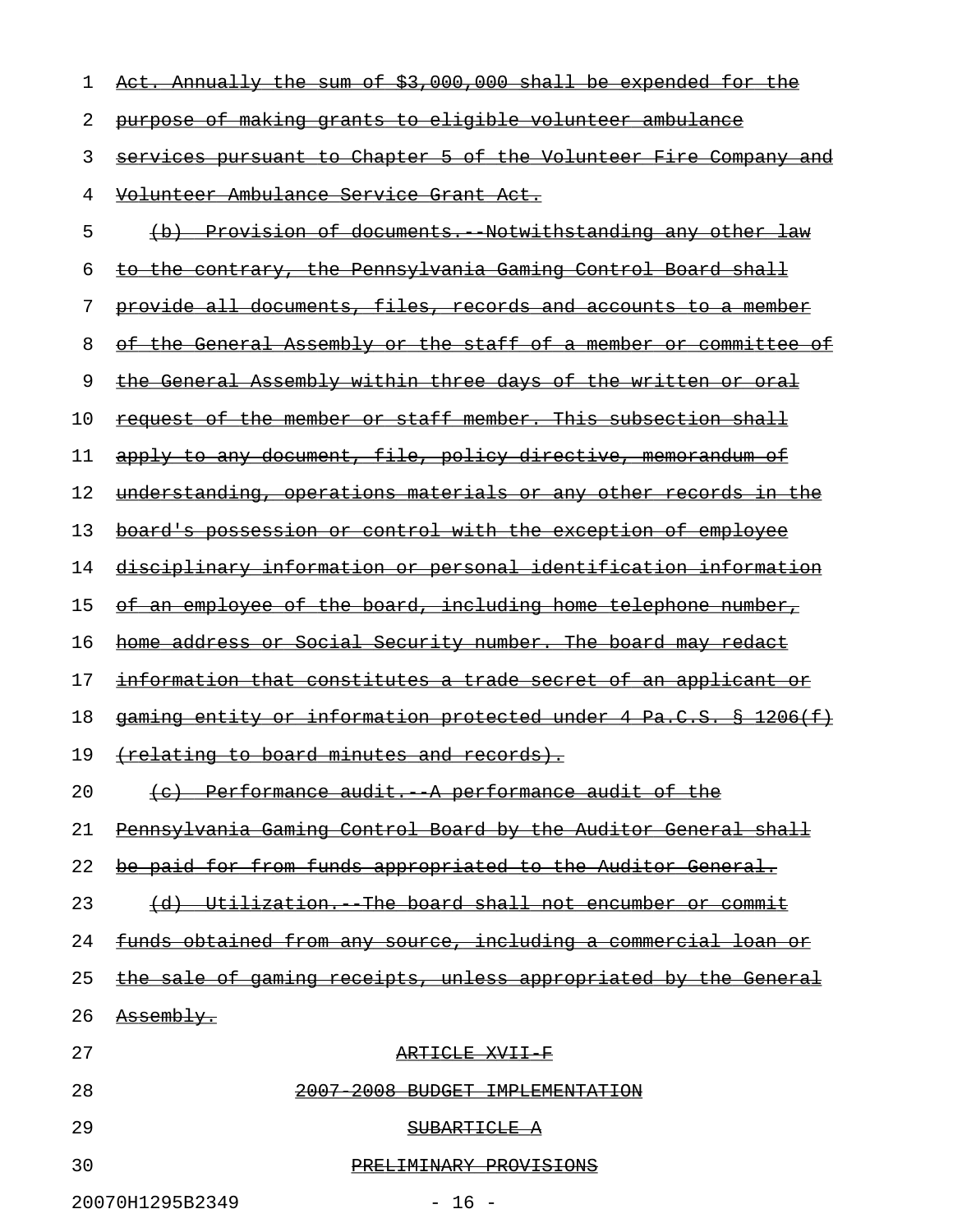| $C_{\Omega}$ ation 1701 $\Box$ |                                |  |
|--------------------------------|--------------------------------|--|
|                                | PECLION ITOL F. APPIICADIIICY. |  |

| 2  | Except as specifically provided in this article, this article      |
|----|--------------------------------------------------------------------|
| 3  | applies to the General Appropriation Act of 2007.                  |
| 4  | Section 1702 F. Definitions and abbreviations.                     |
| 5  | (a) Definitions. The following words and phrases when used         |
| 6  | in this article shall have the meanings given to them in this      |
| 7  | section unless the context clearly indicates otherwise:            |
| 8  | "General Appropriation Act." The act of ______________, 2007       |
| 9  | (P.L. . No. ), known as the General Appropriation Act of           |
| 10 | 2007.                                                              |
| 11 | <b>"Secretary."</b> The Secretary of the Budget of the             |
| 12 | <del>Commonwealth.</del>                                           |
| 13 | (b) Abbreviations. The following abbreviations when used in        |
| 14 | this article shall have the meanings given to them in this         |
| 15 | section:                                                           |
| 16 | "AIDS." Acquired Immune Deficiency Syndrome.                       |
| 17 | "ARC." Appalachian Regional Commission.                            |
| 18 | "BG." Block Grant.                                                 |
| 19 | "CCDFBG." Child Care and Development Fund Block Grant.             |
| 20 | <u> "CSBG." Community Services Block Grant.</u>                    |
| 21 | "DCSI." Drug Control and Systems Improvement Formula Grant         |
| 22 | Program.                                                           |
| 23 | Drug Free Schools and Communities Act.<br><del>"DFSC."</del>       |
| 24 | "DOE." Department of Energy.                                       |
| 25 | <u> "EEOC." Equal Employment Opportunity Commission.</u>           |
| 26 | <del>"FPA."</del><br>Environmental Protection Agency.              |
| 27 | Elementary and Secondary Education Act.<br><del>"ESEA."</del>      |
| 28 | <del>"FEMA."</del><br>Federal Emergency Management Agency.         |
| 29 | Federal Transit Administration.                                    |
| 30 | Department of Housing and Urban Development.<br><del>"HUD. "</del> |
|    | 20070H1295B2349<br>$-17 -$                                         |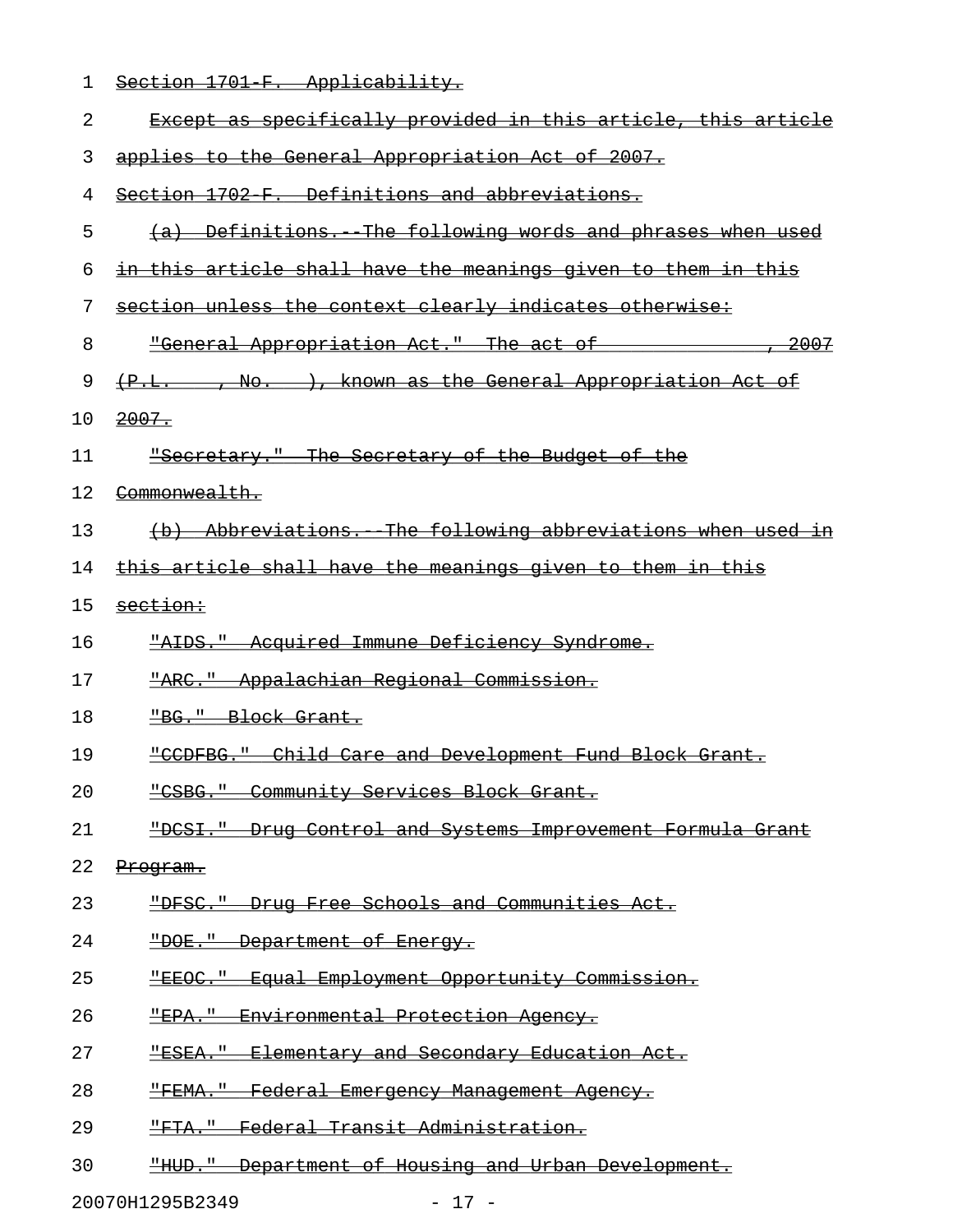- 1 Fulliance How-Income Home Energy Assistance Block Grant.
- 2 "LSTA." Library Services and Technology Act. \_\_\_\_\_\_\_\_\_\_\_\_\_\_\_\_\_\_\_\_\_\_\_\_\_\_\_\_\_\_\_\_\_\_\_\_\_\_\_\_\_\_\_\_\_
- 3 Funder Health Services Block Grant.
- 4 "MHSBG." Mental Health Services Block Grant.
- 5 "MR." Mental Retardation.
- 6 FRAFE. Pennsylvania Agricultural Food Exposition.
- 7 FHHSBG." Preventive Health and Health Services Block Grant.
- 8 FRAT. Residential Substance Abuse Treatment.
- 9 FRABG." Substance Abuse Block Grant.
- 10 FSCDBG. FRALL Communities Development Block Grant.
- 11 FRA. Bervice Delivery Area.
- 12 "SSBG." Social Services Block Grant.
- 13 FRANF. Temporary Assistance for Needy Families.
- 14 FIANFBG." Temporary Assistance for Needy Families Block
- 15 <del>Grant.</del>
- 16 FITEFAP. Temporary Emergency Food Assistance Program.
- 17 FWIA." Workforce Investment Act.
- 18 <del>"WIC." Women, Infants and Children Program.</del>
- 19 Section 1703-F. Warrants.
- $20$  (Reserved).
- 21 SUBARTICLE B
- 22 EXECUTIVE DEPARTMENT
- 23 Section 1711 F. Governor.
- $24$  (Reserved).
- 25 Section 1712 F. Executive Offices.
- 26 The following shall apply to appropriations for the Executive
- 27 Offices in the General Appropriation Act:
- 28 (1) Pennsylvania Commission on Crime and Delinquency.
- 29 (i) Funds remaining after application of section  $202$
- 30 of the General Appropriation Act for the appropriation

20070H1295B2349 - 18 -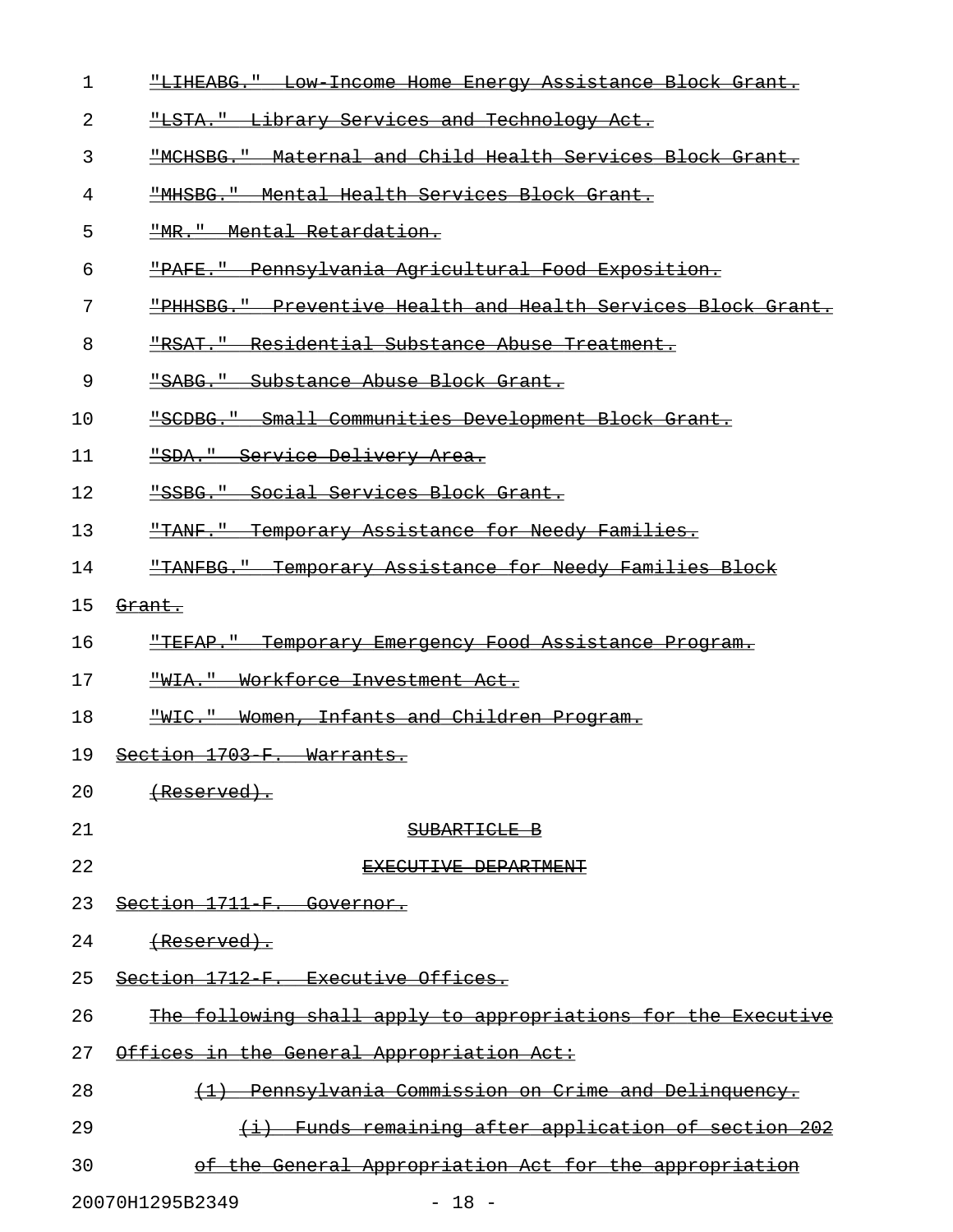| 1  | for grants in aid for intermediate punishment programs          |
|----|-----------------------------------------------------------------|
| 2  | shall be distributed to counties based on the following         |
| 3  | formula:                                                        |
| 4  | (A) Fifty percent shall be based on the                         |
| 5  | proportion of offenders diverted from the county                |
| 6  | prison system to county intermediate punishment                 |
| 7  | <del>programs.</del>                                            |
| 8  | (B) Fifty percent shall be based on the                         |
| 9  | proportion of offenders diverted from the State                 |
| 10 | <u>correctional system to the county prison system.</u>         |
| 11 | (2) Grants for specialized probation services, including        |
| 12 | school based, community based, intensive supervision and        |
| 13 | aftercare services shall be provided in accordance with         |
| 14 | standards adopted by the Juvenile Court Judges Commission.      |
| 15 | Section 1713 F. Lieutenant Governor.                            |
| 16 | <del>(Reserved).</del>                                          |
| 17 | Section 1714 F. Attorney General.                               |
| 18 | <del>(Reserved).</del>                                          |
| 19 | Section 1715 F. Auditor General.                                |
| 20 | Funds appropriated to the Department of the Auditor General     |
| 21 | shall be for the purpose of performing postaudits in accordance |
| 22 | with generally accepted government auditing standards.          |
| 23 | Section 1716 F. Treasury Department.                            |
| 24 | The following shall apply to appropriations to the Treasury     |
| 25 | Department in the General Appropriation Act:                    |
| 26 | Payments for the Commonwealth's portion of expenses             |
| 27 | of councils, commissions, conferences, boards, associations,    |
| 28 | coalitions and institutes shall be made only on requisition     |
| 29 | of the Governor on behalf of the organization, which shall      |
| 30 | file an accounting of expenses with the Auditor General.        |

20070H1295B2349 - 19 -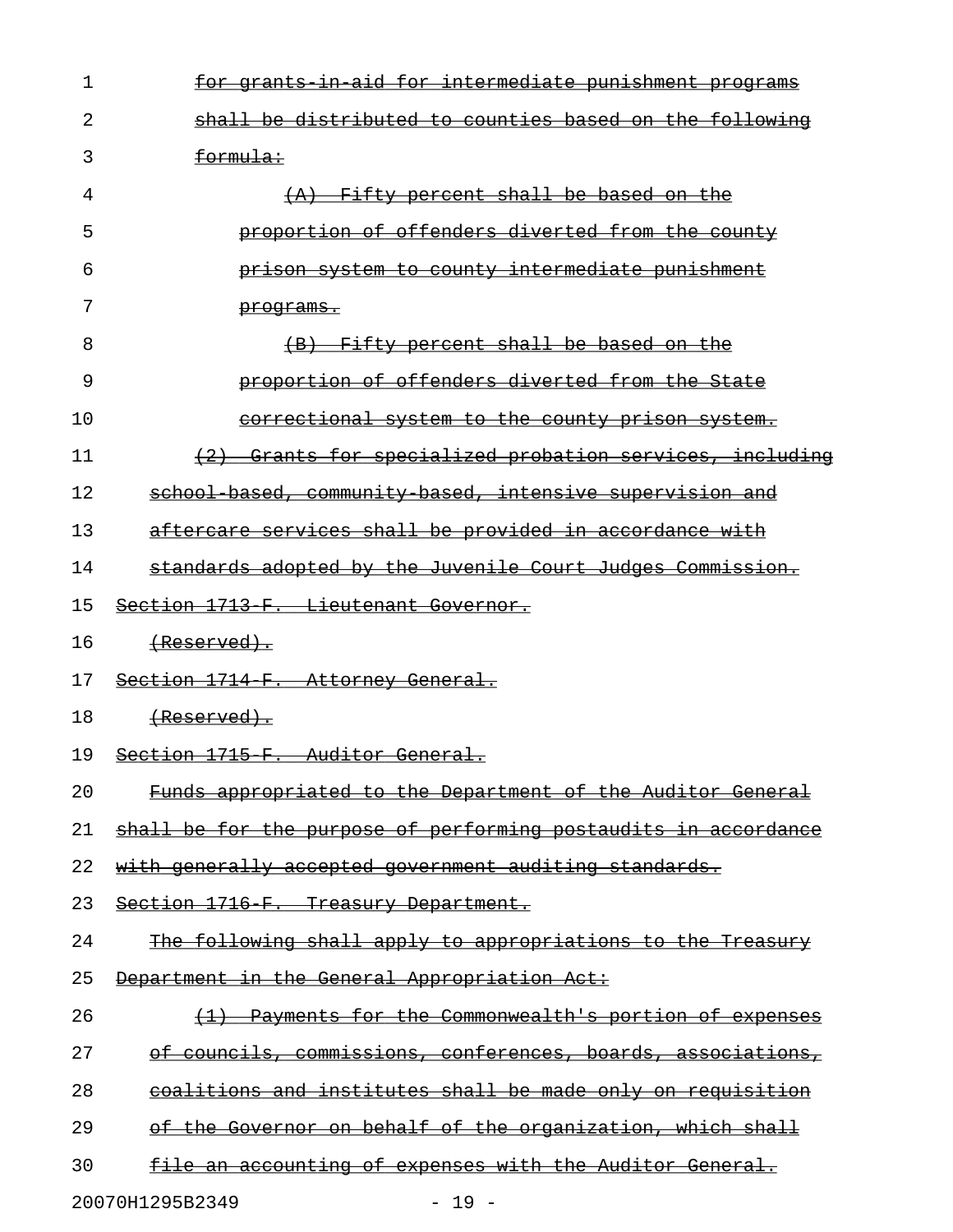| 1  | $\{2\}$ (Reserved).                                                  |
|----|----------------------------------------------------------------------|
| 2  | Section 1717 F. Department of Aging.                                 |
| 3  | <del>(Reserved).</del>                                               |
| 4  | Section 1718 F. Department of Agriculture.                           |
| 5  | The following shall apply to appropriations for the                  |
| 6  | Department of Agriculture in the General Appropriation Act:          |
| 7  | (1) No expenditures may be made from the appropriation               |
| 8  | for the payment to the State Farm Products Show Fund or from         |
| 9  | the State Farm Products Show Fund for any activities                 |
| 10 | associated with the PAFE unless such activities take place on        |
| 11 | the premises of the Farm Show Complex, Harrisburg,                   |
| 12 | Pennsylvania.                                                        |
| 13 | (2) The department may make allocations of                           |
| 14 | appropriations for development and operation of an open              |
| 15 | <u>livestock show, for planning and staging of an open dairy</u>     |
| 16 | show and for promotion and holding of annual local, regional         |
| 17 | and State 4H clubs and Future Farmers of America dairy shows         |
| 18 | <u>as it deems appropriate, to an association whose purposes are</u> |
| 19 | in accord with the purposes and intent of the appropriations.        |
| 20 | Allocations under this paragraph shall be used for the               |
| 21 | development and operation of Livestock, Dairy and Junior             |
| 22 | Dairy Shows in the Pennsylvania Farm Show Complex, provided,         |
| 23 | that the funds allocated by the department shall only be used        |
| 24 | for the specific items approved by the department in advance.        |
| 25 | Section 1719 F. Department of Community and Economic                 |
| 26 | Development.                                                         |
| 27 | The following shall apply to appropriations for the                  |
| 28 | Department of Community and Economic Development in the General      |
| 29 | Appropriation Act:                                                   |
| 30 | Grants from funds appropriated for community                         |

20070H1295B2349 - 20 -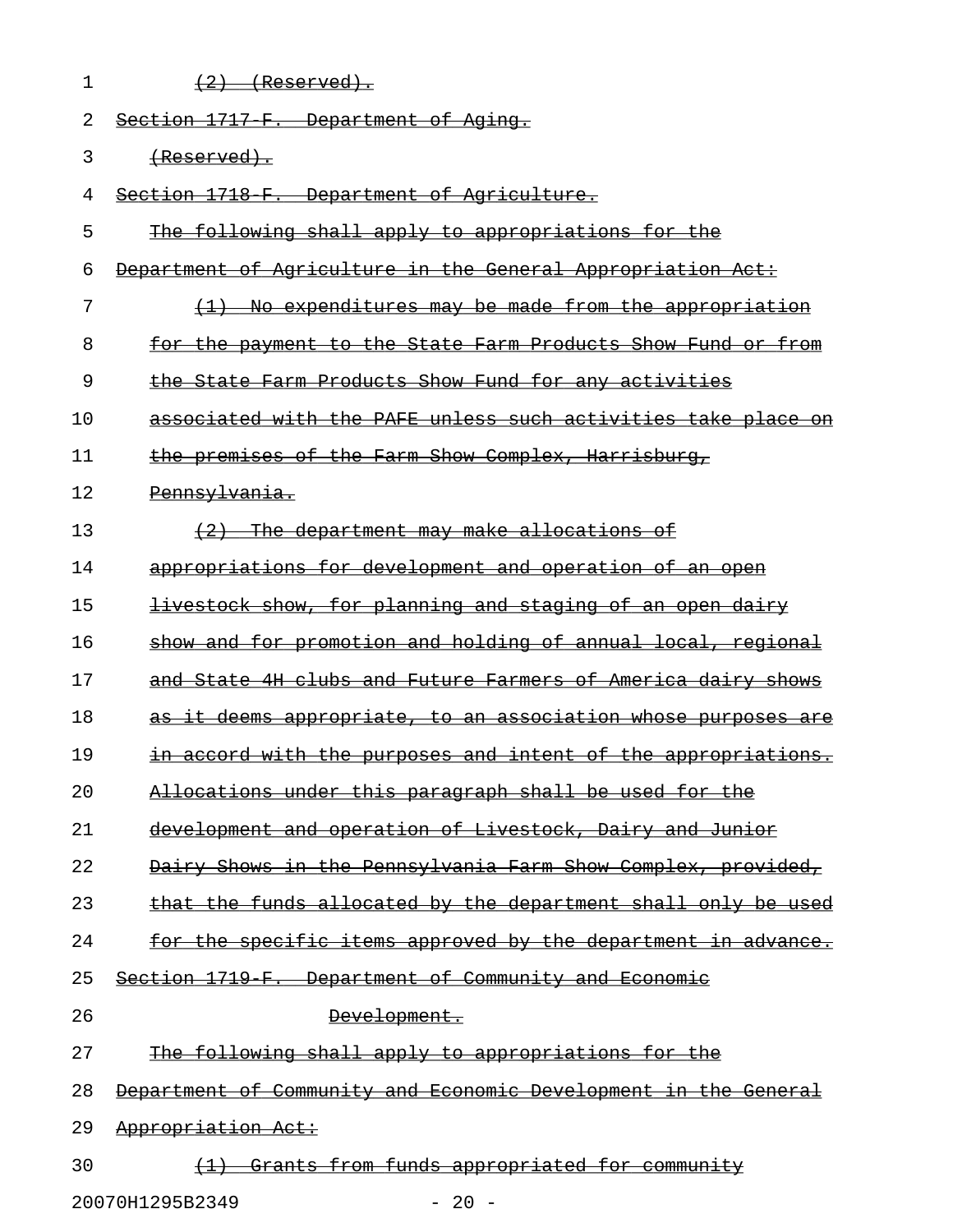| $\mathbf{1}$ | revitalization and assistance shall be awarded only after                 |
|--------------|---------------------------------------------------------------------------|
| 2            | program quidelines, schedules and application procedures are              |
| 3            | established by the department and published in the                        |
| 4            | Pennsylvania Bulletin.                                                    |
| 5            | No more than 20% of funds appropriated for grants                         |
| 6            | under the act of May 20, 1949 (P.L.1633, No.493), known as                |
| 7            | the Housing and Redevelopment Assistance Law, shall be                    |
| 8            | allocated to any one political subdivision.                               |
| 9            | Section 1720 F. Department of Conservation and Natural                    |
| 10           | <del>Resources.</del>                                                     |
| 11           | (Reserved).                                                               |
| 12           | Section 1721 F. Department of Corrections.                                |
| 13           | The following shall apply to appropriations for the                       |
| 14           | Department of Corrections in the General Appropriation Act:               |
| 15           | When making expenditures from appropriations for the<br>$\leftrightarrow$ |
| 16           | operation of State correctional institutions, the Department              |
| 17           | of Corrections shall give consideration to minimum relief                 |
| 18           | factor values calculated when determining staffing levels for             |
| 19           | corrections officers and food service instructors at each                 |
| 20           | State correctional institution.                                           |
| 21           | $(2)$ (Reserved).                                                         |
| 22           | Section 1722 F. Department of Education.                                  |
| 23           | The following shall apply to appropriations of the Department             |
| 24           | of Education in the General Appropriation Act:                            |
| 25           | (1) Annual payments from the appropriation to                             |
| 26           | institutions of higher learning for defraying the expenses of             |
| 27           | deaf or blind students shall not exceed \$500 per student.                |
| 28           | $(2)$ (Reserved).                                                         |
| 29           | Section 1723 F. Department of Environmental Protection.                   |
| 30           | <del>(Reserved).</del>                                                    |

20070H1295B2349 - 21 -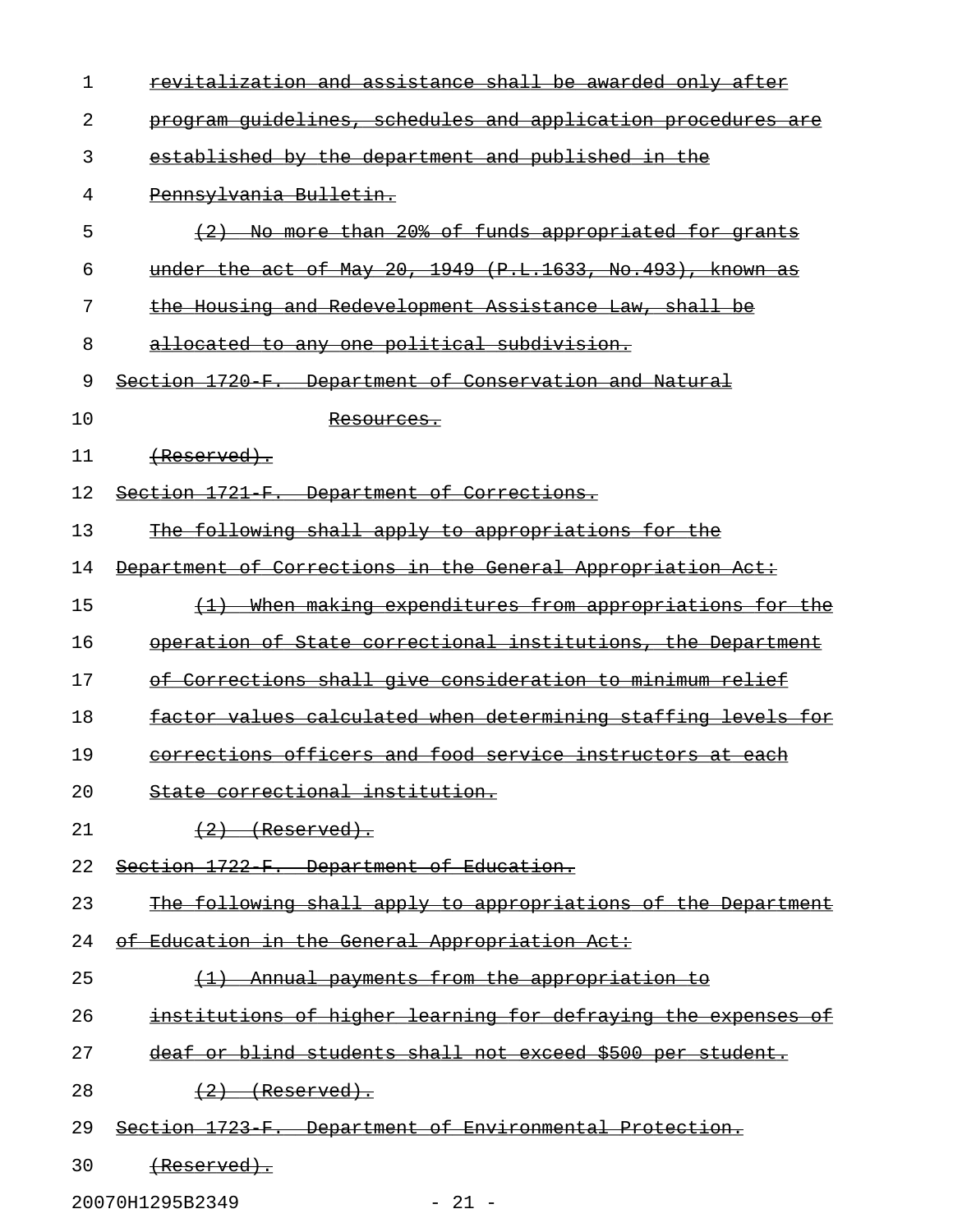| 1  | Section 1724 F. Department of General Services.               |
|----|---------------------------------------------------------------|
| 2  | <del>(Reserved).</del>                                        |
| 3  | Section 1725 F. Department of Health.                         |
| 4  | The following shall apply to appropriations for the           |
| 5  | Department of Health in the General Appropriation Act:        |
| 6  | (1) Funds appropriated for lupus programs shall be            |
| 7  | distributed in the same proportion as distributed in Fiscal   |
| 8  | Year 2006 2007.                                               |
| 9  | (2) Funds appropriated for arthritis outreach and             |
| 10 | education shall be equitably distributed among the central,   |
| 11 | western and eastern regions of this Commonwealth based on the |
| 12 | ratio of population served in each region to the total        |
| 13 | population served in this Commonwealth.                       |
| 14 | Section 1726 F. Insurance Department.                         |
| 15 | <del>(Reserved).</del>                                        |
| 16 | Section 1727 F. Department of Labor and Industry.             |
| 17 | The following shall apply to appropriations for the           |
| 18 | Department of Labor and Industry in the General Appropriation |
| 19 | <del>Act:</del>                                               |
| 20 | The appropriation for payment to the Vocational               |
| 21 | Rehabilitation Fund for work of the State Board of Vocational |
| 22 | Rehabilitation includes \$2,584,000 for a Statewide           |
| 23 | professional service provider association for the blind to    |
| 24 | provide specialized services and prevention of blindness      |
| 25 | services and \$518,000 to provide specialized services and    |
| 26 | prevention of blindness services in cities of the first       |
| 27 | <del>class.</del>                                             |
| 28 | For the "Reed Act Unemployment Insurance" and "Reed           |
| 29 | Act Employment Services and Unemployment Insurance"           |
| 30 | appropriations, the total amount which may be obligated shall |
|    |                                                               |

20070H1295B2349 - 22 -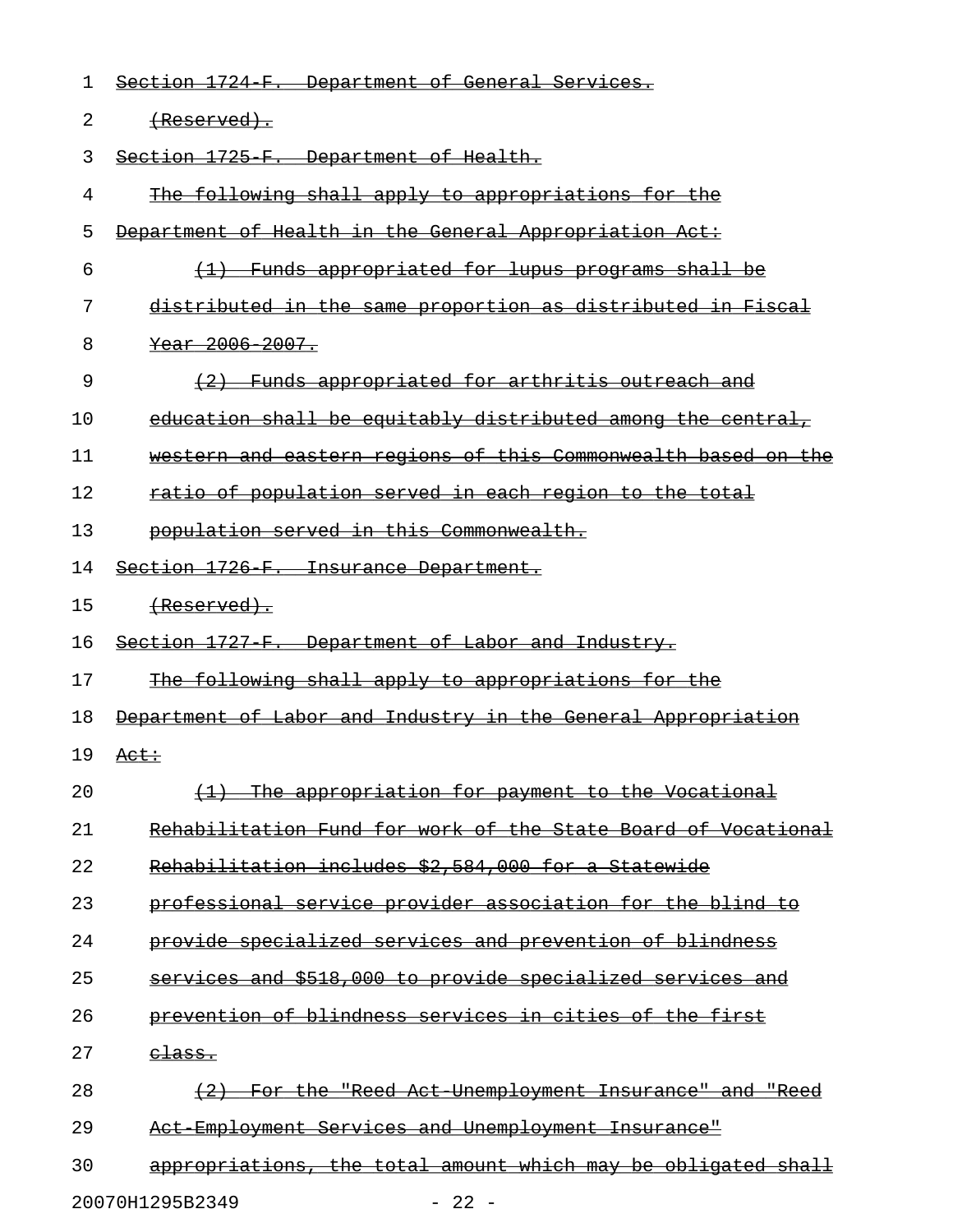| 1  | not exceed the limitations under section 903 of the Social       |
|----|------------------------------------------------------------------|
| 2  | Security Act (49 Stat. 620, 42 U.S.C. § 1103).                   |
| 3  | Section 1728 F. Department of Military and Veterans Affairs.     |
| 4  | <del>(Reserved).</del>                                           |
| 5  | Section 1729 F. Department of Public Welfare.                    |
| 6  | The following shall apply to appropriations for the              |
| 7  | Department of Public Welfare from the General Appropriation Act: |
| 8  | (1) Authorized transfers for child care services. The            |
| 9  | following shall apply:                                           |
| 10 | $(i)$ The department, upon approval of the secretary,            |
| 11 | may transfer Federal funds appropriated for TANFBG Child         |
| 12 | Care Assistance to the CCDFBG Child Care Services                |
| 13 | appropriation to provide child care services to                  |
| 14 | additional low income families if the transfer of funds          |
| 15 | will not result in a deficit in the appropriation. The           |
| 16 | secretary shall provide notice ten days prior to a               |
| 17 | transfer under this subparagraph to the chairman and             |
| 18 | minority chairman of the Appropriations Committee of the         |
| 19 | Senate and the chairman and minority chairman of the             |
| 20 | Appropriations Committee of the House of Representatives.        |
| 21 | (ii) The department, upon approval of the secretary,             |
| 22 | may transfer Federal funds appropriated for CCDFBG Child         |
| 23 | Care Assistance to the CCDFBG Child Care Services                |
| 24 | appropriation to provide child care services to                  |
| 25 | additional low income families provided that the transfer        |
| 26 | of funds will not result in a deficit in the                     |
| 27 | appropriation. The secretary shall provide notice ten            |
| 28 | days prior to a transfer under this subparagraph to the          |
| 29 | chairman and minority chairman of the Appropriations             |
| 30 | Committee of the Senate and the chairman and the minority        |
|    | 20070H1295B2349<br>$-23 -$                                       |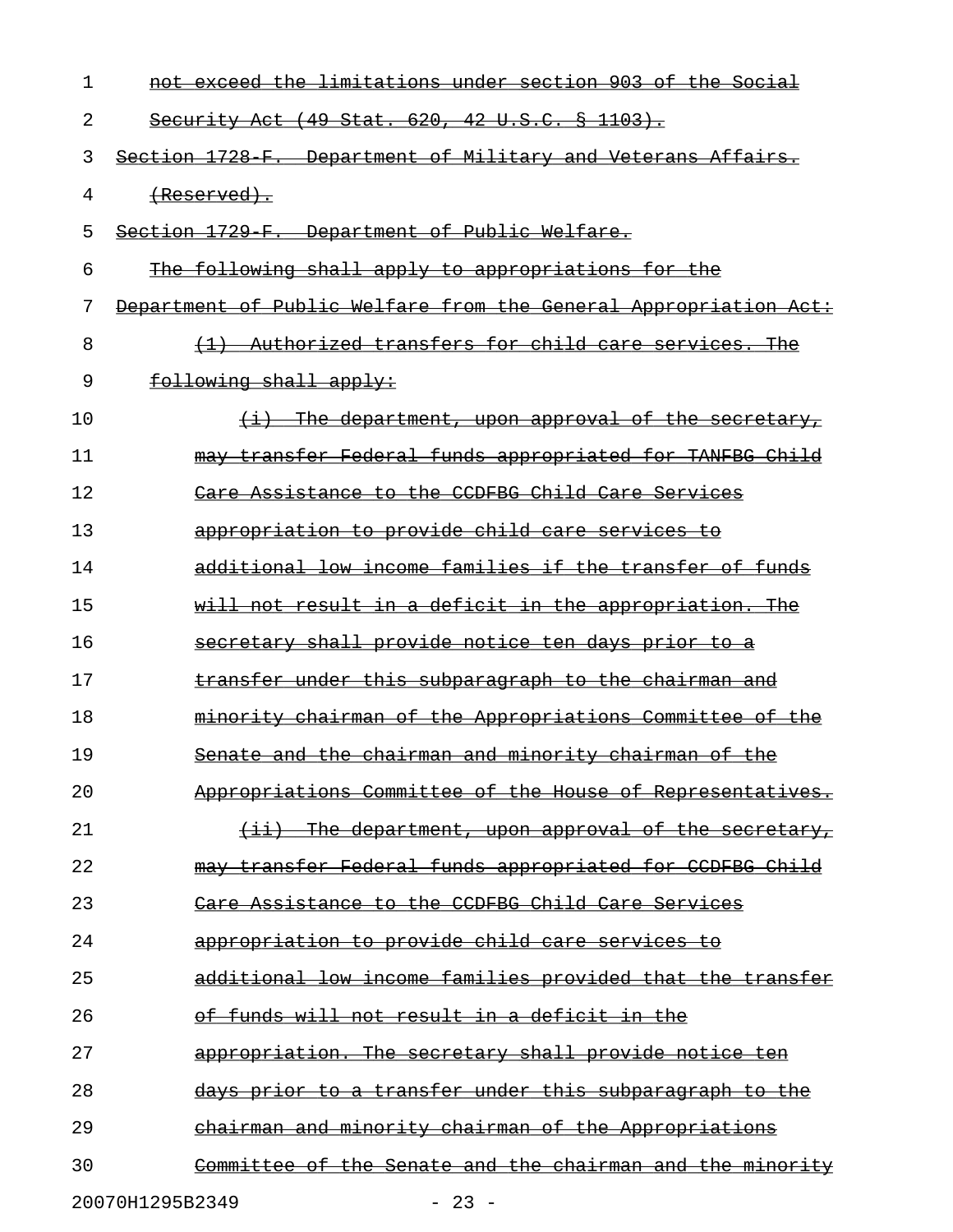| $\mathbf{1}$ | chairman of the Appropriations Committee of the House of     |
|--------------|--------------------------------------------------------------|
| 2            | Representatives.                                             |
| 3            | (2) Federal and State medical assistance payments. The       |
| 4            | following shall apply:                                       |
| 5            | (i) When making payments for medical assistance              |
| 6            | outpatient or capitation services, the department shall      |
| 7            | not require a recipient to obtain a physician referral in    |
| 8            | order to receive chiropractic services.                      |
| 9            | <u>(ii) No funds appropriated for approved capitation</u>    |
| 10           | plans shall be used to pay a provider who fails to supply    |
| 11           | information in a form required by the department in order    |
| 12           | to facilitate claims for Federal financial participation     |
| 13           | for services rendered to general assistance clients.         |
| 14           | (iii) For Fiscal Year 2007-2008, the department              |
| 15           | shall not make application for an approval of                |
| 16           | modification to its State plan or a waiver or an             |
| 17           | amendment to a waiver for medical assistance as provided     |
| 18           | under the Social Security Act (49 Stat. 620, 42 U.S.C. §     |
| 19           | 301 et seg.) regarding pharmaceutical services provided      |
| 20           | through the Commonwealth's HealthChoices Program or take     |
| 21           | any other action to remove pharmaceutical services as a      |
| 22           | covered benefit from the HealthChoices Program. Funds        |
| 23           | appropriated for pharmaceutical services provided through    |
| 24           | <u>contracts with managed care contractors under the</u>     |
| 25           | HealthChoices Program shall remain in the HealthChoices      |
| 26           | Program to provide such services for individuals             |
| 27           | <u>participating in the program.</u>                         |
| 28           | (iv) For Fiscal Year 2007 2008, the department shall         |
| 29           | <u>continue to administer a program of voluntary managed</u> |
| 30           | care for physical health services through contracts with     |
|              |                                                              |

20070H1295B2349 - 24 -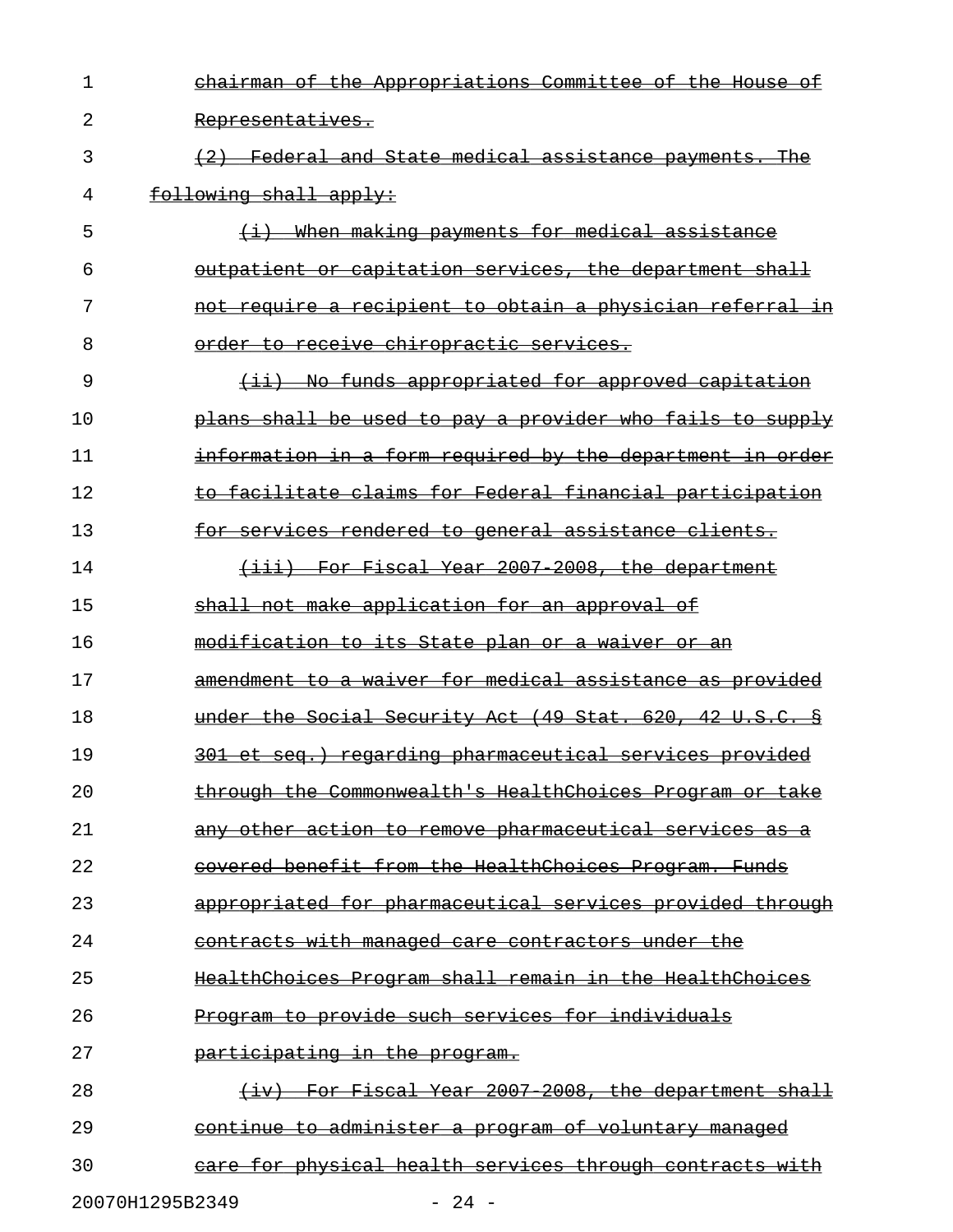| ı  | managed care organizations for medical assistance             |
|----|---------------------------------------------------------------|
| 2  | recipients residing outside the geographic areas where        |
| 3  | mandatory managed care is provided. Managed care              |
| 4  | contractors participating in the voluntary managed care       |
| 5  | program shall provide substantially the same physical         |
| 6  | health care benefits as are made available to recipients      |
| 7  | under the mandatory managed care program. The department      |
| 8  | shall allow recipients to voluntarily participate in a        |
| 9  | managed care plan and notify the recipients of their          |
| 10 | choices among contractors or fee for service Medicaid.        |
| 11 | For Fiscal Year 2007-2008, additional Federal<br>$\leftarrow$ |
| 12 | and State inpatient funding is included to provide for        |
| 13 | Community Access Fund payments. Payments to hospitals for     |
| 14 | Community Access Fund Grants shall be distributed under       |
| 15 | the formulas utilized for these grants in Fiscal Year         |
| 16 | $2006 - 2007$ .                                               |
| 17 | (vi) Oualifying State related academic medical                |
| 18 | centers shall not receive any less funding than received      |
| 19 | for the Fiscal Year 2004 2005 State appropriation level       |
| 20 | if Federal funding for academic medical centers is not        |
| 21 | made available to those academic medical centers during       |
| 22 | Fiscal Year 2007 2008.                                        |
| 23 | (vii) Funds appropriated for medical assistance               |
| 24 | transportation shall only be utilized as a payment of         |
| 25 | last resort for transportation for eligible medical           |
| 26 | assistance recipients.                                        |
| 27 | (3) Any rule, regulation or policy for the Federal or         |
| 28 | State appropriations for the cash assistance, outpatient,     |
| 29 | inpatient, capitation, behavioral health, long term care and  |
| 30 | Supplemental Grants to the Aged, Blind and Disabled, Child    |
|    | 20070H1295B2349<br>$-25 -$                                    |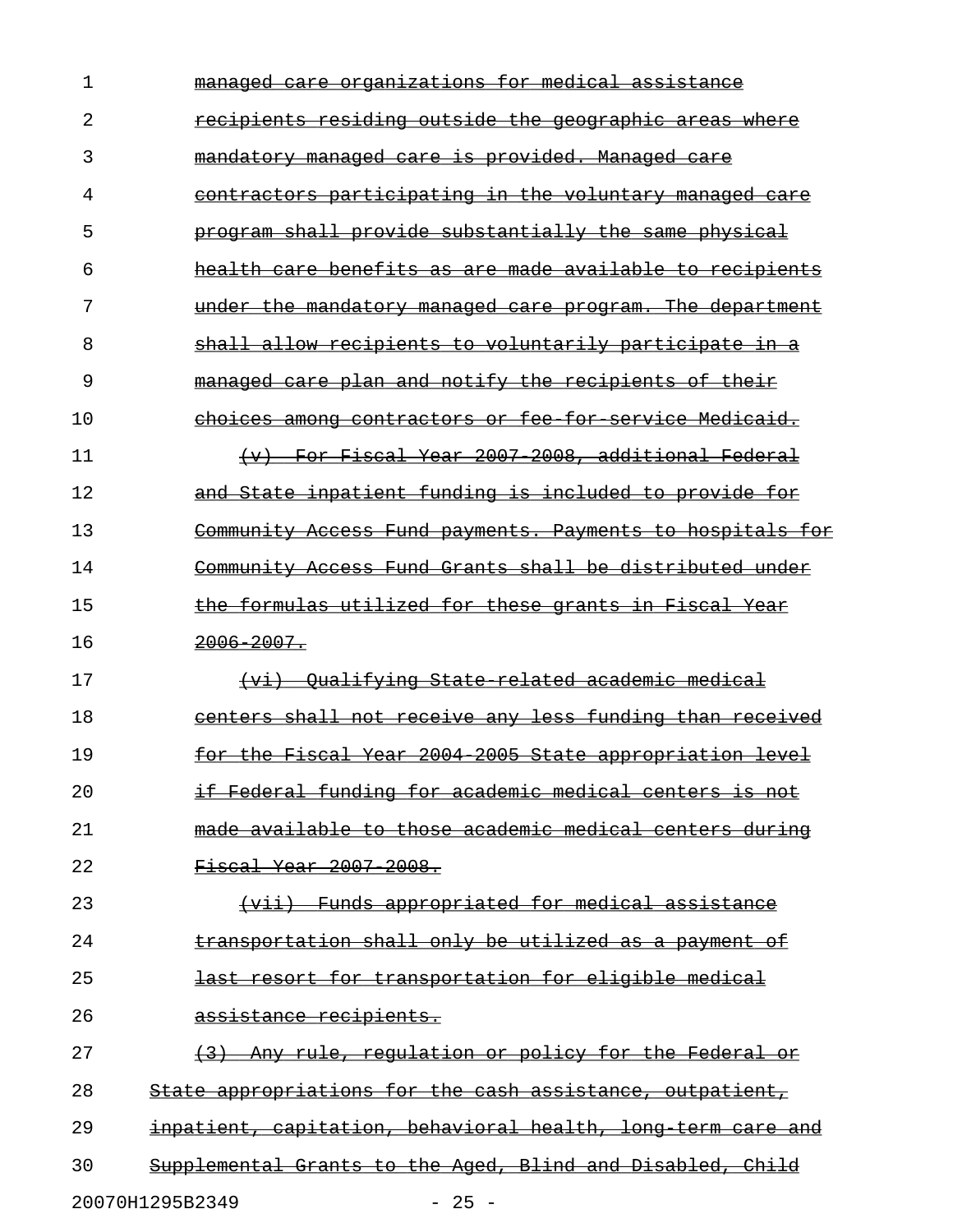| 1  | <u>Care and Attendant Care programs adopted by the Secretary of</u> |
|----|---------------------------------------------------------------------|
| 2  | Public Welfare during the fiscal year which adds to the cost        |
| 3  | of any public assistance program shall be effective only from       |
| 4  | and after the date upon which it is approved as to the              |
| 5  | availability of funds by the Governor.                              |
| 6  | $(4)$ Women's service programs. The following shall apply:          |
| 7  | (i) Funds appropriated for women's service programs                 |
| 8  | grants to nonprofit agencies whose primary function is to           |
| 9  | provide alternatives to abortion shall be expended to               |
| 10 | provide services to women until childbirth and for up to            |
| 11 | 12 months thereafter, including food, shelter, clothing,            |
| 12 | health care, counseling, adoption services, parenting               |
| 13 | classes, assistance for postdelivery stress and other               |
| 14 | supportive programs and services and for related outreach           |
| 15 | programs. Agencies may subcontract with other nonprofit             |
| 16 | entities which operate projects designed specifically to            |
| 17 | provide all or a portion of these services. Projects                |
| 18 | <u>receiving funds referred to in this subparagraph shall</u>       |
| 19 | not promote, refer for or perform abortions or engage<br>±'n        |
| 20 | any counseling which is inconsistent with the                       |
| 21 | appropriation referred to in this subparagraph and shall            |
| 22 | be physically and financially separate from any component           |
| 23 | of any legal entity engaging in such activities.                    |
| 24 | (ii) Funds appropriated for women's service programs                |
| 25 | shall be used for women's medical services, including               |
| 26 | noninvasive contraception supplies.                                 |
| 27 | (iii) Federal funds appropriated for TANFBG                         |
| 28 | Alternatives to Abortion shall be utilized solely for               |
| 29 | services to women whose gross family income is below 185%           |
| 30 | of the Federal poverty quidelines.                                  |
|    |                                                                     |

20070H1295B2349 - 26 -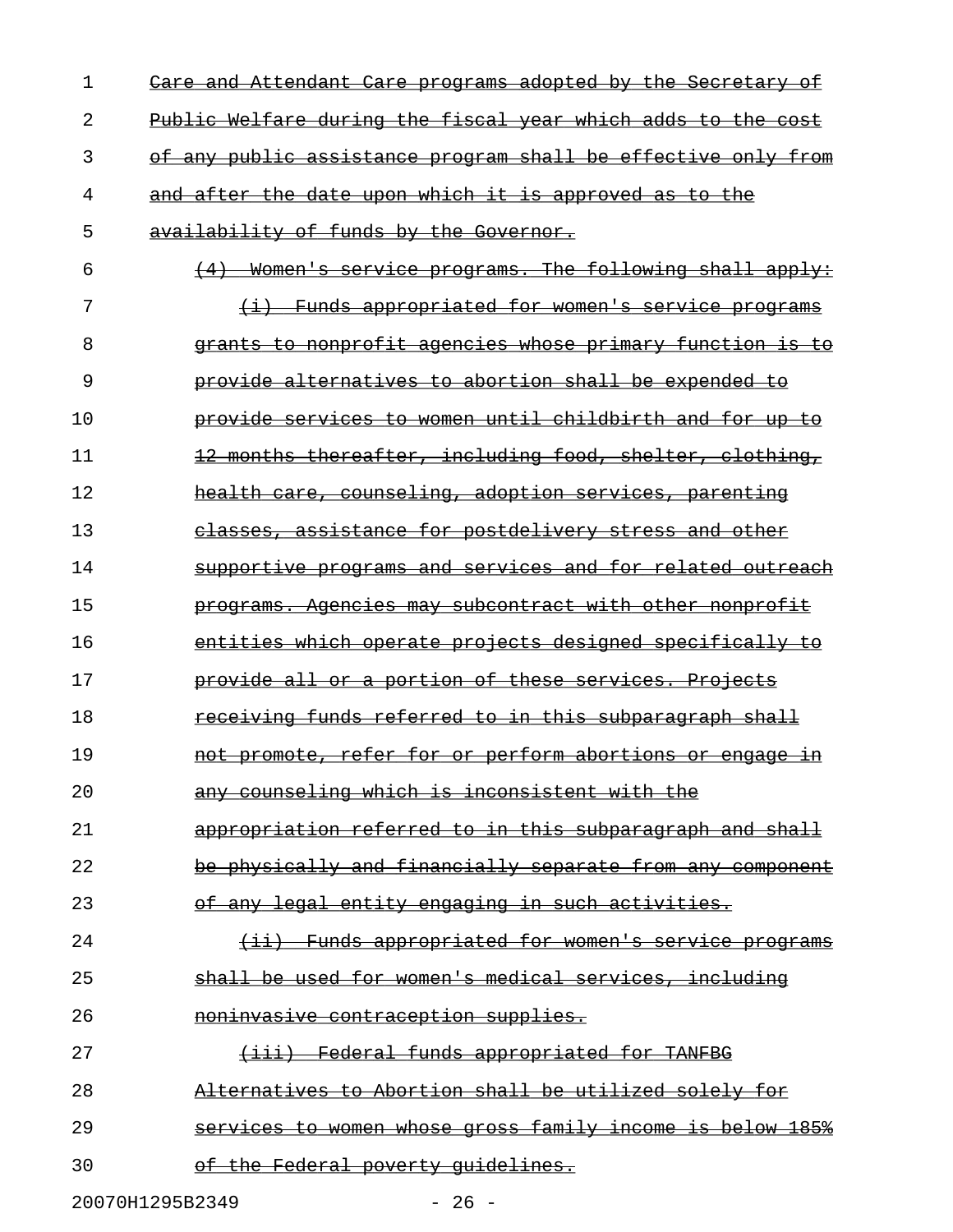| 1  | (5) Behavioral health services. All available                    |
|----|------------------------------------------------------------------|
| 2  | intergovernmental transfer funds appropriated to augment         |
| 3  | appropriations, including prior year carryover funds, shall      |
| 4  | be spent prior to Commonwealth funds.                            |
| 5  | (6) County children and youth programs. The following            |
| 6  | $shall$ apply:                                                   |
| 7  | (i) No more than 50% of funds allocated from the                 |
| 8  | State appropriation for county children and youth                |
| 9  | programs to each county shall be expended until each             |
| 10 | county submits to the department data for the prior State        |
| 11 | fiscal year, and updated quarterly, on the unduplicated          |
| 12 | caseloads, unduplicated services and number of                   |
| 13 | caseworkers by county program. Data shall be submitted in        |
| 14 | a form acceptable to the department. A copy of the data          |
| 15 | shall be sent to the chairman and minority chairman of           |
| 16 | the Appropriations Committee of the Senate and to the            |
| 17 | chairman and the minority chairman of the Appropriations         |
| 18 | Committee of the House of Representatives.                       |
| 19 | (ii) Reimbursement for children and youth services               |
| 20 | made pursuant to section 704.1 of the act of June 13,            |
| 21 | 1967 (P.L.31, No.21), known as the Public Welfare Code,          |
| 22 | shall not exceed the amount of State funds appropriated.         |
| 23 | is the intent of the General Assembly that counties do           |
| 24 | not experience any adverse fiscal impact due to the              |
| 25 | department's maximization efforts.                               |
| 26 | TANF transition. Funds appropriated for Child                    |
| 27 | Welfare TANF transition may be disbursed by the department<br>Ξn |
| 28 | accordance with section 205 of the Public Welfare Code as one    |
| 29 | time grants to county children and youth agencies. The           |
| 30 | department shall utilize quidelines adopted in consultation      |
|    | 20070H1295B2349<br>$-27 -$                                       |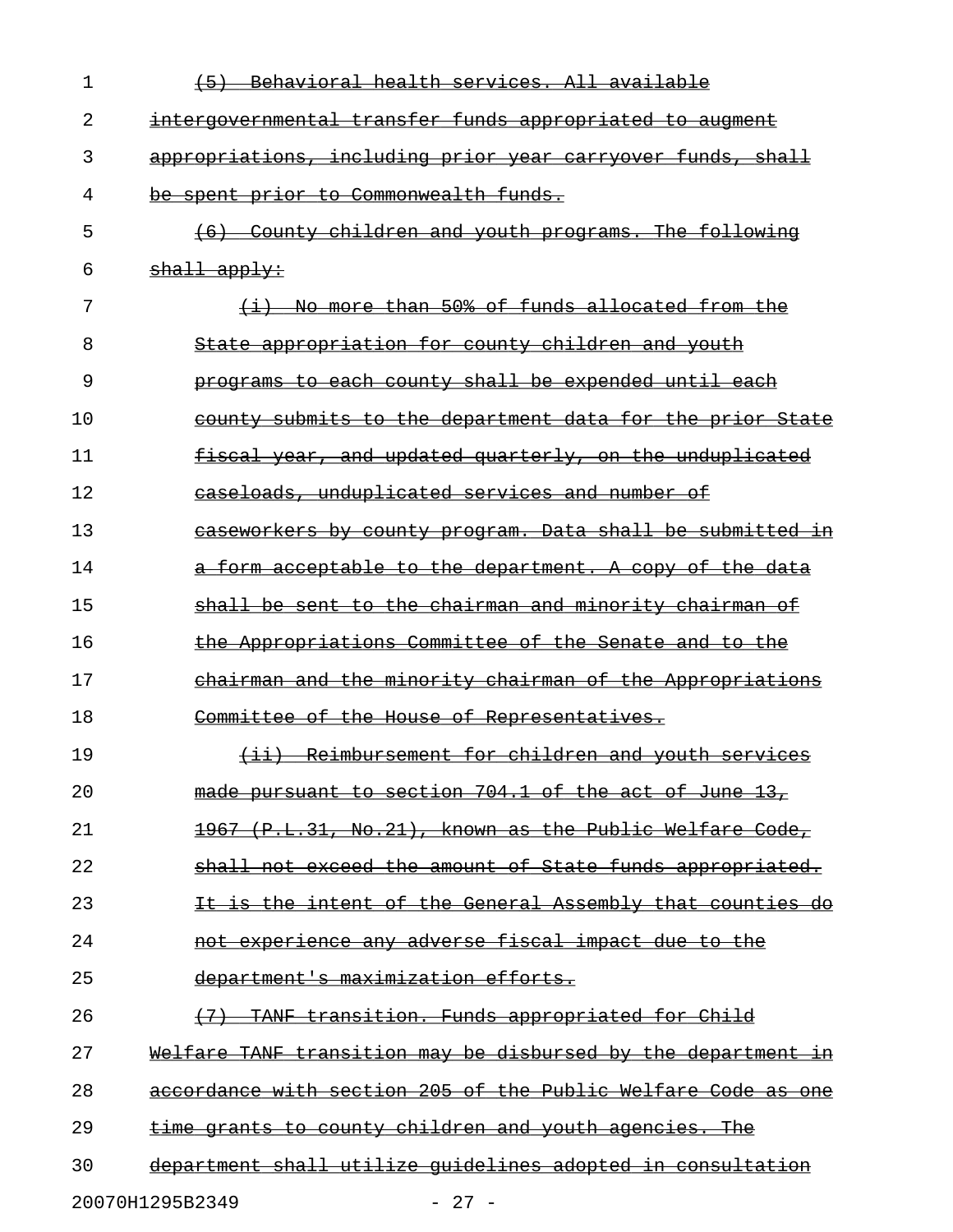| 1  | with the County Commissioners Association of Pennsylvania to  |
|----|---------------------------------------------------------------|
| 2  | govern eligibility for a grant and the nature and extent of   |
| 3  | other unfunded child welfare expenditures for which grants    |
| 4  | may be used. The maximum one time transition grant to a       |
| 5  | county in Fiscal Year 2007 2008 may be less than but shall    |
| 6  | not exceed the amount specified in a county's "State TANF     |
| 7  | Transition Funds" revenue line as reflected in the Fiscal     |
| 8  | Year 2006 2007 tentative county child welfare allocation,     |
| 9  | dated February 28, 2006.                                      |
| 10 | (8) Behavioral health services transition. The                |
| 11 | department, upon approval of the secretary, may transfer      |
| 12 | Federal and State funds appropriated for behavioral health    |
| 13 | services transition to counties to provide for children and   |
| 14 | youth programs, child abuse and neglect prevention or medical |
| 15 | assistance capitation.                                        |
| 16 | (9) Community based family centers. No funds                  |
| 17 | appropriated for community based family centers may be        |
| 18 | considered as part of the base for calculation of the county  |
| 19 | child welfare needs based budget for a fiscal year.           |
|    | 20 Section 1730 F. Department of Revenue.                     |
| 21 | <del>(Reserved).</del>                                        |
| 22 | Section 1731 F. Department of State.                          |
| 23 | (Reserved).                                                   |
| 24 | Section 1732 F. Department of Transportation.                 |
| 25 |                                                               |
| 26 | Section 1733 F. Pennsylvania State Police.                    |
| 27 | The following shall apply to appropriations for the           |
| 28 | Pennsylvania State Police from the General Appropriation Act: |
| 29 | (1) During Fiscal Year 2007 2008, the Pennsylvania State      |
| 30 | Police may not close a barracks until the Pennsylvania State  |
|    |                                                               |

20070H1295B2349 - 28 -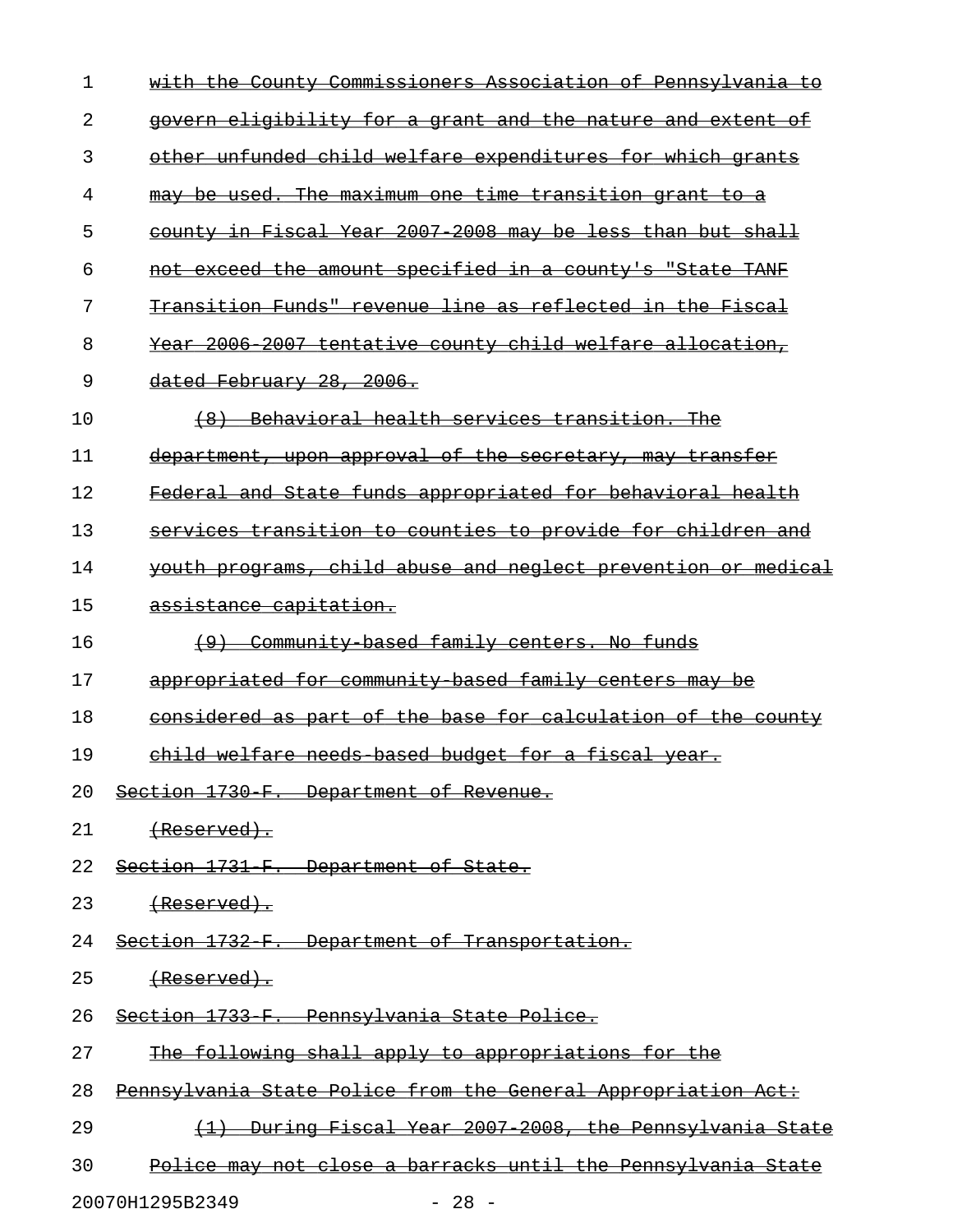| 1  | Police conduct a public hearing and provide 30 days' notice,            |
|----|-------------------------------------------------------------------------|
| 2  | which shall be published in the Pennsylvania Bulletin and in            |
| 3  | at least two local newspapers.                                          |
| 4  | $(2)$ (Reserved).                                                       |
| 5  | Section 1734 F. State Civil Service Commission.                         |
| 6  | Funds appropriated to the State Civil Service Commission                |
| 7  | shall include any funds collected by the commission for the             |
| 8  | administration of the merit system for employees under the act          |
| 9  | of August 5, 1941 (P.L.752, No.286), known as the Civil Service         |
| 10 | <del>Act.</del>                                                         |
| 11 | Section 1735 F. Pennsylvania Emergency Management Agency.               |
| 12 | <u>The Pennsylvania Emergency Management Agency shall provide</u>       |
| 13 | <u>semiannual reports of all grants awarded by Pennsylvania</u>         |
| 14 | Emergency Management Agency from Federal disaster assistance or         |
| 15 | <u>relief funds, homeland security and defense funds, avian</u>         |
| 16 | flu/pandemic preparedness or other public health emergency funds        |
| 17 | to the chairman and minority chairman of the Appropriations             |
| 18 | Committee of the Senate and the chairman and minority chairman          |
| 19 | of the Appropriations Committee of the House of Representatives.        |
| 20 | The reports shall include information relating to the entity            |
| 21 | <u>receiving grant money from the Pennsylvania Emergency Management</u> |
| 22 | Agency, including the name and address of the entity, the amount        |
| 23 | <u>of the grant, the date of issuance and the purpose of the grant.</u> |
| 24 | Reports shall be submitted on or before August 15 of each year          |
| 25 | <u>for grants awarded during the period from January 1 through June</u> |
| 26 | <u>30 and on or before February 15 of each year for grants awarded</u>  |
| 27 | <u>during the period from July 1 through December 31.</u>               |
| 28 | <u>Section 1736 F. Pennsylvania Fish and Boat Commission.</u>           |
| 29 | <del>(Reserved).</del>                                                  |
| 30 | Section 1737 F. State System of Higher Education.                       |

20070H1295B2349 - 29 -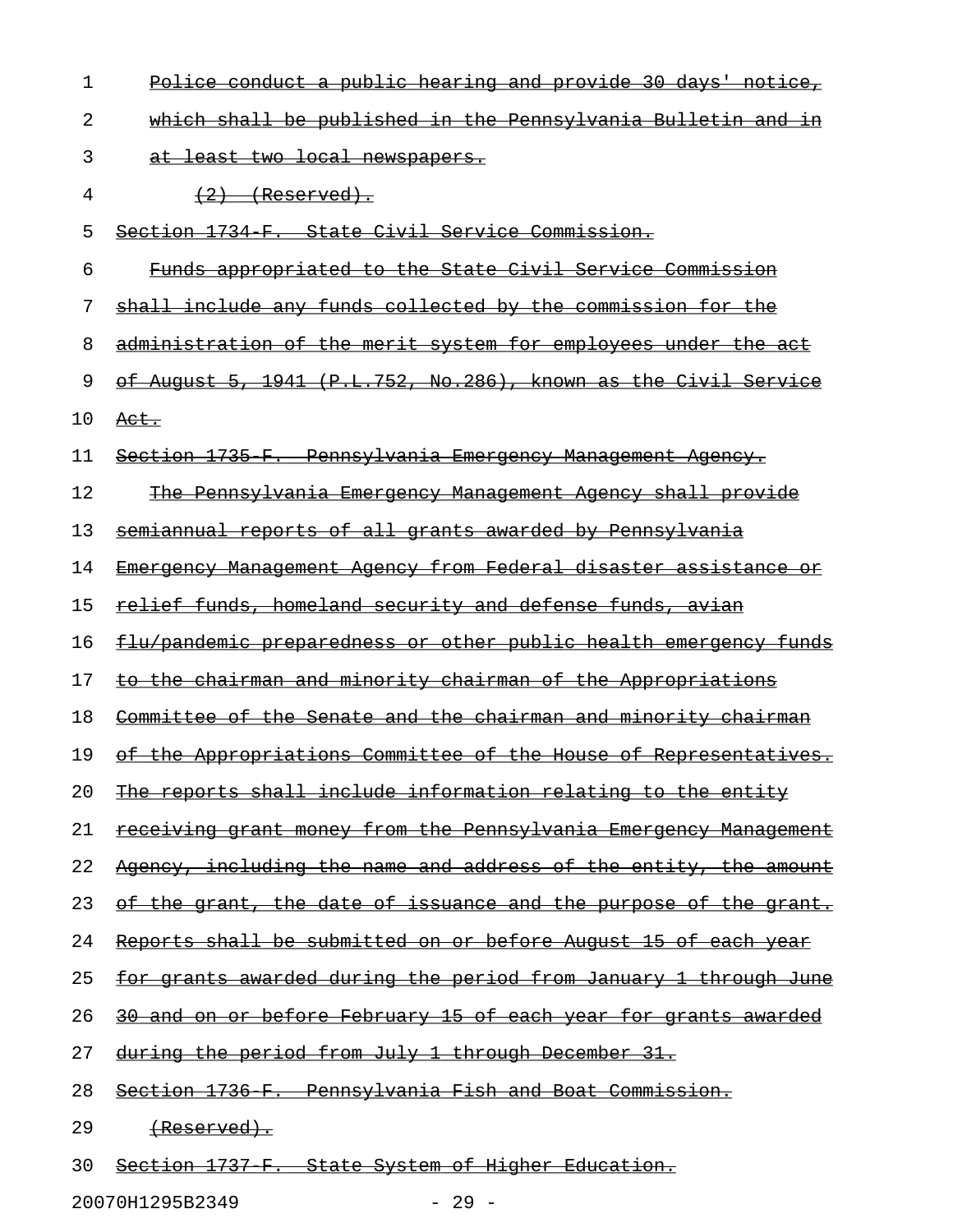| 1  | <del>(Reserved).</del>                                                   |
|----|--------------------------------------------------------------------------|
| 2  | Section 1738 F.<br>Pennsylvania Higher Education Assistance              |
| 3  | <del>Aqency.</del>                                                       |
| 4  | The following shall apply to appropriations for the                      |
| 5  | Pennsylvania Higher Education Assistance Agency from the General         |
| 6  | Appropriation Act:                                                       |
| 7  | Maximization of funds. The Pennsylvania Higher                           |
| 8  | Education Assistance Agency shall use funds appropriated for             |
| 9  | matching payments for student aid funds to maximize the                  |
| 10 | receipt of Federal funds to the fullest extent possible.                 |
| 11 | (2) Limitation. No college, university or institution                    |
| 12 | receiving a direct appropriation from the Commonwealth shall             |
| 13 | be eligible to participate in the institutional assistance               |
| 14 | <del>grants program.</del>                                               |
| 15 | Agricultural loan forgiveness. In distributing funds<br>$\left(3\right)$ |
| 16 | appropriated for agricultural loan forgiveness, the agency               |
| 17 | shall give preference to renewal applicants.                             |
| 18 | Section 1739 F. Pennsylvania Historical and Museum Commission.           |
| 19 | <del>(Reserved).</del>                                                   |
| 20 | Section 1740 F. Pennsylvania Infrastructure Investment                   |
| 21 | Authority.                                                               |
| 22 | <del>(Reserved).</del>                                                   |
| 23 | Section 1741 F. Environmental Hearing Board.                             |
| 24 |                                                                          |
| 25 | Section 1742 F. Pennsylvania Board of Probation and Parole.              |
| 26 | The following shall apply to the appropriation for the                   |
| 27 | Pennsylvania Board of Probation and Parole from the General              |
| 28 | Appropriation Act:                                                       |
| 29 | (1) Work performed under the drug offenders' work                        |
| 30 | program appropriation for the board shall in no case replace             |

20070H1295B2349 - 30 -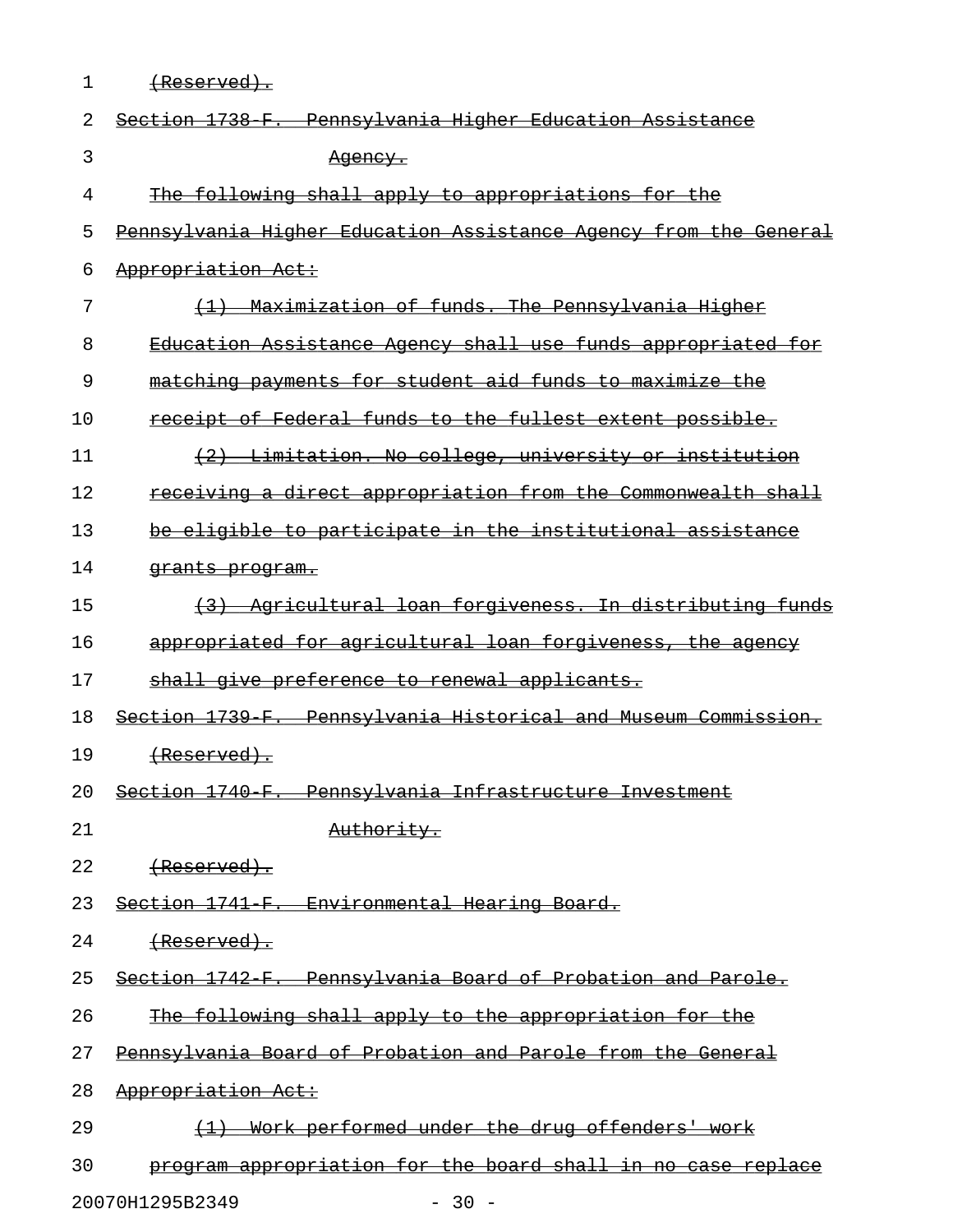| 1  | jobs protected by a collective bargaining unit.                         |
|----|-------------------------------------------------------------------------|
| 2  | $(2)$ (Reserved).                                                       |
| 3  | Section 1743 F. Pennsylvania Public Television Network                  |
| 4  | Commission.                                                             |
| 5  | (Reserved).                                                             |
| 6  | Section 1744 F. Pennsylvania Securities Commission.                     |
| 7  | <del>(Reserved).</del>                                                  |
| 8  | Section 1745 F. State Tax Equalization Board.                           |
| 9  | <del>(Reserved).</del>                                                  |
| 10 | Section 1746 F. Health Care Cost Containment Council.                   |
| 11 | The Health Care Cost Containment Council shall submit a                 |
| 12 | report to the chairman and minority chairman of the                     |
| 13 | Appropriations Committee of the Senate and the chairman and             |
| 14 | minority chairman of the Appropriations Committee of the House          |
| 15 | of Representatives specifying the amount and source of proceeds         |
| 16 | <u>received from the sale of data by the council. Proceeds received</u> |
| 17 | from the sale shall be deposited in the General Fund and shall          |
| 18 | not be expended unless appropriated by the General Assembly. The        |
| 19 | <u>report shall supplement the annual report of financial</u>           |
| 20 | expenditures required under section 17.1 of the act of July 8,          |
| 21 | 1986 (P.L.408, No.89), known as the Health Care Cost Containment        |
| 22 | <del>Act.</del>                                                         |
| 23 | Section 1747 F. State Ethics Commission.                                |
| 24 | <del>(Reserved).</del>                                                  |
| 25 | Section 1748 F. State Employees' Retirement System.                     |
| 26 | <del>(Reserved).</del>                                                  |
| 27 | Section 1749 F. Thaddeus Stevens College of Technology.                 |
| 28 | <del>(Reserved).</del>                                                  |
| 29 | Section 1750 F. Pennsylvania Housing Finance Agency.                    |
| 30 | <del>(Reserved).</del>                                                  |

20070H1295B2349 - 31 -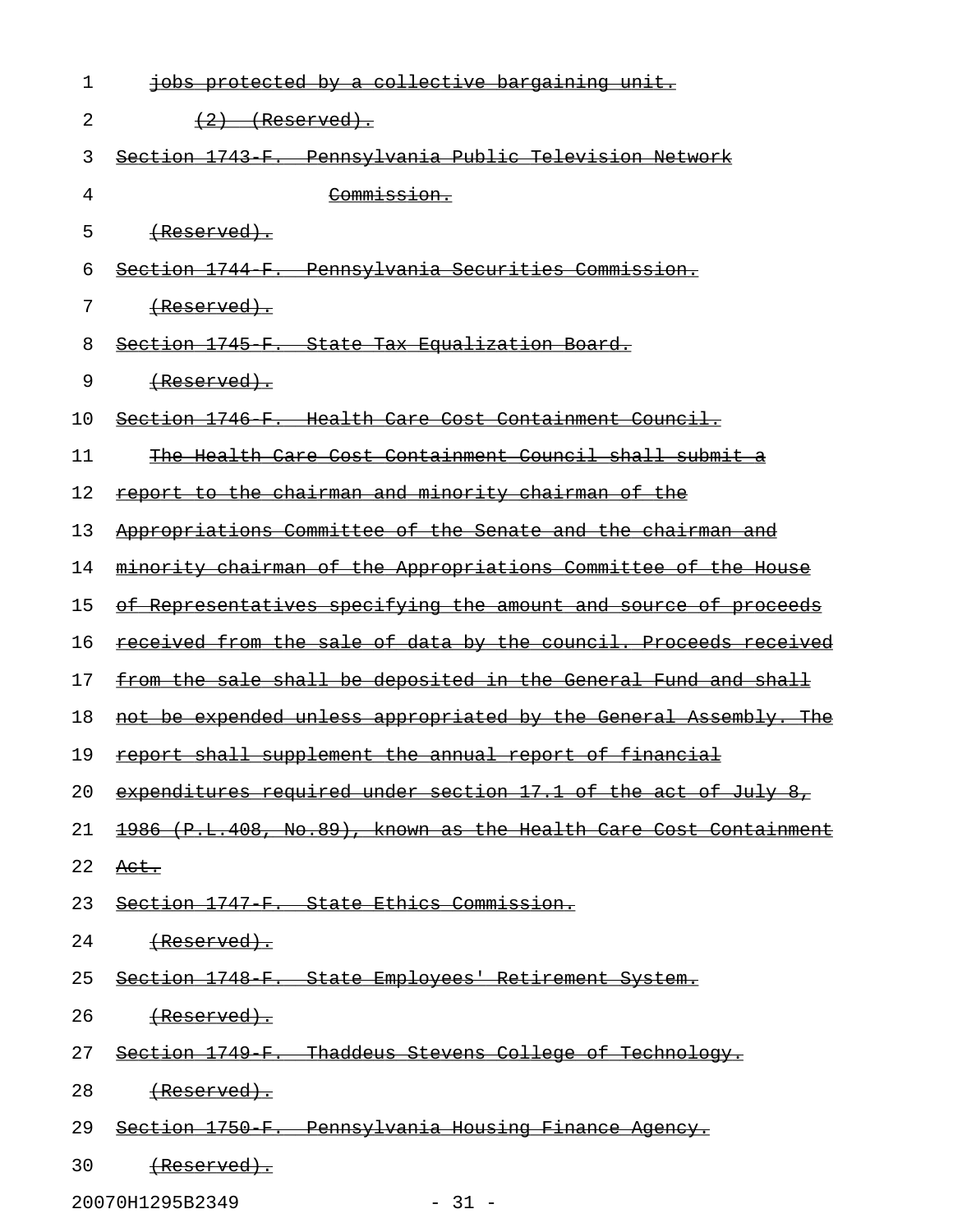| 1  | Section 1751 F. LIHEABG.                                         |
|----|------------------------------------------------------------------|
| 2  | (Reserved).                                                      |
| 3  | Section 1752 F. Budget Stabilization Reserve Fund.               |
| 4  | (Reserved).                                                      |
| 5  | SUBARTICLE C                                                     |
| 6  | LEGISLATIVE DEPARTMENT                                           |
| 7  | $\left(\text{RESERVED}\right)$                                   |
| 8  | SUBARTICLE D                                                     |
| 9  | JUDICIAL DEPARTMENT                                              |
| 10 | Section 1781 F. Supreme Court.                                   |
| 11 | (a) Administrative Office. Funds appropriated for the            |
| 12 | Administrative Office of Pennsylvania Courts may be used for the |
| 13 | operation of the Pennsylvania Board of Law Examiners. Funds      |
| 14 | provided to the board shall be repaid in full to the office,     |
| 15 | without interest or charges, from revenues of the board.         |
| 16 | (b) County court administrators. No funds from any               |
| 17 | appropriation other than the appropriation for county court      |
| 18 | administrators for the Unified Judicial System may be used to    |
| 19 | supplement payments to county court administrators.              |
| 20 | Section 1782 F. Superior Court.                                  |
| 21 | <del>(Reserved).</del>                                           |
| 22 | Section 1783 F. Commonwealth Court.                              |
| 23 |                                                                  |
| 24 | Section 1784 F. Courts of common pleas.                          |
| 25 | The following shall apply to appropriations for the courts of    |
| 26 | common pleas in the General Appropriation Act.                   |
| 27 | (1) No payment may be made from the appropriation for            |
| 28 | salaries and expenses of courts of common pleas judges for       |
| 29 | printing, postage, telephone or supplies.                        |
| 30 | (2) No payment may be made for expenses of any kind              |
|    | 20070H1295B2349<br>$-32 -$                                       |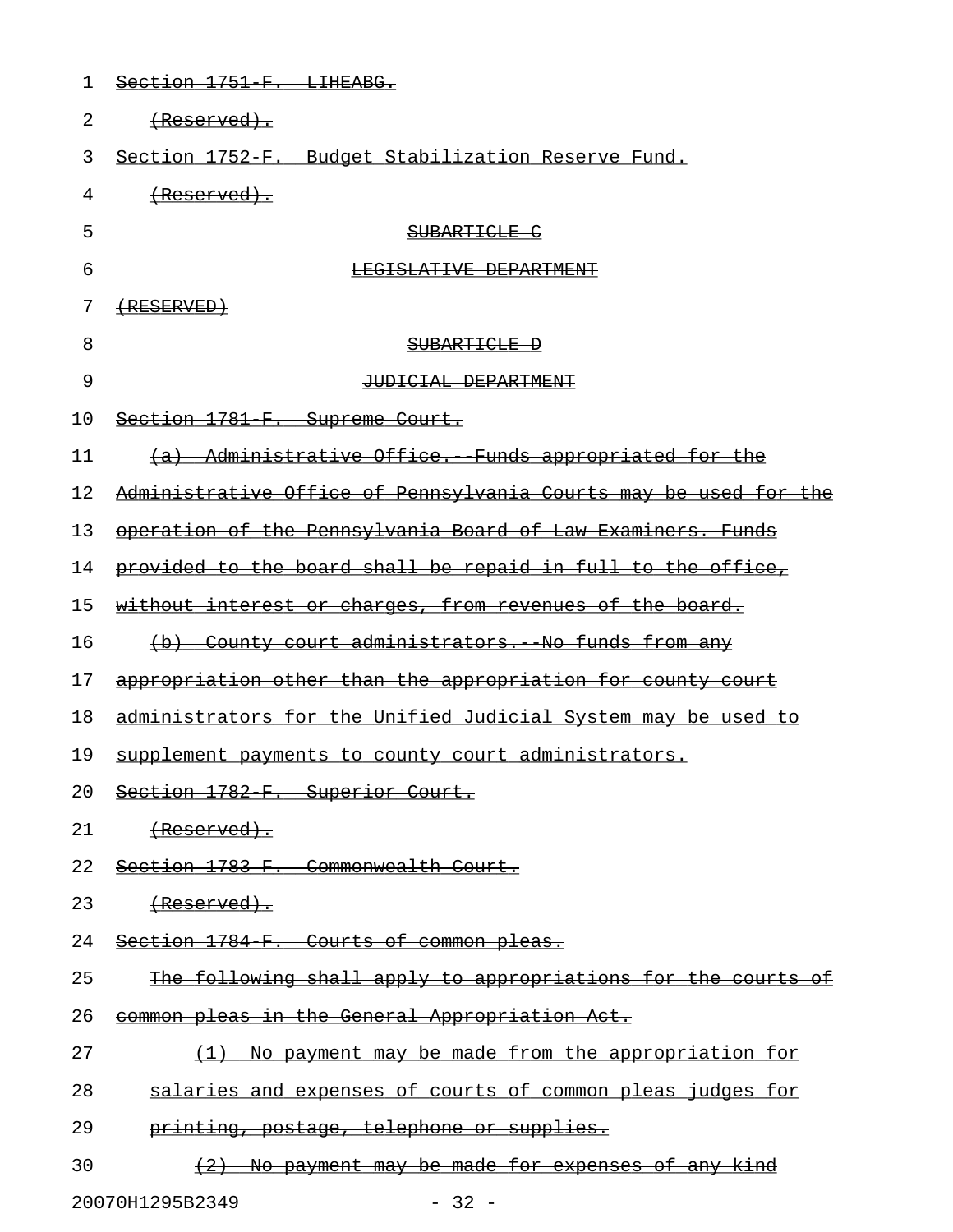1 relating to education.

| 2  | Section 1785 F. Community courts magisterial district judges.         |
|----|-----------------------------------------------------------------------|
| 3  | All of the following apply to the appropriation in the                |
|    | General Appropriation Act for salaries and expenses of community      |
| 4  |                                                                       |
| 5  | court judges and magisterial district judges:                         |
| 6  | (1) Except for printing costs related to 42 Pa.C.S. §                 |
| 7  | 3532 (relating to expenses), no other costs for printing,             |
| 8  | postage, telephone or supplies may be paid for from the               |
| 9  | appropriation.                                                        |
| 10 | (2) No expenses of any kind relating to education may be              |
| 11 | paid for from the appropriation.                                      |
| 12 | Section 1786 F. Philadelphia Traffic Court.                           |
| 13 |                                                                       |
| 14 | Section 1787 F. Philadelphia Municipal Court.                         |
| 15 | <del>(Reserved).</del>                                                |
| 16 | Section 1788 F. Judicial Conduct Board.                               |
| 17 | <del>(Reserved).</del>                                                |
| 18 | Section 1789 F. Court of Judicial Discipline.                         |
| 19 |                                                                       |
| 20 | Section 1790 F. Juror cost reimbursement.                             |
| 21 | (Reserved).                                                           |
| 22 | Section 1791 F. County court reimbursement.                           |
| 23 | County court reimbursements shall be as follows:                      |
| 24 | (1) Reimbursement to counties for costs incurred in the               |
| 25 | administration and operation of courts of common pleas shall          |
| 26 | be paid as follows:                                                   |
| 27 | <u>For each common pleas court judge, filled or</u><br>$\overline{+}$ |
| 28 | vacant, \$70,000 per authorized position.                             |
| 29 | (ii) Judicial districts comprising more than one                      |
| 30 | county shall receive \$70,000 per authorized position. The            |

20070H1295B2349 - 33 -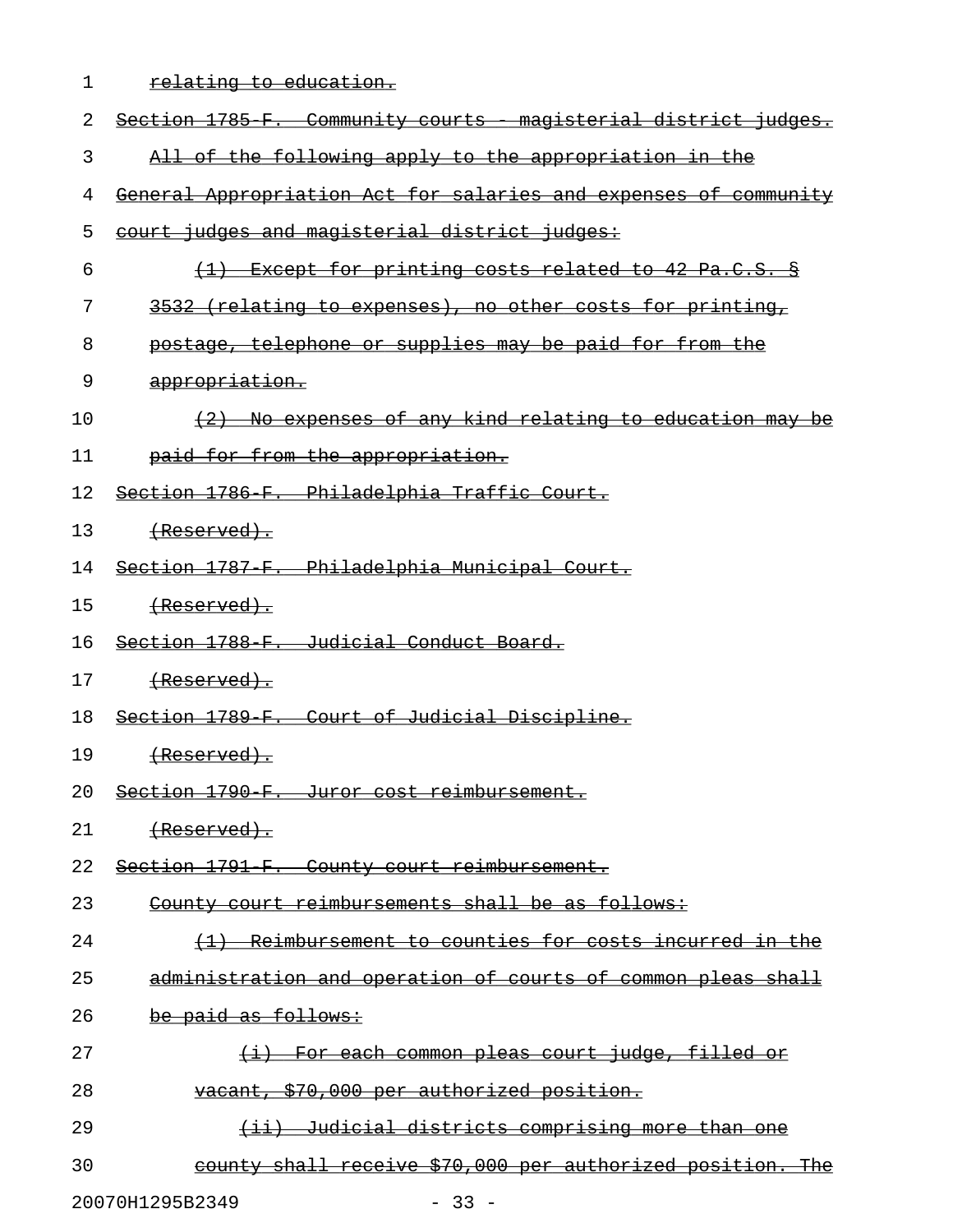| 1  | amount payable to each county shall be determined by the           |
|----|--------------------------------------------------------------------|
| 2  | proportion of the county's population in relation to the           |
| 3  | population of the entire judicial district.                        |
| 4  | (iii) No county shall be reimbursed for costs above                |
| 5  | the actual direct costs, excluding capital outlays,                |
| 6  | incurred to operate the courts of common pleas.                    |
| 7  | (iv) No county shall receive less than 77.5% of the                |
| 8  | <u>actual reimbursement for court costs appropriated in</u>        |
| 9  | <del>Fiscal Year 1980 1981.</del>                                  |
| 10 | (v) Reimbursement shall be made to the county                      |
| 11 | treasurer and, in cities of the first class coterminous            |
| 12 | with counties of the first class, to the city treasurer.           |
| 13 | $(2)$ (Reserved).                                                  |
| 14 | Section 1792 F. Senior judges.                                     |
| 15 | (a) Health benefits. Subject to subsection (b),                    |
| 16 | appropriations for the Superior Court, Commonwealth Court,         |
| 17 | courts of common pleas, community courts, magisterial district     |
| 18 | judges, the Philadelphia Municipal Court and the Philadelphia      |
| 19 | Traffic Court may be used to pay for health benefits for senior    |
| 20 | judges working as active or senior judges for a minimum of 75      |
| 21 | <u>days in the prior calendar year.</u>                            |
| 22 | (b) Limitation. Senior judges of the courts of common pleas        |
| 23 | shall not be assigned unless adequate funds are appropriated to    |
| 24 | <u>provide compensation. A senior judge assigned in excess of </u> |
| 25 | existing appropriations shall be compensated from the              |
| 26 | appropriation for the Supreme Court.                               |
| 27 | Section 1793 F. Transfer of funds by Supreme Court.                |
| 28 | The Supreme Court may transfer to the Judicial Department          |
| 29 | during the fiscal year funds appropriated in sections 281, 282,    |
| 30 | 283, 284, 285, 286, 287, 290 and 291 of the General                |

20070H1295B2349 - 34 -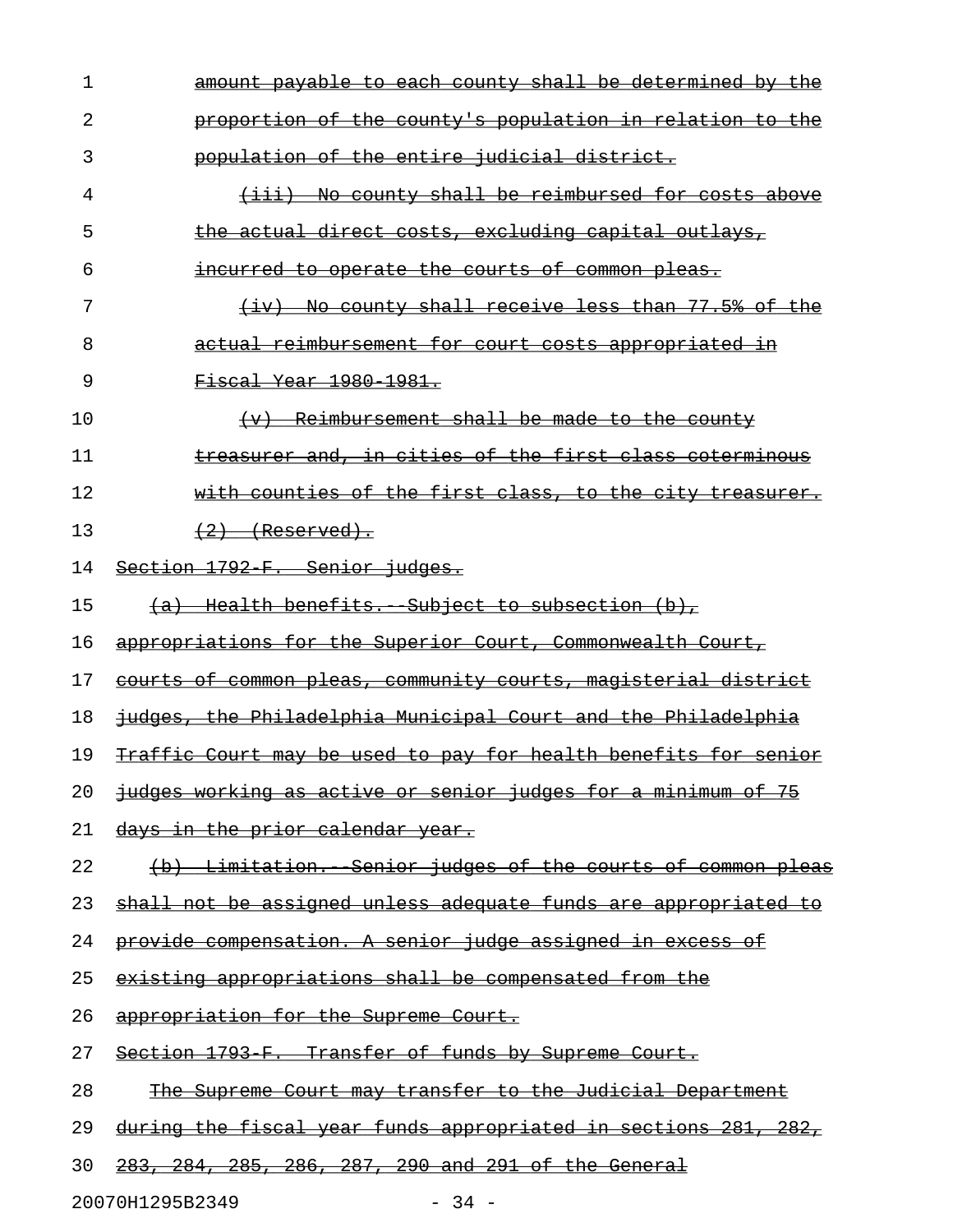| 1  | Appropriation Act among any of the line items contained within          |
|----|-------------------------------------------------------------------------|
| 2  | <u>those sections. In order to avoid a deficit in any line items in</u> |
| 3  | those sections, the Supreme Court may also transfer funds               |
| 4  | <u>deposited into the Judicial Computer System Augmentation Account</u> |
| 5  | <u>to any line items in those sections. The Supreme Court may also</u>  |
| 6  | transfer excess funds appropriated in those sections to the             |
| 7  | <u>Judicial Computer System Augmentation Account during the month</u>   |
| 8  | <u>of June 2008. If the Supreme Court makes a transfer under this </u>  |
| 9  | section, the Supreme Court shall give written notification to           |
| 10 | <u>the secretary and chairman and minority chairman of the</u>          |
| 11 | Appropriations Committee of the Senate and the chairman and             |
| 12 | <u>minority chairman of the Appropriations Committee of the House</u>   |
| 13 | <u>of Representatives ten days prior to any transfer. This section</u>  |
| 14 | <u>shall not apply to the appropriation in section 291 of the</u>       |
| 15 | <u>General Appropriation Act for gun courts.</u>                        |
| 16 | ARTICLE XVII G                                                          |
| 17 | 2007 2008 RESTRICTIONS ON APPROPRIATIONS                                |
| 18 | FOR FUNDS AND ACCOUNTS                                                  |
| 19 | Section 1701 G. Applicability.                                          |
| 20 | Except as specifically provided in this article, this article           |
| 21 | <u>applies to the General Appropriation Act of 2007.</u>                |
| 22 | Section 1702 G. State Lottery Fund.                                     |
| 23 | (1) Funds appropriated for PENNCARE shall not be                        |
| 24 | utilized for administrative costs by the Department of Aging.           |
| 25 | $(2)$ (Reserved).                                                       |
| 26 | Section 1703 G. Energy Conservation and Assistance Fund.                |
| 27 | No less than 75% of the appropriation for energy conservation           |
| 28 | programs under the act of July 10, 1986 (P.L.1398, No.122),             |
| 29 | known as the Energy Conservation and Assistance Act, shall be           |
| 30 | used for programs listed as priorities in section 7(b) of the           |
|    |                                                                         |

20070H1295B2349 - 35 -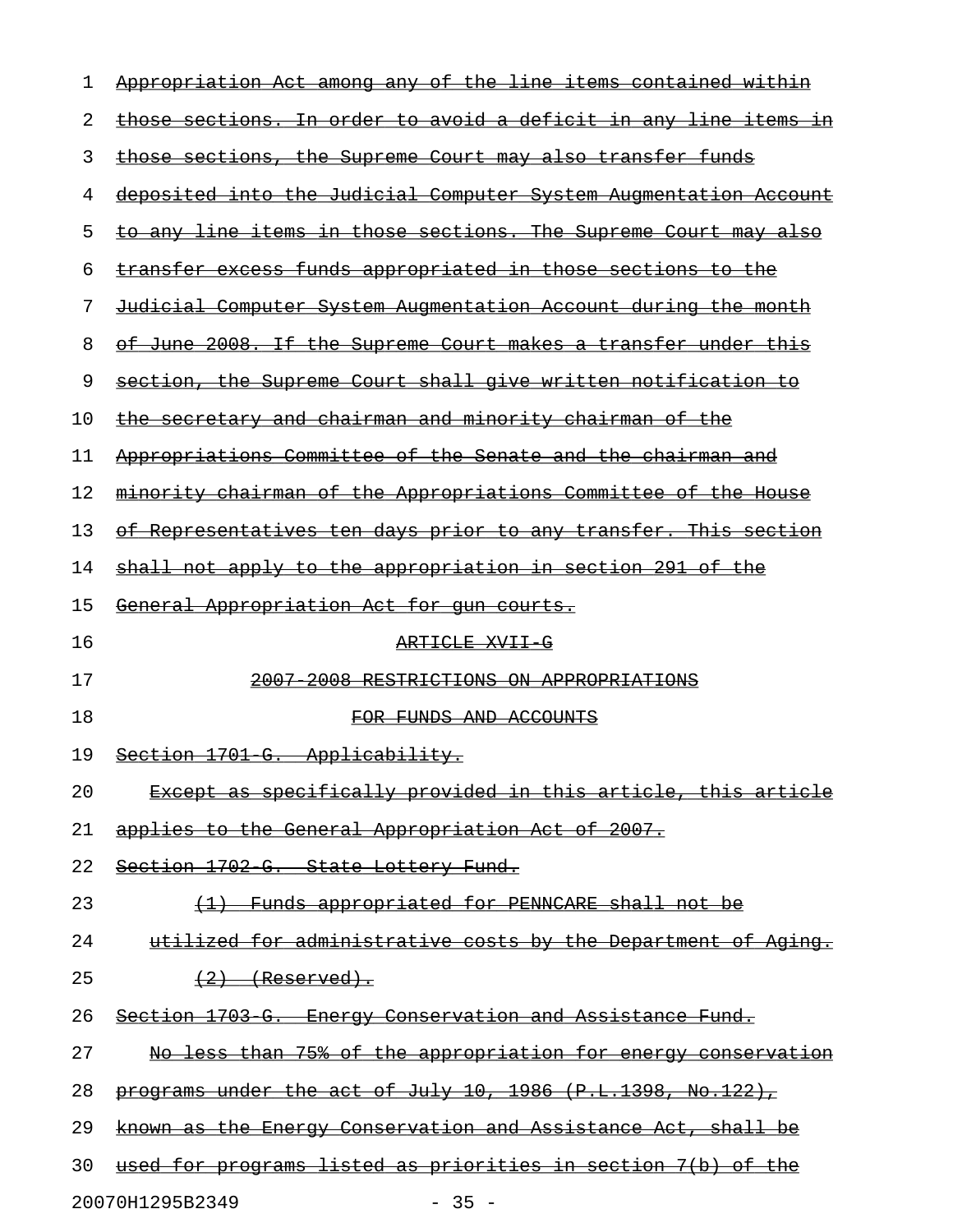| ı  | Energy Conservation and Assistance Act.                             |
|----|---------------------------------------------------------------------|
| 2  | Section 1704 G. Judicial Computer System Augmentation Account.      |
| 3  | The Supreme Court and the Court Administrator of Pennsylvania       |
| 4  | are prohibited from augmenting the amount appropriated to the       |
| 5  | <u>Judicial Computer System Augmentation Account by billings to</u> |
| 6  | other appropriations to the judicial branch for the Statewide       |
| 7  | <u>Judicial Computer System or for any other purpose.</u>           |
| 8  | Section 1705 G. Emergency Medical Services Operating Fund.          |
| 9  | <del>(Reserved).</del>                                              |
| 10 | Section 1706 G. State Stores Fund.                                  |
| 11 |                                                                     |
| 12 | Section 1707 G. Motor License Fund.                                 |
| 13 | <del>(Reserved).</del>                                              |
| 14 | Section 1708 G. Hazardous Material Response Fund.                   |
| 15 | <del>(Reserved).</del>                                              |
| 16 | Section 1709 G. Milk Marketing Fund.                                |
| 17 |                                                                     |
| 18 | Section 1710 G. Home Investment Trust Fund.                         |
| 19 | <del>(Reserved).</del>                                              |
| 20 | Section 1711 G. Tuition Payment Fund.                               |
| 21 | <del>(Reserved).</del>                                              |
| 22 | Section 1712 G. Banking Department Fund.                            |
| 23 | <del>(Reserved).</del>                                              |
| 24 | Section 1713 G. Firearm Records Check Fund.                         |
| 25 | <del>(Reserved).</del>                                              |
| 26 | Section 1714 G. Ben Franklin Technology Development Authority       |
| 27 | <del>Fund.</del>                                                    |
| 28 | Funds allocated from the appropriation for the Ben Franklin         |
| 29 | Centers for Fiscal Year 2007 2008 shall not be less than the        |
| 30 | allocation for Fiscal Year 2006 2007.                               |
|    |                                                                     |

20070H1295B2349 - 36 -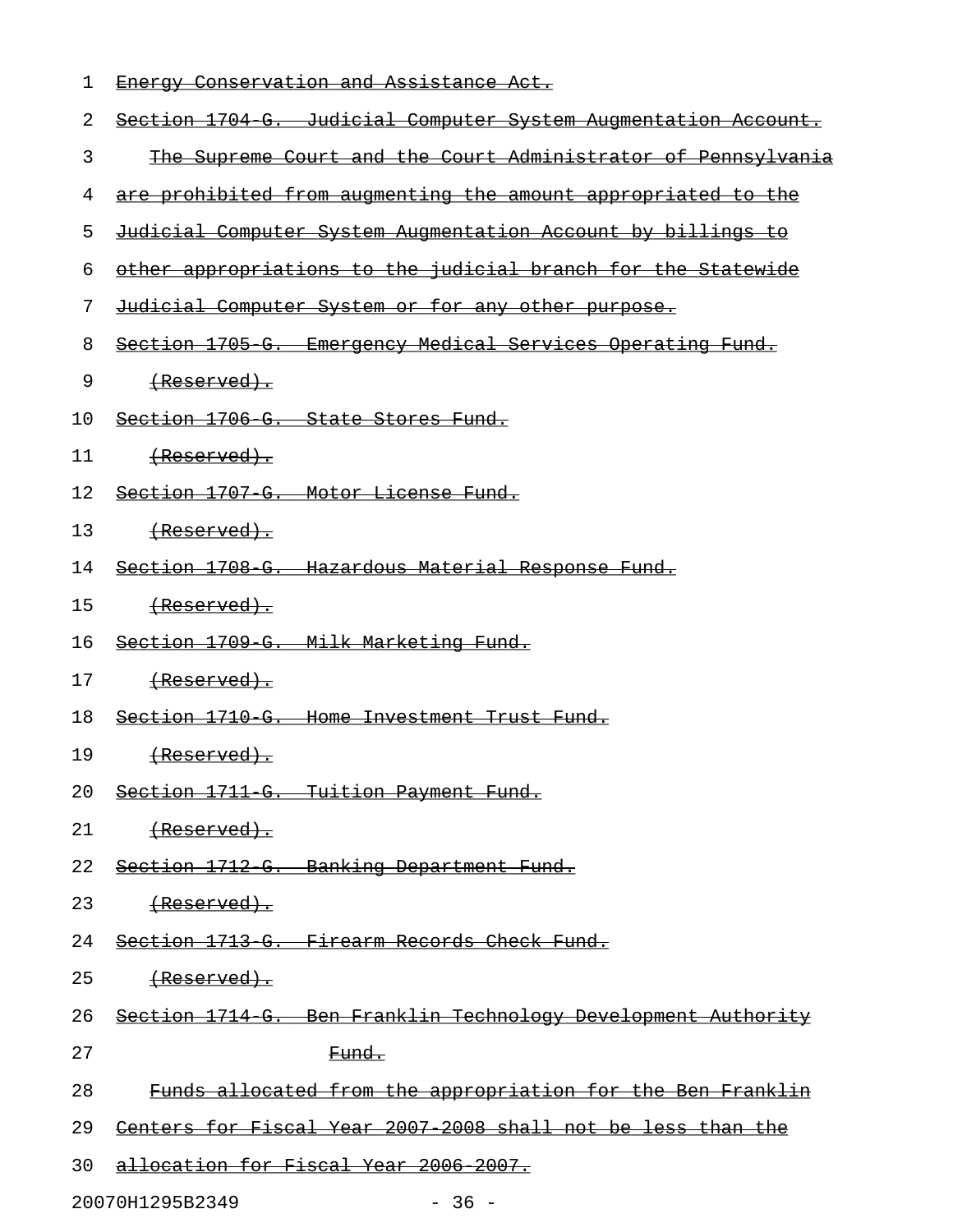| 1  | Section 1715 G. Tobacco Settlement Fund.                         |
|----|------------------------------------------------------------------|
| 2  | $(a)$ Deposits. Notwithstanding sections $303(b)(3)$ and $(4)$   |
| 3  | and $306(b)(1)(iii)$ and (vi) of the act of June 26, 2001        |
| 4  | (P.L.755, No.77), known as the Tobacco Settlement Act, the       |
| 5  | following shall apply:                                           |
| 6  | (1) For Fiscal Year 2007 2008, funds derived pursuant to         |
| 7  | section 303(b)(3) of the Tobacco Settlement Act shall be         |
| 8  | deposited into the Tobacco Settlement Fund.                      |
| 9  | (2) For Fiscal Year 2007 2008, funds derived pursuant to         |
| 10 | section 303(b)(4) of the Tobacco Settlement Act during Fiscal    |
| 11 | Year 2006 2007 shall be deposited into the fund.                 |
| 12 | (3) For Fiscal Year 2007 2008, one fourth of the money           |
| 13 | appropriated pursuant to section 306(b)(1)(iii) of the           |
| 14 | Tobacco Settlement Act may not be expended, transferred or       |
| 15 | lapsed but shall remain in the fund.                             |
| 16 | (4) For Fiscal Year 2007 2008, one eighth of the funds           |
| 17 | appropriated pursuant to section $306(b)(1)(vi)$ of the Tobacco  |
| 18 | Settlement Act may not be expended, transferred or lapsed but    |
| 19 | shall remain in the fund.                                        |
| 20 | (5) For Fiscal Year 2007 2008, the amounts deposited in          |
| 21 | the fund under paragraphs (1) and (2) shall not exceed, in       |
| 22 | the aggregate, $$51,250,000.$                                    |
| 23 | (b) Appropriation. Money deposited into the fund under           |
| 24 | subsection (a) shall be appropriated for health related purposes |
| 25 | in the general appropriations act for the fiscal year commencing |
| 26 | July 1, 2007. If applicable, the amount appropriated under this  |
| 27 | subsection shall be matched by appropriate Federal augmenting    |
| 28 | funds.                                                           |
| 29 | (c) Allocation. Funding for local programs under section         |
| 30 | 708(b) of the act of June 26, 2001 (P.L.755, No.77), known as    |
|    | 20070H1295B2349<br>$-37 -$                                       |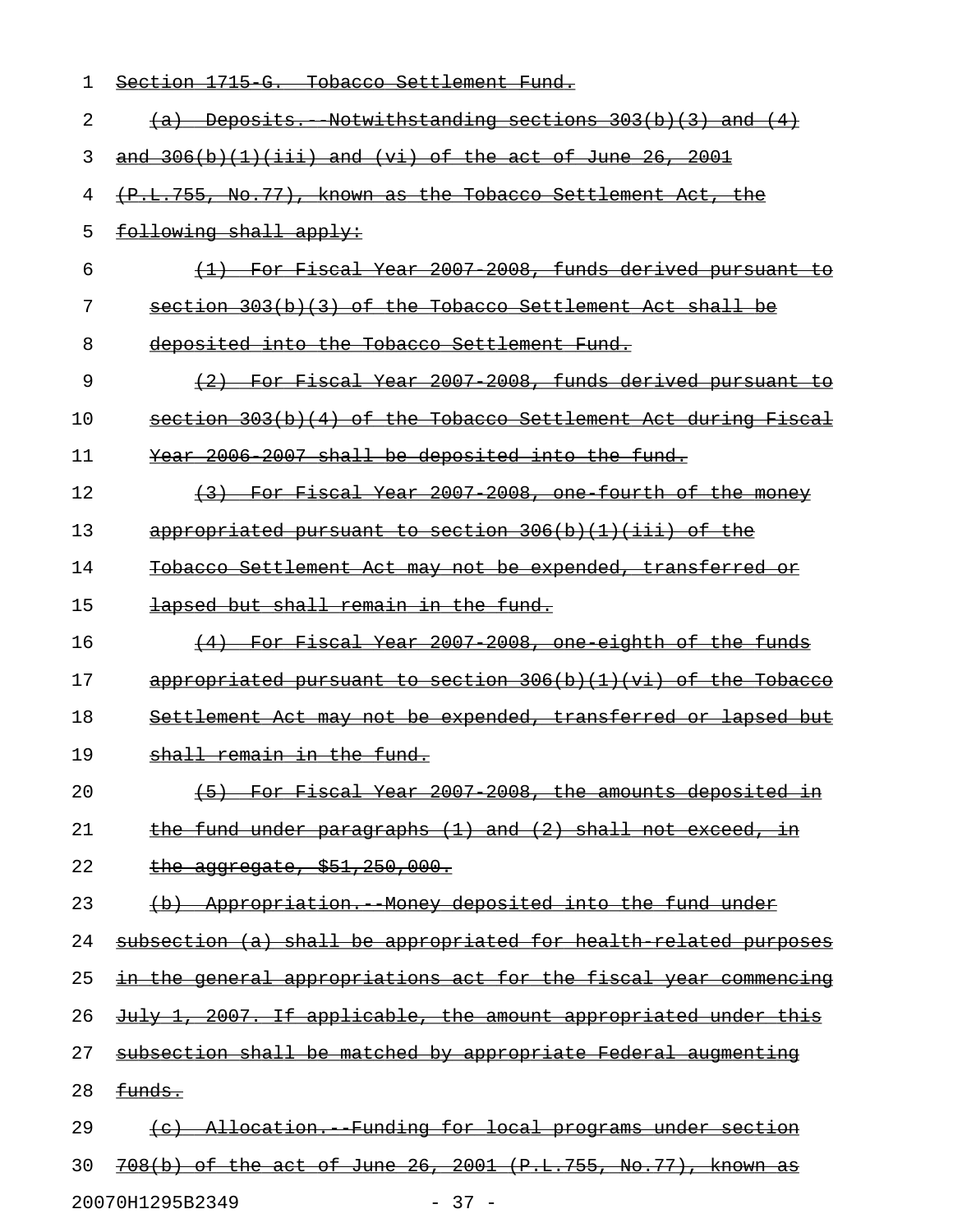| 1  | the Tobacco Settlement Act, shall be allocated as follows:       |
|----|------------------------------------------------------------------|
| 2  | (1) Thirty percent of grant funding to primary                   |
| 3  | contractors for local programs shall be allocated equally        |
| 4  | among each of the 67 counties.                                   |
| 5  | (2) The remaining 70% of grant funding to primary                |
| 6  | contractors for local programs shall be allocated on a per       |
| 7  | capita basis of each county with a population greater than       |
| 8  | 60,000. The per capita formula shall be applied only to that     |
| 9  | portion of the population that is greater than 60,000 for        |
| 10 | each county.                                                     |
| 11 | (3) Budgets shall be developed by each primary                   |
| 12 | contractor to reflect service planning and expenditures in       |
| 13 | each county. Each primary contractor will ensure that            |
| 14 | services are available to residents of each county and must      |
| 15 | expend the allocated funds on a per county basis pursuant to     |
| 16 | $\frac{1}{\text{parameters}}$ (1) and (2).                       |
| 17 | (4) The Department of Health shall compile a detailed            |
| 18 | annual report of expenditures per county and the specific        |
| 19 | programs offered in each region. This report shall be made       |
| 20 | available on the Department of Health's publicly available       |
| 21 | Internet website 60 days following the close of each fiscal      |
| 22 | year.                                                            |
| 23 | (5) During the third quarter of the fiscal year, funds           |
| 24 | which have not been spent within a service area may be           |
| 25 | reallocated to support programming in the same region.           |
| 26 | Section 1716 G. Community Health Reinvestment Restricted         |
| 27 | <del>Account.</del>                                              |
| 28 | (a) Establishment. There is established in the State             |
| 29 | Treasury a restricted receipts account in the Tobacco Settlement |
| 30 | Fund to be known as the Community Health Reinvestment Restricted |
|    | 20070H1295B2349<br>$-38 -$                                       |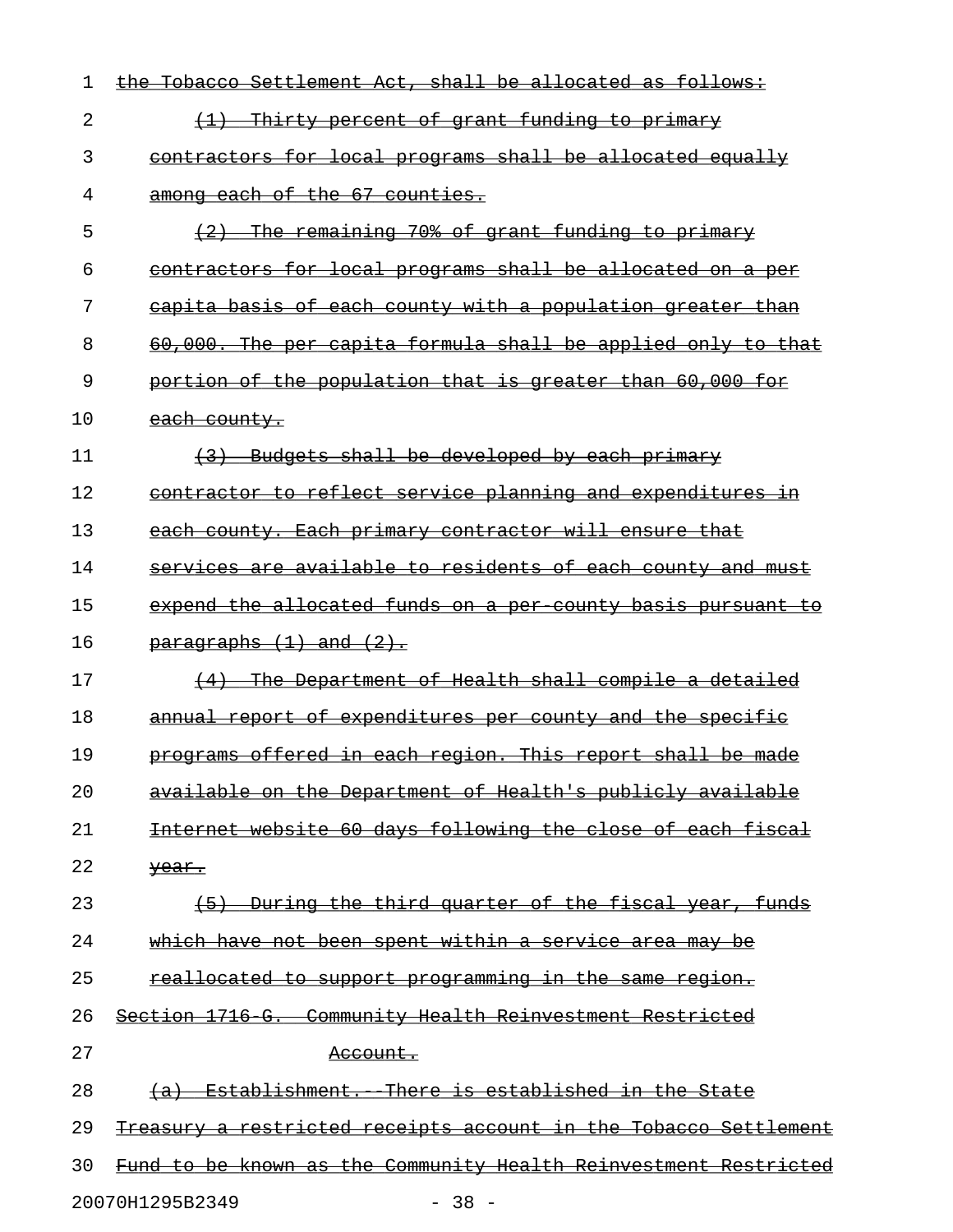| 1  | Account. Interest earned on money in the account shall remain in        |
|----|-------------------------------------------------------------------------|
| 2  | <del>the account.</del>                                                 |
| 3  | Agreement on community health reinvestment. Each<br>$\leftrightarrow$   |
| 4  | ealendar year, a corporation under 40 Pa.C.S. Ch. 61 (relating          |
| 5  | to hospital plan corporations) or 63 (relating to professional          |
| 6  | <u>health services plan corporations) that is a party to the </u>       |
| 7  | Agreement on Community Health Reinvestment entered into February        |
| 8  | 2, 2005, by the Insurance Department and the Capital Blue Cross,        |
| 9  | Highmark, Inc., Hospital Service Association of Northeastern            |
| 10 | Pennsylvania and Independence Blue Cross, and published in the          |
| 11 | Pennsylvania Bulletin at 35 Pa.B. 4155 (July 23, 2005), shall           |
| 12 | pay to the account the amount calculated for such calendar year         |
| 13 | in section 5 of the agreement, published at 35 Pa.B. 4156.              |
| 14 | (c) Appropriation. The money in the account, including all              |
| 15 | interest earned, is appropriated to the Insurance Department to         |
| 16 | be used in accordance with the agreement on community health            |
| 17 | reinvestment described in subsection (b).                               |
| 18 | Section 1716.1 G. Insurance Restructuring Restricted Receipt            |
| 19 | <del>Account.</del>                                                     |
| 20 | (a) Establishment. There is established a restricted                    |
| 21 | receipt account in the State Treasury to be known as the                |
| 22 | <u>Insurance Restructuring Restricted Receipt Account. Interest</u>     |
| 23 | <u>earned on money in the account shall remain in the account.</u>      |
| 24 | (b) Deposit. All net economic benefits, including proceeds,             |
| 25 | <u>savings, funds and other money derived from the merger,</u>          |
| 26 | <u>consolidation or other acquisition of control of a hospital plan</u> |
| 27 | corporation or professional health services plan corporation            |
| 28 | which are to be used to fund any portion of a health care or            |
| 29 | <u>health care related program of, or administered by, the</u>          |
| 30 | Commonwealth shall be deposited into the account.                       |

20070H1295B2349 - 39 -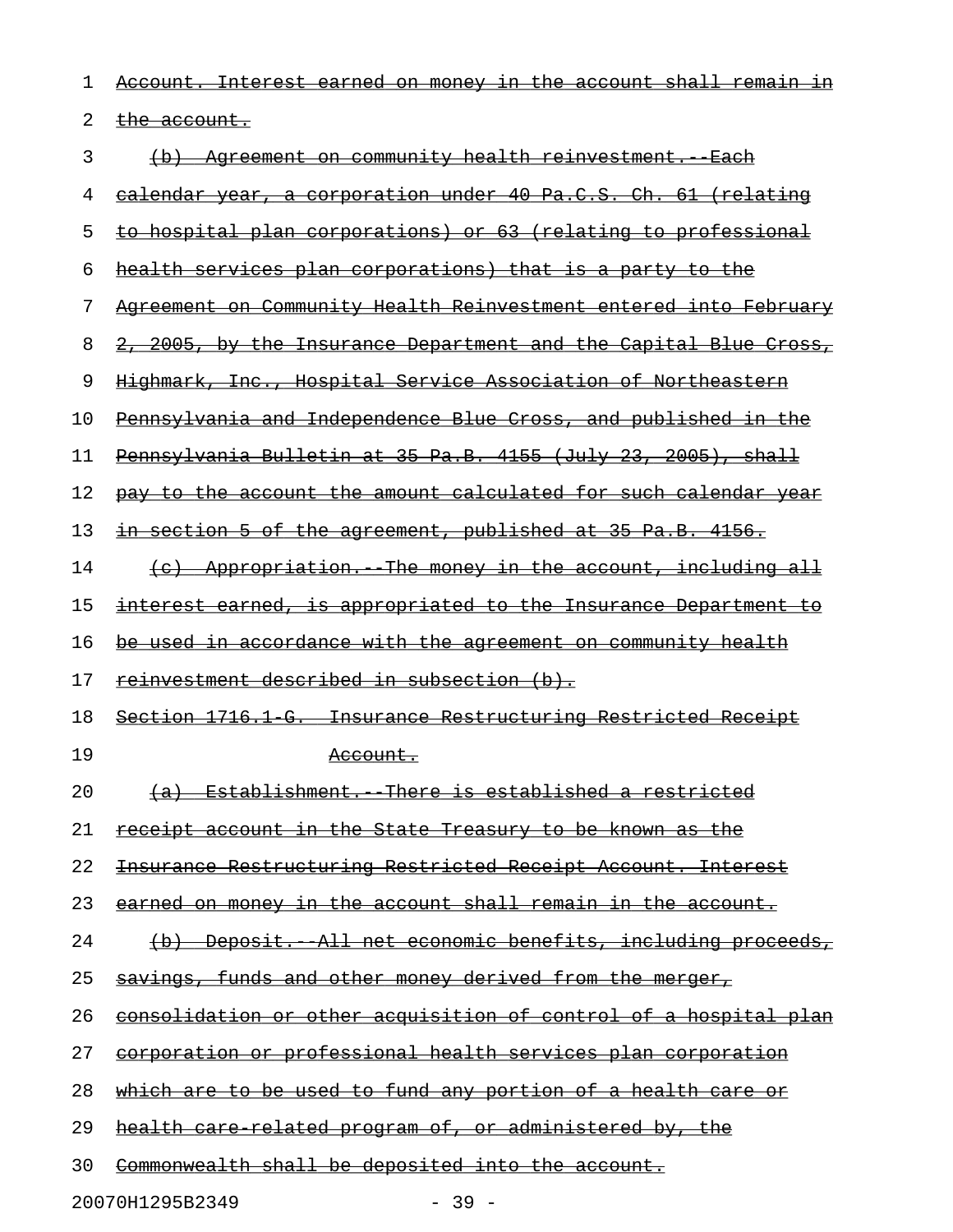| 1  | (c) Prohibition. No contract or written agreement between               |
|----|-------------------------------------------------------------------------|
| 2  | <u>the Commonwealth and a hospital plan corporation or professional</u> |
| 3  | <u>health services plan corporation may be entered into relating to</u> |
| 4  | <u>the disbursement or spending of the economic benefits, proceeds,</u> |
| 5  | <u>savings, funds or other money resulting from the merger,</u>         |
| 6  | <u>consolidation or other acquisition of control of a hospital plan</u> |
| 7  | corporation or professional health services plan corporation            |
| 8  | <u>until funds are appropriated under subsection (d).</u>               |
| 9  | (d) Appropriation. No fund or money may be transferred or               |
| 10 | <u>paid from the account unless appropriated by the General</u>         |
| 11 | Assembly for health related purposes.                                   |
| 12 | <u>Section 1717 G. Health Care Provider Retention Account.</u>          |
| 13 | <del>(Reserved).</del>                                                  |
| 14 | Section 1718 G. (Reserved).                                             |
| 15 | Section 1719 G. Restricted Receipt Accounts.                            |
| 16 | <u>(a) General provisions. The secretary may create restricted</u>      |
| 17 | <u>receipt accounts for the purpose of administering Federal grants</u> |
| 18 | <u>only for the purposes designated in this section.</u>                |
| 19 | <u>(b) Department of Community and Economic Development. The</u>        |
| 20 | following restricted receipt accounts may be established for the        |
| 21 | Department of Community and Economic Development:                       |
| 22 | (1) ARC Housing Revolving Loan Program.                                 |
| 23 | $(2)$ (Reserved).                                                       |
| 24 | (c) Department of Conservation and Natural Resources. The               |
| 25 | following restricted receipt accounts may be established for the        |
| 26 | Department of Conservation and Natural Resources:                       |
| 27 | (1) Federal Aid to Volunteer Fire Companies.                            |
| 28 | (2) Federal Land and Water Conservation Fund Act.                       |
| 29 | (3) National Forest Reserve Allotment.                                  |
| 30 | (4) Federal Land and Water Conservation Fund Act                        |

20070H1295B2349 - 40 -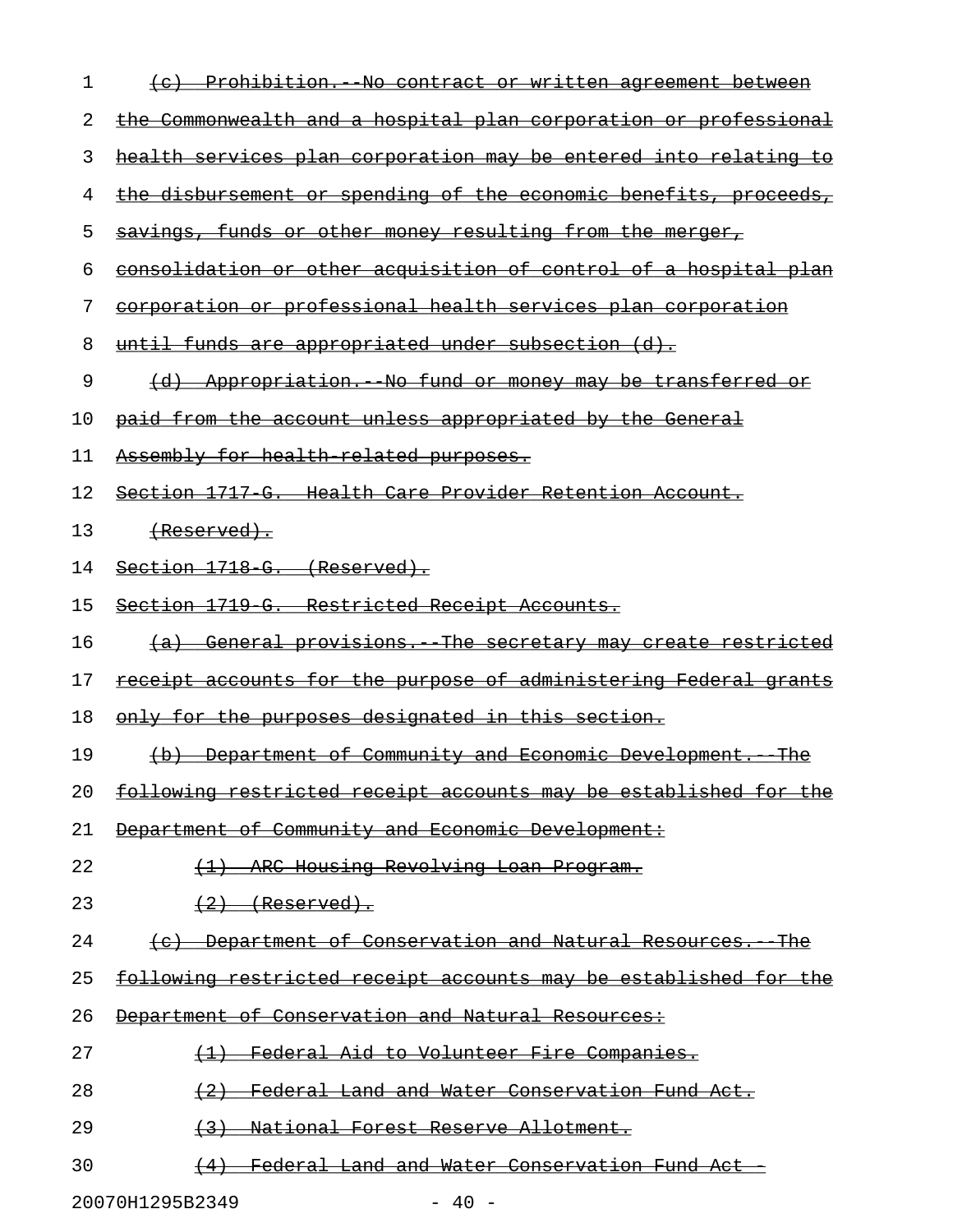| 1  | Conservation and Natural Resources.                                       |
|----|---------------------------------------------------------------------------|
| 2  | (d) Department of Education. The following restricted                     |
| 3  | receipt accounts may be established for the Department of                 |
| 4  | Education:                                                                |
| 5  | (1) Education of the Disabled - Part C.                                   |
| 6  | (2) LSTA Library Grants.                                                  |
| 7  | <u>The Pennsylvania State University Federal Aid.</u><br>(3)              |
| 8  | Emergency Immigration Education Assistance.<br>(4)                        |
| 9  | Education of the Disabled - Part D.<br>$\left( -5 \right)$                |
| 10 | <del>- Homeless Adult Assistance Program.</del><br>(6)                    |
| 11 | (7) Severely Handicapped.                                                 |
| 12 | (8) Medical Assistance Reimbursements to Local Education                  |
| 13 | Agencies.                                                                 |
| 14 | (e) Department of Environmental Protection. The following                 |
| 15 | restricted receipt accounts may be established for the                    |
| 16 | Department of Environmental Protection:                                   |
| 17 | (1) Federal Water Resources Planning Act.                                 |
| 18 | (2) Flood Control Payments.                                               |
| 19 | (3) Soil and Water Conservation Act Inventory of                          |
| 20 | <del>Programs.</del>                                                      |
| 21 | (f) Department of Health. The following restricted receipt                |
| 22 | accounts may be established for the Department of Health:                 |
| 23 | (1) Share Loan Program.                                                   |
| 24 | $(2)$ (Reserved).                                                         |
| 25 | (g) Department of Transportation. The following restricted                |
| 26 | receipt accounts may be established for the Department of                 |
| 27 | <del>Transportation:</del>                                                |
| 28 | Capital Assistance Elderly and Handicapped Programs.<br>$\leftrightarrow$ |
| 29 | (2) Railroad Rehabilitation and Improvement Assistance.                   |
|    |                                                                           |

30 (3) Ridesharing/Van Pool Program - Acquisition.

20070H1295B2349 - 41 -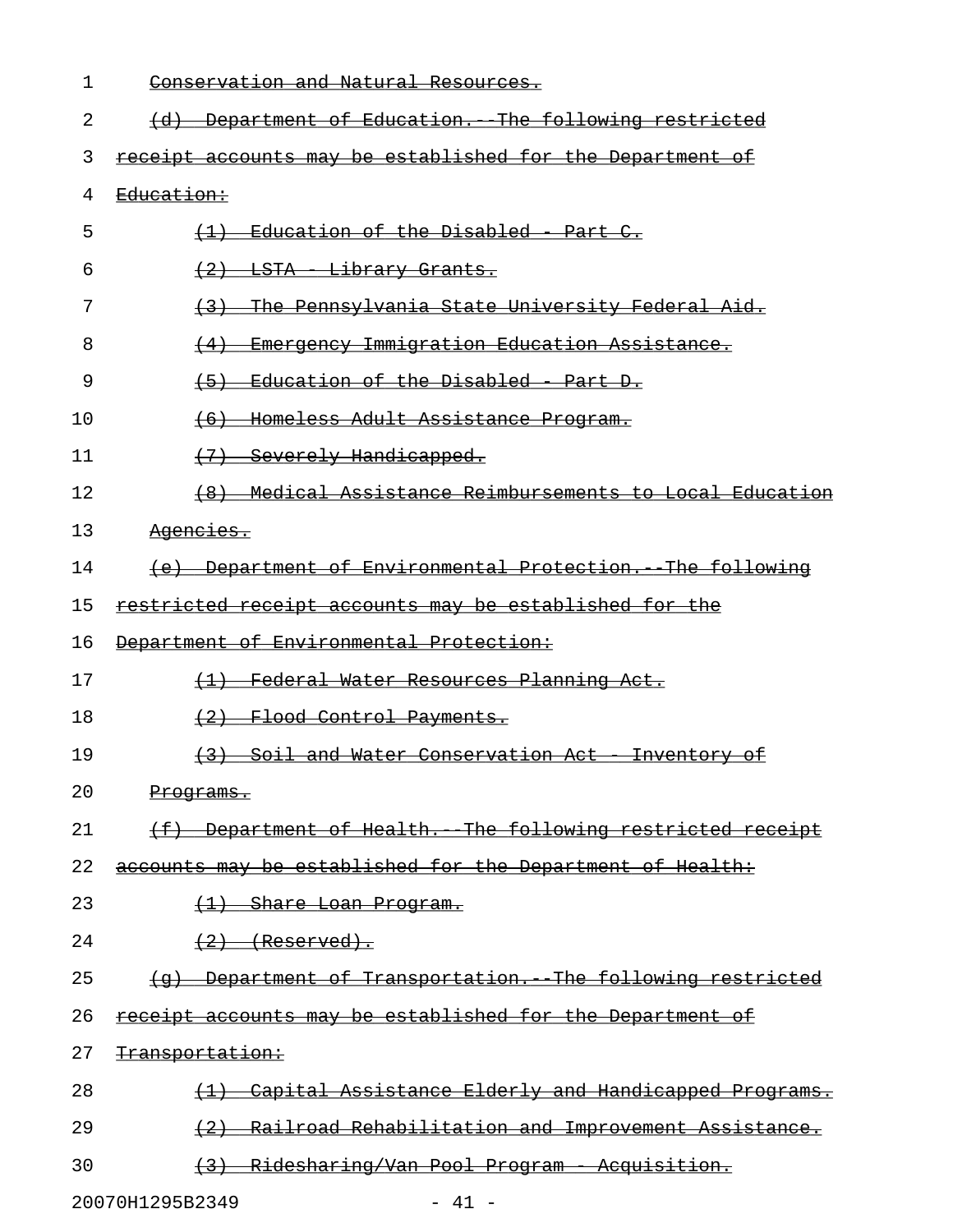| 1  | <u> Pennsylvania Emergency Management Agency. The following</u>   |
|----|-------------------------------------------------------------------|
| 2  | restricted receipt accounts may be established for the            |
| 3  | Pennsylvania Emergency Management Agency:                         |
| 4  | Receipts from Federal Government - Disaster Relief                |
| 5  | Disaster Relief Assistance to State and Political                 |
| 6  | <del>Subdivisions.</del>                                          |
| 7  | $(2)$ (Reserved).                                                 |
| 8  | (i) Pennsylvania Historical and Museum Commission. The            |
| 9  | following restricted receipt accounts may be established for the  |
| 10 | Pennsvlvania Historical and Museum Commission:                    |
| 11 | Federal Grant - National Historic Preservation Act                |
| 12 | (Public Law 89 665, 80 Stat, 915).                                |
| 13 | $(2)$ (Reserved).                                                 |
| 14 | (i) Executive Offices. The following restricted receipt           |
| 15 | accounts may be established for the Executive Offices:            |
| 16 | (1) Retired Employees Medicare Part D.                            |
| 17 | (2) Justice Assistance.                                           |
| 18 | Juvenile Accountability Incentive.                                |
| 19 | Section 1720 G. State Gaming Fund.                                |
| 20 | (a) Deduction of certain appropriations. Notwithstanding          |
| 21 | the provisions of section $504(c)(1)$ of the act of June 27, 2006 |
| 22 | (1st Sp. Sess., P.L. 1873, No. 1), known as the Taxpayer Relief   |
| 23 | Act, funds appropriated to the Pennsylvania Gaming Control Board  |
| 24 | from the State Gaming Fund shall be deducted from the amount      |
| 25 | transferred to the Property Tax Relief Reserve Fund under         |
| 26 | section 504(b) of the Taxpayer Relief Act and repaid as provided  |
| 27 | in subsection (b). The transfer of funds under this subsection    |
| 28 | shall not preclude the Secretary of the Budget from authorizing   |
| 29 | property tax reduction allocations in accordance with section     |
| 30 | 503 of the Taxpayer Relief Act.                                   |

20070H1295B2349 - 42 -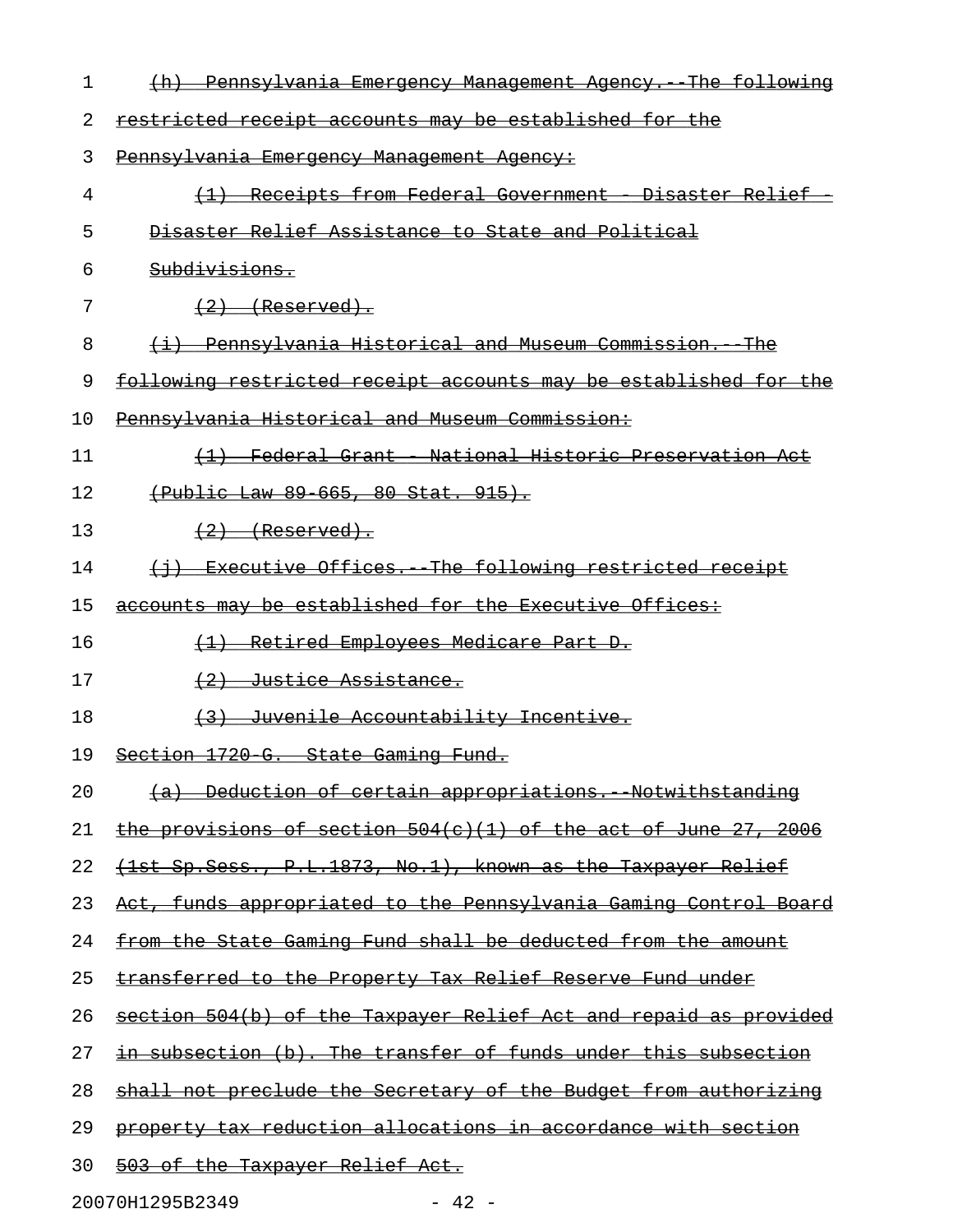| 1  | Assessment for repayment. Notwithstanding the                          |
|----|------------------------------------------------------------------------|
| 2  | provisions of 4 Pa.C.S. § 1901.1 (relating to repayments to            |
| 3  | State Gaming Fund), the Pennsylvania Gaming Control Board shall        |
| 4  | assess slot machine licensees for repayment of amounts                 |
| 5  | transferred to the board from the State Gaming Fund under              |
| 6  | subsection (a) for repayment to the Property Tax Relief Reserve        |
| 7  | Fund at such time as at least 11 slot machine licenses have been       |
| 8  | issued and 11 licensed gaming entities have commenced the              |
| 9  | operation of slot machines. The board shall adopt a repayment          |
| 10 | schedule that assesses to each slot machine licensee costs for         |
| 11 | the repayment of amounts appropriated under this section in an         |
| 12 | amount that is proportional to each slot machine licensee's            |
| 13 | <del>qross terminal revenue.</del>                                     |
| 14 | (c) Other appropriations solely from assessment. All funds             |
| 15 | for the operation of the Pennsylvania State Police, Department         |
| 16 | <u>of Revenue and Attorney General are appropriated solely from an</u> |
| 17 | assessment on gross terminal revenue from accounts under 4             |
| 18 | Pa.C.S. § 1401 (relating to slot machine licensee deposits) in         |
| 19 | an amount equal to that appropriated by the General Assembly for       |
| 20 | fiscal year 2007 2008. The Pennsylvania Gaming Control Board,          |
| 21 | Pennsylvania State Police, Attorney General or Department of           |
| 22 | Revenue shall not assess any additional charge, fee, cost of           |
| 23 | operations or other payment from a licensed gaming entity in           |
| 24 | excess of amounts appropriated for fiscal year 2007 2008. This         |
| 25 | subsection shall not apply to any voluntary payment made by a          |
| 26 | new slot machine licensee in accordance with similar payments          |
| 27 | voluntarily made by existing licensees.                                |
| 28 | Section 4. Repeals are as follows:                                     |
| 29 | (1) The General Assembly declares that the repeal under                |
| 30 | paragraph (2) is necessary to effectuate the addition of               |

20070H1295B2349 - 43 -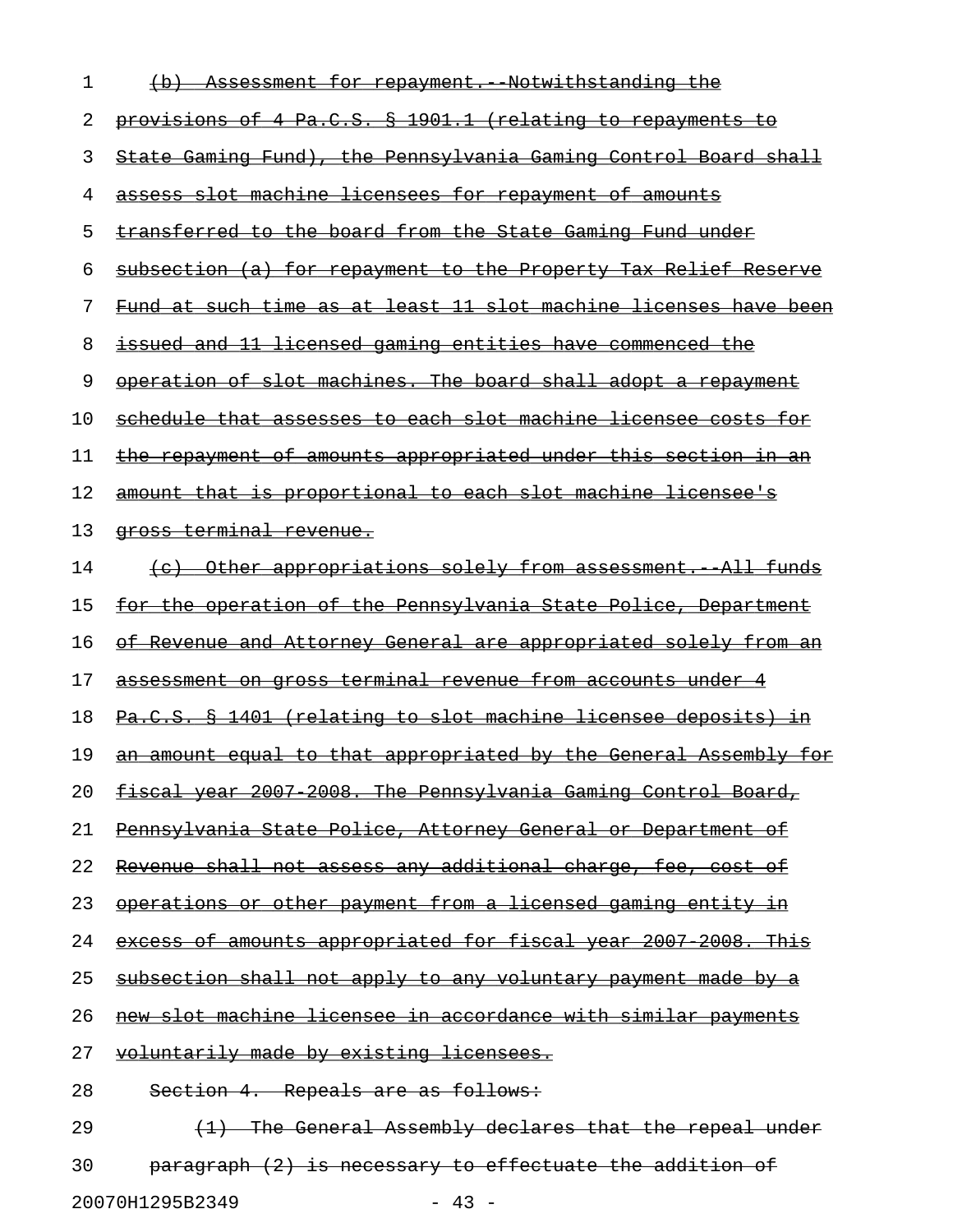1 Article XV A of the act.

| $\overline{2}$ | $(2)$ The act of September 26, 1961 $(P.L.1661, No.692)$ ,      |
|----------------|-----------------------------------------------------------------|
| 3              | known as the State Employes Group Life Insurance Law, is        |
| 4              | repealed.                                                       |
| 5              | Section 5. The addition of Article XV A of the act is a         |
| 6              | continuation of the act of September 26, 1961 (P.L.1661,        |
| 7              | No.692), known as the State Employes Group Life Insurance Law.  |
| 8              | Except as otherwise provided under Article XV A, all activities |
| 9              | initiated under the State Employes Group Life Insurance Law     |
| 10             | shall continue and remain in full force and effect and may be   |
| 11             | completed under Article XV A. Orders, regulations, rules and    |
| 12             | decisions which were made under the State Employes Group Life   |
| 13             | Insurance Law and which are in effect on the effective date of  |
| 14             | section 3(2) of this act shall remain in full force and effect  |
| 15             | until revoked, vacated or modified under Article XV A.          |
| 16             | Contracts, obligations and collective bargaining agreements     |
| 17             | entered into under the State Employes Group Life Insurance Law  |
| 18             | are not affected nor impaired by the repeal of the State        |
| 19             | Employes Group Life Insurance Law.                              |
| 20             | Section 6. The amendment of section 1737 B of the act shall     |
|                | 21 apply retroactively to July 1, 2006.                         |
| 22             | Section 7. This act shall take effect as follows:               |
| 23             | (1) The following provisions shall take effect in 60            |
| 24             | <del>days:</del>                                                |
| 25             | (i) The addition of Article XV A of the act.                    |
| 26             | $(iii)$ Sections 4 and 5 of this act.                           |
| 27             | (2) The remainder of this act shall take effect                 |
| 28             | immediately.                                                    |
| 29             | SECTION 1. THE ACT OF APRIL 9, 1929 (P.L.343, NO.176), KNOWN <  |
| 30             | AS THE FISCAL CODE, IS AMENDED BY ADDING A SECTION TO READ:     |

20070H1295B2349 - 44 -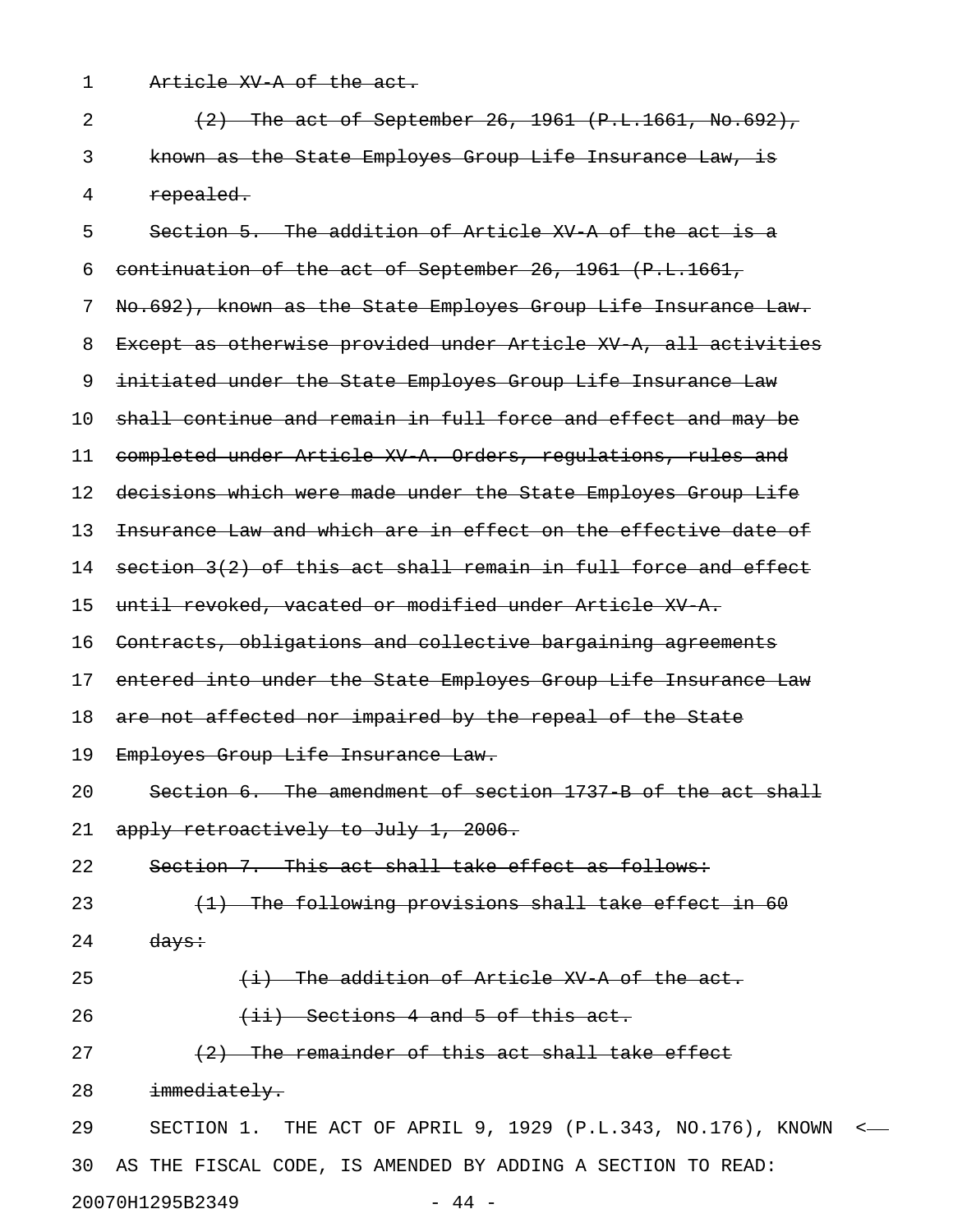| 1  | SECTION 1508.<br>USE AND<br>APPROPRIATION OF UNUSED COMMONWEALTH    |
|----|---------------------------------------------------------------------|
| 2  | WHENEVER THE GOVERNOR HAS DECLARED A DISASTER<br>$FUNDS. -- (A)$    |
| 3  | EMERGENCY.<br>THE GOVERNOR MAY TRANSFER ANY UNUSED FUNDS WHICH MAY  |
| 4  | HAVE BEEN APPROPRIATED FOR THE ORDINARY EXPENSES OF THE STATE       |
| 5  | GOVERNMENT IN THE GENERAL FUND TO SUCH COMMONWEALTH AGENCIES AS     |
| 6  | GOVERNOR MAY DIRECT TO BE EXPENDED FOR RELIEF OF DISASTER IN<br>THE |
| 7  | SUCH MANNER AS THE GOVERNOR SHALL APPROVE, AND THE FUNDS ARE        |
| 8  | HEREBY APPROPRIATED TO THE GOVERNOR FOR SUCH PURPOSES. THE TOTAL    |
| 9  | OF THE TRANSFERS UNDER THIS SUBSECTION SHALL NOT EXCEED TWENTY      |
| 10 | MILLION DOLLARS (\$20,000,000) IN ANY ONE FISCAL YEAR EXCEPT BY     |
| 11 | ACTION OF THE GENERAL ASSEMBLY.                                     |
| 12 | (B)<br>WHENEVER THE GOVERNOR SHALL HAVE PROCLAIMED A DISASTER       |
| 13 | EMERGENCY UNDER 35 PA.C.S. § 7301(C) (RELATING TO GENERAL           |
| 14 | AUTHORITY OF GOVERNOR), THE GOVERNOR SHALL HAVE POWER TO            |
| 15 | TRANSFER ANY UNUSED FUNDS WHICH MAY HAVE BEEN APPROPRIATED FOR      |
| 16 | ORDINARY EXPENSES OF GOVERNMENT IN THE GENERAL FUND TO SUCH<br>THE  |
| 17 | COMMONWEALTH AGENCIES AS HE MAY DIRECT TO BE EXPENDED FOR           |
| 18 | REIMBURSEMENTS AS PROVIDED IN 35 PA.C.S. § 7705(A) AND (B)          |
| 19 | (RELATING TO SPECIAL POWERS OF LOCAL AGENCIES). SUCH                |
| 20 | REIMBURSEMENTS SHALL BE MADE IN ACCORDANCE WITH AND TO THE          |
| 21 | EXTENT PERMITTED BY REGULATIONS ISSUED BY SUCH AGENCY OR            |
| 22 | AGENCIES AS THE GOVERNOR MAY DESIGNATE TO ADMINISTER THE            |
| 23 | REIMBURSEMENT PROGRAMS ESTABLISHED BY 35 PA.C.S. § 7705(A) AND      |
| 24 | (B). THE TOTAL OF SUCH TRANSFERS SHALL NEVER EXCEED FIVE MILLION    |
| 25 | DOLLARS (\$5,000,000) IN ANY ONE FISCAL YEAR EXCEPT BY ACTION OF    |
| 26 | THE GENERAL ASSEMBLY.                                               |
| 27 | SECTION 1.1. THE ACT IS AMENDED BY ADDING AN ARTICLE TO             |
| 28 | READ:                                                               |
| 29 | ARTICLE XV-A                                                        |
| 30 | COMMONWEALTH EMPLOYEES GROUP LIFE INSURANCE                         |

20070H1295B2349 - 45 -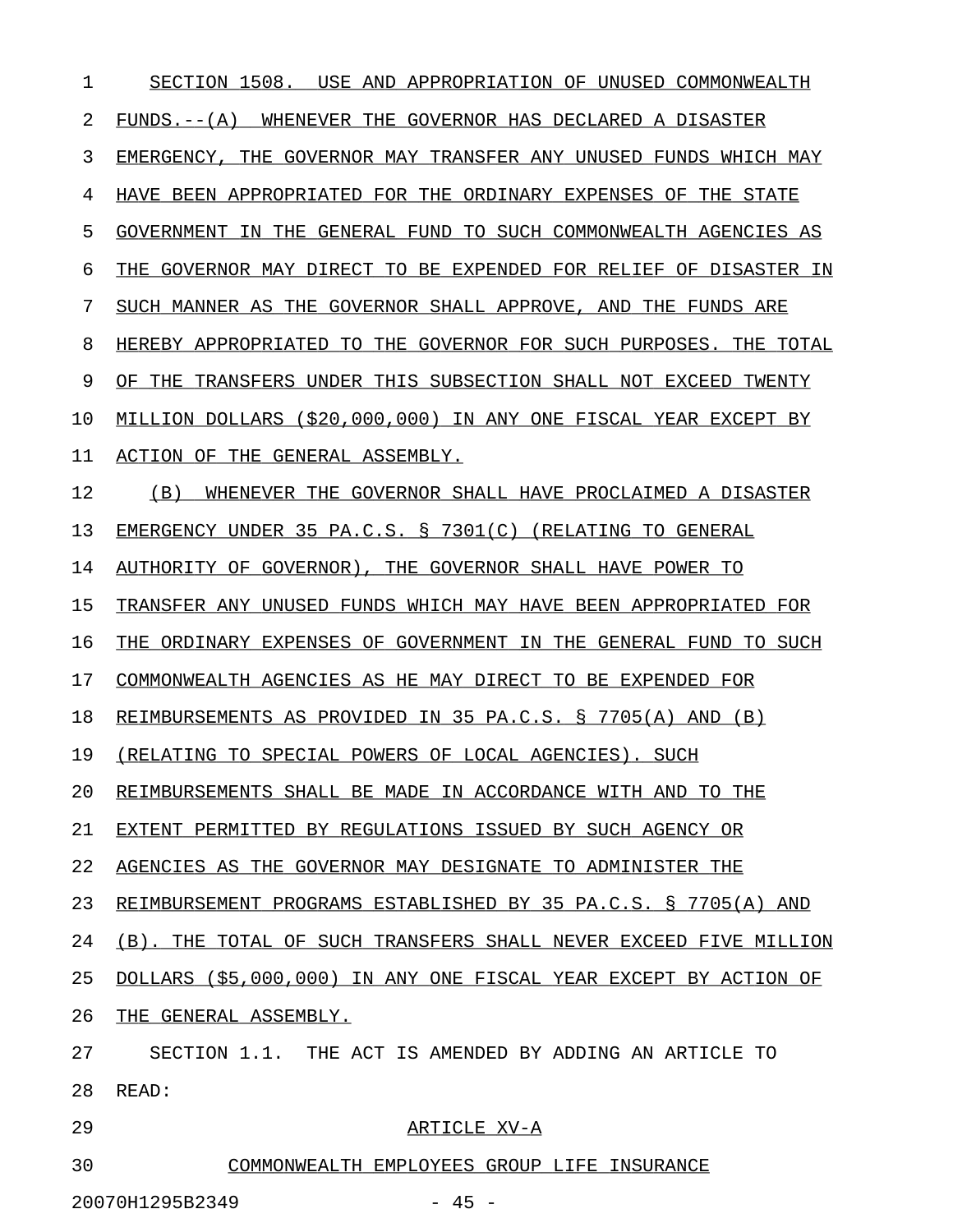| SECTION 1501-A.<br>DEFINITIONS. |
|---------------------------------|
|---------------------------------|

| 2  | THE FOLLOWING WORDS AND PHRASES WHEN USED IN THIS ARTICLE        |
|----|------------------------------------------------------------------|
| 3  | SHALL HAVE THE MEANINGS GIVEN TO THEM IN THIS SECTION UNLESS THE |
| 4  | CONTEXT CLEARLY INDICATES OTHERWISE:                             |
| 5  | "ANNUAL PAY RATE." THE BASE PAY RATE ANNUALIZED AND, IN THE      |
| 6  | CASE OF HOURLY ELIGIBLE EMPLOYEES, SHALL BE COMPUTED ON THE      |
| 7  | BASIS OF EXPECTED WORK HOURS.                                    |
| 8  | "DEPARTMENT." THE DEPARTMENT OF GENERAL SERVICES OF THE          |
| 9  | COMMONWEALTH.                                                    |
| 10 | "EMPLOYEES." A PERMANENT, CONTINUOUSLY SCHEDULED EMPLOYEE OF     |
| 11 | THE EXECUTIVE, JUDICIAL OR LEGISLATIVE BRANCH OF THE             |
| 12 | COMMONWEALTH, ITS COMMISSIONS, BOARDS, DEPARTMENTS AND           |
| 13 | AUTHORITIES. THE TERM SHALL INCLUDE MEMBERS OF THE GENERAL       |
| 14 | ASSEMBLY.                                                        |
| 15 | "LIFE INSURANCE." LIFE INSURANCE PROCURED UNDER THIS             |
| 16 | ARTICLE.                                                         |
| 17 | "SECRETARY." THE SECRETARY OF GENERAL SERVICES OF THE            |
| 18 | COMMONWEALTH.                                                    |
| 19 | SECTION 1502-A. GROUP LIFE INSURANCE.                            |
| 20 | PROCUREMENT BY DEPARTMENT. -- EXCEPT AS PROVIDED UNDER<br>(A)    |
| 21 | SUBSECTION (B), THE DEPARTMENT, WITH THE APPROVAL OF THE         |
| 22 | GOVERNOR AND WITH THE ADVICE OF THE INSURANCE COMMISSIONER,      |
| 23 | SHALL PROCURE FROM ONE OR MORE LIFE INSURANCE COMPANIES          |
| 24 | AUTHORIZED TO DO BUSINESS IN THIS COMMONWEALTH A POLICY OR       |
| 25 | POLICIES OF GROUP LIFE INSURANCE COVERING ELIGIBLE EMPLOYEES.    |
| 26 | (B)<br>LEGISLATIVE BRANCH.--UPON WRITTEN NOTICE TO THE           |
| 27 | SECRETARY, AN INDIVIDUAL AGENCY OF THE GENERAL ASSEMBLY MAY      |
| 28 | PROCURE LIFE INSURANCE FOR ITS ELIGIBLE EMPLOYEES, INCLUDING     |
| 29 | MEMBERS OF THE GENERAL ASSEMBLY, IN PLACE OF LIFE INSURANCE      |
| 30 | AVAILABLE UNDER SUBSECTION (A). ANY LIFE INSURANCE PROCURED      |
|    | 20070H1295B2349<br>$-46 -$                                       |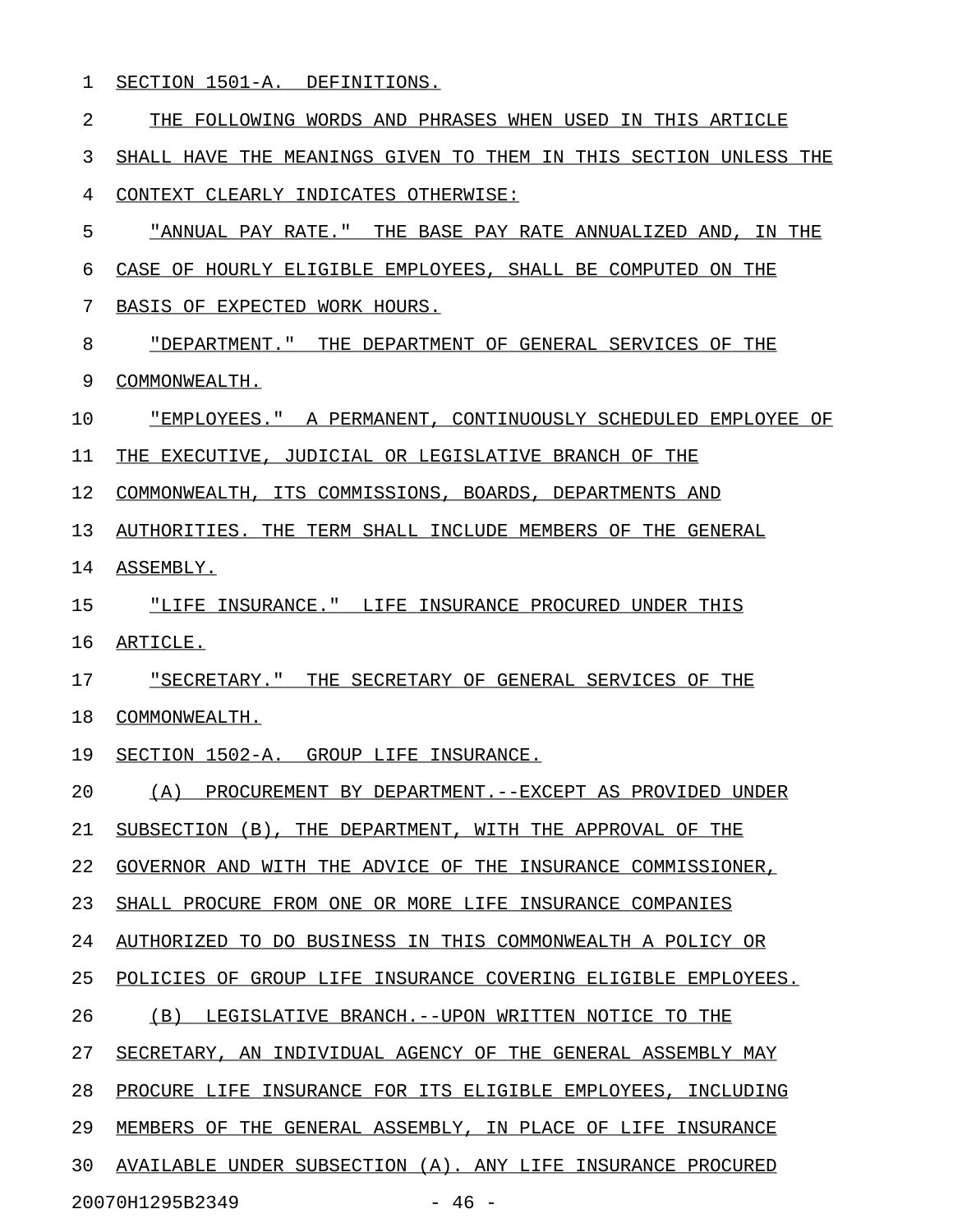1 UNDER THIS SUBSECTION SHALL, AT A MINIMUM, MEET THE REQUIREMENTS 2 OF SECTIONS 1503-A, 1504-A, 1505-A, 1506-A AND 1508-A. 3 (C) ELIGIBILITY.--AN EMPLOYEE UNDER SUBSECTION (A) OR (B) IN 4 ACTIVE SERVICE SHALL BE ELIGIBLE FOR LIFE INSURANCE UNDER THIS

5 ARTICLE IF THE EMPLOYEE HAS COMPLETED THREE MONTHS' CONTINUOUS 6 SERVICE AS AN EMPLOYEE UNDER SUBSECTION (A) OR (B). TEMPORARY

7 EMPLOYEES SHALL NOT BE ELIGIBLE.

8 SECTION 1503-A. AMOUNT.

9 (A) SCHEDULE.--THE AMOUNT OF LIFE INSURANCE FOR ANY ELIGIBLE

10 EMPLOYEE SHALL BE BASED ON THE ELIGIBLE EMPLOYEE'S ANNUAL PAY

11 RATE FROM THE COMMONWEALTH IN ACCORDANCE WITH A SCHEDULE TO BE

12 SUBMITTED ANNUALLY BY THE SECRETARY FOR PUBLICATION IN THE

13 PENNSYLVANIA BULLETIN.

14 (B) REDUCTION.--THE AMOUNT OF LIFE INSURANCE FOR ANY

15 ELIGIBLE EMPLOYEES 70 YEARS OF AGE OR OLDER SHALL BE ONE-HALF

16 THE AMOUNT OF LIFE INSURANCE PROVIDED UNDER THE SCHEDULE

17 PUBLISHED UNDER SUBSECTION (A).

18 (C) CHANGE IN AMOUNT.--ANY CHANGE IN THE AMOUNT OF LIFE

19 INSURANCE MADE NECESSARY BY A CHANGE IN PAY SHALL TAKE EFFECT ON

20 THE NEXT SUCCEEDING PROGRAM ANNIVERSARY.

21 SECTION 1504-A. CONTRIBUTIONS.

22 (A) ELIGIBLE EMPLOYEE PAYMENT. --EXCEPT AS PROVIDED UNDER

23 SUBSECTION (B), EACH ELIGIBLE EMPLOYEE COVERED BY LIFE INSURANCE

24 SHALL PAY, EITHER DIRECTLY OR BY MEANS OF A PAYROLL DEDUCTION

25 AUTHORIZED BY THE EMPLOYEE, THE COST OF THE INSURANCE IN AN

26 AMOUNT AS MAY BE DETERMINED FROM TIME TO TIME ON THE BASIS OF

27 THE ACTUAL TOTAL COSTS OF THE LIFE INSURANCE POLICY OR POLICIES

28 CONTRACTED FOR BY THE COMMONWEALTH.

29 (B) COMMONWEALTH PAYMENT. --THE COMMONWEALTH MAY AGREE TO PAY 30 ALL OR ANY OF THE COSTS FOR LIFE INSURANCE.

20070H1295B2349 - 47 -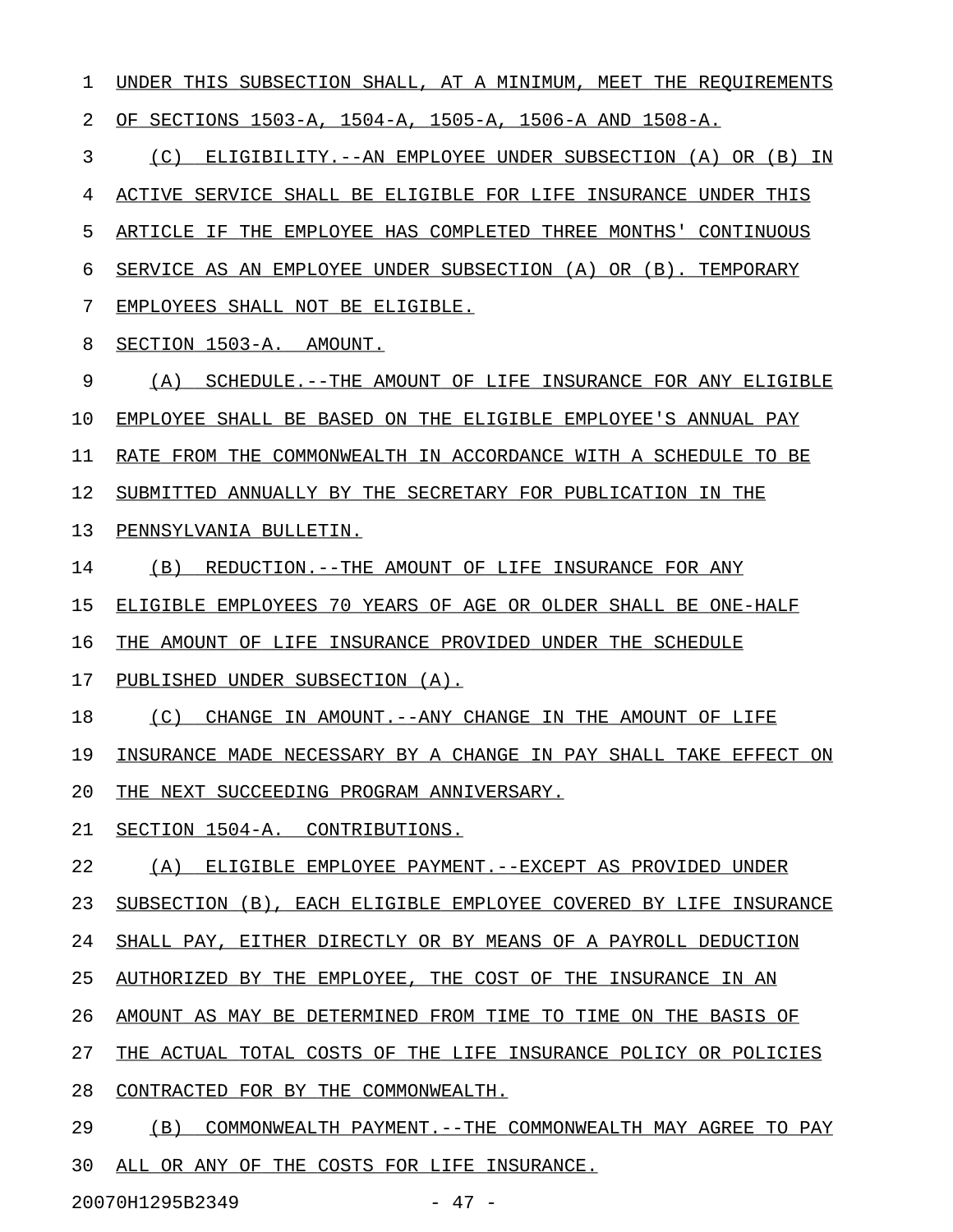1 SECTION 1505-A. TERMINATION.

| $\overline{2}$ | CESSATION.--EXCEPT AS PROVIDED UNDER SUBSECTION (B),<br>(A)      |
|----------------|------------------------------------------------------------------|
| 3              | LIFE INSURANCE SHALL, SUBJECT TO ANY CONVERSION PRIVILEGE, CEASE |
| 4              | UPON THE OCCURRENCE OF ANY OF THE FOLLOWING:                     |
| 5              | TERMINATION OF EMPLOYMENT.<br>(1)                                |
| 6              | (2)<br>NONPAYMENT OF ANY CONTRIBUTION DUE FROM AN ELIGIBLE       |
| 7              | EMPLOYEE.                                                        |
| 8              | (3)<br>AFTER 12 CONTINUOUS MONTHS OF UNPAID ABSENCE.             |
| 9              | DISABILITY.--LIFE INSURANCE SHALL BE CONTINUED FOR<br>(B)        |
| 10             | EMPLOYEES WHO TERMINATE AFTER BECOMING PERMANENTLY AND TOTALLY   |
| 11             | DISABLED WHILE COVERED UNDER THIS PROGRAM.                       |
| 12             | SECTION 1506-A. AUTOMATIC COVERAGE.                              |
| 13             | (A)<br>PROVISION FOR COVERAGE. -- ANY POLICY OF LIFE INSURANCE   |
| 14             | SHALL PROVIDE THAT ALL ELIGIBLE EMPLOYEES SHALL BE AUTOMATICALLY |
| 15             | COVERED COMMENCING ON THE DATE THEY FIRST BECOME ELIGIBLE.       |
| 16             | (B)<br>NOTICE. -- AN EMPLOYEE DESIRING NOT TO BE COVERED BY LIFE |
| 17             | INSURANCE SHALL GIVE WRITTEN NOTICE, ON A PRESCRIBED FORM, TO    |
| 18             | THE EMPLOYEE'S EMPLOYING OFFICE THAT THE EMPLOYEE DESIRES NOT TO |
| 19             | BE INSURED. IF THE NOTICE IS RECEIVED BEFORE THE EMPLOYEE        |
| 20             | BECOMES INSURED UNDER THE POLICY, THE EMPLOYEE SHALL NOT BE      |
| 21             | INSURED. IF THE NOTICE IS RECEIVED AFTER THE EMPLOYEE BECOMES    |
| 22             | INSURED, THE EMPLOYEE'S INSURANCE UNDER THE POLICY WILL CEASE    |
| 23             | EFFECTIVE WITH THE END OF THE PAY PERIOD DURING WHICH THE NOTICE |
| 24             | IS RECEIVED BY THE EMPLOYING OFFICE.                             |
| 25             | SECTION 1507-A. SECRETARY TO BE AGENT.                           |
| 26             | (A)<br>AGENT.--EXCEPT FOR LIFE INSURANCE PROCURED UNDER SECTION  |
| 27             | 1502-A(B), THE SECRETARY IS EXCLUSIVELY AUTHORIZED AND SHALL     |
| 28             | HAVE THE DUTY TO TRANSACT ALL BUSINESS NECESSARY FOR THE PURPOSE |
| 29             | OF CONTRACTING FOR INSURANCE UNDER THIS ARTICLE.                 |
| 30             | (B)<br>COMMISSION.--THE LIFE INSURANCE COMPANY OR COMPANIES      |

20070H1295B2349 - 48 -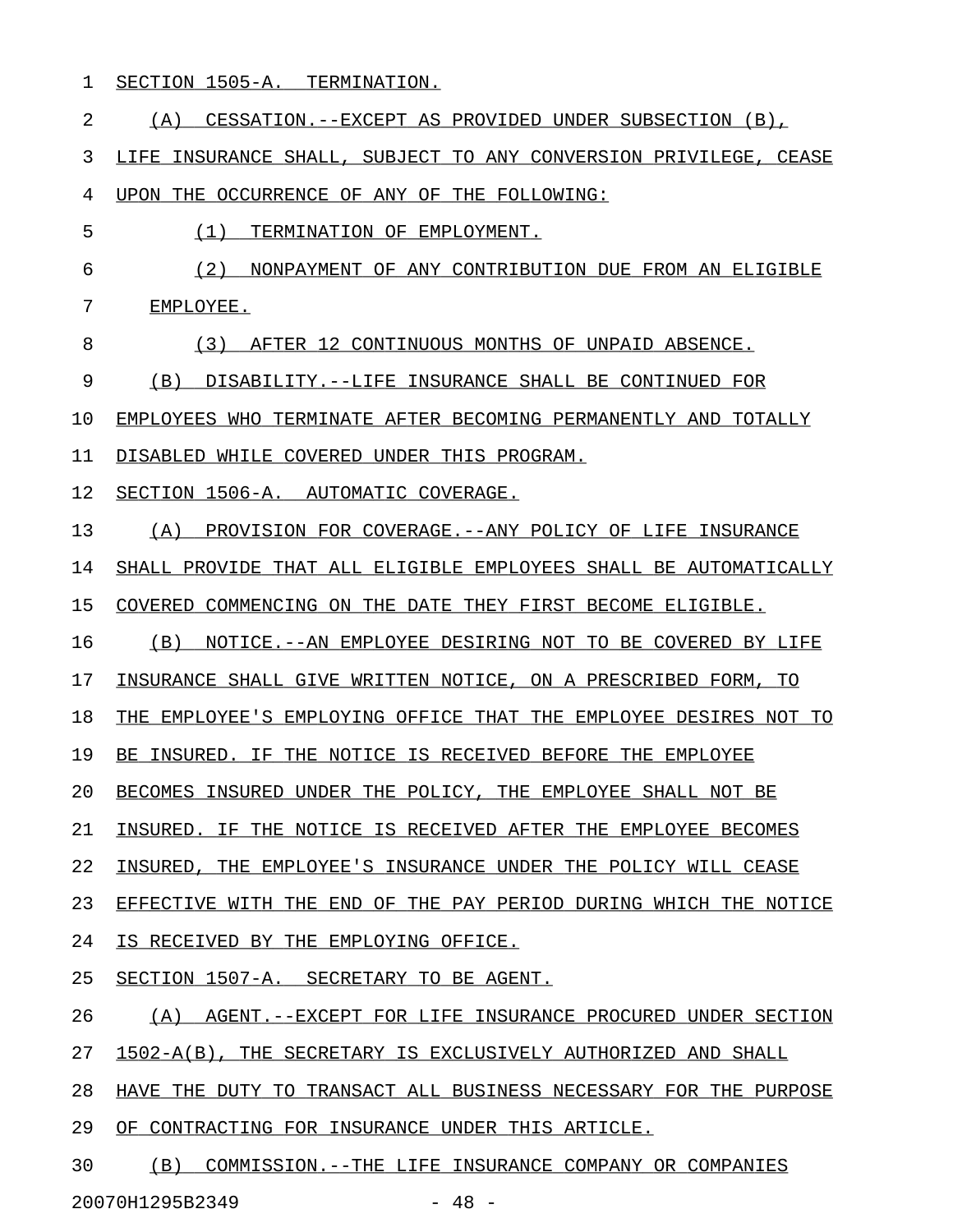| 1  | FROM WHOM LIFE INSURANCE IS PROCURED BY THE SECRETARY SHALL       |  |  |
|----|-------------------------------------------------------------------|--|--|
| 2  | COMPUTE COMMISSIONS IN ACCORDANCE WITH THEIR STANDARD PRACTICE    |  |  |
| 3  | FOLLOWED IN OTHER SIMILAR PLANS. THE COMMISSIONS SHALL BE PAID    |  |  |
| 4  | TO THE SECRETARY TO OFFSET ADMINISTRATIVE AND OTHER EXPENSES      |  |  |
| 5  | INCURRED IN THE ADMINISTRATION OF THE INSURANCE PLAN.             |  |  |
| 6  | SECTION 1508-A. APPLICABILITY OF INSURANCE LAWS.                  |  |  |
| 7  | ALL LIFE INSURANCE SHALL BE SUBJECT TO THE LAWS OF THIS           |  |  |
| 8  | COMMONWEALTH RELATING TO INSURANCE.                               |  |  |
| 9  | SECTION 2. SECTION 1737-B OF THE ACT, ADDED JULY 5, 2006          |  |  |
| 10 | (P.L.296, NO.66), IS AMENDED TO READ:                             |  |  |
| 11 | SECTION 1737-B. STATE SYSTEM OF HIGHER EDUCATION.                 |  |  |
| 12 | $[$ (RESERVED).]                                                  |  |  |
| 13 | THE FOLLOWING SHALL APPLY TO EXECUTIVE AUTHORIZATIONS FROM        |  |  |
| 14 | THE KEYSTONE RECREATION, PARK AND CONSERVATION FUND FOR THE       |  |  |
| 15 | STATE SYSTEM OF HIGHER EDUCATION:                                 |  |  |
| 16 | (1)<br>NOTWITHSTANDING THE PROVISIONS OF SECTION 12(B) OF         |  |  |
| 17 | THE ACT OF JULY 2, 1993 (P.L.359, NO.50), KNOWN AS THE            |  |  |
| 18 | KEYSTONE RECREATION, PARK AND CONSERVATION FUND ACT, FOR          |  |  |
| 19 | FISCAL YEAR 2006-2007, THE ENTIRE AMOUNT OF THE TRANSFER          |  |  |
| 20 | UNDER SECTION $1106-C(D)$ OF THE ACT OF MARCH 4, 1971 (P.L.6,     |  |  |
| 21 | NO.2), KNOWN AS THE TAX REFORM CODE OF 1971, SHALL BE PAID TO     |  |  |
| 22 | THE STATE SYSTEM OF HIGHER EDUCATION.                             |  |  |
| 23 | $(2)$ (RESERVED).                                                 |  |  |
| 24 | SECTION 3. SECTION 1720-C(C) OF THE ACT, ADDED JULY 5, 2006       |  |  |
| 25 | (P.L.296, NO.66), IS REPEALED:                                    |  |  |
| 26 | SECTION 1720-C. STATE GAMING FUND.                                |  |  |
| 27 | $\star$ $\star$ $\star$                                           |  |  |
| 28 | [C) TRANSFERS FOR VOLUNTEER FIRE COMPANY GRANT PROGRAM.--         |  |  |
| 29 | COMMENCING WITH FISCAL YEAR 2006-2007 AND CONTINUING ANNUALLY     |  |  |
| 30 | THEREAFTER, THE SUM OF \$25,000,000 SHALL BE TRANSFERRED FROM THE |  |  |
|    | 20070H1295B2349<br>$-49 -$                                        |  |  |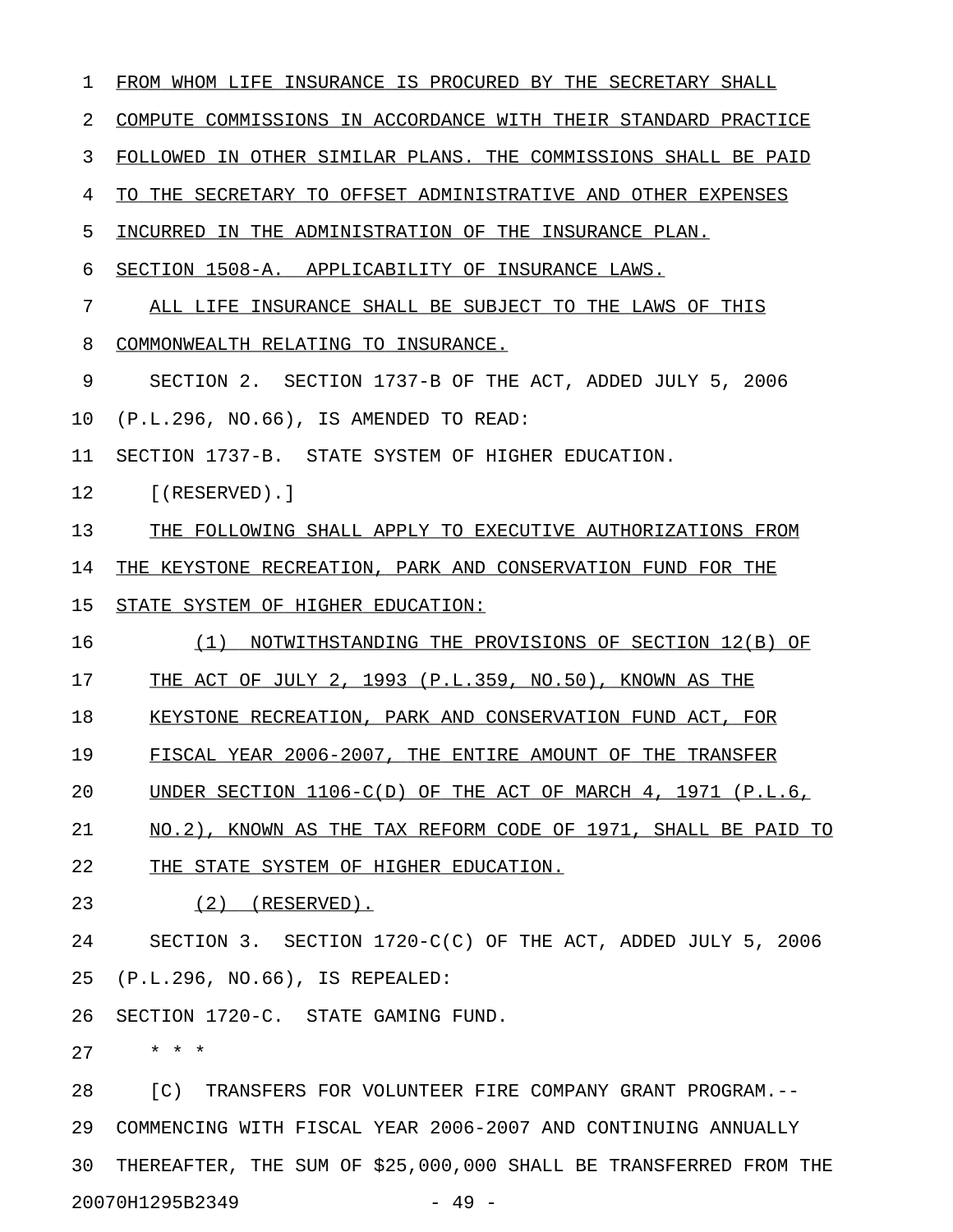| 1  | STATE GAMING FUND TO THE GENERAL FUND AND IS HEREBY APPROPRIATED |  |  |
|----|------------------------------------------------------------------|--|--|
| 2  | TO THE VOLUNTEER FIRE COMPANY GRANT PROGRAM ON A CONTINUING      |  |  |
| 3  | BASIS.]                                                          |  |  |
| 4  | $\star$<br>$\star$<br>$\star$                                    |  |  |
| 5  | SECTION 4. THE ACT IS AMENDED BY ADDING ARTICLES TO READ:        |  |  |
| 6  | ARTICLE XVII-E                                                   |  |  |
| 7  | GENERAL BUDGET IMPLEMENTATION                                    |  |  |
| 8  | SUBARTICLE A                                                     |  |  |
| 9  | PRELIMINARY PROVISIONS                                           |  |  |
| 10 | SECTION 1701-E. APPLICABILITY.                                   |  |  |
| 11 | THIS ARTICLE APPLIES TO APPROPRIATIONS FROM EVERY GENERAL        |  |  |
| 12 | APPROPRIATION ACT.                                               |  |  |
| 13 | SECTION 1702-E. DEFINITIONS AND ABBREVIATIONS.                   |  |  |
| 14 | DEFINITIONS. -- THE FOLLOWING WORDS AND PHRASES WHEN USED<br>(A) |  |  |
| 15 | IN THIS ARTICLE SHALL HAVE THE MEANINGS GIVEN TO THEM IN THIS    |  |  |
| 16 | SECTION UNLESS THE CONTEXT CLEARLY INDICATES OTHERWISE:          |  |  |
| 17 | "SECRETARY." THE SECRETARY OF THE BUDGET OF THE                  |  |  |
| 18 | COMMONWEALTH.                                                    |  |  |
| 19 | (B) ABBREVIATIONS.--THE FOLLOWING ABBREVIATIONS WHEN USED IN     |  |  |
| 20 | THIS ARTICLE SHALL HAVE THE MEANINGS GIVEN TO THEM IN THIS       |  |  |
| 21 | SECTION:                                                         |  |  |
| 22 | "AIDS." ACQUIRED IMMUNE DEFICIENCY SYNDROME.                     |  |  |
| 23 | "ARC." APPALACHIAN REGIONAL COMMISSION.                          |  |  |
| 24 | "BG." BLOCK GRANT.                                               |  |  |
| 25 | "CCDFBG." CHILD CARE AND DEVELOPMENT FUND BLOCK GRANT.           |  |  |
| 26 | "CSBG." COMMUNITY SERVICES BLOCK GRANT.                          |  |  |
| 27 | "DCSI." DRUG CONTROL AND SYSTEMS IMPROVEMENT FORMULA GRANT       |  |  |
| 28 | PROGRAM.                                                         |  |  |
| 29 | "DFSC." DRUG FREE SCHOOLS AND COMMUNITIES ACT.                   |  |  |
| 30 | "DOE." DEPARTMENT OF ENERGY.                                     |  |  |

20070H1295B2349 - 50 -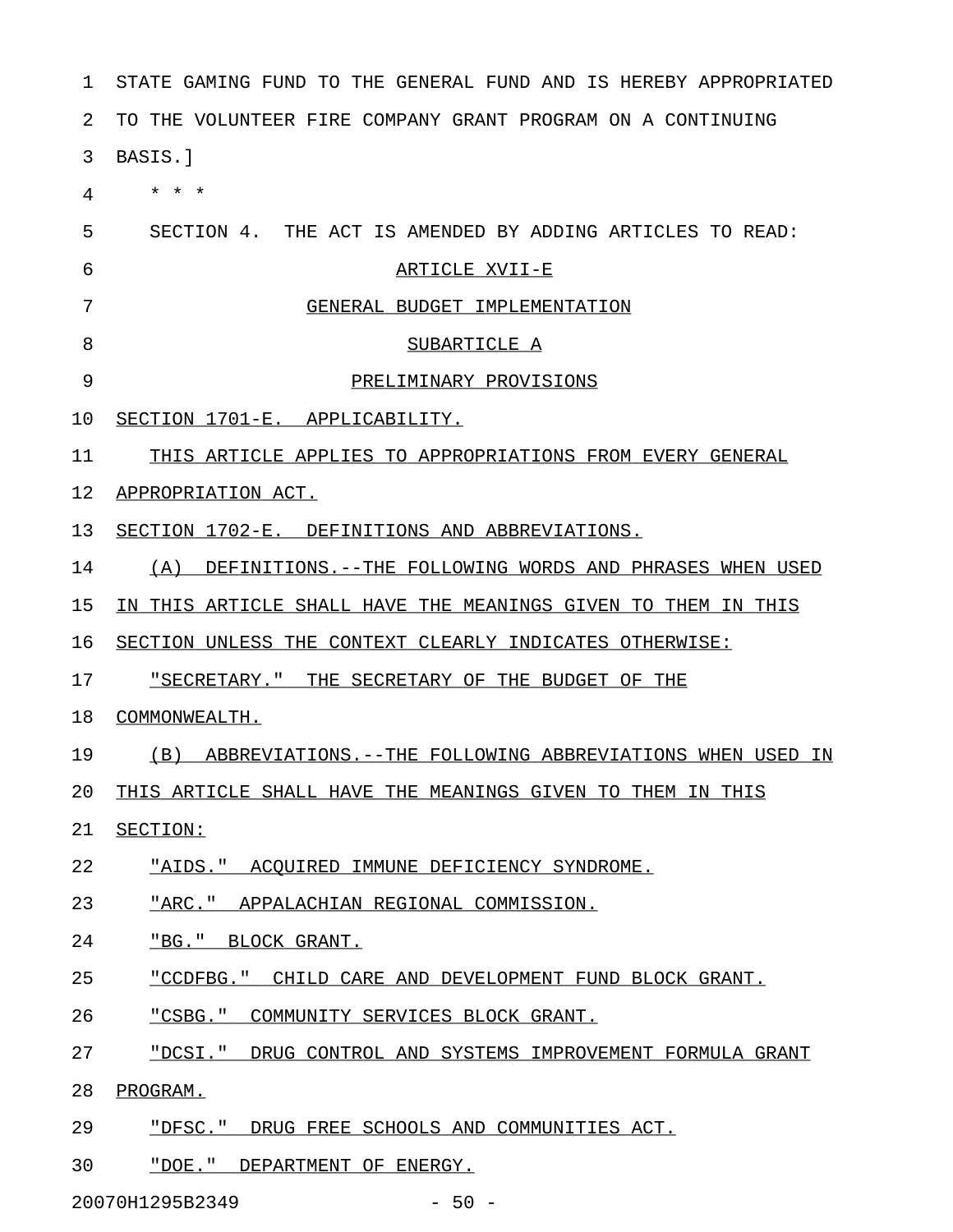- 1 FEEOC." EQUAL EMPLOYMENT OPPORTUNITY COMMISSION.
- 2 FEPA." ENVIRONMENTAL PROTECTION AGENCY.
- 3 "ESEA." ELEMENTARY AND SECONDARY EDUCATION ACT.
- 4 "FEMA." FEDERAL EMERGENCY MANAGEMENT AGENCY.
- 5 "FTA." FEDERAL TRANSIT ADMINISTRATION.
- 6 "HUD." DEPARTMENT OF HOUSING AND URBAN DEVELOPMENT.
- 7 "LIHEABG." LOW-INCOME HOME ENERGY ASSISTANCE BLOCK GRANT.
- 8 "LSTA." LIBRARY SERVICES AND TECHNOLOGY ACT.
- 9 "MCHSBG." MATERNAL AND CHILD HEALTH SERVICES BLOCK GRANT.
- 10 "MHSBG." MENTAL HEALTH SERVICES BLOCK GRANT.
- 11 "MR." MENTAL RETARDATION.
- 12 "PAFE." PENNSYLVANIA AGRICULTURAL FOOD EXPOSITION.
- 13 "PHHSBG." PREVENTIVE HEALTH AND HEALTH SERVICES BLOCK GRANT.
- 14 "RSAT." RESIDENTIAL SUBSTANCE ABUSE TREATMENT.
- 15 "SABG." SUBSTANCE ABUSE BLOCK GRANT.
- 16 "SCDBG." SMALL COMMUNITIES DEVELOPMENT BLOCK GRANT.
- 17 "SDA." SERVICE DELIVERY AREA.
- 18 "SSBG." SOCIAL SERVICES BLOCK GRANT.
- 19 TANF." TEMPORARY ASSISTANCE FOR NEEDY FAMILIES.
- 20 THANFBG." TEMPORARY ASSISTANCE FOR NEEDY FAMILIES BLOCK
- 21 GRANT.
- 22 "TEFAP." TEMPORARY EMERGENCY FOOD ASSISTANCE PROGRAM.
- 23 "WIA." WORKFORCE INVESTMENT ACT.
- 24 "WIC." WOMEN, INFANTS AND CHILDREN PROGRAM.
- 25 SECTION 1703-E. WARRANTS.
- 26 (RESERVED).
- 27 SUBARTICLE B
- 28 EXECUTIVE DEPARTMENT
- 29 SECTION 1711-E. GOVERNOR.
- 30 (RESERVED).

20070H1295B2349 - 51 -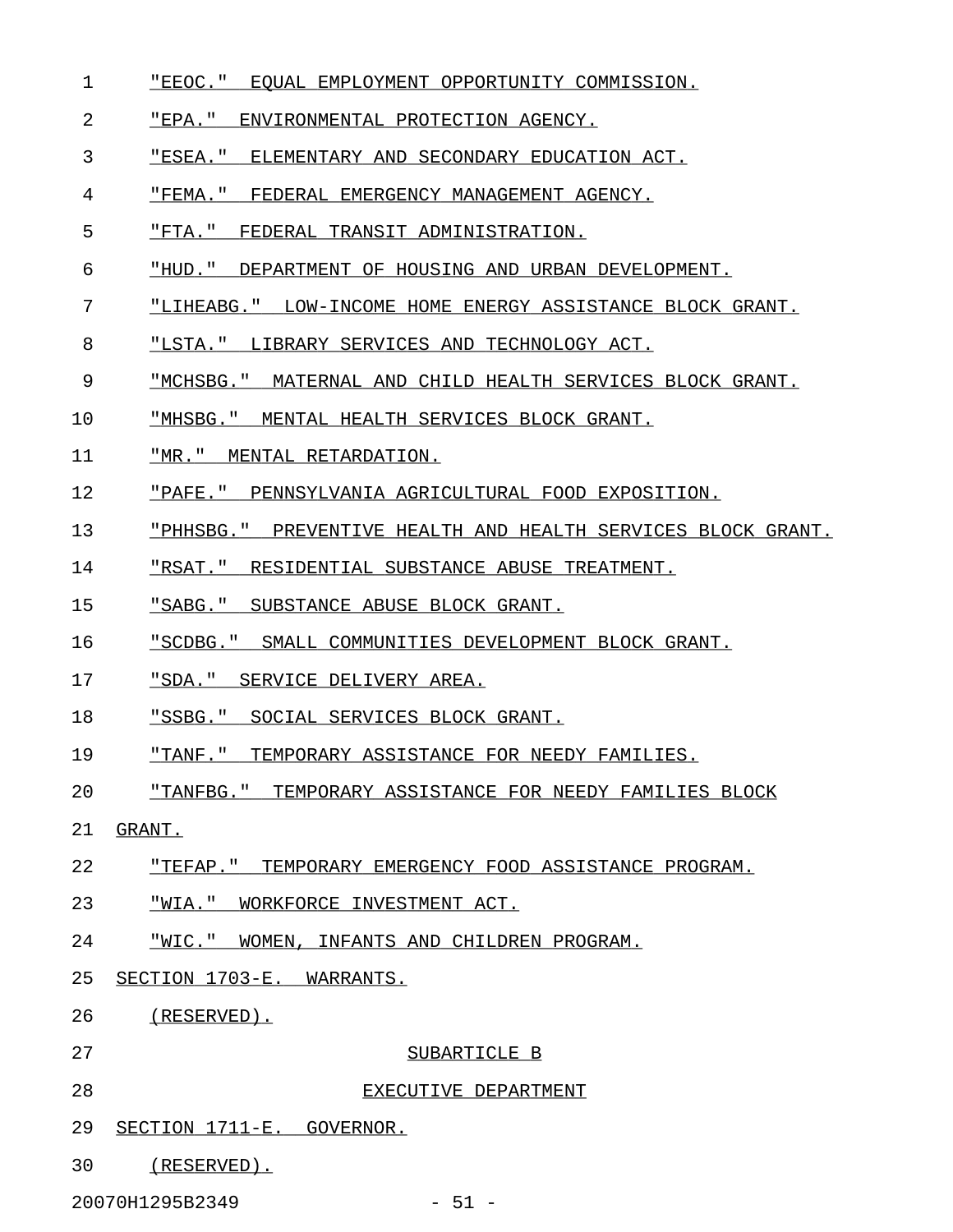1 SECTION 1712-E. EXECUTIVE OFFICES.

2 THE FOLLOWING SHALL APPLY TO APPROPRIATIONS FOR THE EXECUTIVE 3 OFFICES:

4 (1) PENNSYLVANIA COMMISSION ON CRIME AND DELINQUENCY. 5 FUNDS REMAINING AFTER APPLICATION OF SECTION 202 OF A GENERAL 6 APPROPRIATION ACT FOR THE APPROPRIATION FOR GRANTS-IN-AID FOR 7 INTERMEDIATE PUNISHMENT PROGRAMS SHALL BE DISTRIBUTED TO 8 COUNTIES BASED ON THE FOLLOWING FORMULA: 9 (I) FIFTY PERCENT SHALL BE BASED ON THE PROPORTION \_\_\_\_\_\_\_\_\_\_\_\_\_\_\_\_\_\_\_\_\_\_\_\_\_\_\_\_\_\_\_\_\_\_\_\_\_\_\_\_\_\_\_\_\_\_\_\_\_\_\_ 10 OF OFFENDERS DIVERTED FROM THE COUNTY PRISON SYSTEM TO 11 COUNTY INTERMEDIATE PUNISHMENT PROGRAMS. 12 (II) FIFTY PERCENT SHALL BE BASED ON THE PROPORTION \_\_\_\_\_\_\_\_\_\_\_\_\_\_\_\_\_\_\_\_\_\_\_\_\_\_\_\_\_\_\_\_\_\_\_\_\_\_\_\_\_\_\_\_\_\_\_\_\_\_\_\_ 13 OF OFFENDERS DIVERTED FROM THE STATE CORRECTIONAL SYSTEM 14 TO THE COUNTY PRISON SYSTEM. 15 (2) GRANTS FOR SPECIALIZED PROBATION SERVICES, INCLUDING 16 SCHOOL-BASED, COMMUNITY-BASED, INTENSIVE SUPERVISION AND 17 AFTERCARE SERVICES SHALL BE PROVIDED IN ACCORDANCE WITH 18 STANDARDS ADOPTED BY THE JUVENILE COURT JUDGES COMMISSION. 19 SECTION 1713-E. LIEUTENANT GOVERNOR. 20 (RESERVED). 21 SECTION 1714-E. ATTORNEY GENERAL. 22 (RESERVED). 23 SECTION 1715-E. AUDITOR GENERAL. 24 THE FOLLOWING SHALL APPLY TO APPROPRIATIONS TO THE AUDITOR 25 GENERAL: \_\_\_\_\_\_\_\_ 26 (1) FUNDS APPROPRIATED TO THE DEPARTMENT OF THE AUDITOR 27 GENERAL SHALL BE FOR THE PURPOSE OF PERFORMING POSTAUDITS IN 28 ACCORDANCE WITH GENERALLY ACCEPTED GOVERNMENT AUDITING 29 STANDARDS. 30 (2) (RESERVED).

20070H1295B2349 - 52 -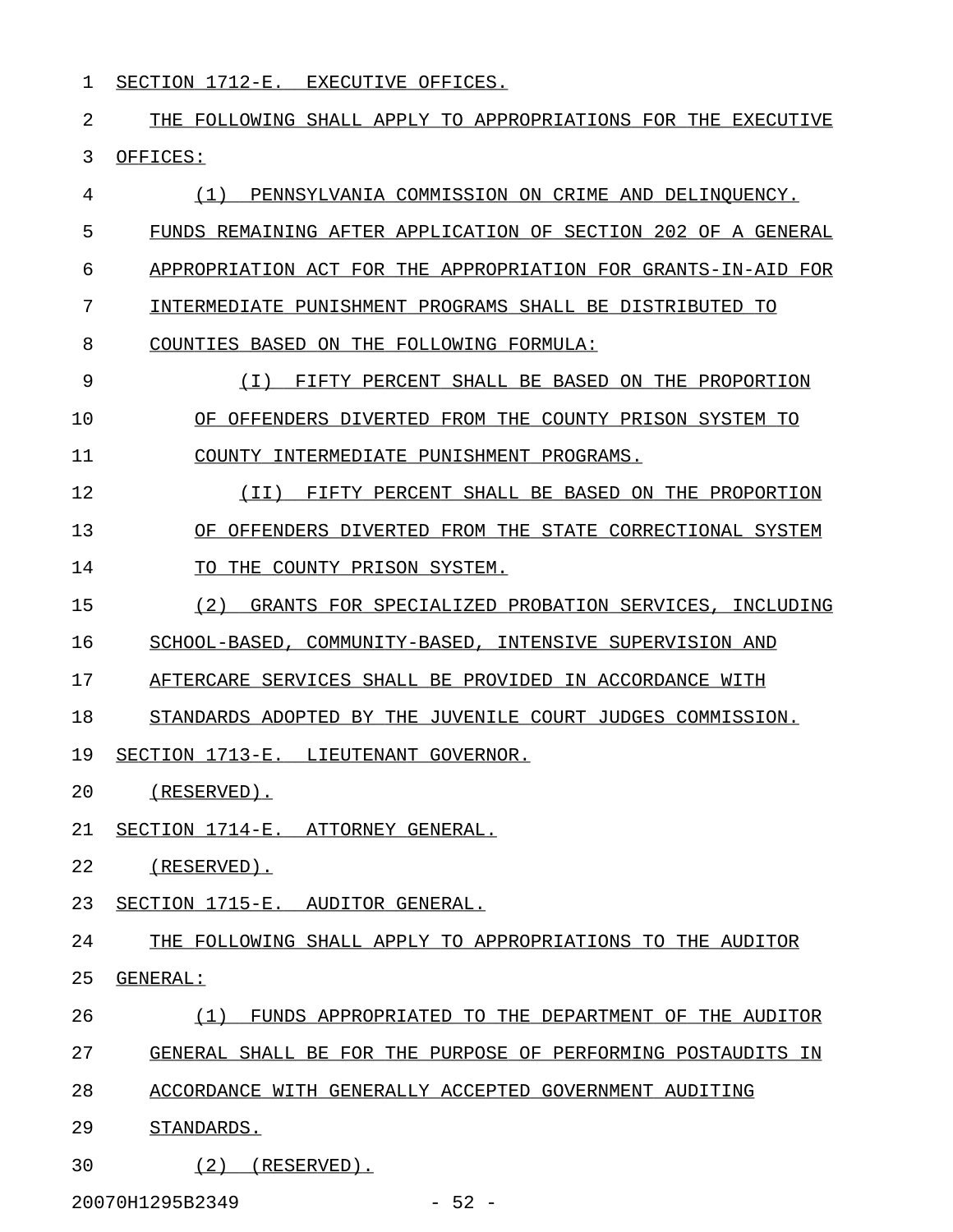1 SECTION 1716-E. TREASURY DEPARTMENT.

2 THE FOLLOWING SHALL APPLY TO APPROPRIATIONS TO THE TREASURY 3 DEPARTMENT:

| 4  | (1)<br>PAYMENTS FOR THE<br>COMMONWEALTH'S PORTION OF EXPENSES    |
|----|------------------------------------------------------------------|
| 5  | OF COUNCILS, COMMISSIONS, CONFERENCES, BOARDS, ASSOCIATIONS,     |
| 6  | INSTITUTES SHALL BE MADE ONLY ON REOUISITION<br>COALITIONS AND   |
| 7  | THE GOVERNOR ON BEHALF OF THE ORGANIZATION, WHICH SHALL<br>OF    |
| 8  | FILE AN ACCOUNTING OF EXPENSES WITH THE AUDITOR GENERAL.         |
| 9  | (2)<br>$(RESERVED)$ .                                            |
| 10 | SECTION 1716.1-E. INSURANCE RESTRUCTURING RESTRICTED RECEIPT     |
| 11 | ACCOUNT.                                                         |
| 12 | (A)<br>ESTABLISHMENT. --THERE IS ESTABLISHED A RESTRICTED        |
| 13 | RECEIPT ACCOUNT IN THE STATE TREASURY TO BE KNOWN AS THE         |
| 14 | INSURANCE RESTRUCTURING RESTRICTED RECEIPT ACCOUNT.<br>INTEREST  |
| 15 | EARNED ON MONEY IN THE ACCOUNT SHALL REMAIN IN THE ACCOUNT.      |
| 16 | (B)<br>DEPOSIT.--ALL NET ECONOMIC BENEFITS, INCLUDING PROCEEDS,  |
| 17 | SAVINGS, FUNDS AND OTHER MONEY DERIVED FROM THE MERGER,          |
| 18 | CONSOLIDATION OR OTHER ACOUISITION OF CONTROL OF A HOSPITAL PLAN |
| 19 | CORPORATION OR PROFESSIONAL HEALTH SERVICES PLAN CORPORATION,    |
| 20 | WHICH ARE TO BE USED TO FUND ANY PORTION OF A HEALTH CARE OR     |
| 21 | HEALTH CARE-RELATED PROGRAM OF, OR ADMINISTERED BY,<br>THE       |
| 22 | COMMONWEALTH SHALL BE DEPOSITED INTO THE ACCOUNT.                |
| 23 | (C) PROHIBITION. -- NO CONTRACT OR WRITTEN AGREEMENT BETWEEN     |
| 24 | THE COMMONWEALTH AND A HOSPITAL PLAN CORPORATION OR PROFESSIONAL |
| 25 | HEALTH SERVICES PLAN CORPORATION MAY BE ENTERED INTO RELATING TO |
| 26 | THE DISBURSEMENT OR SPENDING OF THE ECONOMIC BENEFITS, PROCEEDS, |
| 27 | SAVINGS, FUNDS OR OTHER MONEY RESULTING FROM THE MERGER,         |
| 28 | CONSOLIDATION OR OTHER ACOUISITION OF CONTROL OF A HOSPITAL PLAN |
| 29 | CORPORATION OR PROFESSIONAL HEALTH SERVICES PLAN CORPORATION     |
| 30 | UNTIL FUNDS ARE APPROPRIATED UNDER SUBSECTION (D).               |
|    |                                                                  |

20070H1295B2349 - 53 -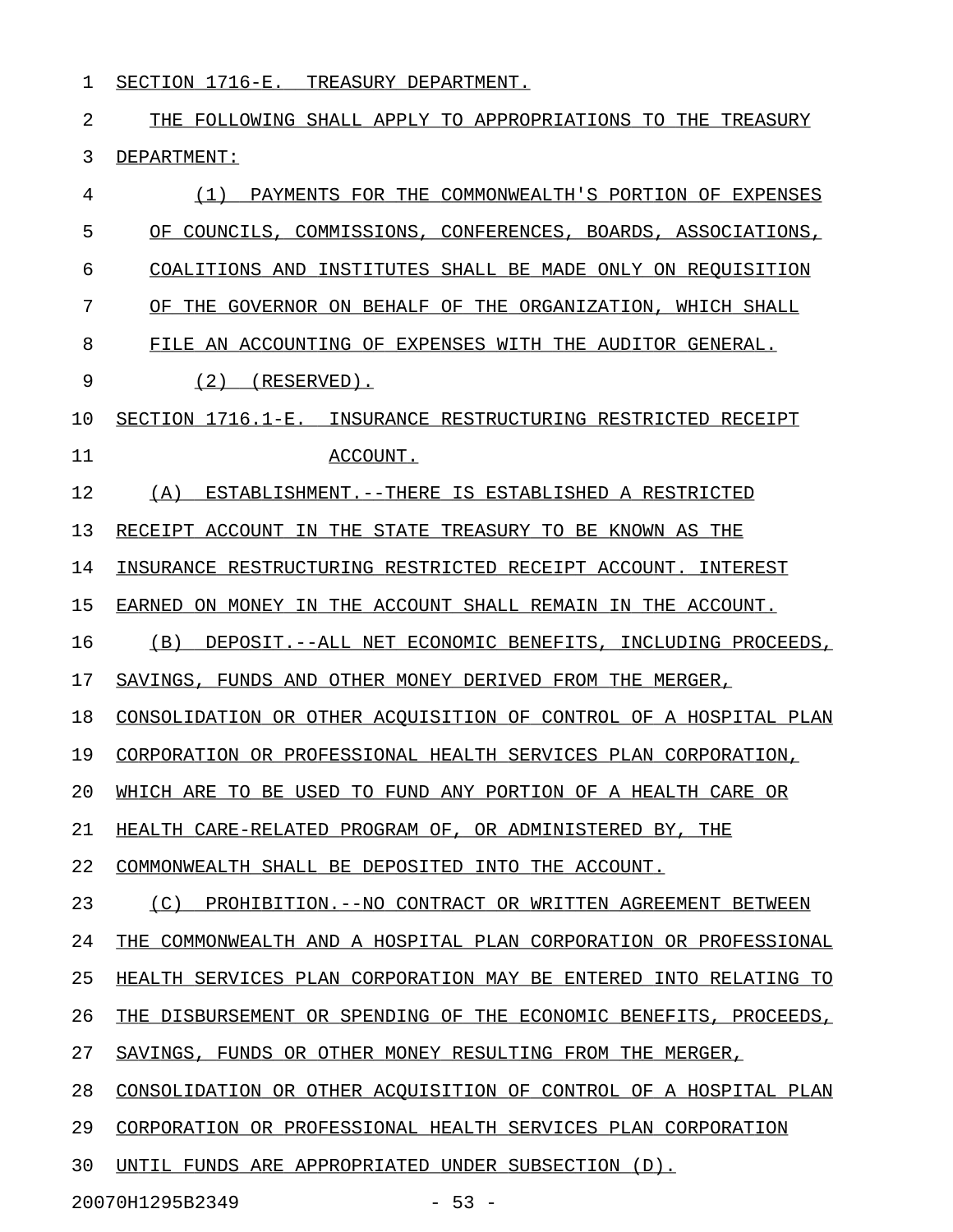| 1  | (D)<br>APPROPRIATION.--NO FUND OR MONEY MAY BE TRANSFERRED OR |
|----|---------------------------------------------------------------|
| 2  | PAID FROM THE ACCOUNT UNLESS APPROPRIATED BY THE GENERAL      |
| 3  | ASSEMBLY FOR HEALTH-RELATED PURPOSES.                         |
| 4  | SECTION 1717-E. DEPARTMENT OF AGING.                          |
| 5  | $(RESERVED)$ .                                                |
| 6  | SECTION 1718-E. DEPARTMENT OF AGRICULTURE.                    |
| 7  | THE FOLLOWING SHALL APPLY TO APPROPRIATIONS FOR THE           |
| 8  | DEPARTMENT OF AGRICULTURE:                                    |
| 9  | NO EXPENDITURES MAY BE MADE FROM THE APPROPRIATION<br>(1)     |
| 10 | FOR THE PAYMENT TO THE STATE FARM PRODUCTS SHOW FUND OR FROM  |
| 11 | THE STATE FARM PRODUCTS SHOW FUND FOR ANY ACTIVITIES          |
| 12 | ASSOCIATED WITH THE PAFE UNLESS SUCH ACTIVITIES TAKE PLACE ON |
| 13 | THE PREMISES OF THE FARM SHOW COMPLEX, HARRISBURG,            |
| 14 | PENNSYLVANIA.                                                 |
| 15 | (2)<br>THE DEPARTMENT MAY MAKE ALLOCATIONS OF                 |
| 16 | APPROPRIATIONS FOR DEVELOPMENT AND OPERATION OF AN OPEN       |
| 17 | LIVESTOCK SHOW, FOR PLANNING AND STAGING OF AN OPEN DAIRY     |
| 18 | SHOW AND FOR PROMOTION AND HOLDING OF ANNUAL LOCAL, REGIONAL  |
| 19 | AND STATE 4H CLUBS AND FUTURE FARMERS OF AMERICA DAIRY SHOWS  |
| 20 | AS IT DEEMS APPROPRIATE, TO AN ASSOCIATION WHOSE PURPOSES ARE |
| 21 | IN ACCORD WITH THE PURPOSES AND INTENT OF THE APPROPRIATIONS. |
| 22 | ALLOCATIONS UNDER THIS PARAGRAPH SHALL BE USED FOR THE        |
| 23 | DEVELOPMENT AND OPERATION OF LIVESTOCK, DAIRY AND JUNIOR      |
| 24 | DAIRY SHOWS IN THE PENNSYLVANIA FARM SHOW COMPLEX, PROVIDED,  |
| 25 | THAT THE FUNDS ALLOCATED BY THE DEPARTMENT SHALL ONLY BE USED |
| 26 | FOR THE SPECIFIC ITEMS APPROVED BY THE DEPARTMENT IN ADVANCE. |
| 27 | SECTION 1719-E. DEPARTMENT OF COMMUNITY AND ECONOMIC          |
| 28 | DEVELOPMENT.                                                  |
| 29 | THE FOLLOWING SHALL APPLY TO APPROPRIATIONS FOR THE           |
| 30 | DEPARTMENT OF COMMUNITY AND ECONOMIC DEVELOPMENT:             |
|    | $-54 -$<br>20070H1295B2349                                    |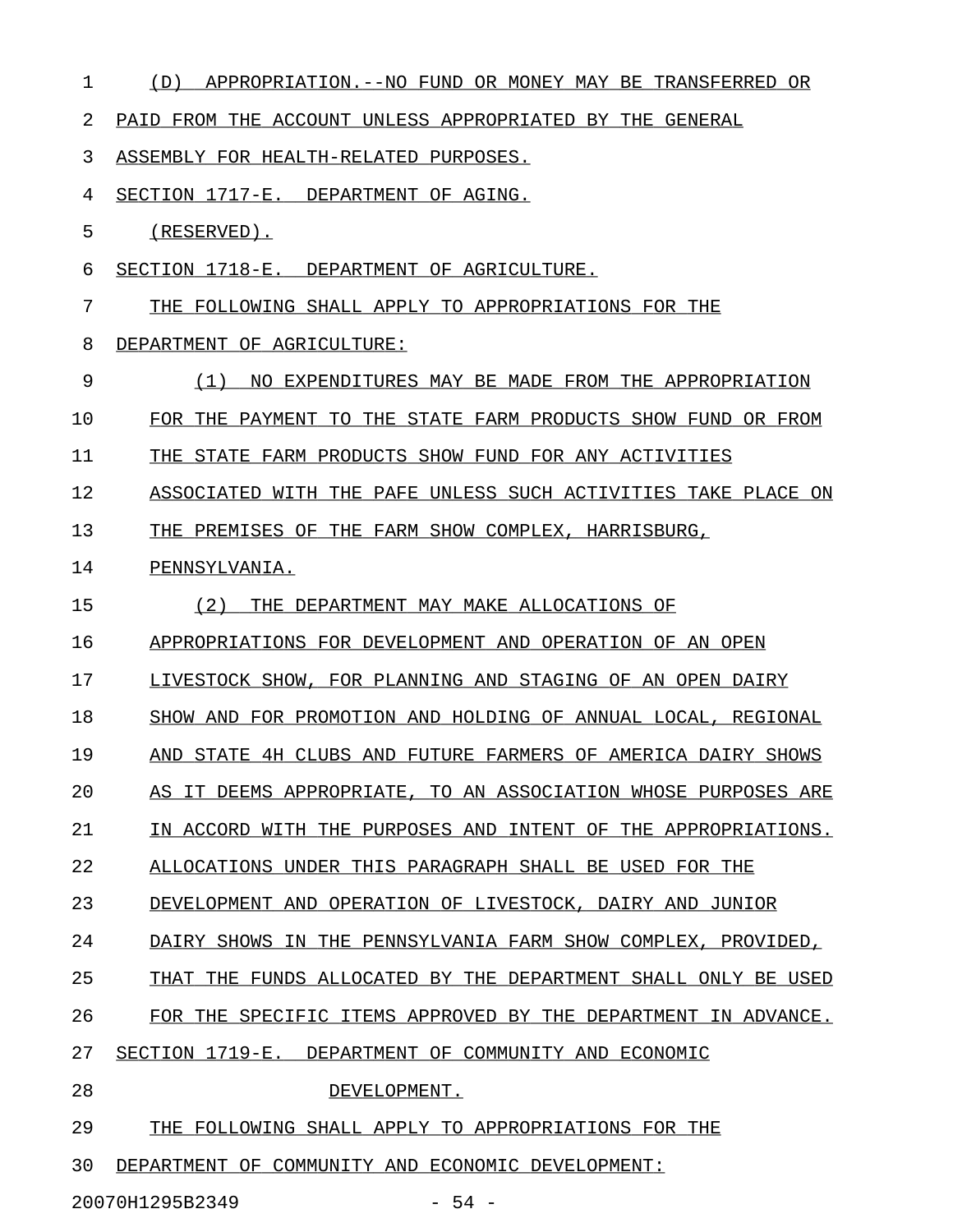| 1  | (1)<br>NO MORE THAN 20% OF FUNDS APPROPRIATED FOR GRANTS     |
|----|--------------------------------------------------------------|
| 2  | UNDER THE ACT OF MAY 20, 1949 (P.L.1633, NO.493), KNOWN AS   |
| 3  | THE HOUSING AND REDEVELOPMENT ASSISTANCE LAW, SHALL BE       |
| 4  | ALLOCATED TO ANY ONE POLITICAL SUBDIVISION.                  |
| 5  | $(2)$ (RESERVED).                                            |
| 6  | SECTION 1720-E. DEPARTMENT OF CONSERVATION AND NATURAL       |
| 7  | RESOURCES.                                                   |
| 8  | (RESERVED).                                                  |
| 9  | SECTION 1721-E. DEPARTMENT OF CORRECTIONS.                   |
| 10 | (RESERVED).                                                  |
| 11 | SECTION 1722-E. DEPARTMENT OF EDUCATION.                     |
| 12 | (RESERVED).                                                  |
| 13 | SECTION 1723-E. DEPARTMENT OF ENVIRONMENTAL PROTECTION.      |
| 14 | (RESERVED).                                                  |
| 15 | SECTION 1724-E. DEPARTMENT OF GENERAL SERVICES.              |
| 16 | (RESERVED).                                                  |
| 17 | SECTION 1725-E. DEPARTMENT OF HEALTH.                        |
| 18 | (RESERVED).                                                  |
| 19 | SECTION 1726-E. INSURANCE DEPARTMENT.                        |
| 20 | (RESERVED).                                                  |
| 21 | SECTION 1727-E. DEPARTMENT OF LABOR AND INDUSTRY.            |
| 22 | (RESERVED).                                                  |
| 23 | SECTION 1728-E. DEPARTMENT OF MILITARY AND VETERANS AFFAIRS. |
| 24 | (RESERVED).                                                  |
| 25 | SECTION 1729-E. DEPARTMENT OF PUBLIC WELFARE.                |
| 26 | THE FOLLOWING SHALL APPLY TO APPROPRIATIONS FOR THE          |
| 27 | DEPARTMENT OF PUBLIC WELFARE:                                |
| 28 | (1) ANY RULE, REGULATION OR POLICY FOR THE FEDERAL OR        |
| 29 | STATE APPROPRIATIONS FOR THE CASH ASSISTANCE, OUTPATIENT,    |
| 30 | INPATIENT, CAPITATION, BEHAVIORAL HEALTH, LONG-TERM CARE AND |

20070H1295B2349 - 55 -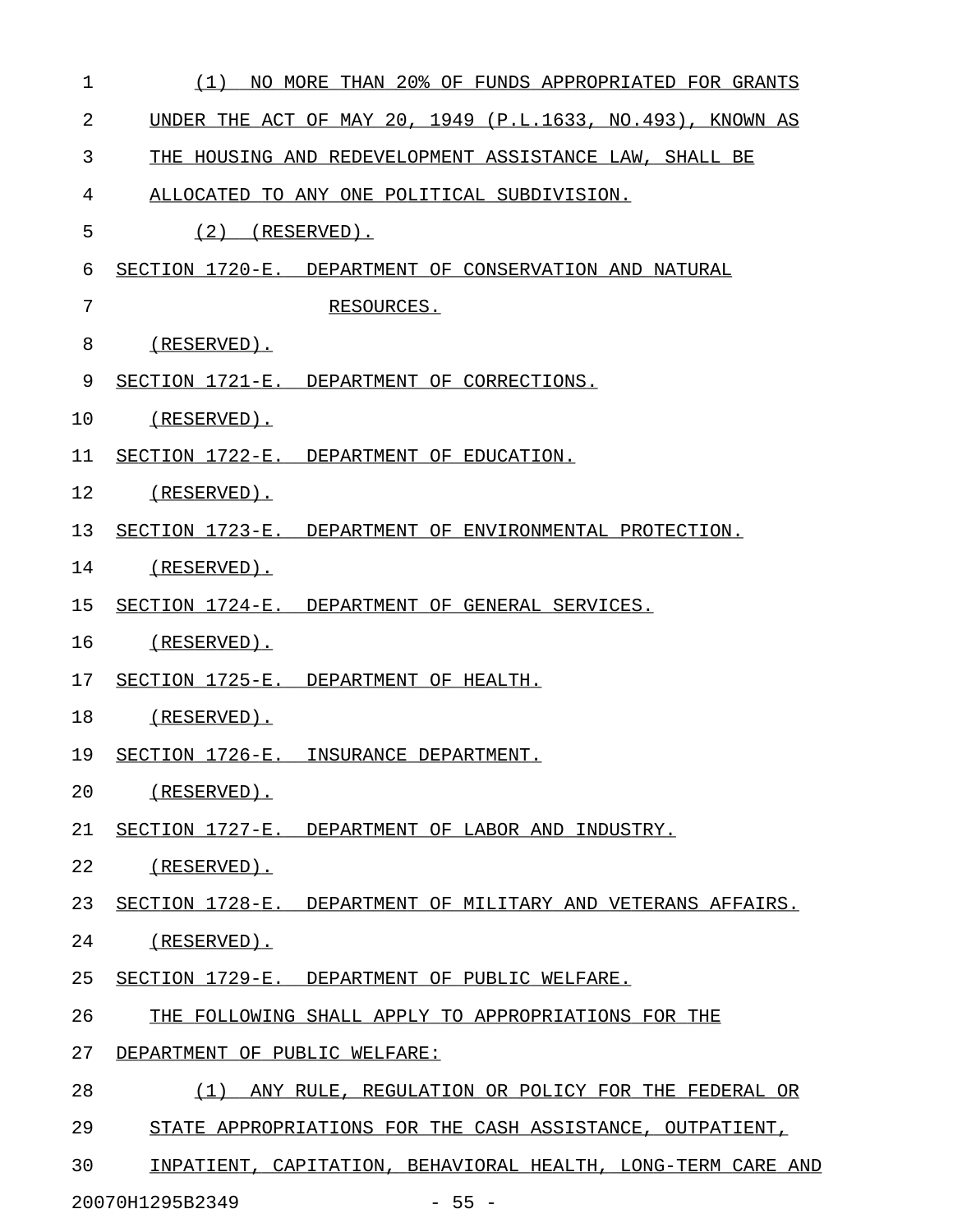| $\mathbf 1$                | SUPPLEMENTAL GRANTS TO THE AGED, BLIND AND DISABLED, CHILD    |
|----------------------------|---------------------------------------------------------------|
| 2                          | CARE AND ATTENDANT CARE PROGRAMS ADOPTED BY THE SECRETARY OF  |
| 3                          | PUBLIC WELFARE DURING THE FISCAL YEAR WHICH ADDS TO THE COST  |
| 4                          | OF ANY PUBLIC ASSISTANCE PROGRAM SHALL BE EFFECTIVE ONLY FROM |
| 5                          | AND AFTER THE DATE UPON WHICH IT IS APPROVED AS TO THE        |
| 6                          | AVAILABILITY OF FUNDS BY THE GOVERNOR.                        |
| 7                          | (2)<br>FEDERAL AND STATE MEDICAL ASSISTANCE PAYMENTS. THE     |
| 8                          | FOLLOWING SHALL APPLY:                                        |
| 9                          | (1)<br>$(RESERVED)$ .                                         |
| 10                         | (RESERVED).<br>(TT)                                           |
| 11                         | $(III)$ $(RESERVED)$ .                                        |
| 12                         | (RESERVED).<br>(TV)                                           |
| 13                         | (V)<br>$(RESERVED)$ .                                         |
| 14                         | (RESERVED).<br>(VI)                                           |
| 15                         | (VII)<br>THE FOLLOWING SHALL APPLY TO ELIGIBILITY             |
| 16                         | DETERMINATIONS FOR SERVICES UNDER MEDICAL ASSISTANCE:         |
| 17                         | (A)<br>UNLESS THE CUSTODIAL PARENT OR LEGALLY                 |
| 18                         | RESPONSIBLE ADULT HAS PROVIDED TO THE DEPARTMENT, AT          |
| 19                         | APPLICATION OR REDETERMINATION, INFORMATION REQUIRED          |
| 20                         | BY THE DEPARTMENT FOR INCLUSION IN THE ANNUAL REPORT          |
| 21                         | UNDER CLAUSE<br>(B)<br>NO FUNDS FROM AN APPROPRIATION FOR     |
| 22                         | MEDICAL ASSISTANCE SHALL BE USED<br>TO PAY FOR MEDICAL        |
| 23                         | ASSISTANCE SERVICES FOR A CHILD UNDER<br>-21<br>YEARS<br>ΟF   |
| 24                         | AGE:                                                          |
| 25                         | (T)<br>WHO HAS A SUPPLEMENTAL SECURITY INCOME                 |
| 26                         | (SSI)<br>LEVEL OF DISABILITY; AND                             |
| 27                         | (TT)<br>WHOSE PARENTAL INCOME<br>IS NOT CURRENTLY             |
| 28                         | CONSIDERED<br>IN THE ELIGIBILITY DETERMINATION                |
| 29                         | PROCESS.                                                      |
| 30                         | (B)<br>THE DEPARTMENT SHALL SUBMIT TO THE PUBLIC              |
| 20070H1295B2349<br>$-56 -$ |                                                               |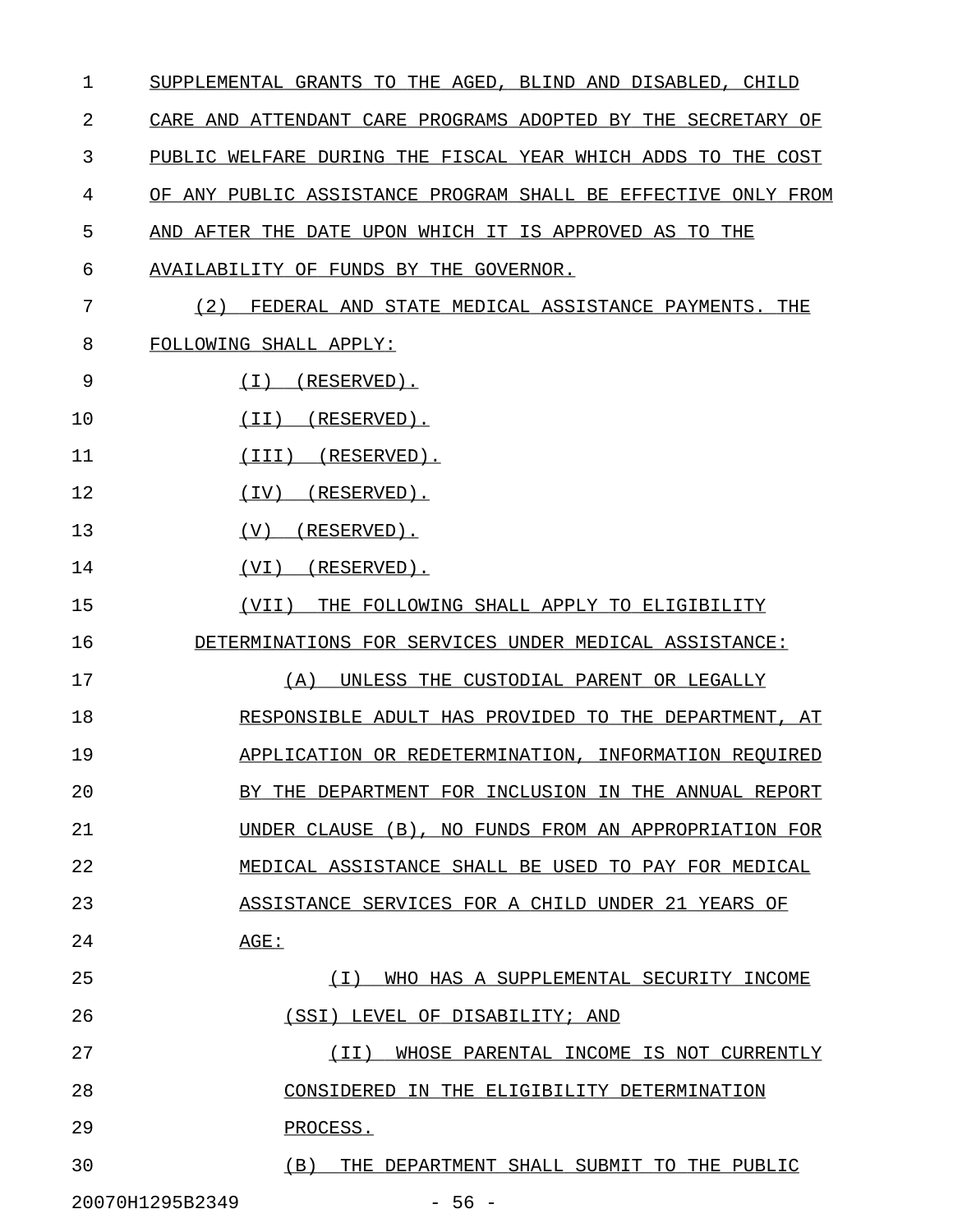| 1  | HEALTH AND WELFARE COMMITTEE OF THE SENATE AND THE              |
|----|-----------------------------------------------------------------|
| 2  | HEALTH AND HUMAN SERVICES COMMITTEE OF THE HOUSE OF             |
| 3  | REPRESENTATIVES AN ANNUAL REPORT INCLUDING THE                  |
| 4  | FOLLOWING DATA:                                                 |
| 5  | (I) FAMILY SIZE.                                                |
| 6  | (II)<br>HOUSEHOLD INCOME.                                       |
| 7  | (III) COUNTY OF RESIDENCE.                                      |
| 8  | LENGTH OF RESIDENCE IN THIS<br>(IV)                             |
| 9  | COMMONWEALTH.                                                   |
| 10 | (V)<br>THIRD-PARTY INSURANCE INFORMATION.                       |
| 11 | DIAGNOSIS AND TYPE AND COST OF SERVICES<br>(VI)                 |
| 12 | PAID FOR BY THE MEDICAL ASSISTANCE PROGRAM ON                   |
| 13 | BEHALF OF EACH ELIGIBLE AND ENROLLED CHILD                      |
| 14 | DESCRIBED IN CLAUSE (A).                                        |
| 15 | SECTION 1730-E. DEPARTMENT OF REVENUE.                          |
| 16 | (RESERVED).                                                     |
| 17 | SECTION 1731-E. DEPARTMENT OF STATE.                            |
| 18 | (RESERVED).                                                     |
| 19 | SECTION 1732-E. DEPARTMENT OF TRANSPORTATION.                   |
| 20 | (RESERVED).                                                     |
| 21 | SECTION 1733-E. PENNSYLVANIA STATE POLICE.                      |
| 22 | (RESERVED).                                                     |
| 23 | SECTION 1734-E. STATE CIVIL SERVICE COMMISSION.                 |
| 24 | FUNDS APPROPRIATED TO THE STATE CIVIL SERVICE COMMISSION        |
| 25 | SHALL INCLUDE ANY FUNDS COLLECTED BY THE COMMISSION FOR THE     |
| 26 | ADMINISTRATION OF THE MERIT SYSTEM FOR EMPLOYEES UNDER THE ACT  |
| 27 | OF AUGUST 5, 1941 (P.L.752, NO.286), KNOWN AS THE CIVIL SERVICE |
| 28 | ACT.                                                            |
| 29 | SECTION 1735-E. PENNSYLVANIA EMERGENCY MANAGEMENT AGENCY.       |
| 30 | $(RESERVED)$ .                                                  |

20070H1295B2349 - 57 -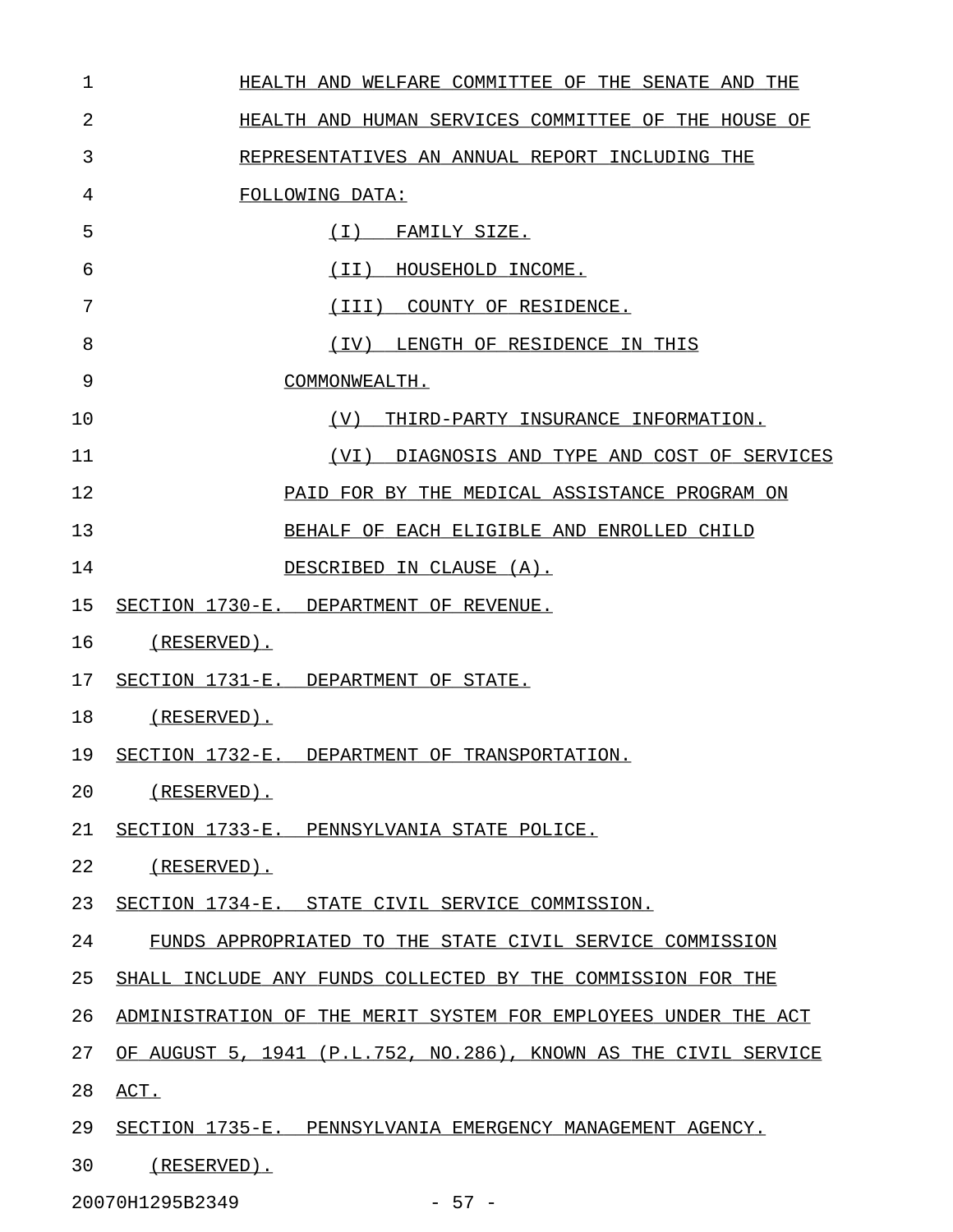| 1  |                    | SECTION 1736-E. PENNSYLVANIA FISH AND BOAT COMMISSION.         |
|----|--------------------|----------------------------------------------------------------|
| 2  | $(RESERVED)$ .     |                                                                |
| 3  |                    | SECTION 1737-E. STATE SYSTEM OF HIGHER EDUCATION.              |
| 4  | $(RESERVED)$ .     |                                                                |
| 5  |                    | SECTION 1738-E. PENNSYLVANIA HIGHER EDUCATION ASSISTANCE       |
| 6  |                    | AGENCY.                                                        |
| 7  | $(RESERVED)$ .     |                                                                |
| 8  |                    | SECTION 1739-E. PENNSYLVANIA HISTORICAL AND MUSEUM COMMISSION. |
| 9  | $(RESERVED)$ .     |                                                                |
| 10 |                    | SECTION 1740-E. PENNSYLVANIA INFRASTRUCTURE INVESTMENT         |
| 11 |                    | AUTHORITY.                                                     |
| 12 | (RESERVED).        |                                                                |
| 13 |                    | SECTION 1741-E. ENVIRONMENTAL HEARING BOARD.                   |
| 14 | $(RESERVED)$ .     |                                                                |
| 15 |                    | SECTION 1742-E. PENNSYLVANIA BOARD OF PROBATION AND PAROLE.    |
| 16 | (RESERVED).        |                                                                |
| 17 |                    | SECTION 1743-E. PENNSYLVANIA PUBLIC TELEVISION NETWORK         |
| 18 |                    | COMMISSION.                                                    |
| 19 | $(RESERVED)$ .     |                                                                |
| 20 |                    | SECTION 1744-E. PENNSYLVANIA SECURITIES COMMISSION.            |
| 21 | (RESERVED).        |                                                                |
| 22 |                    | SECTION 1745-E. STATE TAX EQUALIZATION BOARD.                  |
| 23 | <u>(RESERVED).</u> |                                                                |
| 24 |                    | SECTION 1746-E. HEALTH CARE COST CONTAINMENT COUNCIL.          |
| 25 | <u>(RESERVED).</u> |                                                                |
| 26 |                    | SECTION 1747-E. STATE ETHICS COMMISSION.                       |
| 27 | <u>(RESERVED).</u> |                                                                |
| 28 |                    | SECTION 1748-E. STATE EMPLOYEES' RETIREMENT SYSTEM.            |
| 29 | <u>(RESERVED).</u> |                                                                |
| 30 |                    | SECTION 1749-E. THADDEUS STEVENS COLLEGE OF TECHNOLOGY.        |
|    | 20070H1295B2349    | $-58 -$                                                        |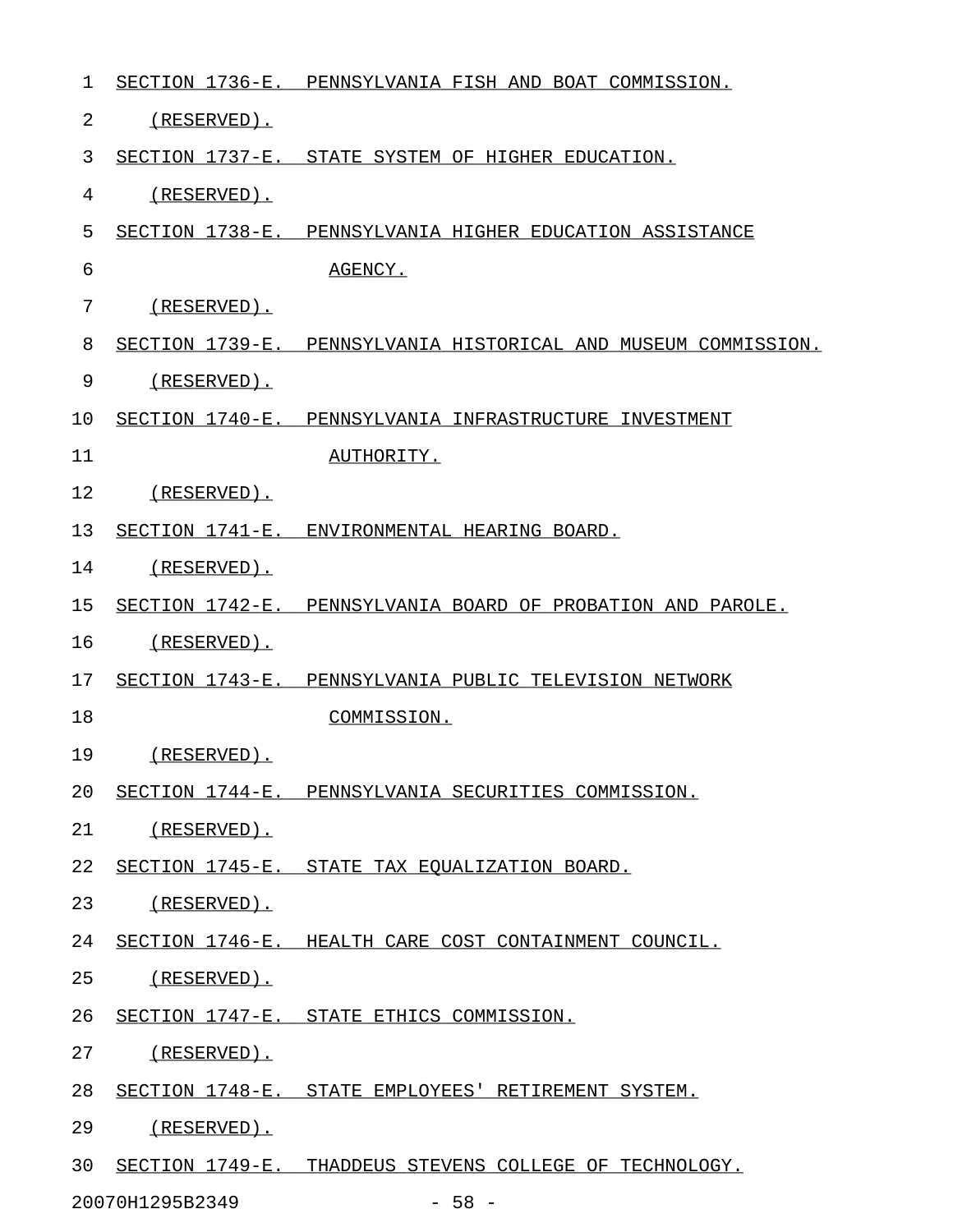1 (RESERVED).

2 SECTION 1750-E. PENNSYLVANIA HOUSING FINANCE AGENCY.

3 (RESERVED).

4 SECTION 1751-E. LIHEABG.

- 5 THE FOLLOWING SHALL APPLY TO EXPENDITURES:
- 6  $(1)$  THE DEPARTMENT OF PUBLIC WELFARE MAY, UPON APPROVAL

7 OF THE SECRETARY, MAKE TRANSFERS OF FEDERAL FUNDS

8 APPROPRIATED TO THE DEPARTMENT OF COMMUNITY AND ECONOMIC

9 DEVELOPMENT FROM LIHEABG FOR WEATHERIZATION AND

10 ADMINISTRATION IF THE TRANSFER WILL NOT RESULT IN A DEFICIT

11 IN ANY APPROPRIATION FROM WHICH FUNDS ARE TRANSFERRED.

- 12 (2) UNEXPENDED WEATHERIZATION FUNDS WHICH WOULD RESULT 13 IN LIHEABG FUNDS BEING RETURNED TO THE DEPARTMENT OF HEALTH 14 AND HUMAN SERVICES MAY BE SPENT FOR ASSISTANCE GRANTS AT THE
- 15 DISCRETION OF THE SECRETARY.
- 16 (3) THE SECRETARY SHALL PROVIDE TEN DAYS' PRIOR
- 17 NOTIFICATION OF A TRANSFER UNDER PARAGRAPH (1) OR (2) TO THE

18 CHAIRMAN AND THE MINORITY CHAIRMAN OF THE APPROPRIATIONS

19 COMMITTEE OF THE SENATE AND THE CHAIRMAN AND MINORITY

20 CHAIRMAN OF THE APPROPRIATIONS COMMITTEE OF THE HOUSE OF

- 21 REPRESENTATIVES.
- 22 SECTION 1752-E. BUDGET STABILIZATION RESERVE FUND.
- 23 (RESERVED).
- 

## 24 SUBARTICLE C

25 LEGISLATIVE DEPARTMENT

26 SECTION 1761-E. SENATE.

27 (RESERVED).

- 28 SECTION 1762-E. HOUSE OF REPRESENTATIVES.
- 29 (RESERVED).

30 SECTION 1763-E. LEGISLATIVE REFERENCE BUREAU.

20070H1295B2349 - 59 -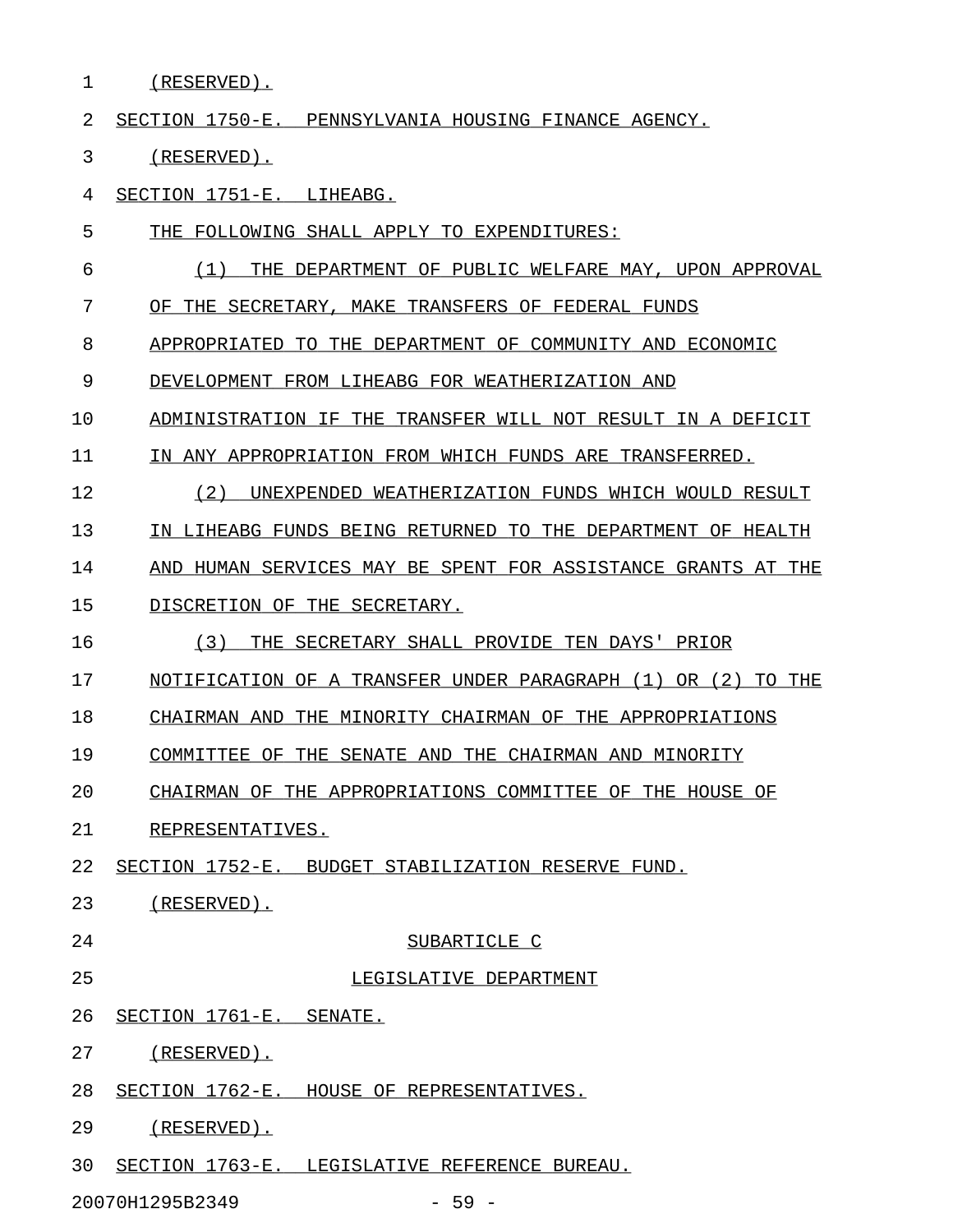| 1  | (1)<br>NOTWITHSTANDING ANY OTHER PROVISION OF LAW TO THE      |  |  |
|----|---------------------------------------------------------------|--|--|
| 2  | CONTRARY, INCLUDING 62 PA.C.S. (RELATING TO PROCUREMENT), THE |  |  |
| 3  | PENNSYLVANIA CONSOLIDATED STATUTES, ADVANCE COPIES OF         |  |  |
| 4  | STATUTES, VOLUMES OF THE LAWS OF PENNSYLVANIA AND OTHER       |  |  |
| 5  | PUBLICATIONS SHALL BE PRINTED UNDER CONTRACTS ENTERED INTO BY |  |  |
| 6  | THE LEGISLATIVE REFERENCE BUREAU AND DISTRIBUTED AS           |  |  |
| 7  | DETERMINED BY THE BUREAU. MONEY FROM SALES SHALL BE PAID TO   |  |  |
| 8  | THE BUREAU OR THE DEPARTMENT OF GENERAL SERVICES, AS THE      |  |  |
| 9  | BUREAU SHALL DETERMINE; AND THAT MONEY SHALL BE PAID INTO THE |  |  |
| 10 | STATE TREASURY TO THE CREDIT OF THE GENERAL FUND. MONEY FROM  |  |  |
| 11 | SALES IS HEREBY APPROPRIATED FROM THE GENERAL FUND TO THE     |  |  |
| 12 | LEGISLATIVE REFERENCE BUREAU FOR THE EDITING, PRINTING AND    |  |  |
| 13 | DISTRIBUTION OF THE PENNSYLVANIA CONSOLIDATED STATUTES,       |  |  |
| 14 | ADVANCE COPIES OF STATUTES, VOLUMES OF THE LAWS OF            |  |  |
| 15 | PENNSYLVANIA AND OTHER PUBLICATIONS AND FOR RELATED EXPENSES. |  |  |
| 16 | CONTINGENT EXPENSES CONNECTED WITH THE WORK OF THE<br>(2)     |  |  |
| 17 | BUREAU SHALL BE PAID ON WARRANTS OF THE STATE TREASURER IN    |  |  |
| 18 | FAVOR OF THE DIRECTOR ON THE PRESENTATION OF THE DIRECTOR'S   |  |  |
| 19 | REOUISITIONS.                                                 |  |  |
| 20 | (3)<br>THE DIRECTOR SHALL FILE AN ACCOUNTING OF THE           |  |  |
| 21 | CONTINGENT EXPENSES, TOGETHER WITH SUPPORTING DOCUMENTS       |  |  |
| 22 | WHENEVER POSSIBLE, IN THE OFFICE OF THE BUREAU.               |  |  |
| 23 | SECTION 1764-E. LEGISLATIVE BUDGET AND FINANCE COMMITTEE.     |  |  |
| 24 | (RESERVED).                                                   |  |  |
| 25 | SECTION 1765-E. LEGISLATIVE DATA PROCESSING COMMITTEE.        |  |  |
| 26 | (RESERVED).                                                   |  |  |
| 27 | SECTION 1766-E. JOINT STATE GOVERNMENT COMMISSION.            |  |  |
| 28 | $(RESERVED)$ .                                                |  |  |
| 29 | SECTION 1767-E. LOCAL GOVERNMENT COMMISSION.                  |  |  |
| 30 | $(RESERVED)$ .                                                |  |  |

20070H1295B2349 - 60 -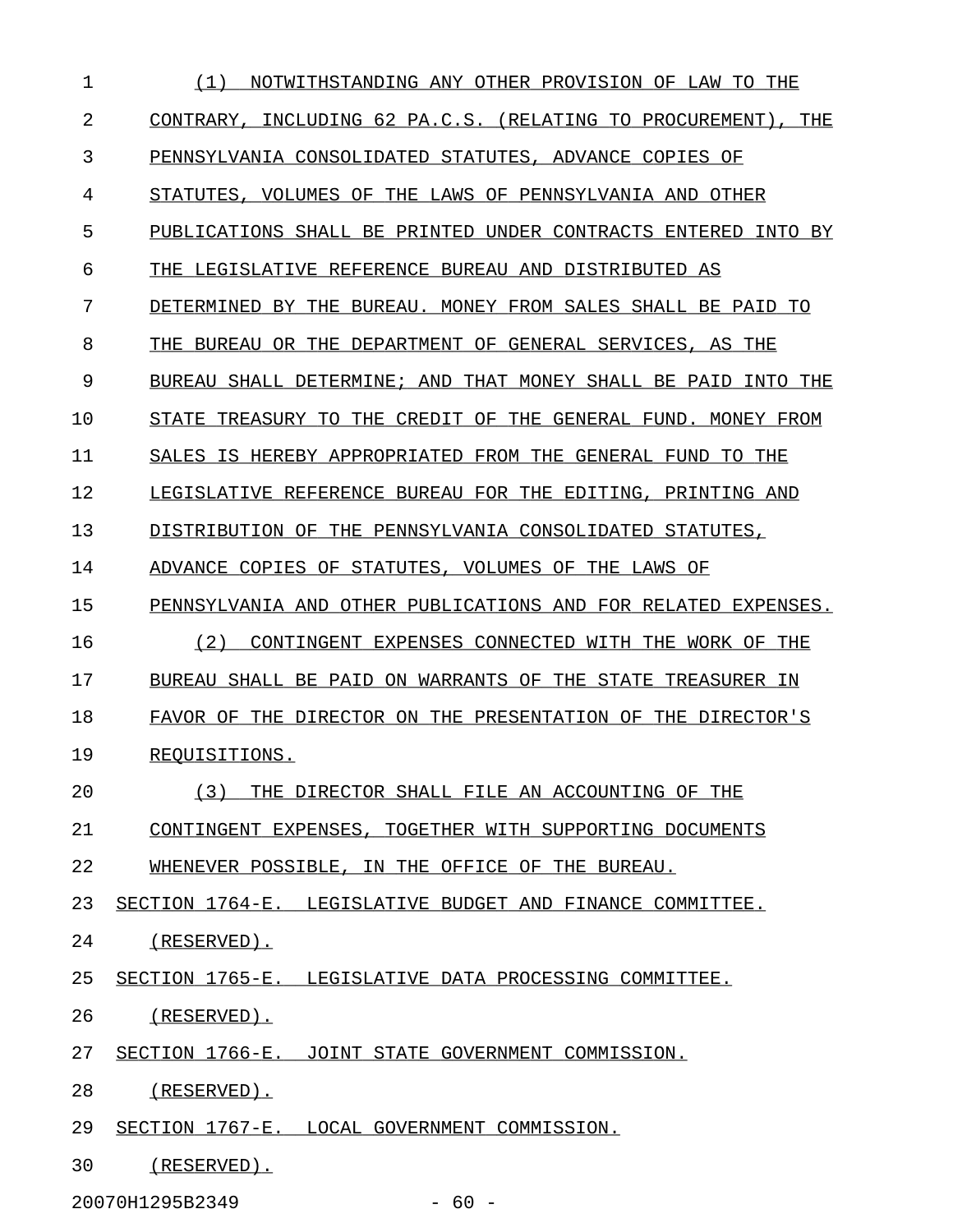| 1  |                                | SECTION 1768-E. JOINT LEGISLATIVE AIR AND WATER POLLUTION       |
|----|--------------------------------|-----------------------------------------------------------------|
| 2  |                                | CONTROL AND CONSERVATION COMMITTEE.                             |
| 3  | $(RESERVED)$ .                 |                                                                 |
| 4  |                                | SECTION 1769-E. LEGISLATIVE AUDIT ADVISORY COMMISSION.          |
| 5  | $(RESERVED)$ .                 |                                                                 |
| 6  |                                | SECTION 1770-E. INDEPENDENT REGULATORY REVIEW COMMISSION.       |
| 7  | $(RESERVED)$ .                 |                                                                 |
| 8  |                                | SECTION 1771-E. CAPITOL PRESERVATION COMMITTEE.                 |
| 9  | $(RESERVED)$ .                 |                                                                 |
| 10 |                                | SECTION 1772-E. PENNSYLVANIA COMMISSION ON SENTENCING.          |
| 11 | (RESERVED).                    |                                                                 |
| 12 |                                | SECTION 1773-E. CENTER FOR RURAL PENNSYLVANIA.                  |
| 13 | (RESERVED).                    |                                                                 |
| 14 |                                | SECTION 1774-E. COMMONWEALTH MAIL PROCESSING CENTER.            |
| 15 | (RESERVED).                    |                                                                 |
| 16 |                                | SECTION 1775-E. CHIEF CLERK OF THE SENATE AND CHIEF CLERK OF    |
| 17 |                                | THE HOUSE OF REPRESENTATIVES.                                   |
| 18 | (RESERVED).                    |                                                                 |
| 19 |                                | SUBARTICLE D                                                    |
| 20 |                                | JUDICIAL DEPARTMENT                                             |
| 21 | SECTION 1781-E. SUPREME COURT. |                                                                 |
| 22 | (RESERVED).                    |                                                                 |
| 23 |                                | SECTION 1782-E. SUPERIOR COURT.                                 |
| 24 | (RESERVED).                    |                                                                 |
| 25 |                                | SECTION 1783-E. COMMONWEALTH COURT.                             |
| 26 | (RESERVED).                    |                                                                 |
| 27 |                                | SECTION 1784-E. COURTS OF COMMON PLEAS.                         |
| 28 | (RESERVED).                    |                                                                 |
| 29 |                                | SECTION 1785-E. COMMUNITY COURTS - MAGISTERIAL DISTRICT JUDGES. |
| 30 | (RESERVED).                    |                                                                 |
|    |                                |                                                                 |

20070H1295B2349 - 61 -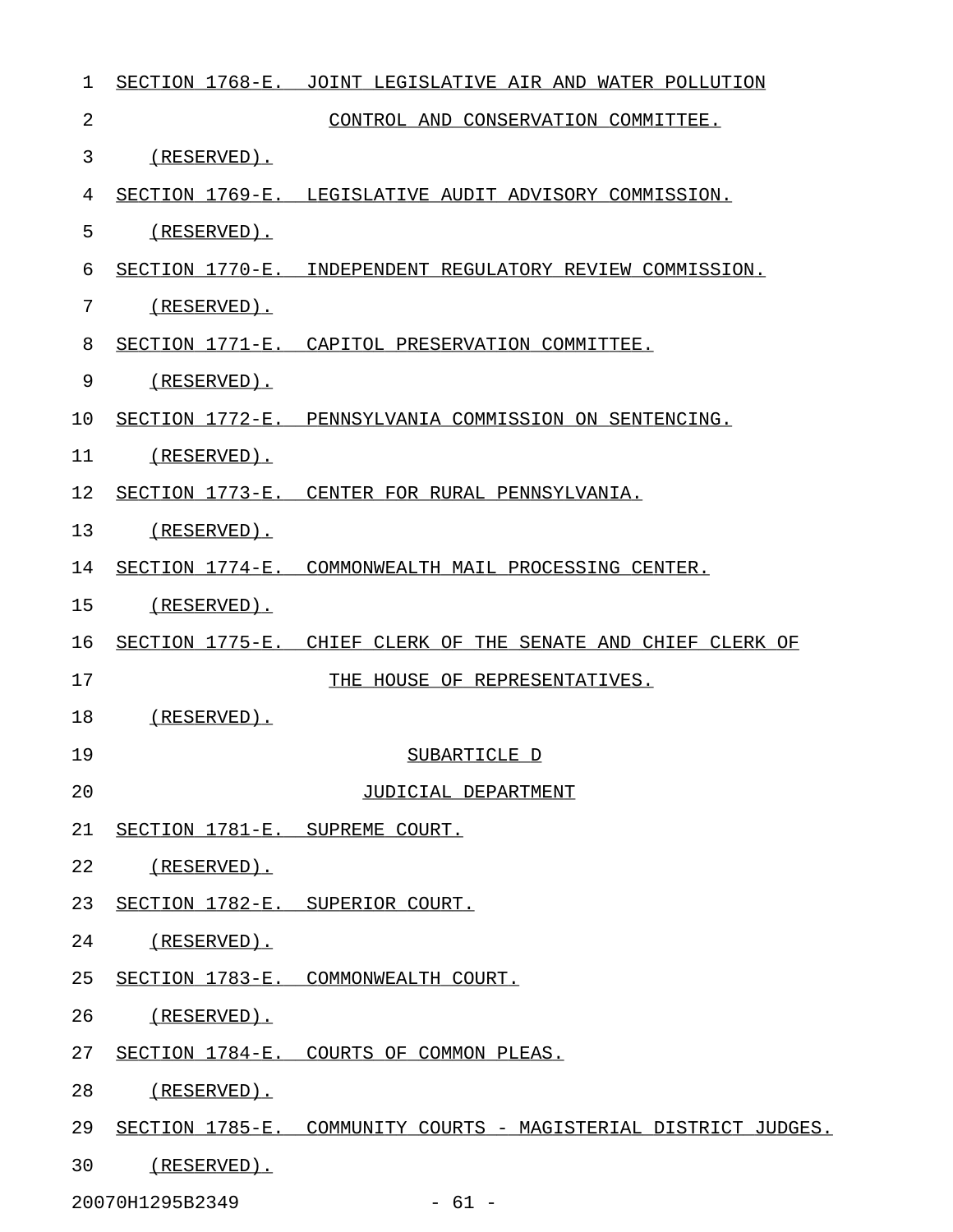| 1  |                                    | SECTION 1786-E. PHILADELPHIA TRAFFIC COURT.                       |
|----|------------------------------------|-------------------------------------------------------------------|
| 2  | (RESERVED).                        |                                                                   |
| 3  |                                    | SECTION 1787-E. PHILADELPHIA MUNICIPAL COURT.                     |
| 4  | (RESERVED).                        |                                                                   |
| 5  |                                    | SECTION 1788-E. JUDICIAL CONDUCT BOARD.                           |
| 6  | (RESERVED).                        |                                                                   |
| 7  |                                    | SECTION 1789-E. COURT OF JUDICIAL DISCIPLINE.                     |
| 8  | (RESERVED).                        |                                                                   |
| 9  |                                    | SECTION 1790-E. JUROR COST REIMBURSEMENT.                         |
| 10 | (RESERVED).                        |                                                                   |
| 11 |                                    | SECTION 1791-E. COUNTY COURT REIMBURSEMENT.                       |
| 12 | (RESERVED).                        |                                                                   |
| 13 | SECTION 1792-E. SENIOR JUDGES.     |                                                                   |
| 14 | (RESERVED).                        |                                                                   |
| 15 |                                    | SECTION 1793-E. TRANSFER OF FUNDS BY SUPREME COURT.               |
| 16 | (RESERVED).                        |                                                                   |
| 17 |                                    | SUBARTICLE E                                                      |
| 18 |                                    | RESTRICTIONS ON APPROPRIATIONS                                    |
| 19 |                                    | FOR FUNDS AND ACCOUNTS                                            |
| 20 | SECTION 1799-E. STATE GAMING FUND. |                                                                   |
| 21 | (A)                                | TRANSFERS FOR VOLUNTEER FIRE COMPANY AND VOLUNTEER                |
| 22 |                                    | AMBULANCE SERVICE GRANT ACT. -- COMMENCING WITH FISCAL YEAR 2007- |
| 23 |                                    | 2008 AND CONTINUING ANNUALLY THEREAFTER, THE SUM OF \$25,000,000  |
| 24 |                                    | SHALL BE TRANSFERRED FROM THE STATE GAMING FUND TO THE GENERAL    |
| 25 |                                    | FUND AND IS HEREBY APPROPRIATED ON A CONTINUING BASIS TO THE      |
| 26 |                                    | PENNSYLVANIA EMERGENCY MANAGEMENT AGENCY FOR THE PURPOSE OF       |
| 27 |                                    | MAKING GRANTS IN ACCORDANCE WITH CHAPTER 7 OF THE ACT OF JULY     |
| 28 |                                    | 31, 2003 (P.L.73, NO.17), KNOWN AS THE VOLUNTEER FIRE COMPANY     |
| 29 |                                    | AND VOLUNTEER AMBULANCE SERVICE GRANT ACT. ANNUALLY THE SUM OF    |
| 30 |                                    | \$22,000,000 SHALL BE EXPENDED FOR THE PURPOSE OF MAKING GRANTS   |
|    | 20070H1295B2349                    | $-62 -$                                                           |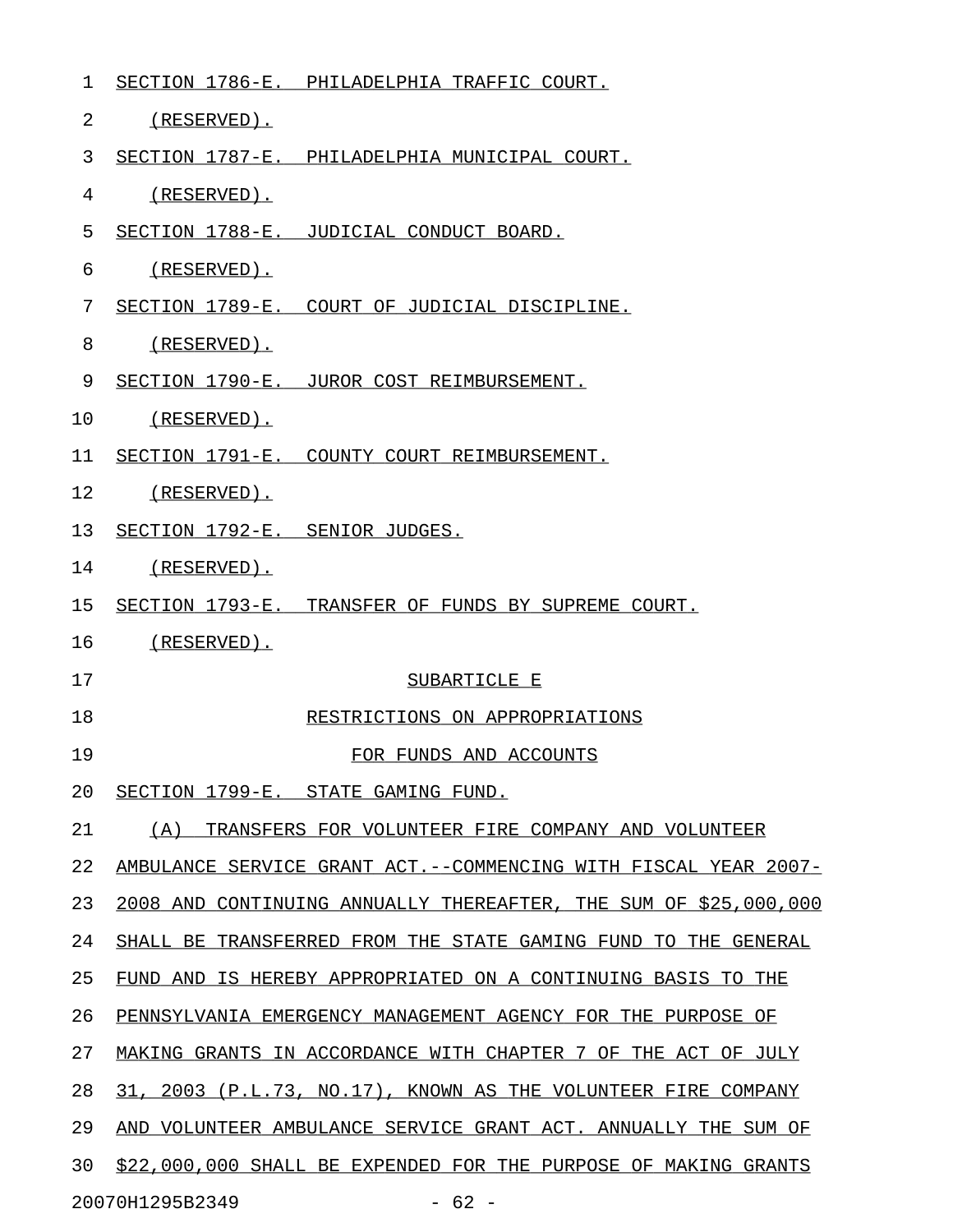| 1  | ELIGIBLE VOLUNTEER FIRE COMPANIES PURSUANT TO CHAPTER 3 OF<br>TO. |
|----|-------------------------------------------------------------------|
| 2  | THE VOLUNTEER FIRE COMPANY AND VOLUNTEER AMBULANCE SERVICE GRANT  |
| 3  | ACT. ANNUALLY THE SUM OF \$3,000,000 SHALL BE EXPENDED FOR THE    |
| 4  | PURPOSE OF MAKING GRANTS TO ELIGIBLE VOLUNTEER AMBULANCE          |
| 5  | SERVICES PURSUANT TO CHAPTER 5 OF THE VOLUNTEER FIRE COMPANY AND  |
| 6  | VOLUNTEER AMBULANCE SERVICE GRANT ACT.                            |
| 7  | (B)<br>(RESERVED).                                                |
| 8  | (C)<br>PERFORMANCE AUDIT.--NOTWITHSTANDING SECTION 408, A         |
| 9  | PERFORMANCE AUDIT OF THE PENNSYLVANIA GAMING CONTROL BOARD        |
| 10 | COMMENCED IN 2007 BY THE AUDITOR GENERAL SHALL BE PAID FOR FROM   |
| 11 | FUNDS APPROPRIATED TO THE AUDITOR GENERAL.                        |
| 12 | (D)<br>UTILIZATION.--THE BOARD SHALL NOT ENCUMBER OR COMMIT       |
| 13 | FUNDS OBTAINED FROM ANY SOURCE, INCLUDING A COMMERCIAL LOAN OR    |
| 14 | THE SALE OF GAMING RECEIPTS, UNLESS APPROPRIATED BY THE GENERAL   |
| 15 | ASSEMBLY.                                                         |
| 16 | ARTICLE XVII-F                                                    |
| 17 | 2007-2008 BUDGET IMPLEMENTATION                                   |
| 18 | SUBARTICLE A                                                      |
| 19 | PRELIMINARY PROVISIONS                                            |
| 20 | SECTION 1701-F. APPLICABILITY.                                    |
| 21 | EXCEPT AS SPECIFICALLY PROVIDED IN THIS ARTICLE, THIS ARTICLE     |
| 22 | APPLIES TO THE GENERAL APPROPRIATION ACT OF 2007.                 |
| 23 | SECTION 1702-F. DEFINITIONS AND ABBREVIATIONS.                    |
| 24 | (A) DEFINITIONS. -- THE FOLLOWING WORDS AND PHRASES WHEN USED     |
| 25 | IN THIS ARTICLE SHALL HAVE THE MEANINGS GIVEN TO THEM IN THIS     |
| 26 | SECTION UNLESS THE CONTEXT CLEARLY INDICATES OTHERWISE:           |
| 27 |                                                                   |
| 28 | (P.L. , NO. ), KNOWN AS THE GENERAL APPROPRIATION ACT OF          |
| 29 | 2007.                                                             |
| 30 | "SECRETARY." THE SECRETARY OF THE BUDGET OF THE                   |
|    | 20070H1295B2349<br>$-63 -$                                        |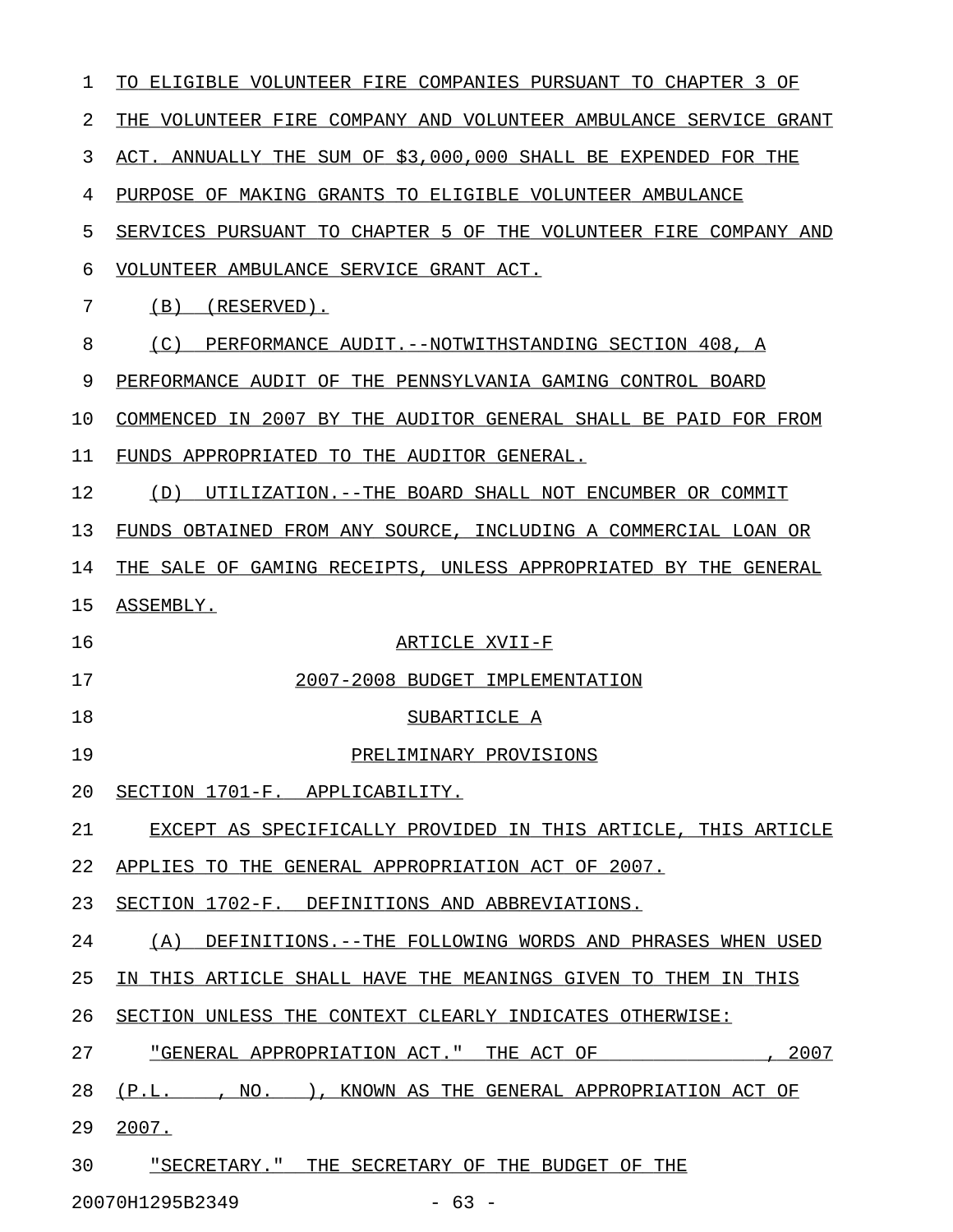- 1 COMMONWEALTH.
- 2 (B) ABBREVIATIONS.--THE FOLLOWING ABBREVIATIONS WHEN USED IN
- 3 THIS ARTICLE SHALL HAVE THE MEANINGS GIVEN TO THEM IN THIS

4 SECTION:

- 5 "AIDS." ACQUIRED IMMUNE DEFICIENCY SYNDROME.
- 6 "ARC." APPALACHIAN REGIONAL COMMISSION.
- 7 "BG." BLOCK GRANT.
- 8 "CCDFBG." CHILD CARE AND DEVELOPMENT FUND BLOCK GRANT.
- 9 "CSBG." COMMUNITY SERVICES BLOCK GRANT.
- 10 "DCSI." DRUG CONTROL AND SYSTEMS IMPROVEMENT FORMULA GRANT
- 11 PROGRAM.
- 12 "DFSC." DRUG FREE SCHOOLS AND COMMUNITIES ACT.
- 13 "DOE." DEPARTMENT OF ENERGY.
- 14 FEEOC." EQUAL EMPLOYMENT OPPORTUNITY COMMISSION.
- 15 "EPA." ENVIRONMENTAL PROTECTION AGENCY.
- 16 FIREA." ELEMENTARY AND SECONDARY EDUCATION ACT.
- 17 FEMA." FEDERAL EMERGENCY MANAGEMENT AGENCY.
- 18 "FTA." FEDERAL TRANSIT ADMINISTRATION.
- 19 "HUD." DEPARTMENT OF HOUSING AND URBAN DEVELOPMENT.
- 20 "LIHEABG." LOW-INCOME HOME ENERGY ASSISTANCE BLOCK GRANT.
- 21 "LSTA." LIBRARY SERVICES AND TECHNOLOGY ACT.
- 22 "MCHSBG." MATERNAL AND CHILD HEALTH SERVICES BLOCK GRANT.
- 23 "MHSBG." MENTAL HEALTH SERVICES BLOCK GRANT.
- 24 "MR." MENTAL RETARDATION.
- 25 "PAFE." PENNSYLVANIA AGRICULTURAL FOOD EXPOSITION.
- 26 "PHHSBG." PREVENTIVE HEALTH AND HEALTH SERVICES BLOCK GRANT.
- 27 "RSAT." RESIDENTIAL SUBSTANCE ABUSE TREATMENT.
- 28 "SABG." SUBSTANCE ABUSE BLOCK GRANT.
- 29 "SCDBG." SMALL COMMUNITIES DEVELOPMENT BLOCK GRANT.
- 30 "SDA." SERVICE DELIVERY AREA.

20070H1295B2349 - 64 -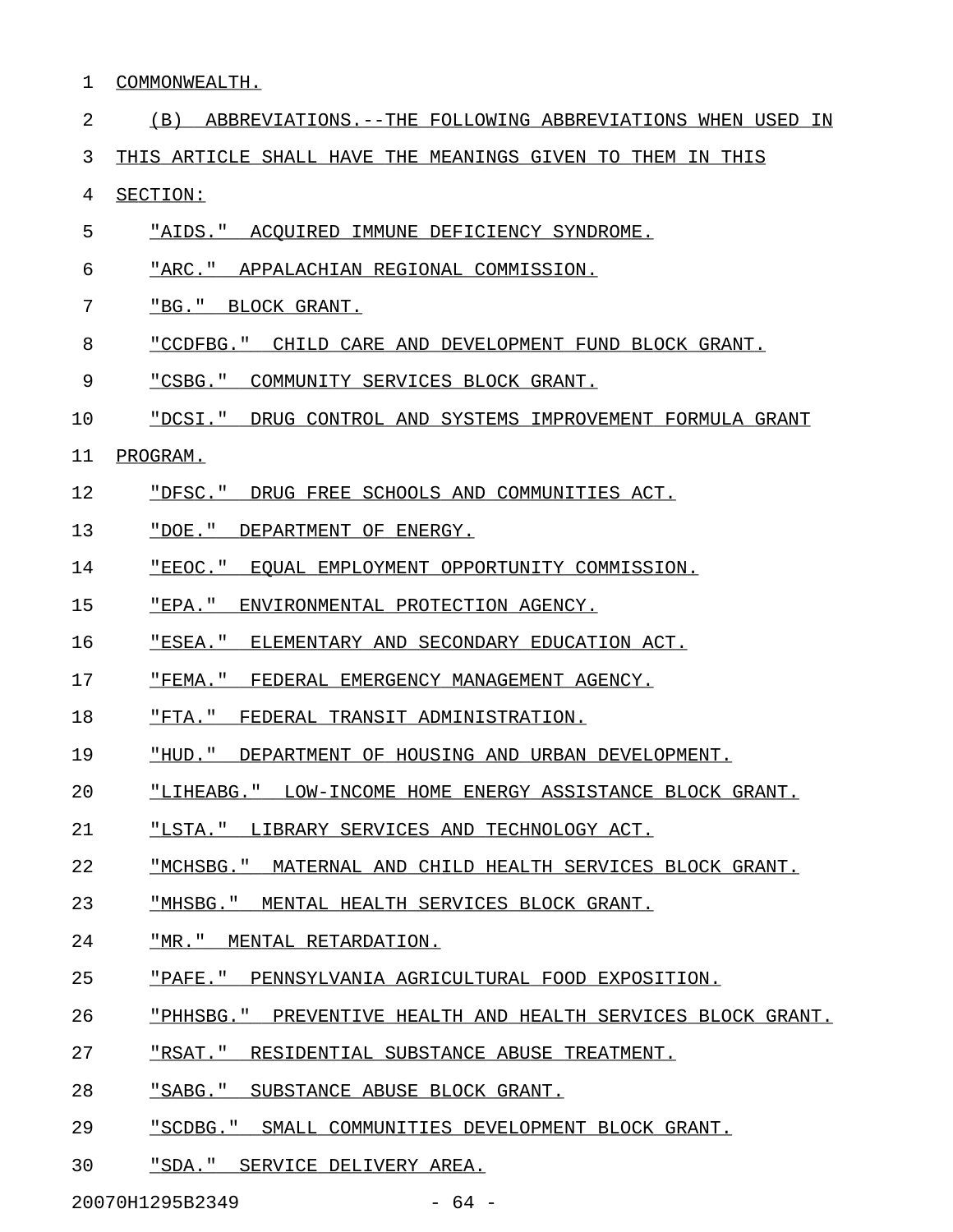1 "SSBG." SOCIAL SERVICES BLOCK GRANT.

2 "TANF." TEMPORARY ASSISTANCE FOR NEEDY FAMILIES. \_\_\_\_\_\_\_\_\_\_\_\_\_\_\_\_\_\_\_\_\_\_\_\_\_\_\_\_\_\_\_\_\_\_\_\_\_\_\_\_\_\_\_\_\_\_\_\_\_

3 "TANFBG." TEMPORARY ASSISTANCE FOR NEEDY FAMILIES BLOCK

- 4 GRANT.
- 5 "TEFAP." TEMPORARY EMERGENCY FOOD ASSISTANCE PROGRAM.
- 6 "WIA." WORKFORCE INVESTMENT ACT.
- 7 "WIC." WOMEN, INFANTS AND CHILDREN PROGRAM.
- 8 SECTION 1703-F. WARRANTS.
- 9 (RESERVED).
- 10 SUBARTICLE B
- 11 EXECUTIVE DEPARTMENT
- 12 SECTION 1711-F. GOVERNOR.
- 13 (RESERVED).
- 14 SECTION 1712-F. EXECUTIVE OFFICES.
- 15 (RESERVED).
- 16 SECTION 1713-F. LIEUTENANT GOVERNOR.
- 17 (RESERVED).
- 18 SECTION 1714-F. ATTORNEY GENERAL.
- 19 (RESERVED).
- 20 SECTION 1715-F. AUDITOR GENERAL.
- 21 (RESERVED).
- 22 SECTION 1716-F. TREASURY DEPARTMENT.
- 23 (RESERVED).
- 24 SECTION 1717-F. DEPARTMENT OF AGING.
- 25 (RESERVED).
- 26 SECTION 1718-F. DEPARTMENT OF AGRICULTURE.
- 27 (RESERVED).
- 28 SECTION 1719-F. DEPARTMENT OF COMMUNITY AND ECONOMIC
- 29 DEVELOPMENT.
- 30 THE FOLLOWING SHALL APPLY TO APPROPRIATIONS FOR THE

20070H1295B2349 - 65 -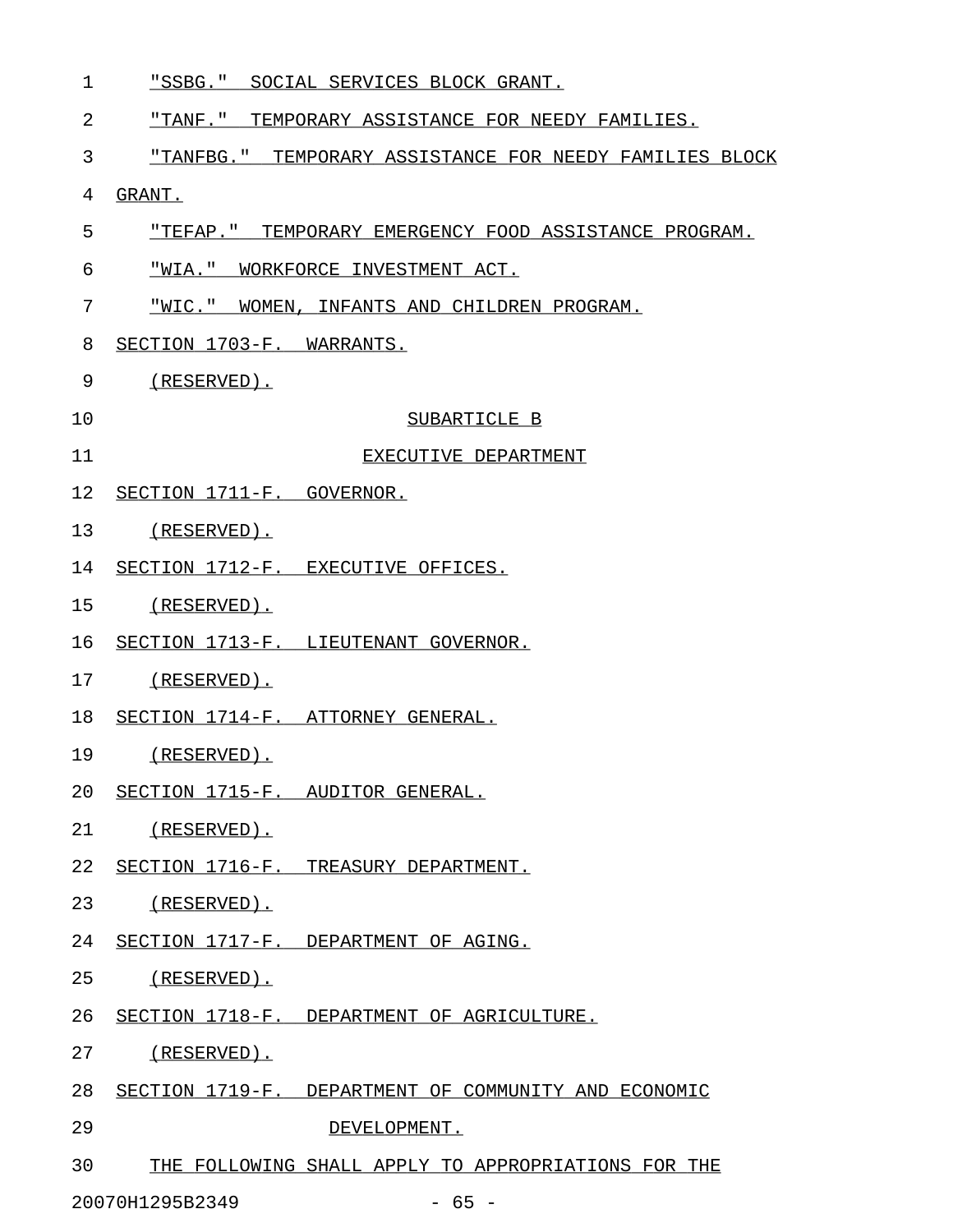1 DEPARTMENT OF COMMUNITY AND ECONOMIC DEVELOPMENT IN THE GENERAL 2 APPROPRIATION ACT: 3 (1) GRANTS FROM FUNDS APPROPRIATED FOR COMMUNITY \_\_\_\_\_\_\_\_\_\_\_\_\_\_\_\_\_\_\_\_\_\_\_\_\_\_\_\_\_\_\_\_\_\_\_\_\_\_\_\_\_\_\_\_\_\_\_\_\_ 4 REVITALIZATION AND ASSISTANCE SHALL BE AWARDED ONLY AFTER 5 PROGRAM GUIDELINES, SCHEDULES AND APPLICATION PROCEDURES ARE 6 ESTABLISHED BY THE DEPARTMENT AND PUBLISHED IN THE 7 PENNSYLVANIA BULLETIN. 8 (2) FUNDS APPROPRIATED FOR SMALL BUSINESS DEVELOPMENT 9 CENTERS SHALL BE ALLOCATED AS FOLLOWS: 10 (I) SMALL BUSINESS DEVELOPMENT CENTERS THAT RECEIVED \_\_\_\_\_\_\_\_\_\_\_\_\_\_\_\_\_\_\_\_\_\_\_\_\_\_\_\_\_\_\_\_\_\_\_\_\_\_\_\_\_\_\_\_\_\_\_\_\_\_\_\_\_ 11 AN ALLOCATION FROM THE APPROPRIATION FOR SMALL BUSINESS 12 DEVELOPMENT CENTERS FOR FISCAL YEARS 2005-2006 AND 2006-13 2007 SHALL BE ALLOCATED AN AMOUNT FOR FISCAL YEAR 2007-14 2008 WHICH IS NOT LESS THAN THE AMOUNT RECEIVED IN FISCAL 15 YEAR 2005-2006. 16 (II) SMALL BUSINESS DEVELOPMENT CENTERS THAT DID NOT 17 RECEIVE AN ALLOCATION FROM THE APPROPRIATION FOR SMALL 18 BUSINESS DEVELOPMENT CENTERS FOR FISCAL YEAR 2005-2006 19 SHALL BE ALLOCATED AN AMOUNT FOR FISCAL YEAR 2007-2008 20 WHICH IS NOT LESS THAN THE AMOUNT RECEIVED FROM THE 21 APPROPRIATION FOR SMALL BUSINESS DEVELOPMENT CENTERS FOR 22 FISCAL YEAR 2006-2007. 23 (III) THE STATE DIRECTOR'S OFFICE, INCLUDING THE \_\_\_\_\_\_\_\_\_\_\_\_\_\_\_\_\_\_\_\_\_\_\_\_\_\_\_\_\_\_\_\_\_\_\_\_\_\_\_\_\_\_\_\_\_\_\_\_\_ 24 ENERGY MANAGEMENT ASSISTANCE PROGRAM AND THE STRATEGIC 25 INITIATIVE PLANS PROGRAM SHALL BE ALLOCATED IN AN AMOUNT 26 WHICH IS NOT LESS THAN THE AMOUNTS RECEIVED FROM THE 27 APPROPRIATION FOR SMALL BUSINESS DEVELOPMENT CENTERS FOR 28 FISCAL YEAR 2005-2006. 29 SECTION 1720-F. DEPARTMENT OF CONSERVATION AND NATURAL 30 RESOURCES.

20070H1295B2349 - 66 -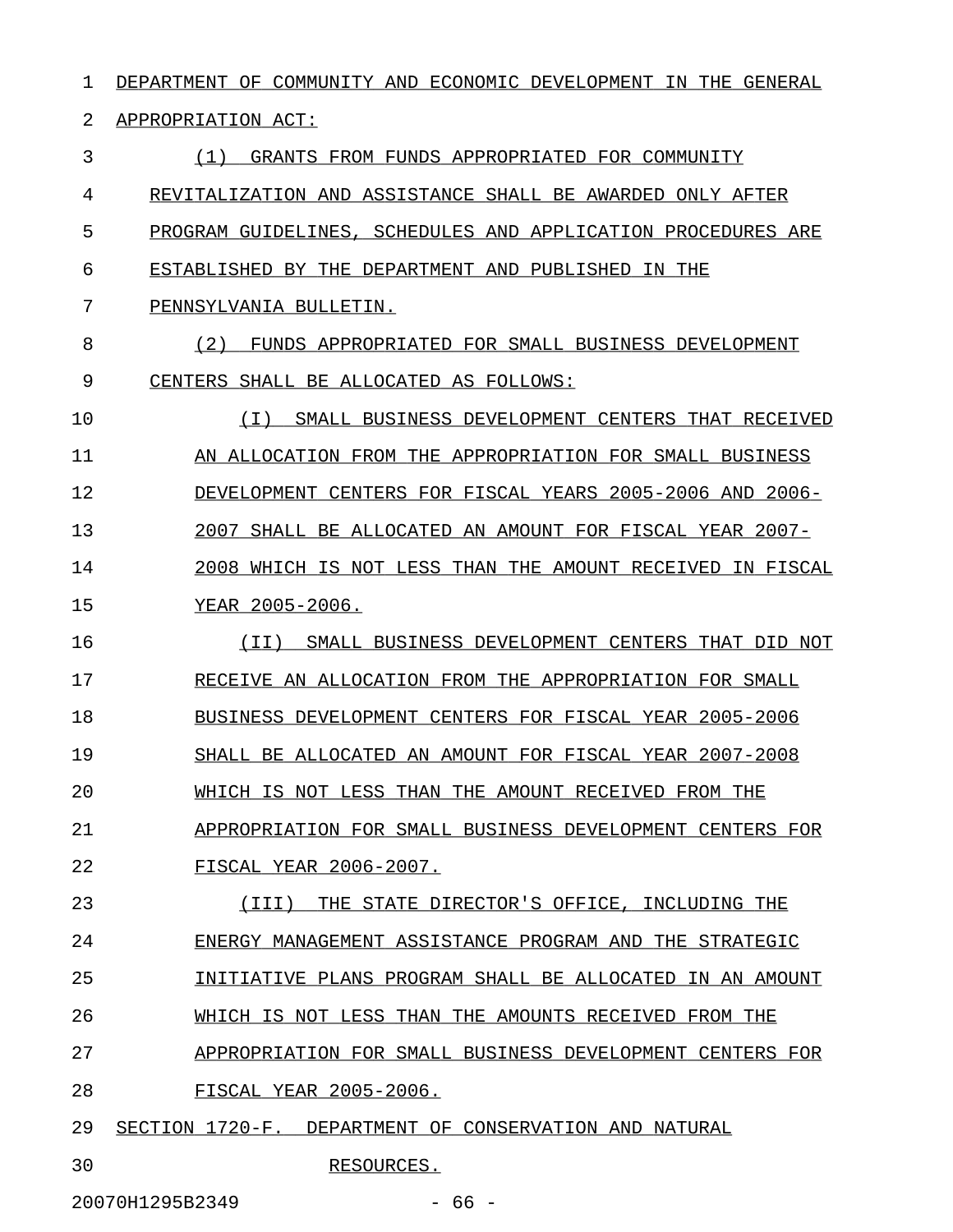1 (RESERVED).

2 SECTION 1721-F. DEPARTMENT OF CORRECTIONS. 3 THE FOLLOWING SHALL APPLY TO APPROPRIATIONS FOR THE 4 DEPARTMENT OF CORRECTIONS IN THE GENERAL APPROPRIATION ACT: 5 (1) WHEN MAKING EXPENDITURES FROM APPROPRIATIONS FOR THE 6 OPERATION OF STATE CORRECTIONAL INSTITUTIONS, THE DEPARTMENT 7 OF CORRECTIONS SHALL GIVE CONSIDERATION TO MINIMUM RELIEF 8 FACTOR VALUES CALCULATED WHEN DETERMINING STAFFING LEVELS FOR 9 CORRECTIONS OFFICERS AND FOOD SERVICE INSTRUCTORS AT EACH 10 STATE CORRECTIONAL INSTITUTION. 11 SECTION 1722-F. DEPARTMENT OF EDUCATION. 12 THE FOLLOWING SHALL APPLY TO APPROPRIATIONS OF THE DEPARTMENT 13 OF EDUCATION IN THE GENERAL APPROPRIATION ACT: 14 (1) ANNUAL PAYMENTS FROM THE APPROPRIATION TO \_\_\_\_\_\_\_\_\_\_\_\_\_\_\_\_\_\_\_\_\_\_\_\_\_\_\_\_\_\_\_\_\_\_\_\_\_\_\_\_\_\_\_\_\_\_ 15 INSTITUTIONS OF HIGHER LEARNING FOR DEFRAYING THE EXPENSES OF 16 DEAF OR BLIND STUDENTS SHALL NOT EXCEED \$500 PER STUDENT. 17 (2) GRANTS TO ENGINEERING SCHOOLS APPROVED BY THE 18 ACCREDITATION BOARD OF ENGINEERING AND TECHNOLOGY PRORATED 19 BASED UPON FULL-TIME EOUIVALENT STUDENT ENROLLMENT MAY ONLY 20 BE USED FOR THE ACOUISITION OR UPGRADING OF ENGINEERING 21 INSTRUCTIONAL EQUIPMENT. AT LEAST \$2 OF PRIVATE FUNDS SHALL 22 BE REQUIRED FOR EACH \$1 OF GRANT FUNDS. 23 SECTION 1723-F. DEPARTMENT OF ENVIRONMENTAL PROTECTION. 24 (RESERVED). 25 SECTION 1724-F. DEPARTMENT OF GENERAL SERVICES. 26 (RESERVED). 27 SECTION 1725-F. DEPARTMENT OF HEALTH. 28 THE FOLLOWING SHALL APPLY TO APPROPRIATIONS FOR THE 29 DEPARTMENT OF HEALTH IN THE GENERAL APPROPRIATION ACT: 30 (1) FUNDS APPROPRIATED FOR LUPUS PROGRAMS SHALL BE \_\_\_\_\_\_\_\_\_\_\_\_\_\_\_\_\_\_\_\_\_\_\_\_\_\_\_\_\_\_\_\_\_\_\_\_\_\_\_\_\_\_\_\_\_\_\_\_\_\_\_

20070H1295B2349 - 67 -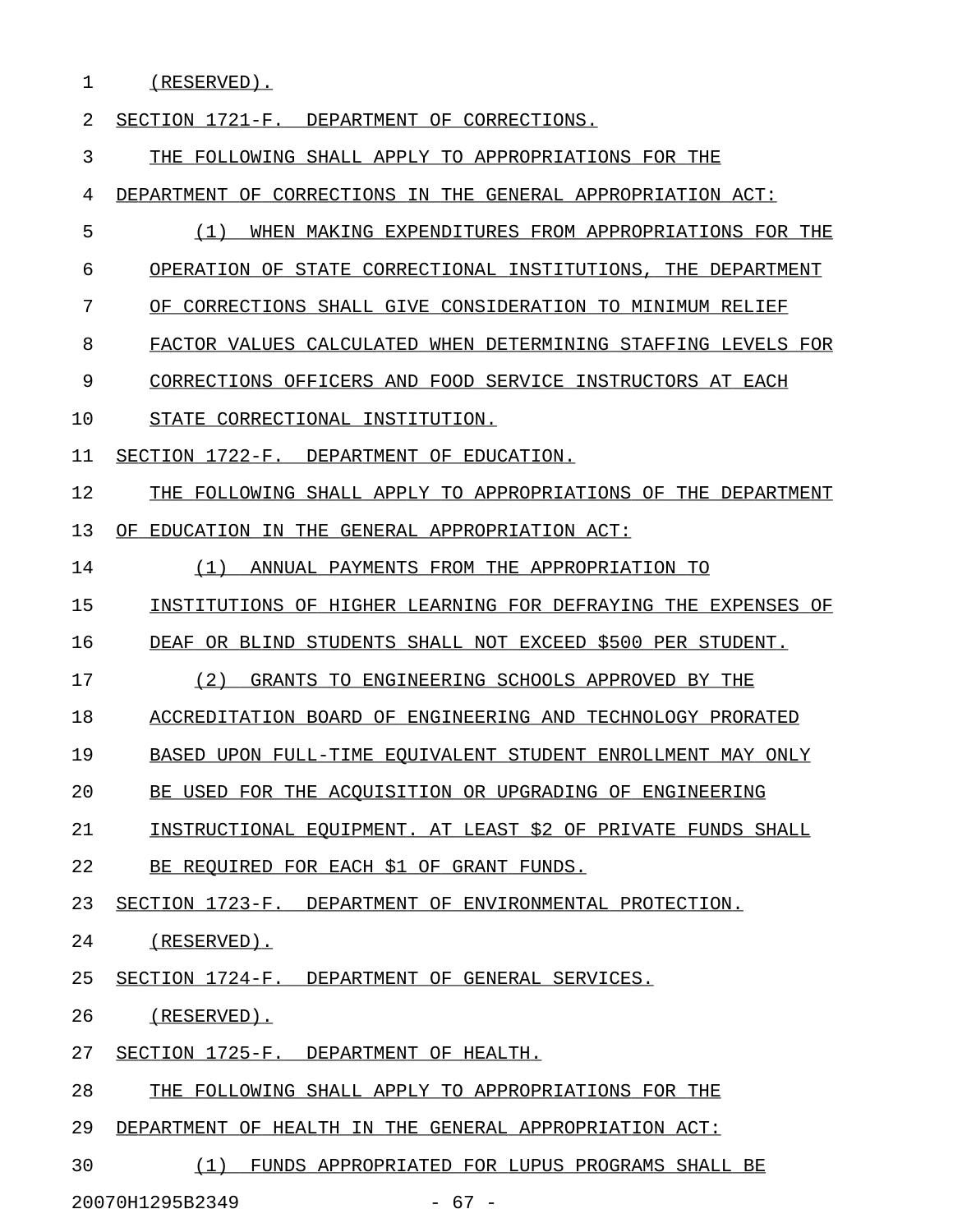| $\mathbf 1$                | DISTRIBUTED IN THE SAME PROPORTION AS DISTRIBUTED IN FISCAL             |
|----------------------------|-------------------------------------------------------------------------|
| 2                          | YEAR 2006-2007.                                                         |
| 3                          | (2)<br>FUNDS APPROPRIATED FOR ARTHRITIS OUTREACH AND                    |
| 4                          | EDUCATION SHALL BE EQUITABLY DISTRIBUTED AMONG THE CENTRAL,             |
| 5                          | WESTERN AND EASTERN REGIONS OF THIS COMMONWEALTH BASED ON THE           |
| 6                          | RATIO OF POPULATION SERVED IN EACH REGION TO THE TOTAL                  |
| 7                          | POPULATION SERVED IN THIS COMMONWEALTH.                                 |
| 8                          | SECTION 1726-F. INSURANCE DEPARTMENT.                                   |
| 9                          | (RESERVED).                                                             |
| 10                         | SECTION 1727-F. DEPARTMENT OF LABOR AND INDUSTRY.                       |
| 11                         | THE FOLLOWING SHALL APPLY TO APPROPRIATIONS FOR THE                     |
| 12                         | DEPARTMENT OF LABOR AND INDUSTRY IN THE GENERAL APPROPRIATION           |
| 13                         | ACT:                                                                    |
| 14                         | (1)<br>THE APPROPRIATION FOR PAYMENT TO THE VOCATIONAL                  |
| 15                         | REHABILITATION FUND FOR WORK OF THE STATE BOARD OF VOCATIONAL           |
| 16                         | REHABILITATION INCLUDES \$2,584,000 FOR A STATEWIDE                     |
| 17                         | PROFESSIONAL SERVICE PROVIDER ASSOCIATION FOR THE BLIND TO              |
| 18                         | PROVIDE SPECIALIZED SERVICES AND PREVENTION OF BLINDNESS                |
| 19                         | SERVICES.                                                               |
| 20                         | (2)<br>FOR THE<br>"REED ACT-UNEMPLOYMENT INSURANCE" AND "REED           |
| 21                         | ACT-EMPLOYMENT SERVICES AND UNEMPLOYMENT INSURANCE"                     |
| 22                         | THE TOTAL AMOUNT WHICH MAY BE OBLIGATED SHALL<br>APPROPRIATIONS.        |
| 23                         | THE LIMITATIONS UNDER SECTION 903 OF THE SOCIAL<br>NOT EXCEED           |
| 24                         | $(49$ STAT. 620, 42 U.S.C. § 1103).<br>SECURITY ACT                     |
| 25                         | SECTION 1728-F. DEPARTMENT OF MILITARY AND VETERANS AFFAIRS.            |
| 26                         | (RESERVED).                                                             |
| 27                         | SECTION 1729-F.<br>DEPARTMENT OF PUBLIC WELFARE.                        |
| 28                         | THE FOLLOWING SHALL APPLY TO APPROPRIATIONS FOR THE                     |
| 29                         | DEPARTMENT<br>OF.<br>PUBLIC WELFARE FROM THE GENERAL APPROPRIATION ACT: |
| 30                         | (1)<br>AUTHORIZED TRANSFERS FOR CHILD CARE SERVICES.<br>THE             |
| 20070H1295B2349<br>$-68 -$ |                                                                         |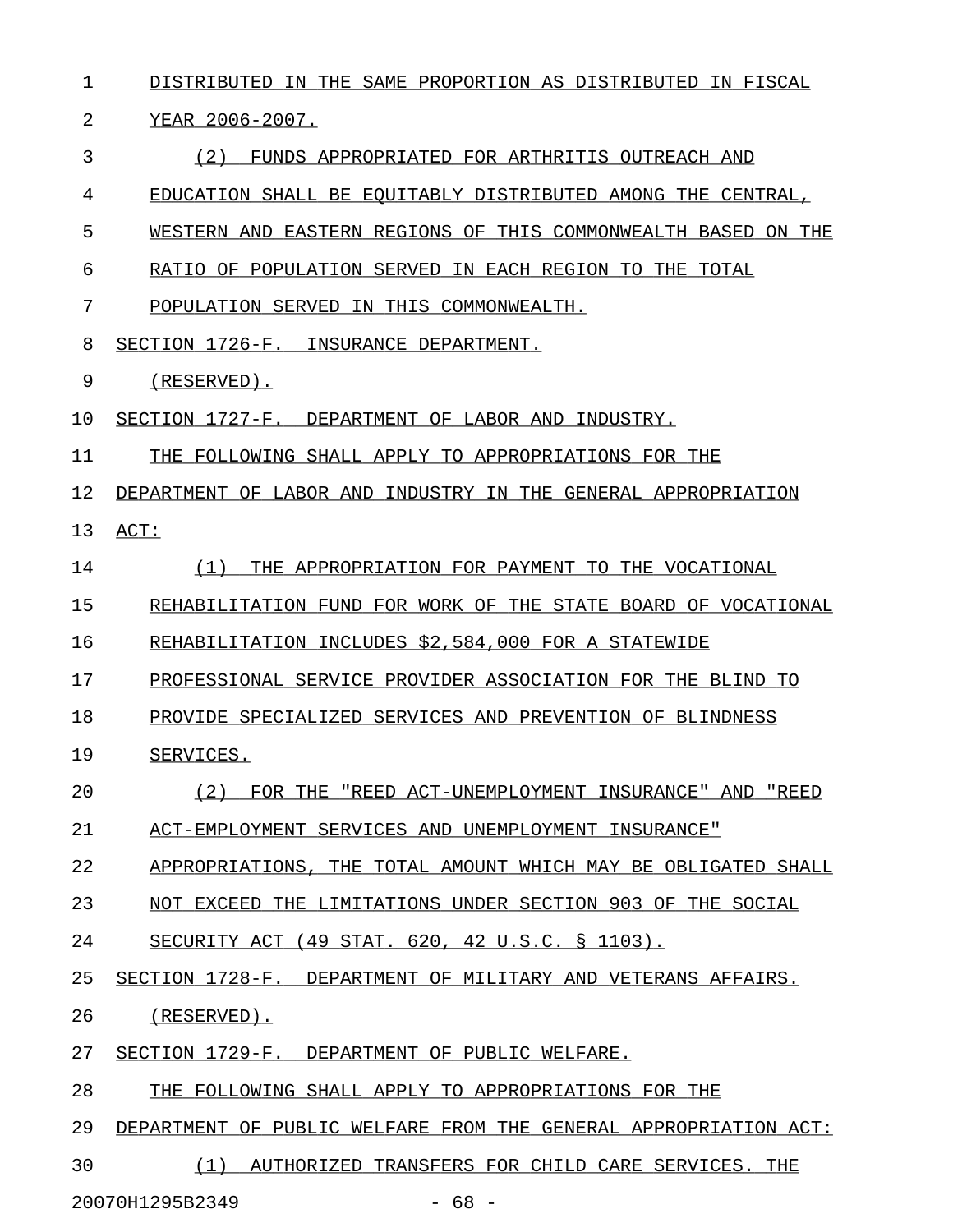2  $(1)$  THE DEPARTMENT, UPON APPROVAL OF THE SECRETARY, 3 MAY TRANSFER FEDERAL FUNDS APPROPRIATED FOR TANFBG CHILD 4 CARE ASSISTANCE TO THE CCDFBG CHILD CARE SERVICES 5 APPROPRIATION TO PROVIDE CHILD CARE SERVICES TO 6 ADDITIONAL LOW INCOME FAMILIES IF THE TRANSFER OF FUNDS 7 WILL NOT RESULT IN A DEFICIT IN THE APPROPRIATION. THE 8 SECRETARY SHALL PROVIDE NOTICE TEN DAYS PRIOR TO A 9 TRANSFER UNDER THIS SUBPARAGRAPH TO THE CHAIRMAN AND 10 MINORITY CHAIRMAN OF THE APPROPRIATIONS COMMITTEE OF THE 11 SENATE AND THE CHAIRMAN AND MINORITY CHAIRMAN OF THE 12 APPROPRIATIONS COMMITTEE OF THE HOUSE OF REPRESENTATIVES. 13 (II) THE DEPARTMENT, UPON APPROVAL OF THE SECRETARY, 14 MAY TRANSFER FEDERAL FUNDS APPROPRIATED FOR CCDFBG CHILD 15 CARE ASSISTANCE TO THE CCDFBG CHILD CARE SERVICES 16 APPROPRIATION TO PROVIDE CHILD CARE SERVICES TO 17 ADDITIONAL LOW INCOME FAMILIES PROVIDED THAT THE TRANSFER 18 OF FUNDS WILL NOT RESULT IN A DEFICIT IN THE 19 APPROPRIATION. THE SECRETARY SHALL PROVIDE NOTICE TEN 20 DAYS PRIOR TO A TRANSFER UNDER THIS SUBPARAGRAPH TO THE 21 CHAIRMAN AND MINORITY CHAIRMAN OF THE APPROPRIATIONS 22 COMMITTEE OF THE SENATE AND THE CHAIRMAN AND THE MINORITY 23 CHAIRMAN OF THE APPROPRIATIONS COMMITTEE OF THE HOUSE OF 24 REPRESENTATIVES. 25 (2) FEDERAL AND STATE MEDICAL ASSISTANCE PAYMENTS. THE 26 FOLLOWING SHALL APPLY: 27 (I) WHEN MAKING PAYMENTS FOR MEDICAL ASSISTANCE \_\_\_\_\_\_\_\_\_\_\_\_\_\_\_\_\_\_\_\_\_\_\_\_\_\_\_\_\_\_\_\_\_\_\_\_\_\_\_\_\_\_\_\_\_\_\_\_ 28 OUTPATIENT OR CAPITATION SERVICES, THE DEPARTMENT SHALL 29 NOT REQUIRE A RECIPIENT TO OBTAIN A PHYSICIAN REFERRAL IN 30 ORDER TO RECEIVE CHIROPRACTIC SERVICES.

20070H1295B2349 - 69 -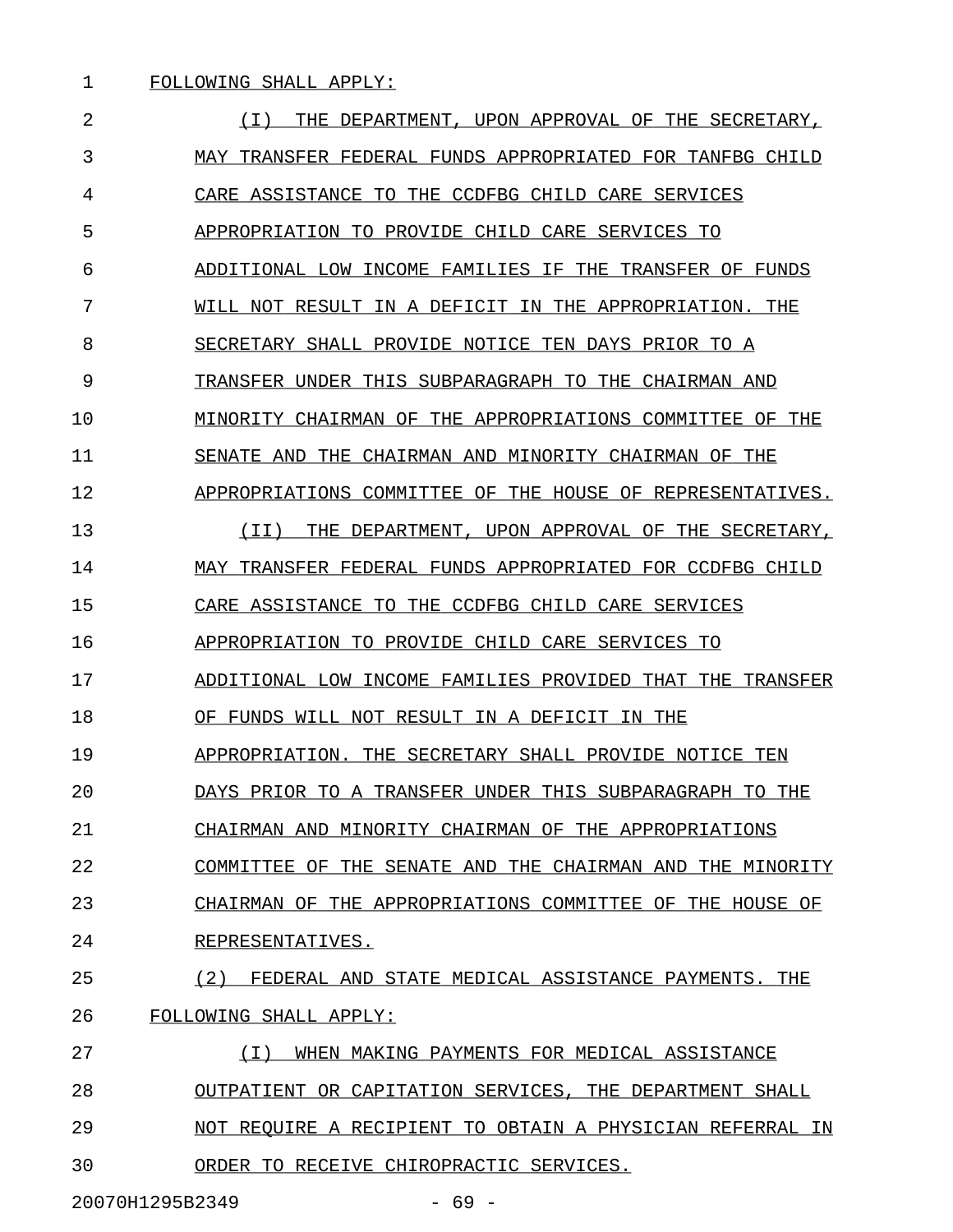1 (II) NO FUNDS APPROPRIATED FOR APPROVED CAPITATION \_\_\_\_\_\_\_\_\_\_\_\_\_\_\_\_\_\_\_\_\_\_\_\_\_\_\_\_\_\_\_\_\_\_\_\_\_\_\_\_\_\_\_\_\_\_\_\_\_\_\_ 2 PLANS SHALL BE USED TO PAY A PROVIDER WHO FAILS TO SUPPLY 3 INFORMATION IN A FORM REQUIRED BY THE DEPARTMENT IN ORDER 4 TO FACILITATE CLAIMS FOR FEDERAL FINANCIAL PARTICIPATION 5 FOR SERVICES RENDERED TO GENERAL ASSISTANCE CLIENTS. 6 (III) FOR FISCAL YEAR 2007-2008, ADDITIONAL FEDERAL 7 AND STATE INPATIENT FUNDING IS INCLUDED TO PROVIDE FOR 8 COMMUNITY ACCESS FUND PAYMENTS. PAYMENTS TO HOSPITALS FOR 9 COMMUNITY ACCESS FUND GRANTS SHALL BE DISTRIBUTED UNDER 10 THE FORMULAS UTILIZED FOR THESE GRANTS IN FISCAL YEAR 11 2006-2007. \_\_\_\_\_\_\_\_\_\_ 12 (IV) QUALIFYING STATE-RELATED ACADEMIC MEDICAL \_\_\_\_\_\_\_\_\_\_\_\_\_\_\_\_\_\_\_\_\_\_\_\_\_\_\_\_\_\_\_\_\_\_\_\_\_\_\_\_\_\_\_\_\_\_\_ 13 CENTERS SHALL NOT RECEIVE ANY LESS FUNDING THAN RECEIVED 14 FOR THE FISCAL YEAR 2004-2005 STATE APPROPRIATION LEVEL 15 IF FEDERAL FUNDING FOR ACADEMIC MEDICAL CENTERS IS NOT 16 MADE AVAILABLE TO THOSE ACADEMIC MEDICAL CENTERS DURING 17 FISCAL YEAR 2007-2008. 18 (V) FUNDS APPROPRIATED FOR MEDICAL ASSISTANCE 19 TRANSPORTATION SHALL ONLY BE UTILIZED AS A PAYMENT OF 20 LAST RESORT FOR TRANSPORTATION FOR ELIGIBLE MEDICAL 21 ASSISTANCE RECIPIENTS. 22 (3) (RESERVED). 23 (4) WOMEN'S SERVICE PROGRAMS. THE FOLLOWING SHALL APPLY: 24 (I) FUNDS APPROPRIATED FOR WOMEN'S SERVICE PROGRAMS \_\_\_\_\_\_\_\_\_\_\_\_\_\_\_\_\_\_\_\_\_\_\_\_\_\_\_\_\_\_\_\_\_\_\_\_\_\_\_\_\_\_\_\_\_\_\_\_\_\_\_\_ 25 GRANTS TO NONPROFIT AGENCIES WHOSE PRIMARY FUNCTION IS TO 26 PROVIDE ALTERNATIVES TO ABORTION SHALL BE EXPENDED TO 27 PROVIDE SERVICES TO WOMEN UNTIL CHILDBIRTH AND FOR UP TO 28 12 MONTHS THEREAFTER, INCLUDING FOOD, SHELTER, CLOTHING, 29 **HEALTH CARE, COUNSELING, ADOPTION SERVICES, PARENTING** 30 CLASSES, ASSISTANCE FOR POSTDELIVERY STRESS AND OTHER 20070H1295B2349 - 70 -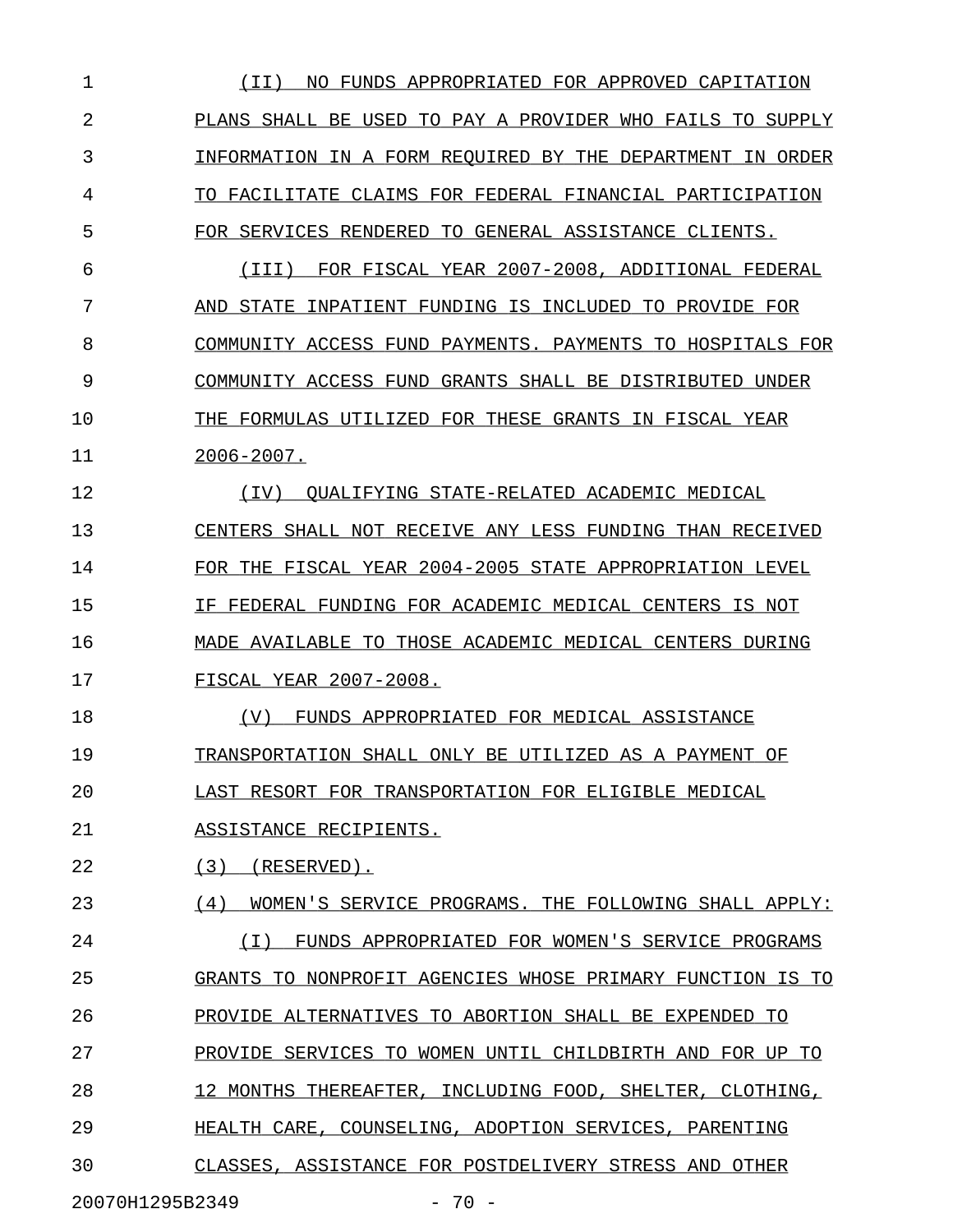1 SUPPORTIVE PROGRAMS AND SERVICES AND FOR RELATED OUTREACH 2 PROGRAMS. AGENCIES MAY SUBCONTRACT WITH OTHER NONPROFIT 3 ENTITIES WHICH OPERATE PROJECTS DESIGNED SPECIFICALLY TO 4 PROVIDE ALL OR A PORTION OF THESE SERVICES. PROJECTS 5 RECEIVING FUNDS REFERRED TO IN THIS SUBPARAGRAPH SHALL 6 NOT PROMOTE, REFER FOR OR PERFORM ABORTIONS OR ENGAGE IN 7 ANY COUNSELING WHICH IS INCONSISTENT WITH THE 8 APPROPRIATION REFERRED TO IN THIS SUBPARAGRAPH AND SHALL 9 BE PHYSICALLY AND FINANCIALLY SEPARATE FROM ANY COMPONENT 10 OF ANY LEGAL ENTITY ENGAGING IN SUCH ACTIVITIES. 11 (II) FUNDS APPROPRIATED FOR WOMEN'S SERVICE PROGRAMS 12 SHALL BE USED FOR WOMEN'S MEDICAL SERVICES, INCLUDING 13 NONINVASIVE CONTRACEPTION SUPPLIES. 14 (III) FEDERAL FUNDS APPROPRIATED FOR TANFBG 15 ALTERNATIVES TO ABORTION SHALL BE UTILIZED SOLELY FOR 16 SERVICES TO WOMEN WHOSE GROSS FAMILY INCOME IS BELOW 185% 17 OF THE FEDERAL POVERTY GUIDELINES. 18 (5) BEHAVIORAL HEALTH SERVICES. ALL AVAILABLE 19 INTERGOVERNMENTAL TRANSFER FUNDS APPROPRIATED TO AUGMENT 20 APPROPRIATIONS, INCLUDING PRIOR YEAR CARRYOVER FUNDS, SHALL 21 BE SPENT PRIOR TO COMMONWEALTH FUNDS. 22 (6) COUNTY CHILDREN AND YOUTH PROGRAMS. THE FOLLOWING 23 SHALL APPLY: 24 (I) NO MORE THAN 50% OF FUNDS ALLOCATED FROM THE \_\_\_\_\_\_\_\_\_\_\_\_\_\_\_\_\_\_\_\_\_\_\_\_\_\_\_\_\_\_\_\_\_\_\_\_\_\_\_\_\_\_\_\_\_\_\_\_\_ 25 STATE APPROPRIATION FOR COUNTY CHILDREN AND YOUTH \_\_\_\_\_\_\_\_\_\_\_\_\_\_\_\_\_\_\_\_\_\_\_\_\_\_\_\_\_\_\_\_\_\_\_\_\_\_\_\_\_\_\_\_\_\_\_\_\_ 26 PROGRAMS TO EACH COUNTY SHALL BE EXPENDED UNTIL EACH 27 COUNTY SUBMITS TO THE DEPARTMENT DATA FOR THE PRIOR STATE 28 FISCAL YEAR, AND UPDATED QUARTERLY, ON THE UNDUPLICATED 29 CASELOADS, UNDUPLICATED SERVICES AND NUMBER OF 30 CASEWORKERS BY COUNTY PROGRAM. DATA SHALL BE SUBMITTED IN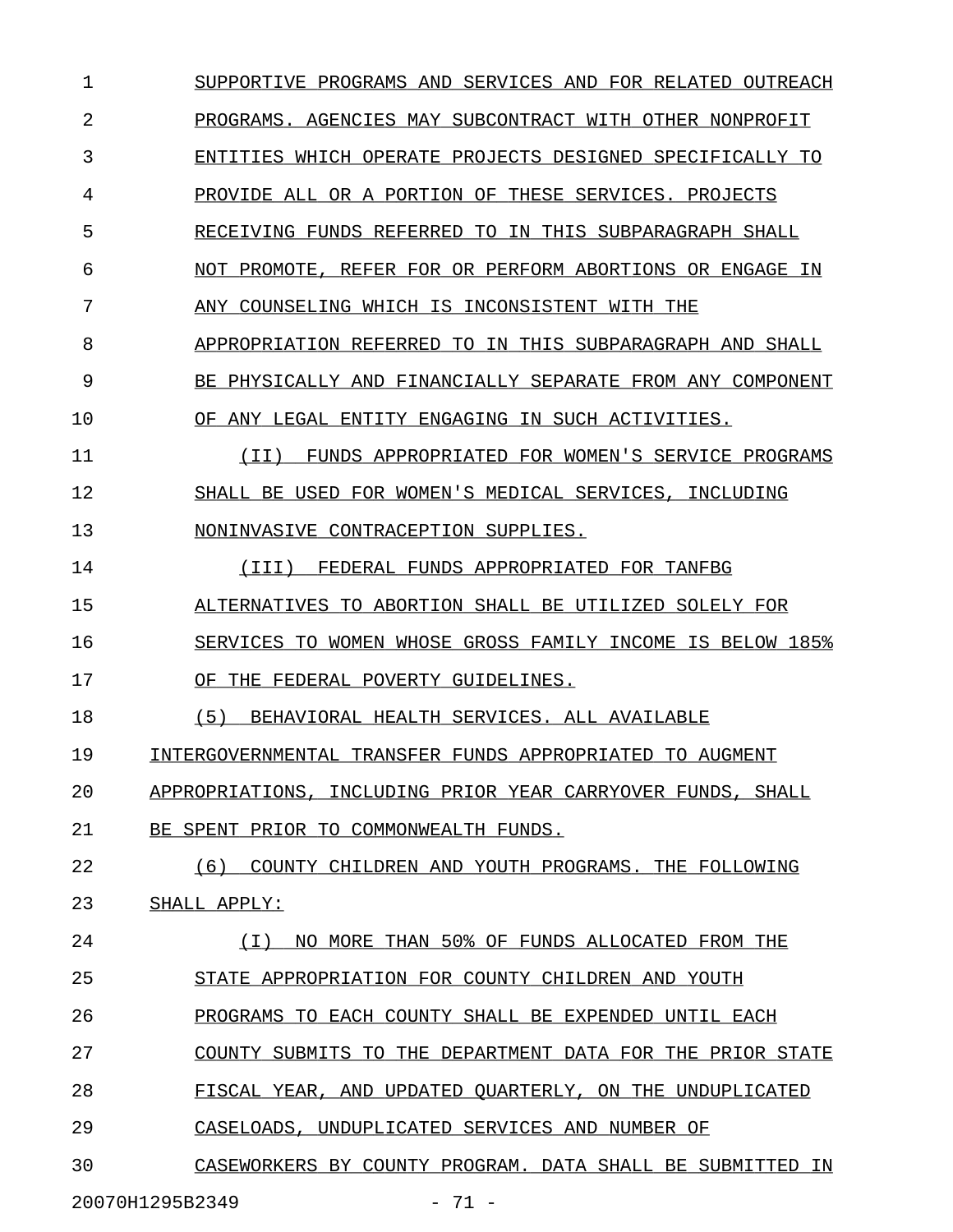1 A FORM ACCEPTABLE TO THE DEPARTMENT. A COPY OF THE DATA 2 SHALL BE SENT TO THE CHAIRMAN AND MINORITY CHAIRMAN OF 3 THE APPROPRIATIONS COMMITTEE OF THE SENATE AND TO THE 4 CHAIRMAN AND THE MINORITY CHAIRMAN OF THE APPROPRIATIONS 5 COMMITTEE OF THE HOUSE OF REPRESENTATIVES. 6 (II) REIMBURSEMENT FOR CHILDREN AND YOUTH SERVICES 7 MADE PURSUANT TO SECTION 704.1 OF THE ACT OF JUNE 13, 8 1967 (P.L.31, NO.21), KNOWN AS THE PUBLIC WELFARE CODE, 9 SHALL NOT EXCEED THE AMOUNT OF STATE FUNDS APPROPRIATED. 10 **IT IS THE INTENT OF THE GENERAL ASSEMBLY THAT COUNTIES DO** 11 NOT EXPERIENCE ANY ADVERSE FISCAL IMPACT DUE TO THE 12 DEPARTMENT'S MAXIMIZATION EFFORTS. 13 (7) TANF TRANSITION. FUNDS APPROPRIATED FOR CHILD 14 WELFARE TANF TRANSITION MAY BE DISBURSED BY THE DEPARTMENT IN 15 ACCORDANCE WITH SECTION 205 OF THE PUBLIC WELFARE CODE AS ONE 16 TIME GRANTS TO COUNTY CHILDREN AND YOUTH AGENCIES. THE 17 DEPARTMENT SHALL UTILIZE GUIDELINES ADOPTED IN CONSULTATION 18 WITH THE COUNTY COMMISSIONERS ASSOCIATION OF PENNSYLVANIA TO 19 GOVERN ELIGIBILITY FOR A GRANT AND THE NATURE AND EXTENT OF 20 OTHER UNFUNDED CHILD WELFARE EXPENDITURES FOR WHICH GRANTS 21 MAY BE USED. THE MAXIMUM ONE TIME TRANSITION GRANT TO A 22 COUNTY IN FISCAL YEAR 2007-2008 MAY BE LESS THAN BUT SHALL 23 NOT EXCEED THE AMOUNT SPECIFIED IN A COUNTY'S "STATE 24 TRANSITION GRANT" REVENUE LINE AS REFLECTED IN THE FISCAL 25 YEAR 2007-2008 PROPOSED ALLOCATION FOR STATE TRANSITION GRANT 26 LETTER FROM THE DEPARTMENT OF PUBLIC WELFARE TO THE SECRETARY 27 OF THE BUDGET DATED JULY 14, 2007. 28 (8) BEHAVIORAL HEALTH SERVICES TRANSITION. THE 29 DEPARTMENT, UPON APPROVAL OF THE SECRETARY, MAY TRANSFER 30 FEDERAL AND STATE FUNDS APPROPRIATED FOR BEHAVIORAL HEALTH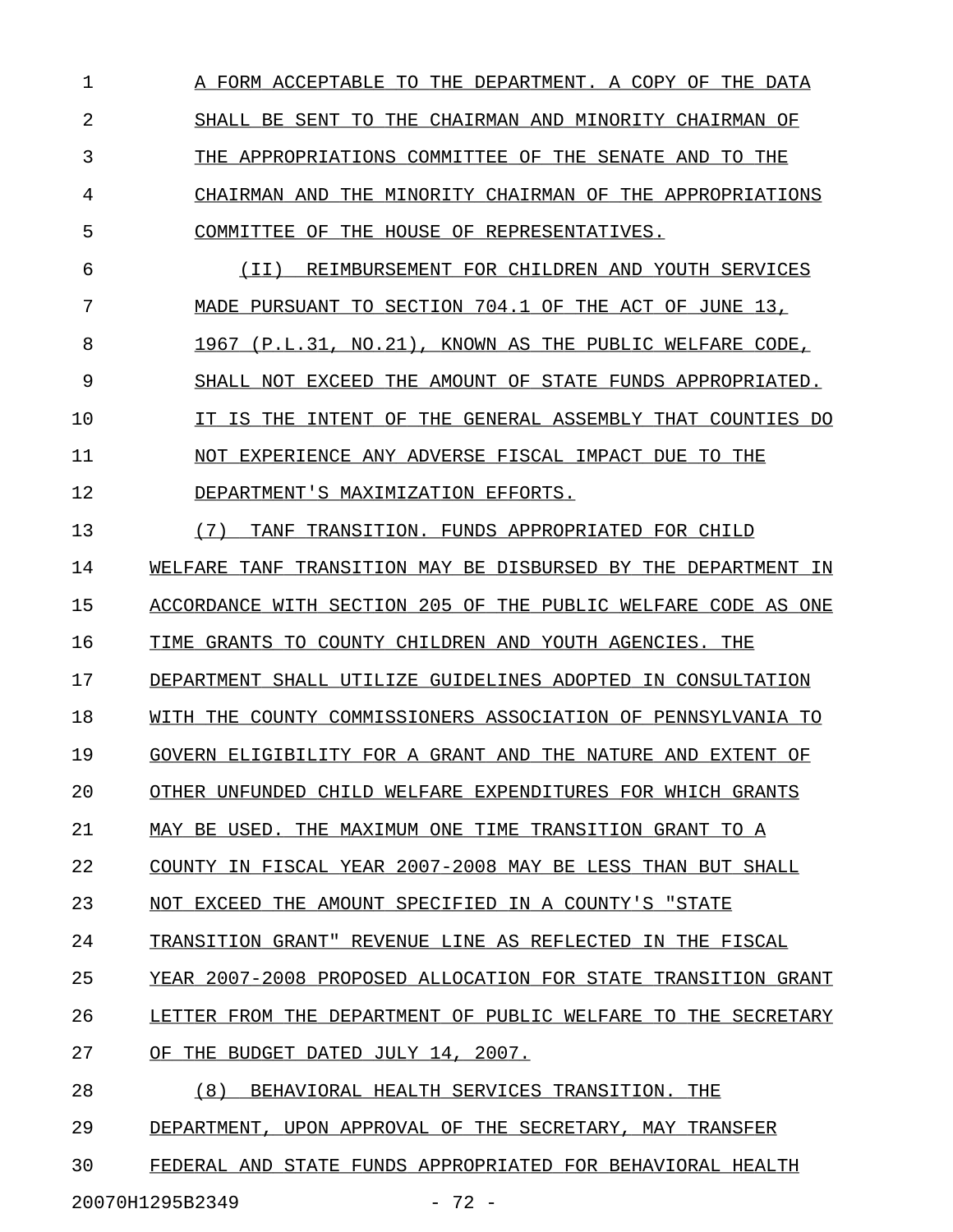- 1 SERVICES TRANSITION TO COUNTIES TO PROVIDE FOR CHILDREN AND
- 2 YOUTH PROGRAMS, CHILD ABUSE AND NEGLECT PREVENTION OR MEDICAL

## 3 ASSISTANCE CAPITATION.

- 4 (9) COMMUNITY-BASED FAMILY CENTERS. NO FUNDS
- 5 APPROPRIATED FOR COMMUNITY-BASED FAMILY CENTERS MAY BE
- 6 CONSIDERED AS PART OF THE BASE FOR CALCULATION OF THE COUNTY
- 7 CHILD WELFARE NEEDS-BASED BUDGET FOR A FISCAL YEAR.
- 8 SECTION 1730-F. DEPARTMENT OF REVENUE.
- 9 (RESERVED).
- 10 SECTION 1731-F. DEPARTMENT OF STATE.
- 11 (RESERVED).
- 12 SECTION 1732-F. DEPARTMENT OF TRANSPORTATION.

## 13 (RESERVED).

- 14 SECTION 1733-F. PENNSYLVANIA STATE POLICE.
- 15 THE FOLLOWING SHALL APPLY TO APPROPRIATIONS FOR THE
- 16 PENNSYLVANIA STATE POLICE FROM THE GENERAL APPROPRIATION ACT:
- 17 (1) DURING FISCAL YEAR 2007-2008, THE PENNSYLVANIA STATE \_\_\_\_\_\_\_\_\_\_\_\_\_\_\_\_\_\_\_\_\_\_\_\_\_\_\_\_\_\_\_\_\_\_\_\_\_\_\_\_\_\_\_\_\_\_\_\_\_\_\_\_\_\_\_\_\_
- 18 POLICE MAY NOT CLOSE A BARRACKS UNTIL THE PENNSYLVANIA STATE
- 19 POLICE CONDUCT A PUBLIC HEARING AND PROVIDE 30 DAYS' NOTICE,
- 20 WHICH SHALL BE PUBLISHED IN THE PENNSYLVANIA BULLETIN AND IN
- 21 AT LEAST TWO LOCAL NEWSPAPERS.
- 22 (2) (RESERVED).
- 23 SECTION 1734-F. STATE CIVIL SERVICE COMMISSION.

## 24 (RESERVED).

- 25 SECTION 1735-F. PENNSYLVANIA EMERGENCY MANAGEMENT AGENCY.
- 26 THE PENNSYLVANIA EMERGENCY MANAGEMENT AGENCY SHALL PROVIDE
- 27 SEMIANNUAL REPORTS OF ALL GRANTS AWARDED BY PENNSYLVANIA
- 28 EMERGENCY MANAGEMENT AGENCY FROM FEDERAL DISASTER ASSISTANCE OR
- 29 RELIEF FUNDS, HOMELAND SECURITY AND DEFENSE FUNDS, AVIAN
- 30 FLU/PANDEMIC PREPAREDNESS OR OTHER PUBLIC HEALTH EMERGENCY FUNDS

20070H1295B2349 - 73 -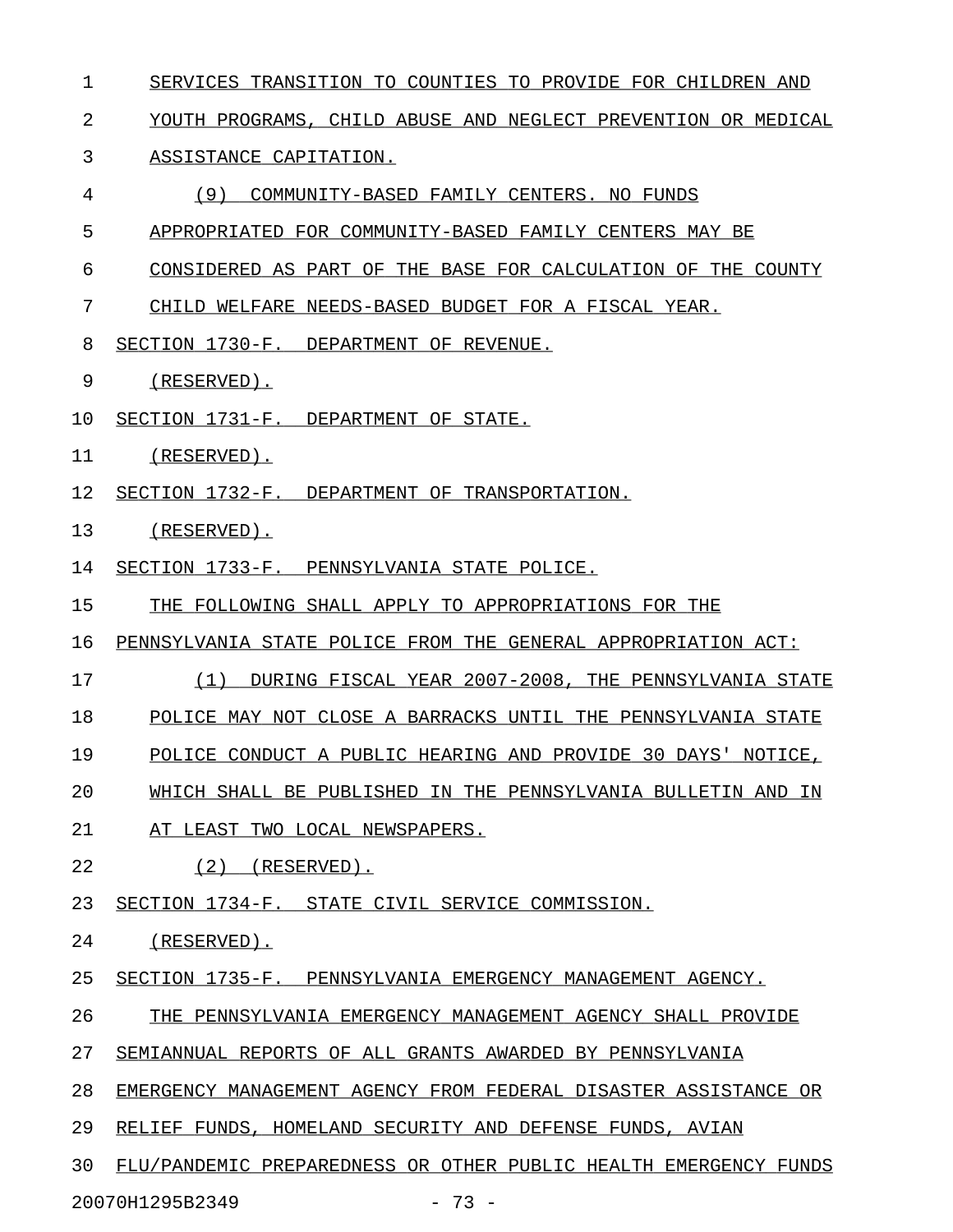| 1  | CHAIRMAN AND MINORITY CHAIRMAN OF THE APPROPRIATIONS<br>TO.<br>THE.            |
|----|--------------------------------------------------------------------------------|
| 2  | COMMITTEE OF THE SENATE AND THE CHAIRMAN AND MINORITY CHAIRMAN                 |
| 3  | APPROPRIATIONS COMMITTEE OF THE HOUSE OF REPRESENTATIVES.<br>OF.<br>THE        |
| 4  | THE<br>REPORTS SHALL INCLUDE INFORMATION RELATING TO THE<br>ENTITY             |
| 5  | RECEIVING GRANT MONEY FROM THE PENNSYLVANIA EMERGENCY MANAGEMENT               |
| 6  | INCLUDING THE NAME AND ADDRESS OF THE<br>AGENCY .<br>ENTITY,<br>THE.<br>AMOUNT |
| 7  | THE DATE OF ISSUANCE AND<br>THE PURPOSE OF<br>OF THE GRANT,<br>THE<br>GRANT.   |
| 8  | REPORTS SHALL BE SUBMITTED ON OR BEFORE AUGUST 15 OF EACH YEAR                 |
| 9  | FOR GRANTS AWARDED DURING THE PERIOD FROM JANUARY 1<br>THROUGH JUNE            |
| 10 | ON OR BEFORE FEBRUARY 15 OF EACH YEAR FOR GRANTS AWARDED<br>30 AND             |
| 11 | DURING THE PERIOD FROM JULY 1<br>THROUGH DECEMBER 31.                          |
| 12 | SECTION 1736-F. PENNSYLVANIA FISH AND BOAT COMMISSION.                         |
| 13 | $(RESERVED)$ .                                                                 |
| 14 | SECTION 1737-F. STATE SYSTEM OF HIGHER EDUCATION.                              |
| 15 | (RESERVED).                                                                    |
| 16 | SECTION 1738-F. PENNSYLVANIA HIGHER EDUCATION ASSISTANCE                       |
| 17 | AGENCY.                                                                        |
| 18 | THE FOLLOWING SHALL APPLY TO APPROPRIATIONS FOR THE                            |
| 19 | PENNSYLVANIA HIGHER EDUCATION ASSISTANCE AGENCY FROM THE GENERAL               |
| 20 | APPROPRIATION ACT:                                                             |
| 21 | MAXIMIZATION OF FUNDS. THE PENNSYLVANIA HIGHER<br>(1)                          |
| 22 | EDUCATION ASSISTANCE AGENCY SHALL USE FUNDS APPROPRIATED FOR                   |
| 23 | MATCHING PAYMENTS FOR STUDENT AID FUNDS TO MAXIMIZE THE                        |
| 24 | RECEIPT OF FEDERAL FUNDS TO THE FULLEST EXTENT POSSIBLE.                       |
| 25 | (2)<br>LIMITATION. NO COLLEGE, UNIVERSITY OR INSTITUTION                       |
| 26 | RECEIVING A DIRECT APPROPRIATION FROM THE COMMONWEALTH SHALL                   |
| 27 | BE ELIGIBLE TO PARTICIPATE IN THE INSTITUTIONAL ASSISTANCE                     |
| 28 |                                                                                |
|    | GRANTS PROGRAM.                                                                |
| 29 | AGRICULTURAL LOAN FORGIVENESS. IN DISTRIBUTING FUNDS<br>(3)                    |

20070H1295B2349 - 74 -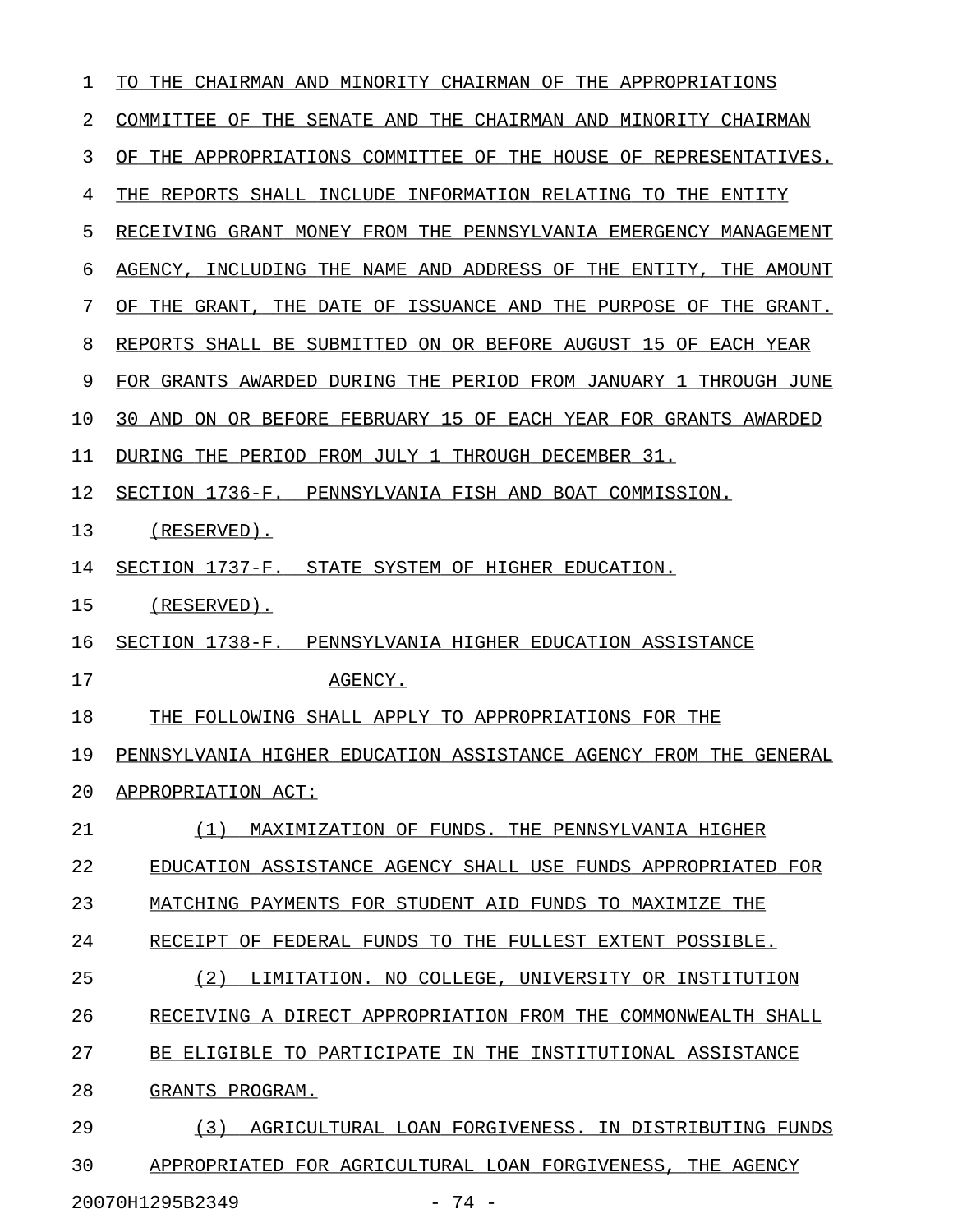| 1  | SHALL GIVE PREFERENCE TO RENEWAL APPLICANTS.                     |
|----|------------------------------------------------------------------|
| 2  | SECTION 1739-F. PENNSYLVANIA HISTORICAL AND MUSEUM COMMISSION.   |
| 3  | (RESERVED).                                                      |
| 4  | SECTION 1740-F. PENNSYLVANIA INFRASTRUCTURE INVESTMENT           |
| 5  | AUTHORITY.                                                       |
| 6  | $(RESERVED)$ .                                                   |
| 7  | SECTION 1741-F. ENVIRONMENTAL HEARING BOARD.                     |
| 8  | (RESERVED).                                                      |
| 9  | SECTION 1742-F. PENNSYLVANIA BOARD OF PROBATION AND PAROLE.      |
| 10 | THE FOLLOWING SHALL APPLY TO THE APPROPRIATION FOR THE           |
| 11 | PENNSYLVANIA BOARD OF PROBATION AND PAROLE FROM THE GENERAL      |
| 12 | APPROPRIATION ACT:                                               |
| 13 | WORK PERFORMED UNDER THE DRUG OFFENDERS' WORK<br>(1)             |
| 14 | PROGRAM APPROPRIATION FOR THE BOARD SHALL IN NO CASE REPLACE     |
| 15 | JOBS PROTECTED BY A COLLECTIVE BARGAINING UNIT.                  |
| 16 | (2)<br>(RESERVED).                                               |
| 17 | SECTION 1743-F. PENNSYLVANIA PUBLIC TELEVISION NETWORK           |
| 18 | COMMISSION.                                                      |
| 19 | (RESERVED).                                                      |
| 20 | SECTION 1744-F. PENNSYLVANIA SECURITIES COMMISSION.              |
| 21 | $(RESERVED)$ .                                                   |
| 22 | SECTION 1745-F. STATE TAX EQUALIZATION BOARD.                    |
| 23 | (RESERVED).                                                      |
| 24 | SECTION 1746-F. HEALTH CARE COST CONTAINMENT COUNCIL.            |
| 25 | THE HEALTH CARE COST CONTAINMENT COUNCIL SHALL SUBMIT A          |
| 26 | REPORT TO THE CHAIRMAN AND MINORITY CHAIRMAN OF THE              |
| 27 | APPROPRIATIONS COMMITTEE OF THE SENATE AND THE CHAIRMAN AND      |
| 28 | MINORITY CHAIRMAN OF THE APPROPRIATIONS COMMITTEE OF THE HOUSE   |
| 29 | OF REPRESENTATIVES SPECIFYING THE AMOUNT AND SOURCE OF PROCEEDS  |
| 30 | RECEIVED FROM THE SALE OF DATA BY THE COUNCIL. PROCEEDS RECEIVED |
|    | $-75 -$<br>20070H1295B2349                                       |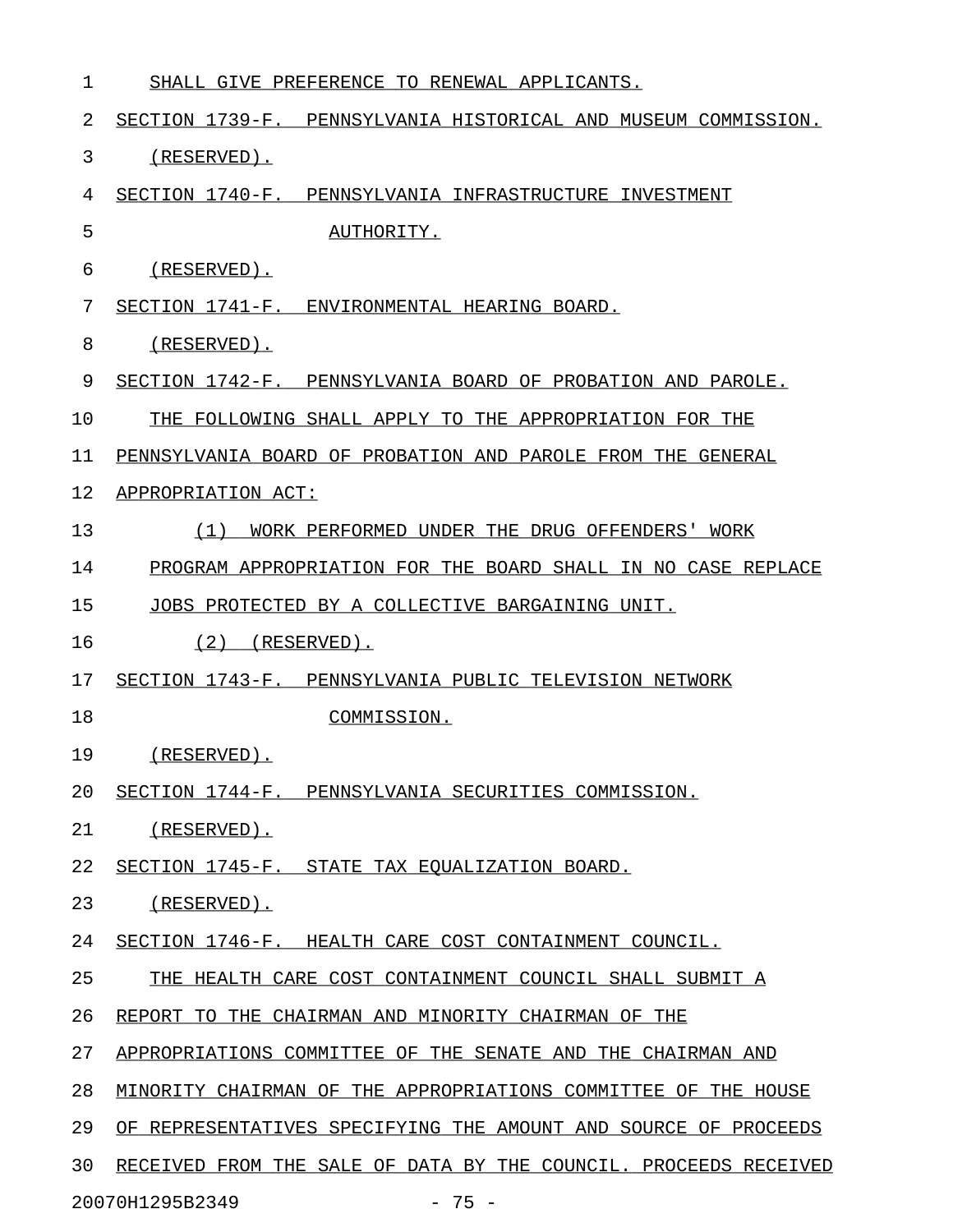| 1  | FROM THE SALE SHALL BE DEPOSITED IN THE GENERAL FUND AND SHALL   |
|----|------------------------------------------------------------------|
| 2  | NOT BE EXPENDED UNLESS APPROPRIATED BY THE GENERAL ASSEMBLY. THE |
| 3  | REPORT SHALL SUPPLEMENT THE ANNUAL REPORT OF FINANCIAL           |
| 4  | EXPENDITURES REQUIRED UNDER SECTION 17.1 OF THE ACT OF JULY 8,   |
| 5  | 1986 (P.L.408, NO.89), KNOWN AS THE HEALTH CARE COST CONTAINMENT |
| 6  | ACT.                                                             |
| 7  | SECTION 1747-F. STATE ETHICS COMMISSION.                         |
| 8  | (RESERVED).                                                      |
| 9  | SECTION 1748-F. STATE EMPLOYEES' RETIREMENT SYSTEM.              |
| 10 | (RESERVED).                                                      |
| 11 | SECTION 1749-F. THADDEUS STEVENS COLLEGE OF TECHNOLOGY.          |
| 12 | (RESERVED).                                                      |
| 13 | SECTION 1750-F. PENNSYLVANIA HOUSING FINANCE AGENCY.             |
| 14 | $(RESERVED)$ .                                                   |
| 15 | SECTION 1751-F. LIHEABG.                                         |
| 16 | (RESERVED).                                                      |
| 17 | SECTION 1752-F. BUDGET STABILIZATION RESERVE FUND.               |
| 18 | (RESERVED).                                                      |
| 19 | SUBARTICLE C                                                     |
| 20 | LEGISLATIVE DEPARTMENT                                           |
| 21 | (RESERVED)                                                       |
| 22 | SUBARTICLE D                                                     |
| 23 | JUDICIAL DEPARTMENT                                              |
| 24 | SECTION 1781-F. SUPREME COURT.                                   |
| 25 | (A) ADMINISTRATIVE OFFICE.--FUNDS APPROPRIATED FOR THE           |
| 26 | ADMINISTRATIVE OFFICE OF PENNSYLVANIA COURTS MAY BE USED FOR THE |
| 27 | OPERATION OF THE PENNSYLVANIA BOARD OF LAW EXAMINERS. FUNDS      |
| 28 | PROVIDED TO THE BOARD SHALL BE REPAID IN FULL TO THE OFFICE,     |
| 29 | WITHOUT INTEREST OR CHARGES, FROM REVENUES OF THE BOARD.         |
| 30 | (B)<br>COUNTY COURT ADMINISTRATORS. -- NO FUNDS FROM ANY         |
|    | 20070H1295B2349<br>$-76 -$                                       |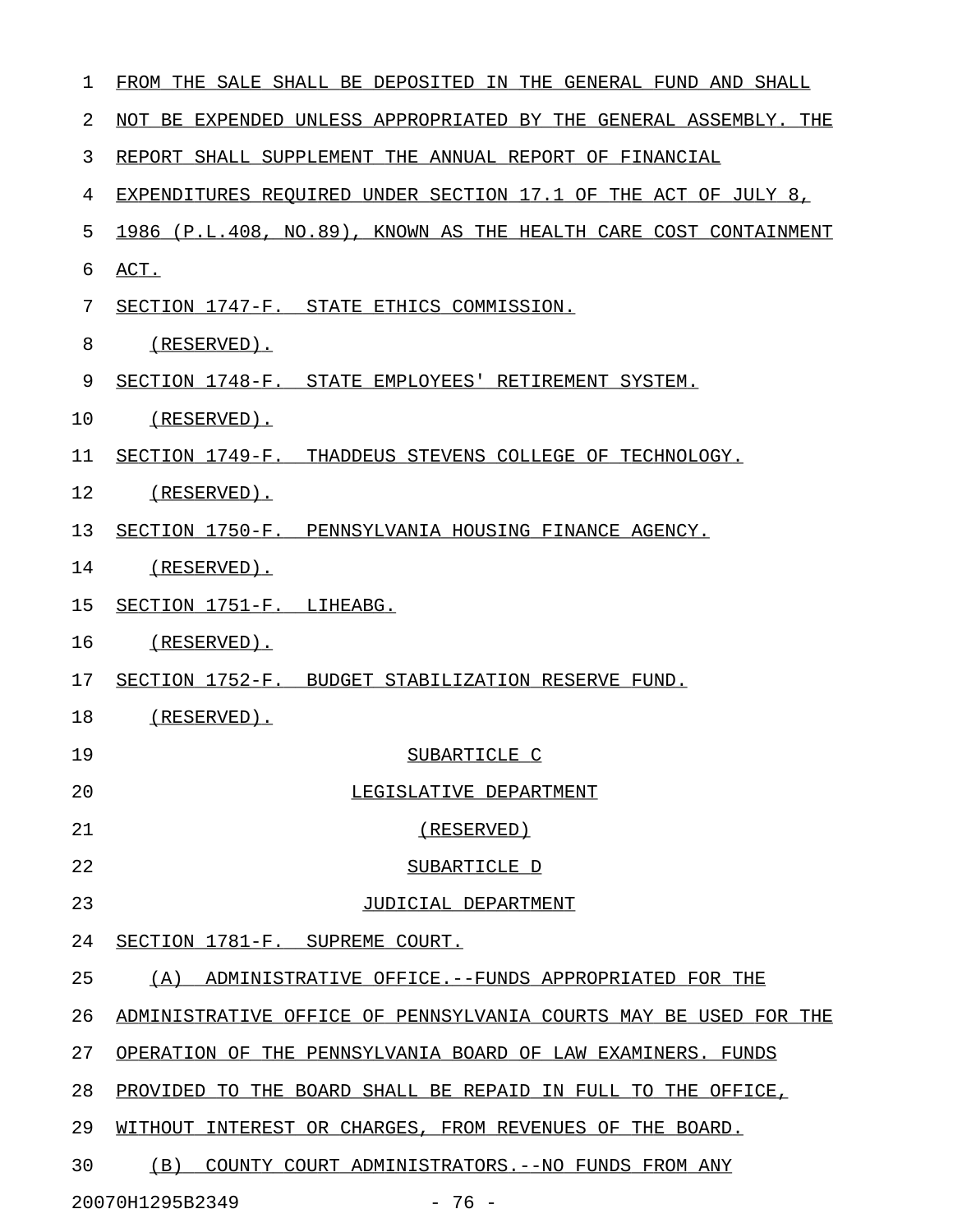| 1  | APPROPRIATION OTHER THAN THE APPROPRIATION FOR COUNTY COURT      |
|----|------------------------------------------------------------------|
| 2  | ADMINISTRATORS FOR THE UNIFIED JUDICIAL SYSTEM MAY BE USED TO    |
| 3  | SUPPLEMENT PAYMENTS TO COUNTY COURT ADMINISTRATORS.              |
| 4  | SECTION 1782-F. SUPERIOR COURT.                                  |
| 5  | $(RESERVED)$ .                                                   |
| 6  | SECTION 1783-F. COMMONWEALTH COURT.                              |
| 7  | $(RESERVED)$ .                                                   |
| 8  | SECTION 1784-F. COURTS OF COMMON PLEAS.                          |
| 9  | THE FOLLOWING SHALL APPLY TO APPROPRIATIONS FOR THE COURTS<br>ΟF |
| 10 | COMMON PLEAS IN THE GENERAL APPROPRIATION ACT.                   |
| 11 | (1)<br>NO PAYMENT MAY BE MADE FROM THE APPROPRIATION FOR         |
| 12 | SALARIES AND EXPENSES OF COURTS OF COMMON PLEAS JUDGES FOR       |
| 13 | PRINTING, POSTAGE, TELEPHONE OR SUPPLIES.                        |
| 14 | (2)<br>NO PAYMENT MAY BE MADE FOR EXPENSES OF ANY KIND           |
| 15 | RELATING TO EDUCATION.                                           |
| 16 | SECTION 1785-F. COMMUNITY COURTS; MAGISTERIAL DISTRICT JUDGES.   |
| 17 | ALL OF THE FOLLOWING APPLY TO THE APPROPRIATION IN<br>THE        |
| 18 | GENERAL APPROPRIATION ACT FOR SALARIES AND EXPENSES OF COMMUNITY |
| 19 | COURT JUDGES AND MAGISTERIAL DISTRICT JUDGES:                    |
| 20 | (1)<br>EXCEPT FOR PRINTING COSTS RELATED TO 42 PA.C.S. §         |
| 21 | 3532 (RELATING TO EXPENSES), NO OTHER COSTS FOR PRINTING,        |
| 22 | POSTAGE, TELEPHONE OR SUPPLIES MAY BE PAID FOR FROM THE          |
| 23 | APPROPRIATION.                                                   |
| 24 | (2)<br>NO EXPENSES OF ANY KIND RELATING TO EDUCATION MAY BE      |
| 25 | PAID FOR FROM THE APPROPRIATION.                                 |
| 26 | SECTION 1786-F. PHILADELPHIA TRAFFIC COURT.                      |
| 27 | (RESERVED).                                                      |
| 28 | SECTION 1787-F. PHILADELPHIA MUNICIPAL COURT.                    |
| 29 | (RESERVED).                                                      |
| 30 | SECTION 1788-F. JUDICIAL CONDUCT BOARD.                          |
|    | $-77-$<br>20070H1295B2349                                        |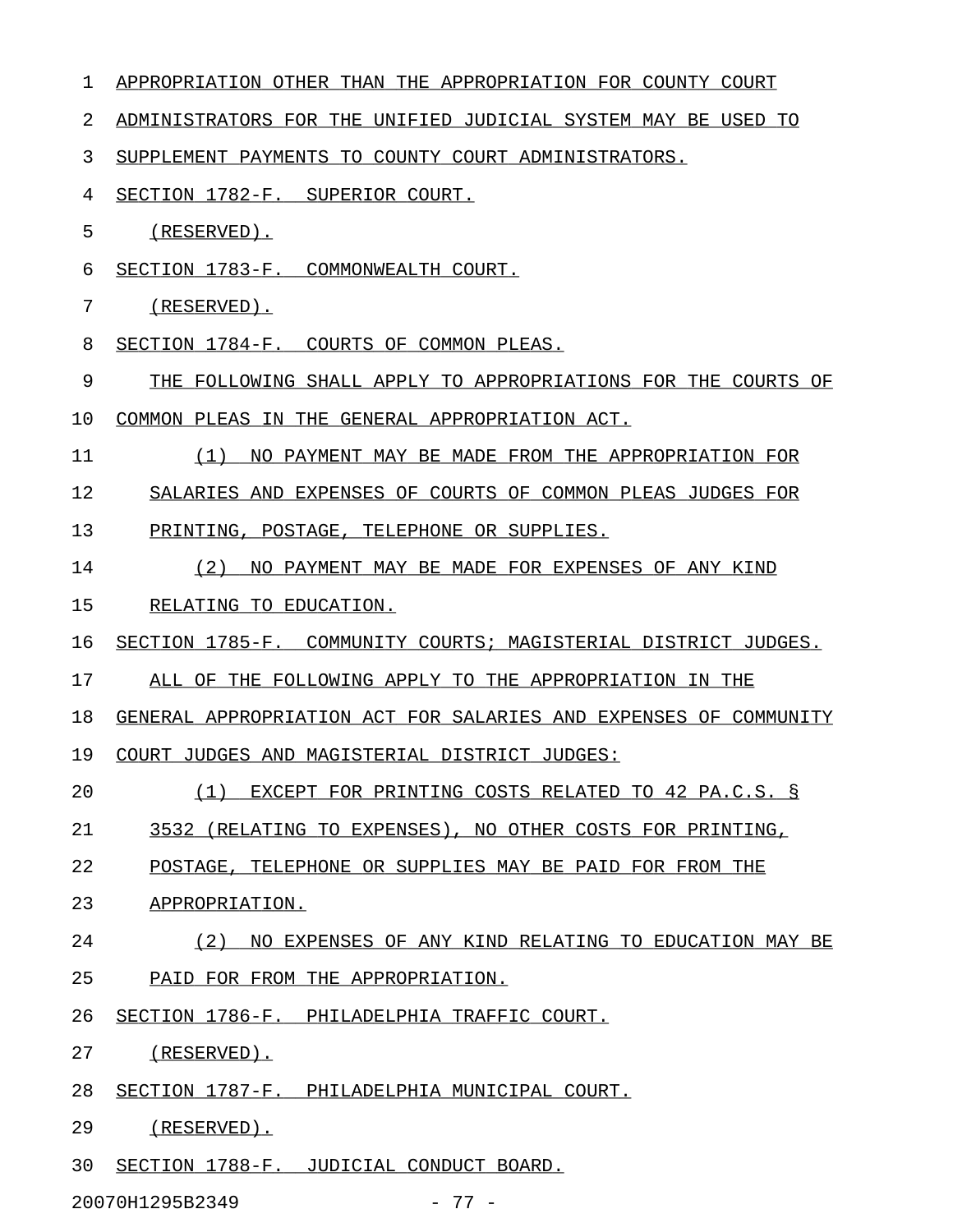| 1  | (RESERVED).                                                   |
|----|---------------------------------------------------------------|
| 2  | SECTION 1789-F.<br>COURT OF JUDICIAL DISCIPLINE.              |
| 3  | $(RESERVED)$ .                                                |
| 4  | SECTION 1790-F. JUROR COST REIMBURSEMENT.                     |
| 5  | $(RESERVED)$ .                                                |
| 6  | SECTION 1791-F.<br>COUNTY COURT REIMBURSEMENT.                |
| 7  | COUNTY COURT REIMBURSEMENTS SHALL BE AS FOLLOWS:              |
| 8  | (1)<br>REIMBURSEMENT TO COUNTIES FOR COSTS INCURRED IN THE    |
| 9  | ADMINISTRATION AND OPERATION OF COURTS OF COMMON PLEAS SHALL  |
| 10 | BE PAID AS FOLLOWS:                                           |
| 11 | ( I )<br>FOR EACH COMMON PLEAS COURT JUDGE, FILLED<br>OR      |
| 12 | VACANT, \$70,000 PER AUTHORIZED POSITION.                     |
| 13 | (TT)<br>JUDICIAL DISTRICTS COMPRISING MORE THAN ONE           |
| 14 | COUNTY SHALL RECEIVE \$70,000 PER AUTHORIZED POSITION.<br>THE |
| 15 | AMOUNT PAYABLE TO EACH COUNTY SHALL BE DETERMINED<br>BY THE   |
| 16 | PROPORTION OF THE COUNTY'S POPULATION IN RELATION TO<br>THE   |
| 17 | POPULATION OF THE<br>ENTIRE JUDICIAL DISTRICT.                |
| 18 | NO COUNTY SHALL BE REIMBURSED FOR COSTS ABOVE<br>(TTT)        |
| 19 | THE ACTUAL DIRECT COSTS, EXCLUDING CAPITAL OUTLAYS,           |
| 20 | INCURRED TO OPERATE THE COURTS OF COMMON PLEAS.               |
| 21 | (IV) NO COUNTY SHALL RECEIVE LESS THAN 77.5% OF THE           |
| 22 | ACTUAL REIMBURSEMENT FOR COURT COSTS APPROPRIATED IN          |
| 23 | FISCAL YEAR 1980-1981.                                        |
| 24 | (V)<br>REIMBURSEMENT SHALL BE MADE TO THE COUNTY              |
| 25 | TREASURER AND, IN CITIES OF THE FIRST CLASS COTERMINOUS       |
| 26 | WITH COUNTIES OF THE FIRST CLASS, TO THE CITY TREASURER.      |
| 27 | $(2)$ (RESERVED).                                             |
| 28 | SECTION 1792-F. SENIOR JUDGES.                                |
| 29 | (A) HEALTH BENEFITS. -- SUBJECT TO SUBSECTION (B),            |
| 30 | APPROPRIATIONS FOR THE SUPERIOR COURT, COMMONWEALTH COURT,    |
|    | 20070H1295B2349<br>$-78 -$                                    |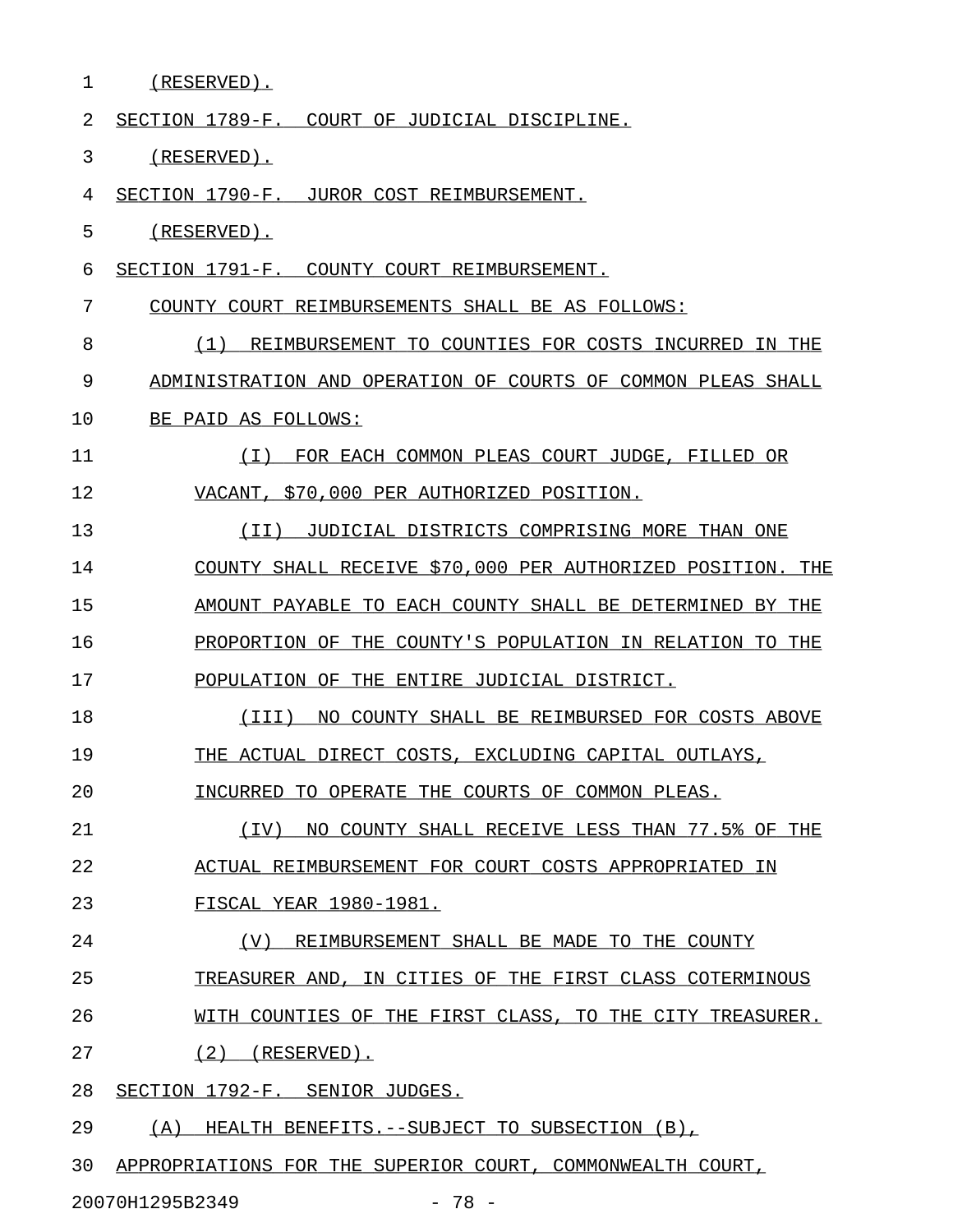| 1  | COURTS OF COMMON PLEAS, COMMUNITY COURTS, MAGISTERIAL DISTRICT    |
|----|-------------------------------------------------------------------|
| 2  | JUDGES, THE PHILADELPHIA MUNICIPAL COURT AND THE PHILADELPHIA     |
| 3  | TRAFFIC COURT MAY BE USED TO PAY FOR HEALTH BENEFITS FOR SENIOR   |
| 4  | JUDGES WORKING AS ACTIVE OR SENIOR JUDGES FOR A MINIMUM OF 75     |
| 5  | DAYS IN THE PRIOR CALENDAR YEAR.                                  |
| 6  | LIMITATION. -- SENIOR JUDGES OF THE COURTS OF COMMON PLEAS<br>(B) |
| 7  | SHALL NOT BE ASSIGNED UNLESS ADEQUATE FUNDS ARE APPROPRIATED TO   |
| 8  | PROVIDE COMPENSATION. A SENIOR JUDGE ASSIGNED IN EXCESS OF        |
| 9  | EXISTING APPROPRIATIONS SHALL BE COMPENSATED FROM THE             |
| 10 | APPROPRIATION FOR THE SUPREME COURT.                              |
| 11 | SECTION 1793-F. TRANSFER OF FUNDS BY SUPREME COURT.               |
| 12 | THE SUPREME COURT MAY TRANSFER TO THE JUDICIAL DEPARTMENT         |
| 13 | DURING THE FISCAL YEAR FUNDS APPROPRIATED IN SECTIONS 281, 282,   |
| 14 | 283, 284, 285, 286, 287, 290 AND 291 OF THE GENERAL               |
| 15 | APPROPRIATION ACT AMONG ANY OF THE LINE ITEMS CONTAINED WITHIN    |
| 16 | THOSE SECTIONS. IN ORDER TO AVOID A DEFICIT IN ANY LINE ITEMS IN  |
| 17 | THOSE SECTIONS, THE SUPREME COURT MAY ALSO TRANSFER FUNDS         |
| 18 | DEPOSITED INTO THE JUDICIAL COMPUTER SYSTEM AUGMENTATION ACCOUNT  |
| 19 | TO ANY LINE ITEMS IN THOSE SECTIONS. THE SUPREME COURT MAY ALSO   |
| 20 | TRANSFER EXCESS FUNDS APPROPRIATED IN THOSE SECTIONS TO THE       |
| 21 | JUDICIAL COMPUTER SYSTEM AUGMENTATION ACCOUNT DURING THE MONTH    |
| 22 | OF JUNE 2008. IF THE SUPREME COURT MAKES A TRANSFER UNDER THIS    |
| 23 | SECTION, THE SUPREME COURT SHALL GIVE WRITTEN NOTIFICATION TO     |
| 24 | THE SECRETARY AND CHAIRMAN AND MINORITY CHAIRMAN OF THE           |
| 25 | APPROPRIATIONS COMMITTEE OF THE SENATE AND THE CHAIRMAN AND       |
| 26 | MINORITY CHAIRMAN OF THE APPROPRIATIONS COMMITTEE OF THE HOUSE    |
| 27 | OF REPRESENTATIVES TEN DAYS PRIOR TO ANY TRANSFER. THIS SECTION   |
| 28 | SHALL NOT APPLY TO THE APPROPRIATION IN SECTION 291 OF THE        |
| 29 | GENERAL APPROPRIATION ACT FOR GUN COURTS.                         |
| 30 | ARTICLE XVII-G                                                    |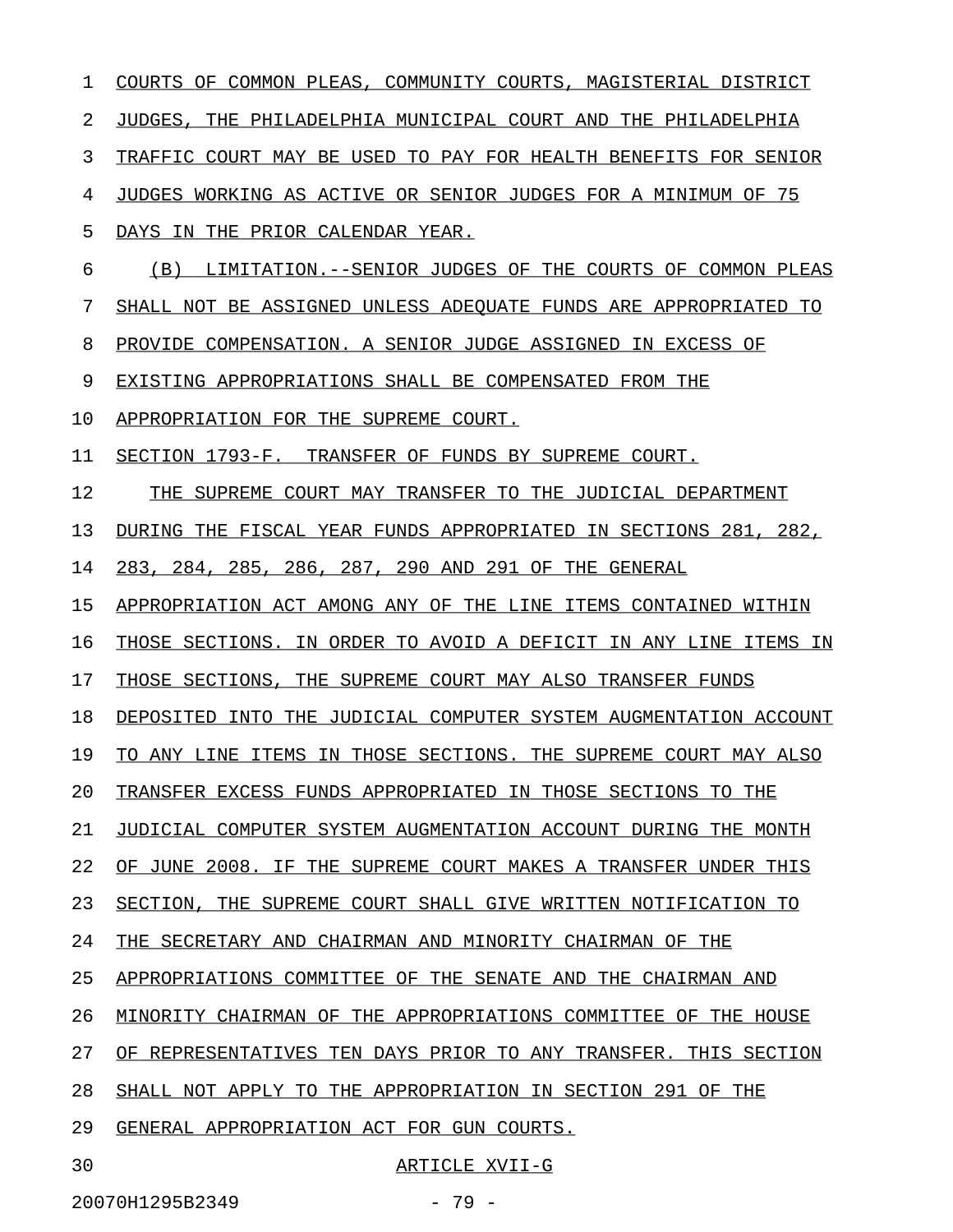| 1  | 2007-2008 RESTRICTIONS ON APPROPRIATIONS                       |
|----|----------------------------------------------------------------|
| 2  | FOR FUNDS AND ACCOUNTS                                         |
| 3  | SECTION 1701-G. APPLICABILITY.                                 |
| 4  | EXCEPT AS SPECIFICALLY PROVIDED IN THIS ARTICLE, THIS ARTICLE  |
| 5  | APPLIES TO THE GENERAL APPROPRIATION ACT OF 2007.              |
| 6  | SECTION 1702-G. STATE LOTTERY FUND.                            |
| 7  | (1)<br>FUNDS APPROPRIATED FOR PENNCARE SHALL NOT BE            |
| 8  | UTILIZED FOR ADMINISTRATIVE COSTS BY THE DEPARTMENT OF AGING.  |
| 9  | (2)<br>(RESERVED).                                             |
| 10 | SECTION 1703-G. ENERGY CONSERVATION AND ASSISTANCE FUND.       |
| 11 | NO LESS THAN 75% OF THE APPROPRIATION FOR ENERGY CONSERVATION  |
| 12 | PROGRAMS UNDER THE ACT OF JULY 10, 1986 (P.L.1398, NO.122),    |
| 13 | KNOWN AS THE ENERGY CONSERVATION AND ASSISTANCE ACT, SHALL BE  |
| 14 | USED FOR PROGRAMS LISTED AS PRIORITIES IN SECTION 7(B) OF THE  |
| 15 | ENERGY CONSERVATION AND ASSISTANCE ACT.                        |
| 16 | SECTION 1704-G. JUDICIAL COMPUTER SYSTEM AUGMENTATION ACCOUNT. |
| 17 | THE SUPREME COURT AND THE COURT ADMINISTRATOR OF PENNSYLVANIA  |
| 18 | ARE PROHIBITED FROM AUGMENTING THE AMOUNT APPROPRIATED TO THE  |
| 19 | JUDICIAL COMPUTER SYSTEM AUGMENTATION ACCOUNT BY BILLINGS TO   |
| 20 | OTHER APPROPRIATIONS TO THE JUDICIAL BRANCH FOR THE STATEWIDE  |
| 21 | JUDICIAL COMPUTER SYSTEM OR FOR ANY OTHER PURPOSE.             |
| 22 | SECTION 1705-G. EMERGENCY MEDICAL SERVICES OPERATING FUND.     |
| 23 | (RESERVED).                                                    |
| 24 | SECTION 1706-G. STATE STORES FUND.                             |
| 25 | (RESERVED).                                                    |
| 26 | SECTION 1707-G. MOTOR LICENSE FUND.                            |
| 27 | (RESERVED).                                                    |
| 28 | SECTION 1708-G. HAZARDOUS MATERIAL RESPONSE FUND.              |
| 29 | (RESERVED).                                                    |
| 30 | SECTION 1709-G. MILK MARKETING FUND.                           |
|    |                                                                |

20070H1295B2349 - 80 -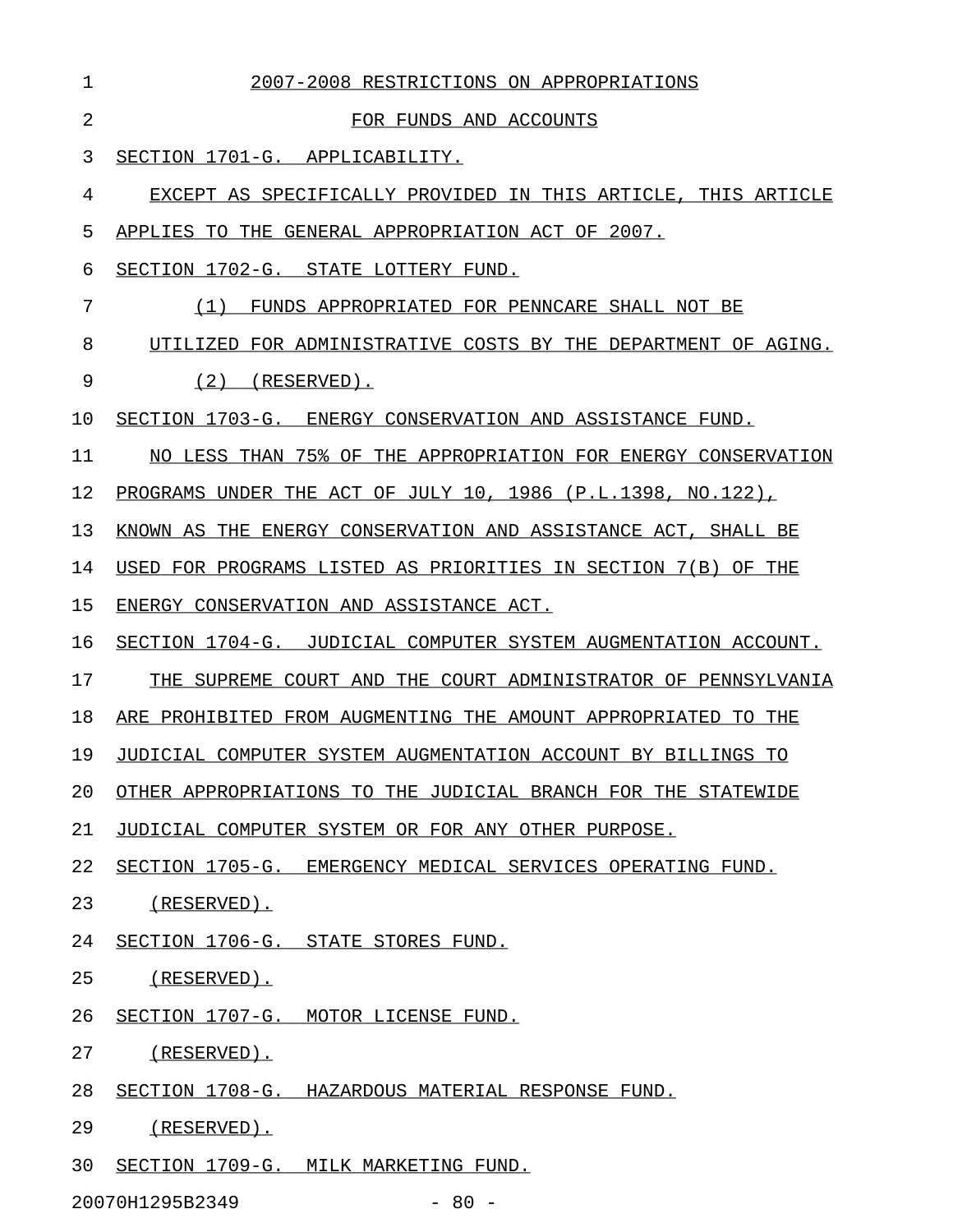| $\mathbf{1}$ | $(RESERVED)$ .                                                |
|--------------|---------------------------------------------------------------|
| 2            | SECTION 1710-G. HOME INVESTMENT TRUST FUND.                   |
| 3            | (RESERVED).                                                   |
| 4            | SECTION 1711-G. TUITION PAYMENT FUND.                         |
| 5            | (RESERVED).                                                   |
| 6            | SECTION 1712-G. BANKING DEPARTMENT FUND.                      |
| 7            | (RESERVED).                                                   |
| 8            | SECTION 1713-G. FIREARM RECORDS CHECK FUND.                   |
| 9            | (RESERVED).                                                   |
| 10           | SECTION 1714-G. BEN FRANKLIN TECHNOLOGY DEVELOPMENT AUTHORITY |
| 11           | FUND.                                                         |
| 12           | FUNDS ALLOCATED FROM THE APPROPRIATION FOR THE BEN FRANKLIN   |
| 13           | CENTERS FOR FISCAL YEAR 2007-2008 SHALL NOT BE LESS THAN THE  |
| 14           | ALLOCATION FOR FISCAL YEAR 2006-2007.                         |
| 15           | SECTION 1715-G. TOBACCO SETTLEMENT FUND.                      |
| 16           | $(A)$ DEPOSITS.--                                             |
| 17           | NOTWITHSTANDING SECTIONS 303(B)(3) AND (4) AND 306<br>(1)     |
| 18           | OF THE ACT OF JUNE 26, 2001 (P.L.755, NO.77), KNOWN AS THE    |
| 19           | TOBACCO SETTLEMENT ACT, THE FOLLOWING SHALL APPLY:            |
| 20           | FOR FISCAL YEAR 2007-2008, \$14,033,000 OF THE<br>(T)         |
| 21           | FUNDS DERIVED UNDER SECTION 303(B)(3) OF THE TOBACCO          |
| 22           | SETTLEMENT ACT SHALL BE DEPOSITED INTO THE TOBACCO            |
| 23           | SETTLEMENT FUND. THIS SUBPARAGRAPH INCLUDES \$2,783,000       |
| 24           | DEPOSITED IN THE FUND UNDER SECTION $1715-C(A)(1)(1)$ BUT     |
| 25           | NOT APPROPRIATED IN THE ACT OF JULY 2, 2006 (P.L.             |
| 26           | NO.2A), KNOWN AS THE GENERAL APPROPRIATION ACT OF 2006.       |
| 27           | FOR FISCAL YEAR 2007-2008, \$48,062,000 OF THE<br>( I I )     |
| 28           | FUNDS DERIVED UNDER SECTION 303(B)(4) OF THE TOBACCO          |
| 29           | SETTLEMENT ACT SHALL BE DEPOSITED INTO THE FUND. THIS         |
| 30           | SUBPARAGRAPH INCLUDES \$8,062,000 DEPOSITED IN THE FUND       |
|              | 20070H1295B2349<br>$-81 -$                                    |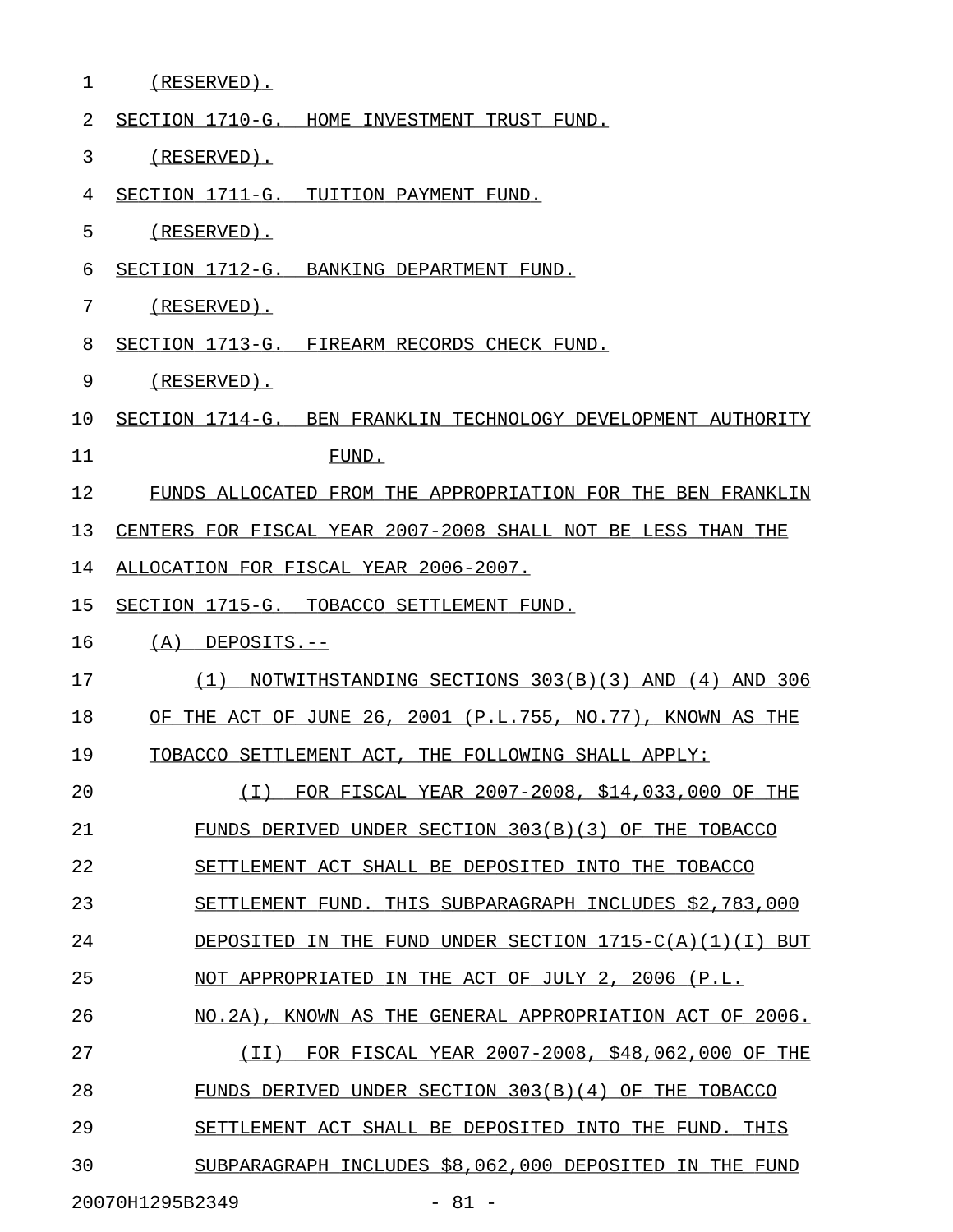1 UNDER SECTION  $1715-C(A)(1)(I)$  BUT NOT APPROPRIATED IN THE 2 GENERAL APPROPRIATION ACT OF 2006.

3 (III) FOR FISCAL YEAR 2007-2008, ONE-FOURTH OF THE 4 MONEY APPROPRIATED UNDER SECTION 306(B)(1)(III) OF THE 5 TOBACCO SETTLEMENT ACT MAY NOT BE EXPENDED, TRANSFERRED 6 OR LAPSED BUT SHALL REMAIN IN THE FUND.

7 (IV) FOR FISCAL YEAR 2007-2008, ONE-THIRD OF THE \_\_\_\_\_\_\_\_\_\_\_\_\_\_\_\_\_\_\_\_\_\_\_\_\_\_\_\_\_\_\_\_\_\_\_\_\_\_\_\_\_\_\_\_\_\_\_\_\_ 8 MONEY APPROPRIATED UNDER SECTION 306(B)(1)(VI) OF THE 9 TOBACCO SETTLEMENT ACT MAY NOT BE EXPENDED, TRANSFERRED 10 OR LAPSED BUT SHALL REMAIN IN THE FUND.

11 (2) MONEY DEPOSITED INTO THE FUND UNDER PARAGRAPH (1) 12 SHALL BE APPROPRIATED FOR HEALTH-RELATED PURPOSES. IF 13 APPLICABLE, THE AMOUNT APPROPRIATED UNDER THIS PARAGRAPH 14 SHALL BE MATCHED BY APPROPRIATED FEDERAL AUGMENTING FUNDS. 15 (B) ALLOCATION.--FUNDING FOR LOCAL PROGRAMS UNDER SECTION

16 708(B) OF THE ACT OF JUNE 26, 2001 (P.L.755, NO.77), KNOWN AS

17 THE TOBACCO SETTLEMENT ACT, SHALL BE ALLOCATED AS FOLLOWS:

18 (1) THIRTY PERCENT OF GRANT FUNDING TO PRIMARY \_\_\_\_\_\_\_\_\_\_\_\_\_\_\_\_\_\_\_\_\_\_\_\_\_\_\_\_\_\_\_\_\_\_\_\_\_\_\_\_\_\_\_\_\_\_\_ 19 CONTRACTORS FOR LOCAL PROGRAMS SHALL BE ALLOCATED EQUALLY

20 AMONG EACH OF THE 67 COUNTIES.

21 (2) THE REMAINING 70% OF GRANT FUNDING TO PRIMARY 22 CONTRACTORS FOR LOCAL PROGRAMS SHALL BE ALLOCATED ON A PER

23 CAPITA BASIS OF EACH COUNTY WITH A POPULATION GREATER THAN

24 60,000. THE PER CAPITA FORMULA SHALL BE APPLIED ONLY TO THAT

25 PORTION OF THE POPULATION THAT IS GREATER THAN 60,000 FOR

26 EACH COUNTY.

27 (3) BUDGETS SHALL BE DEVELOPED BY EACH PRIMARY

28 CONTRACTOR TO REFLECT SERVICE PLANNING AND EXPENDITURES IN

29 EACH COUNTY. EACH PRIMARY CONTRACTOR WILL ENSURE THAT

30 SERVICES ARE AVAILABLE TO RESIDENTS OF EACH COUNTY AND MUST

20070H1295B2349 - 82 -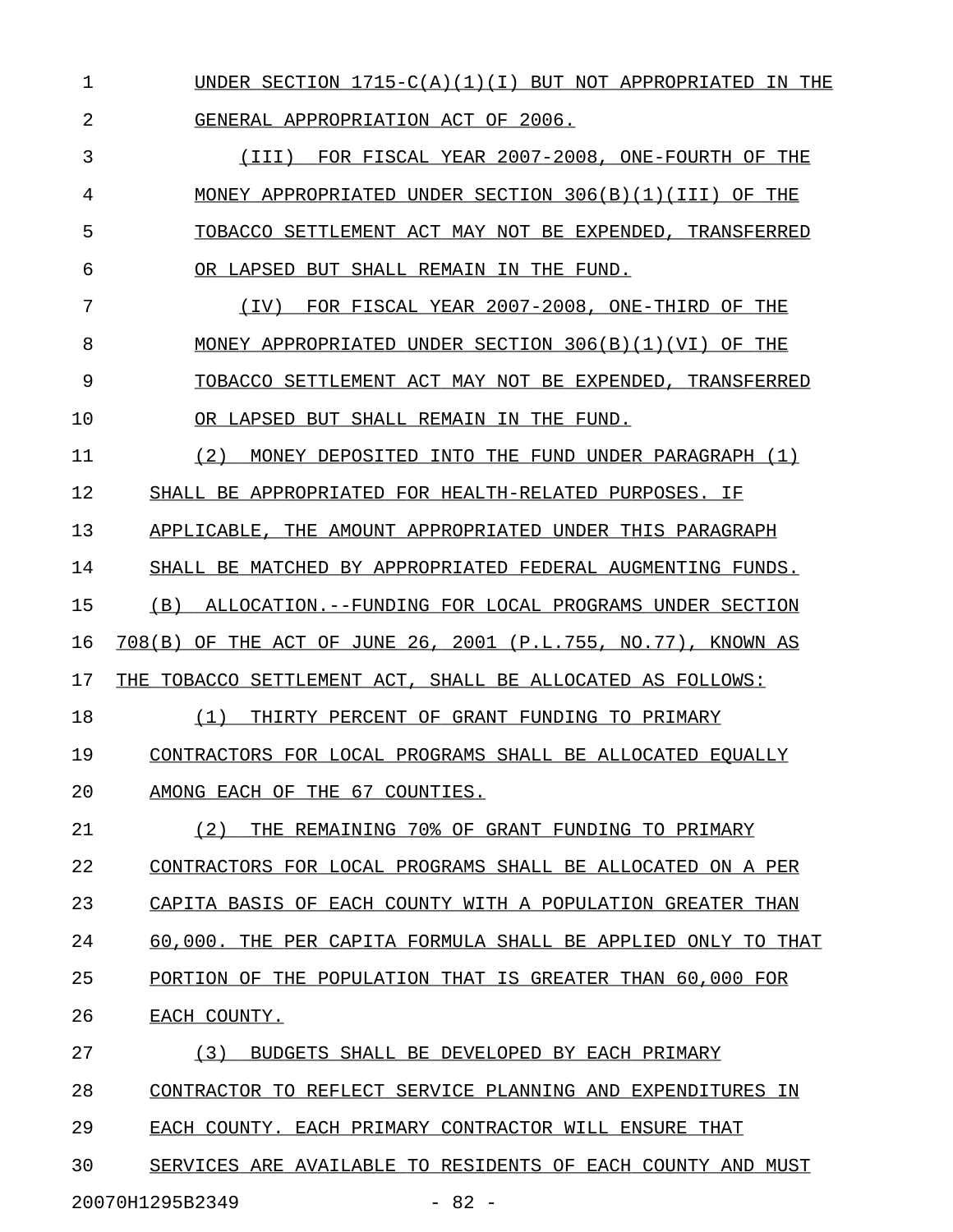1 EXPEND THE ALLOCATED FUNDS ON A PER-COUNTY BASIS PURSUANT TO

2 PARAGRAPHS (1) AND (2).

3 6 (4) THE DEPARTMENT OF HEALTH SHALL COMPILE A DETAILED 4 ANNUAL REPORT OF EXPENDITURES PER COUNTY AND THE SPECIFIC 5 PROGRAMS OFFERED IN EACH REGION. THIS REPORT SHALL BE MADE 6 AVAILABLE ON THE DEPARTMENT OF HEALTH'S PUBLICLY AVAILABLE 7 INTERNET WEBSITE 60 DAYS FOLLOWING THE CLOSE OF EACH FISCAL 8 YEAR.

9 (5) DURING THE THIRD QUARTER OF THE FISCAL YEAR, FUNDS 10 WHICH HAVE NOT BEEN SPENT WITHIN A SERVICE AREA MAY BE

11 REALLOCATED TO SUPPORT PROGRAMMING IN THE SAME REGION.

12 SECTION 1716-G. COMMUNITY HEALTH REINVESTMENT RESTRICTED

13 ACCOUNT.

14 (A) ESTABLISHMENT.--THERE IS ESTABLISHED IN THE STATE

15 TREASURY A RESTRICTED RECEIPTS ACCOUNT IN THE TOBACCO SETTLEMENT 16 FUND TO BE KNOWN AS THE COMMUNITY HEALTH REINVESTMENT RESTRICTED

17 ACCOUNT. INTEREST EARNED ON MONEY IN THE ACCOUNT SHALL REMAIN IN

18 THE ACCOUNT.

19 (B) AGREEMENT ON COMMUNITY HEALTH REINVESTMENT. --EACH

20 CALENDAR YEAR, A CORPORATION UNDER 40 PA.C.S. CH. 61 (RELATING

21 TO HOSPITAL PLAN CORPORATIONS) OR 63 (RELATING TO PROFESSIONAL

22 HEALTH SERVICES PLAN CORPORATIONS) THAT IS A PARTY TO THE

23 AGREEMENT ON COMMUNITY HEALTH REINVESTMENT ENTERED INTO FEBRUARY

24 2, 2005, BY THE INSURANCE DEPARTMENT AND THE CAPITAL BLUE CROSS,

25 HIGHMARK, INC., HOSPITAL SERVICE ASSOCIATION OF NORTHEASTERN

26 PENNSYLVANIA AND INDEPENDENCE BLUE CROSS, AND PUBLISHED IN THE

27 PENNSYLVANIA BULLETIN AT 35 PA.B. 4155 (JULY 23, 2005), SHALL

28 PAY TO THE ACCOUNT THE AMOUNT CALCULATED FOR SUCH CALENDAR YEAR

29 IN SECTION 5 OF THE AGREEMENT, PUBLISHED AT 35 PA.B. 4156.

30 (C) APPROPRIATION.--THE MONEY IN THE ACCOUNT, INCLUDING ALL

20070H1295B2349 - 83 -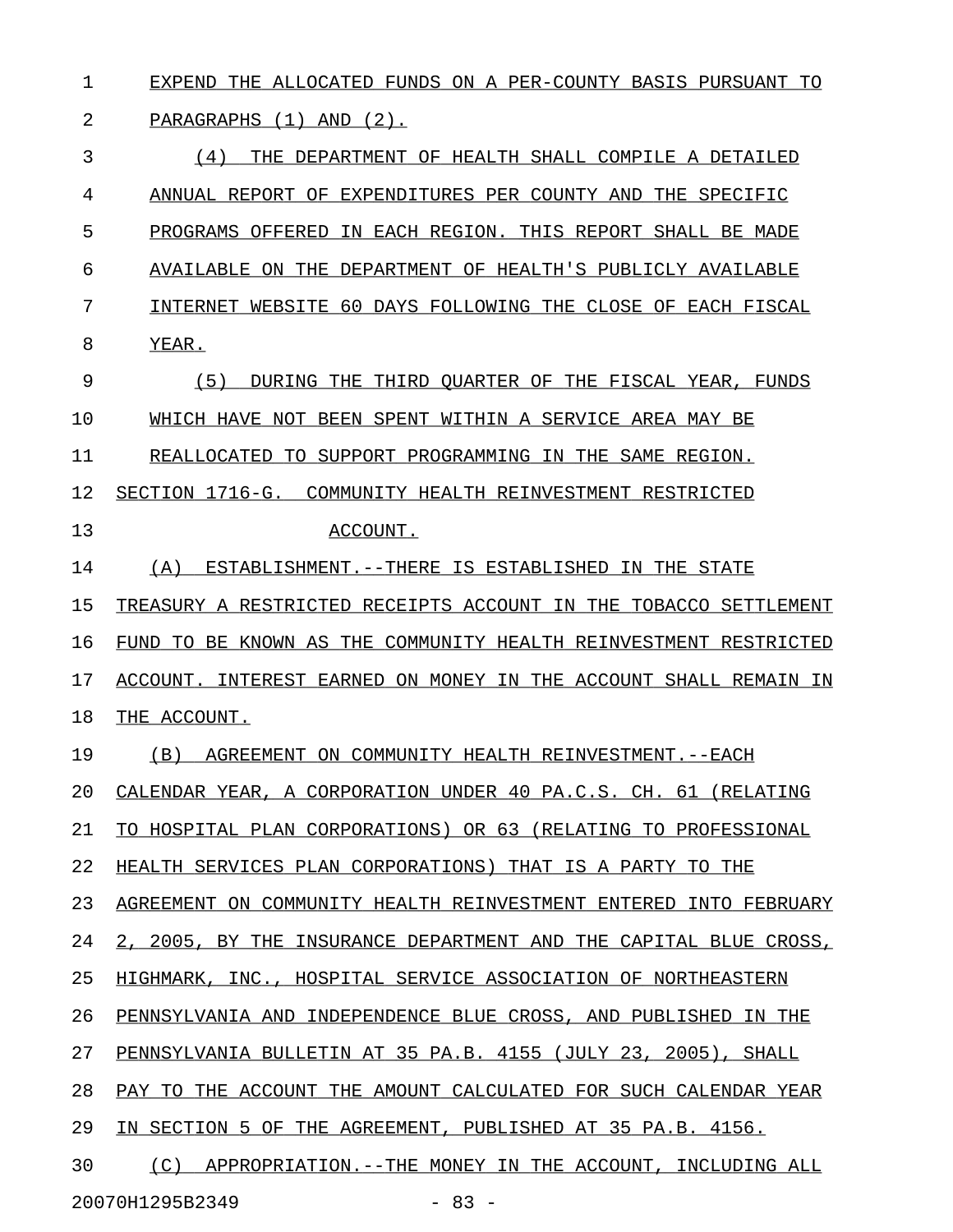| 1  | INTEREST EARNED, IS APPROPRIATED TO THE INSURANCE DEPARTMENT TO   |
|----|-------------------------------------------------------------------|
| 2  | BE USED IN ACCORDANCE WITH THE AGREEMENT ON COMMUNITY HEALTH      |
| 3  | REINVESTMENT DESCRIBED IN SUBSECTION (B).                         |
| 4  | SECTION 1717-G. HEALTH CARE PROVIDER RETENTION ACCOUNT.           |
| 5  | $(RESERVED)$ .                                                    |
| 6  | SECTION 1718-G. (RESERVED).                                       |
| 7  | SECTION 1719-G. RESTRICTED RECEIPT ACCOUNTS.                      |
| 8  | GENERAL PROVISIONS. -- THE SECRETARY MAY CREATE RESTRICTED<br>(A) |
| 9  | RECEIPT ACCOUNTS FOR THE PURPOSE OF ADMINISTERING FEDERAL GRANTS  |
| 10 | ONLY FOR THE PURPOSES DESIGNATED IN THIS SECTION.                 |
| 11 | (B)<br>DEPARTMENT OF COMMUNITY AND ECONOMIC DEVELOPMENT. --THE    |
| 12 | FOLLOWING RESTRICTED RECEIPT ACCOUNTS MAY BE ESTABLISHED FOR THE  |
| 13 | DEPARTMENT OF COMMUNITY AND ECONOMIC DEVELOPMENT:                 |
| 14 | (1) ARC HOUSING REVOLVING LOAN PROGRAM.                           |
| 15 | $(2)$ (RESERVED).                                                 |
| 16 | (C)<br>DEPARTMENT OF CONSERVATION AND NATURAL RESOURCES.--THE     |
| 17 | FOLLOWING RESTRICTED RECEIPT ACCOUNTS MAY BE ESTABLISHED FOR THE  |
| 18 | DEPARTMENT OF CONSERVATION AND NATURAL RESOURCES:                 |
| 19 | (1)<br>FEDERAL AID TO VOLUNTEER FIRE COMPANIES.                   |
| 20 | (2)<br>FEDERAL LAND AND WATER CONSERVATION FUND ACT.              |
| 21 | (3)<br>NATIONAL FOREST RESERVE ALLOTMENT.                         |
| 22 | (4)<br>FEDERAL LAND AND WATER CONSERVATION FUND ACT -             |
| 23 | CONSERVATION AND NATURAL RESOURCES.                               |
| 24 | DEPARTMENT OF EDUCATION. --THE FOLLOWING RESTRICTED<br>(D)        |
| 25 | RECEIPT ACCOUNTS MAY BE ESTABLISHED FOR THE DEPARTMENT OF         |
| 26 | EDUCATION:                                                        |
| 27 | (1)<br>EDUCATION OF THE DISABLED - PART C.                        |
| 28 | (2)<br>LSTA - LIBRARY GRANTS.                                     |
| 29 | (3)<br>THE PENNSYLVANIA STATE UNIVERSITY FEDERAL AID.             |
| 30 | (4)<br>EMERGENCY IMMIGRATION EDUCATION ASSISTANCE.                |

20070H1295B2349 - 84 -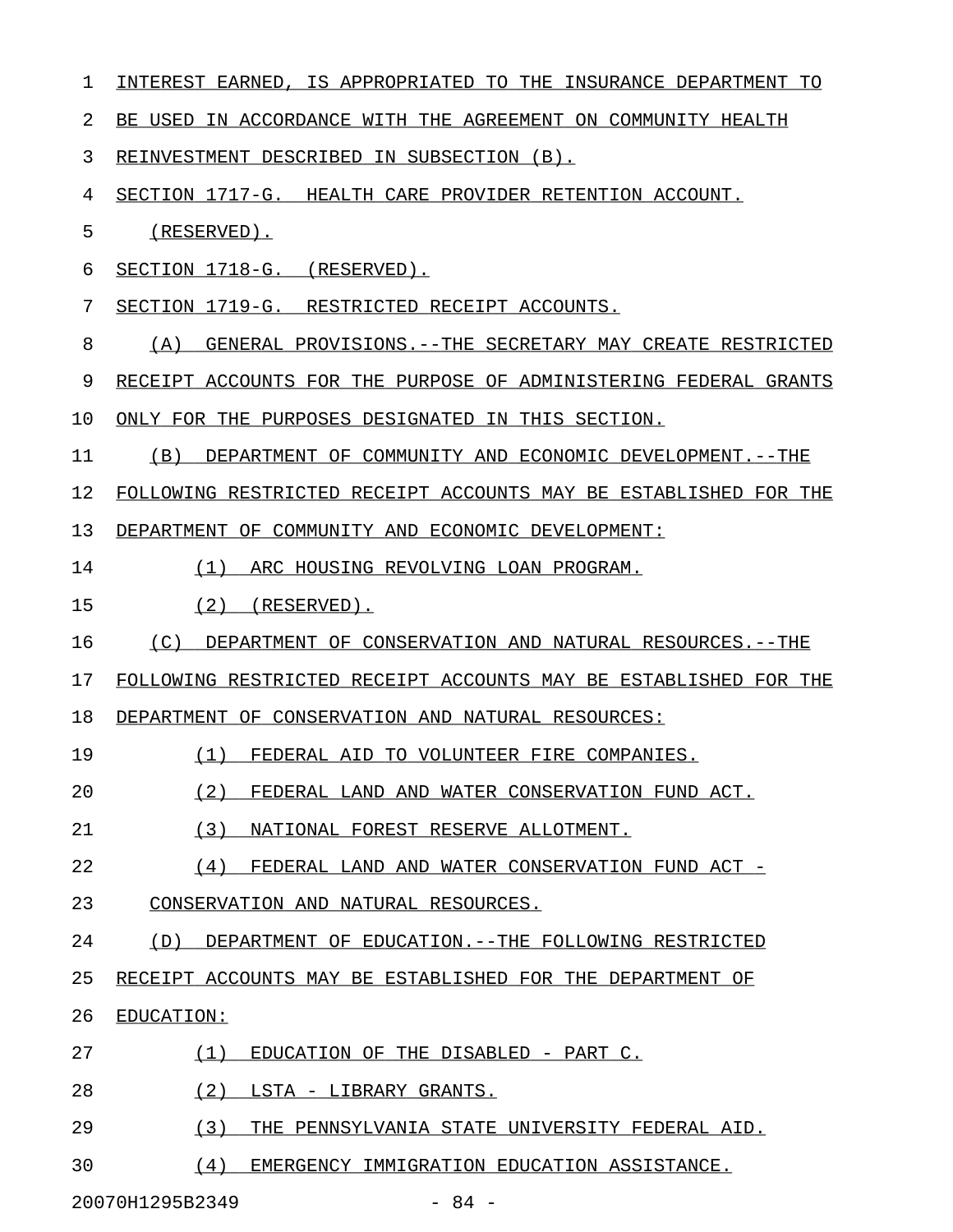| 1  | (5)<br>EDUCATION OF THE DISABLED - PART D.                     |
|----|----------------------------------------------------------------|
| 2  | (6)<br>HOMELESS ADULT ASSISTANCE PROGRAM.                      |
| 3  | (7)<br>SEVERELY HANDICAPPED.                                   |
| 4  | (8)<br>MEDICAL ASSISTANCE REIMBURSEMENTS TO LOCAL EDUCATION    |
| 5  | AGENCIES.                                                      |
| 6  | (E)<br>DEPARTMENT OF ENVIRONMENTAL PROTECTION.--THE FOLLOWING  |
| 7  | RESTRICTED RECEIPT ACCOUNTS MAY BE ESTABLISHED FOR THE         |
| 8  | DEPARTMENT OF ENVIRONMENTAL PROTECTION:                        |
| 9  | (1)<br>FEDERAL WATER RESOURCES PLANNING ACT.                   |
| 10 | (2)<br>FLOOD CONTROL PAYMENTS.                                 |
| 11 | (3)<br>SOIL AND WATER CONSERVATION ACT - INVENTORY OF          |
| 12 | PROGRAMS.                                                      |
| 13 | (F)<br>DEPARTMENT OF HEALTH.--THE FOLLOWING RESTRICTED RECEIPT |
| 14 | ACCOUNTS MAY BE ESTABLISHED FOR THE DEPARTMENT OF HEALTH:      |
| 15 | (1)<br>SHARE LOAN PROGRAM.                                     |
| 16 | (2)<br>$(RESERVED)$ .                                          |
| 17 | (G)<br>DEPARTMENT OF TRANSPORTATION.--THE FOLLOWING RESTRICTED |
| 18 | RECEIPT ACCOUNTS MAY BE ESTABLISHED FOR THE DEPARTMENT OF      |
| 19 | TRANSPORTATION:                                                |
| 20 | (1)<br>CAPITAL ASSISTANCE ELDERLY AND HANDICAPPED PROGRAMS.    |
| 21 | (2) RAILROAD REHABILITATION AND IMPROVEMENT ASSISTANCE.        |
| 22 | (3)<br>RIDESHARING/VAN POOL PROGRAM - ACQUISITION.             |
| 23 | (H) PENNSYLVANIA EMERGENCY MANAGEMENT AGENCY.--THE FOLLOWING   |
| 24 | RESTRICTED RECEIPT ACCOUNTS MAY BE ESTABLISHED FOR THE         |
| 25 | PENNSYLVANIA EMERGENCY MANAGEMENT AGENCY:                      |
| 26 | RECEIPTS FROM FEDERAL GOVERNMENT - DISASTER RELIEF -<br>(1)    |
| 27 | DISASTER RELIEF ASSISTANCE TO STATE AND POLITICAL              |
| 28 | SUBDIVISIONS.                                                  |
| 29 | $(2)$ (RESERVED).                                              |
| 30 | (I) PENNSYLVANIA HISTORICAL AND MUSEUM COMMISSION. -- THE      |

20070H1295B2349 - 85 -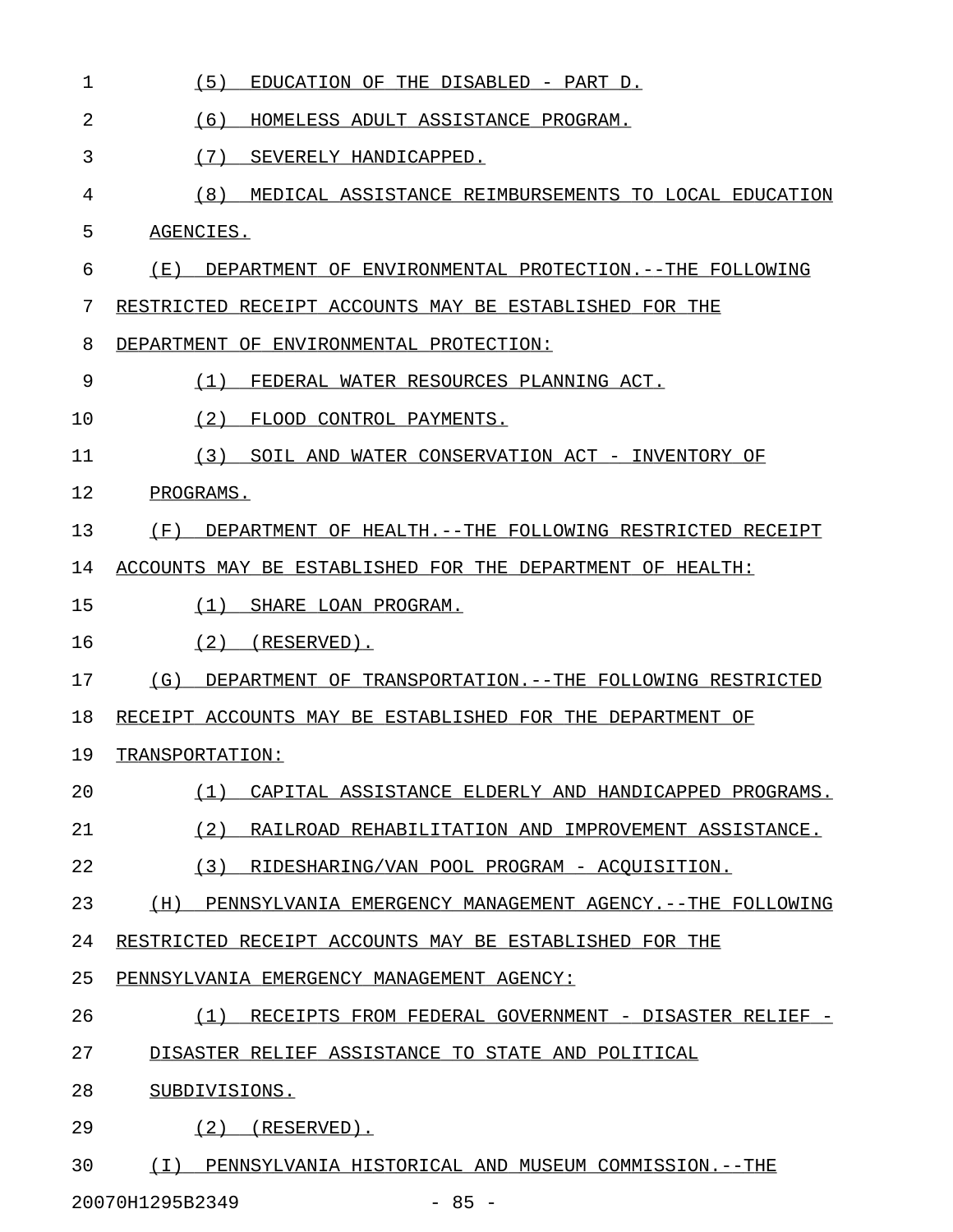| 1  | FOLLOWING RESTRICTED RECEIPT ACCOUNTS MAY BE ESTABLISHED FOR THE |
|----|------------------------------------------------------------------|
| 2  | PENNSYLVANIA HISTORICAL AND MUSEUM COMMISSION:                   |
| 3  | (1) FEDERAL GRANT - NATIONAL HISTORIC PRESERVATION ACT           |
| 4  | (PUBLIC LAW 89-665, 80 STAT. 915).                               |
| 5  | $(2)$ (RESERVED).                                                |
| 6  | (J) EXECUTIVE OFFICES.--THE FOLLOWING RESTRICTED RECEIPT         |
| 7  | ACCOUNTS MAY BE ESTABLISHED FOR THE EXECUTIVE OFFICES:           |
| 8  | RETIRED EMPLOYEES MEDICARE PART D.<br>(1)                        |
| 9  | (2) JUSTICE ASSISTANCE.                                          |
| 10 | JUVENILE ACCOUNTABILITY INCENTIVE.<br>(3)                        |
| 11 | SECTION 1720-G. STATE GAMING FUND.                               |
| 12 | (A) DEDUCTION OF CERTAIN APPROPRIATIONS.--NOTWITHSTANDING        |
| 13 | THE PROVISIONS OF SECTION 504(C)(1) OF THE ACT OF JUNE 27, 2006  |
| 14 | (1ST SP. SESS., P.L. 1873, NO. 1), KNOWN AS THE TAXPAYER RELIEF  |
| 15 | ACT, FUNDS APPROPRIATED TO THE PENNSYLVANIA GAMING CONTROL BOARD |
| 16 | FROM THE STATE GAMING FUND SHALL BE DEDUCTED FROM THE AMOUNT     |
| 17 | TRANSFERRED TO THE PROPERTY TAX RELIEF RESERVE FUND UNDER        |
| 18 | SECTION 504(B) OF THE TAXPAYER RELIEF ACT AND LOANED TO THE      |
| 19 | PENNSYLVANIA GAMING CONTROL BOARD FOR PAYMENT OF THE BOARD'S     |
| 20 | ADMINISTRATIVE AND OPERATING EXPENSES FOR THE FISCAL YEAR        |
| 21 | COMMENCING JULY 1, 2007. FUNDS LOANED TO THE BOARD UNDER THIS    |
| 22 | SECTION SHALL BE REPAID FROM THE ACCOUNTS ESTABLISHED UNDER 4    |
| 23 | PA.C.S. § 1401 (RELATING TO SLOT MACHINE LICENSEE DEPOSITS) IN   |
| 24 | ACCORDANCE WITH SUBSECTION (B).                                  |
| 25 | (B)<br>ASSESSMENT FOR REPAYMENT. -- NOTWITHSTANDING THE          |
| 26 | PROVISIONS OF 4 PA.C.S. § 1901.1 (RELATING TO REPAYMENTS TO      |
| 27 | STATE GAMING FUND), THE PENNSYLVANIA GAMING CONTROL BOARD SHALL  |
| 28 | ASSESS SLOT MACHINE LICENSEES FOR REPAYMENT OF FUNDS TRANSFERRED |
| 29 | AND LOANED<br>TO THE BOARD UNDER SUBSECTION (A) FROM THE STATE   |
| 30 | GAMING FUND IN ACCORDANCE WITH 4 PA.C.S. § 1402 (RELATING TO     |
|    | 20070H1295B2349<br>$-86 -$                                       |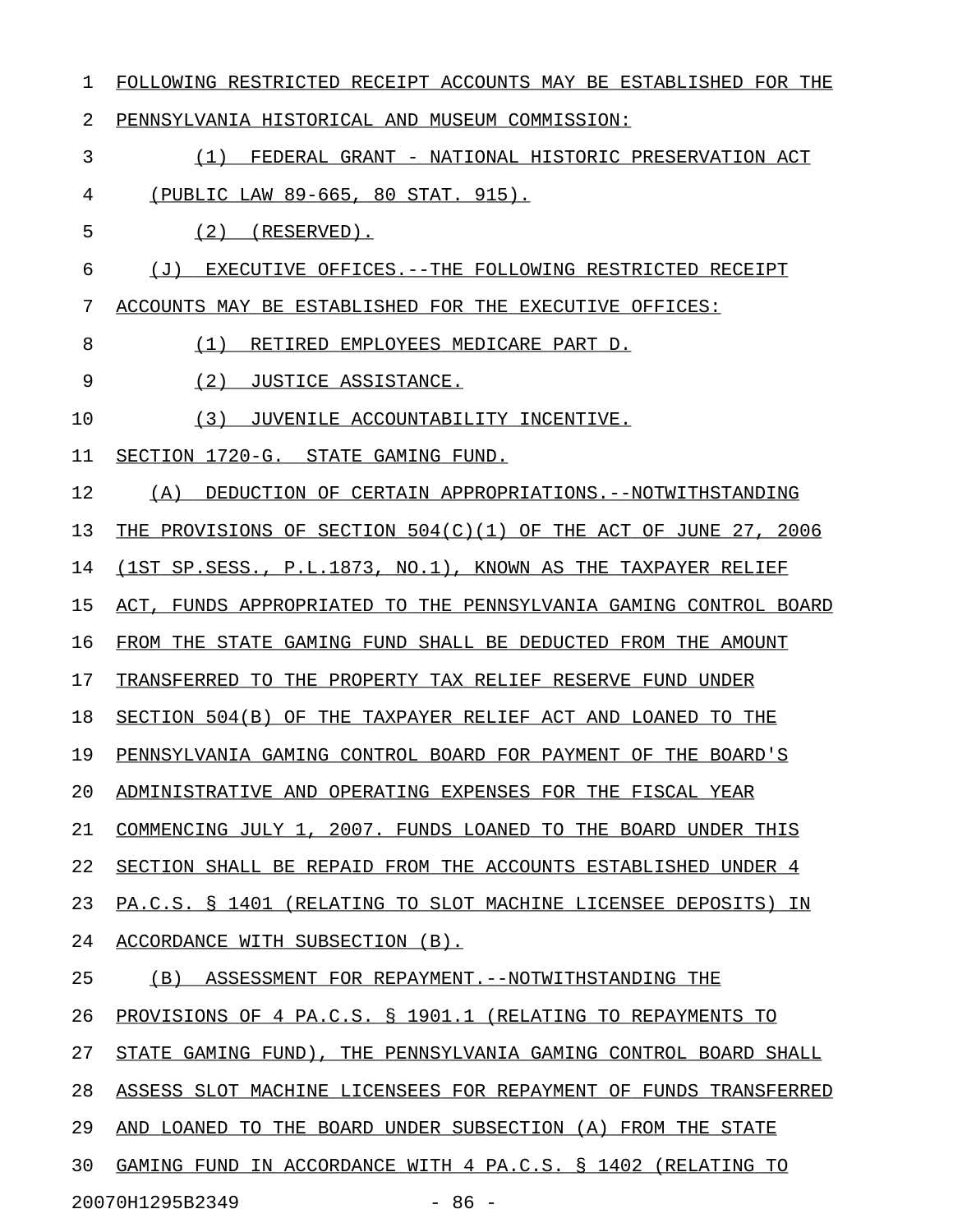1 GROSS TERMINAL REVENUE DEDUCTIONS) FOR REPAYMENT TO THE PROPERTY 2 TAX RELIEF RESERVE FUND AT SUCH TIME AS AT LEAST 11 SLOT MACHINE 3 LICENSES HAVE BEEN ISSUED AND 11 SLOT MACHINE LICENSES HAVE BEEN 4 ISSUED AND 11 LICENSED GAMING ENTITIES HAVE COMMENCED THE 5 OPERATION OF SLOT MACHINES. THE BOARD SHALL ADOPT A REPAYMENT 6 SCHEDULE THAT ASSESSES TO EACH SLOT MACHINE LICENSEE COSTS FOR 7 THE REPAYMENT OF AMOUNTS APPROPRIATED UNDER THIS SECTION IN AN 8 AMOUNT THAT IS PROPORTIONAL TO EACH SLOT MACHINE LICENSEE'S 9 GROSS TERMINAL REVENUE. 10 (C) PROPERTY TAX RELIEF.--11 (1) NOTWITHSTANDING THE PROVISIONS OF SECTION 504 OF THE 12 TAXPAYER RELIEF ACT, UNTIL THE LOAN TO THE PENNSYLVANIA 13 GAMING CONTROL BOARD UNDER SUBSECTION (A) IS REPAID, THE 14 SECRETARY OF THE BUDGET IS AUTHORIZED TO PROVIDE FOR PROPERTY 15 TAX RELIEF UNDER SECTION 503(D) OF THE TAXPAYER RELIEF ACT, 16 REGARDLESS OF WHETHER THE AMOUNT DEPOSITED IN THE PROPERTY 17 TAX RELIEF RESERVE FUND IS LESS THAN REQUIRED BY SECTION 504 18 OF THE TAXPAYER RELIEF ACT. 19 (2) NOTWITHSTANDING THE PROVISIONS OF 4 PA.C.S. § 20 1901.1, BEGINNING JANUARY 1, 2011, IF THE SECRETARY OF THE 21 BUDGET DETERMINES THAT THE MONEYS IN THE PROPERTY TAX RELIEF 22 RESERVE FUND ARE NEEDED FOR PROPERTY TAX RELIEF, THE 23 SECRETARY SHALL NOTIFY THE PENNSYLVANIA GAMING CONTROL BOARD 24 AND UPON NOTIFICATION, THE BOARD SHALL IMMEDIATELY ASSESS 25 EACH SLOT MACHINE LICENSEE FOR THE REPAYMENT OF THE LOAN IN 26 AN AMOUNT THAT IS PROPORTIONAL TO EACH SLOT MACHINE 27 LICENSEE'S GROSS TERMINAL REVENUE. 28 (D) OTHER APPROPRIATIONS SOLELY FROM ASSESSMENT.--29 (1) ALL FUNDS FOR THE OPERATION OF THE PENNSYLVANIA \_\_\_\_\_\_\_\_\_\_\_\_\_\_\_\_\_\_\_\_\_\_\_\_\_\_\_\_\_\_\_\_\_\_\_\_\_\_\_\_\_\_\_\_\_\_\_\_\_\_\_\_ 30 STATE POLICE, DEPARTMENT OF REVENUE AND ATTORNEY GENERAL ARE

20070H1295B2349 - 87 -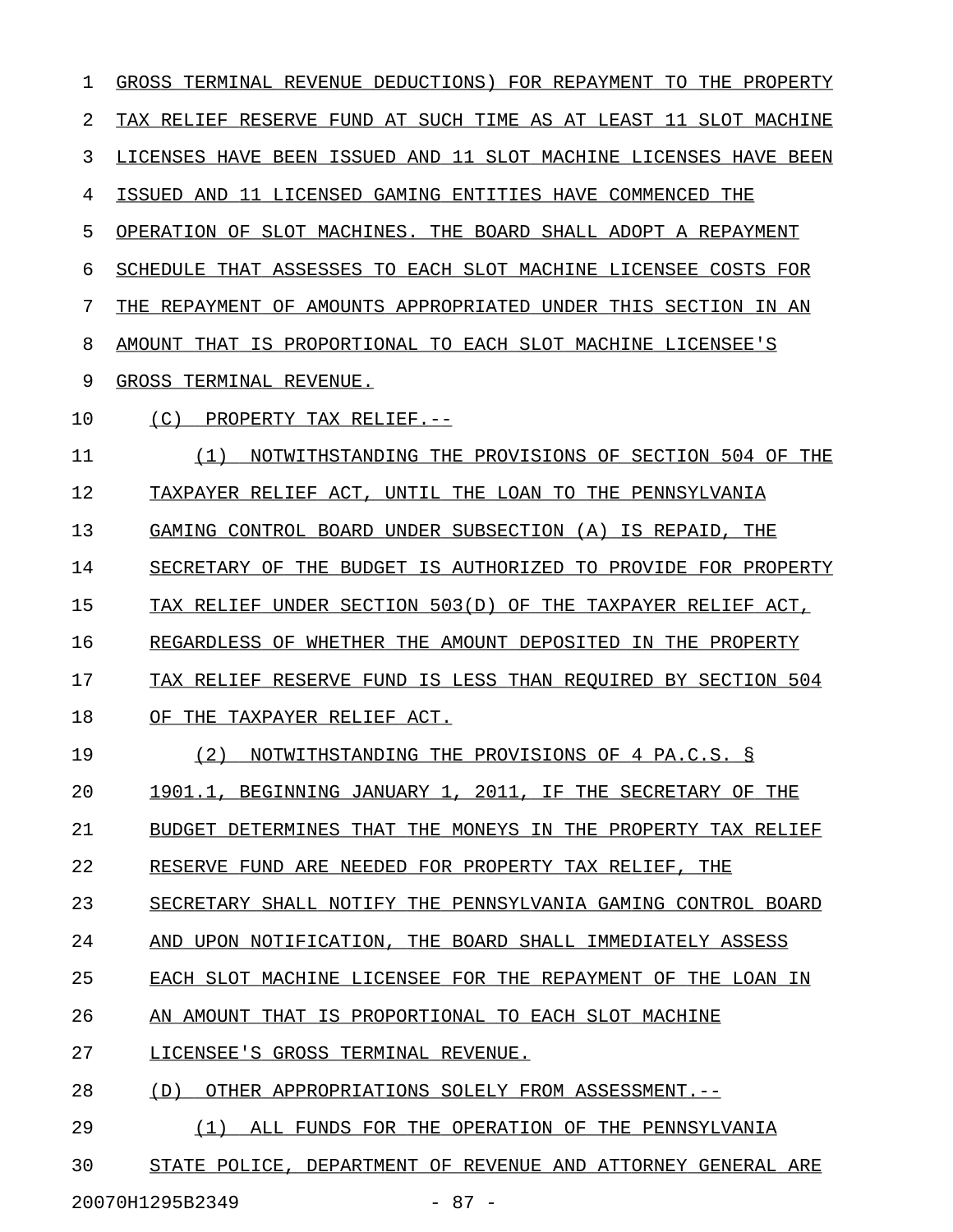1 APPROPRIATED SOLELY FROM AN ASSESSMENT ON GROSS TERMINAL 2 REVENUE FROM ACCOUNTS UNDER 4 PA.C.S. § 1401 IN AN AMOUNT 3 EQUAL TO THAT APPROPRIATED BY THE GENERAL ASSEMBLY FOR FISCAL 4 YEAR 2007-2008. THE PENNSYLVANIA STATE POLICE, ATTORNEY 5 GENERAL OR DEPARTMENT OF REVENUE SHALL NOT ASSESS ANY CHARGE, 6 FEE, COST OF OPERATIONS OR OTHER PAYMENT FROM A LICENSED 7 GAMING ENTITY IN EXCESS OF AMOUNTS APPROPRIATED FOR FISCAL 8 YEAR 2007-2008, UNLESS SPECIFICALLY AUTHORIZED BY LAW.

9 (2) THIS SUBSECTION SHALL NOT APPLY TO ANY VOLUNTARY 10 PAYMENT MADE BY A NEW SLOT MACHINE LICENSEE IN ACCORDANCE 11 WITH SIMILAR PAYMENTS VOLUNTARILY MADE BY EXISTING LICENSEES. 12 SECTION 5. REPEALS ARE AS FOLLOWS:

13 (1) THE GENERAL ASSEMBLY DECLARES THAT THE REPEAL UNDER 14 PARAGRAPH (2) IS NECESSARY TO EFFECTUATE THE ADDITION OF 15 ARTICLE XV-A OF THE ACT.

16 (2) THE ACT OF SEPTEMBER 26, 1961 (P.L.1661, NO.692), 17 KNOWN AS THE STATE EMPLOYES GROUP LIFE INSURANCE LAW, IS 18 REPEALED.

19 (3) THE GENERAL ASSEMBLY DECLARES THAT THE REPEALS UNDER 20 PARAGRAPH (4) ARE NECESSARY TO EFFECTUATE THE ADDITION OF 21 SECTION 1508 OF THE ACT.

22 (4) THE PROVISIONS OF 35 PA.C.S. §§ 7307 AND 7705(C) ARE 23 REPEALED.

24 SECTION 6. THE ADDITION OF ARTICLE XV-A OF THE ACT IS A 25 CONTINUATION OF THE ACT OF SEPTEMBER 26, 1961 (P.L.1661, 26 NO.692), KNOWN AS THE STATE EMPLOYES GROUP LIFE INSURANCE LAW. 27 EXCEPT AS OTHERWISE PROVIDED UNDER ARTICLE XV-A, ALL ACTIVITIES 28 INITIATED UNDER THE STATE EMPLOYES GROUP LIFE INSURANCE LAW 29 SHALL CONTINUE AND REMAIN IN FULL FORCE AND EFFECT AND MAY BE 30 COMPLETED UNDER ARTICLE XV-A. ORDERS, REGULATIONS, RULES AND 20070H1295B2349 - 88 -